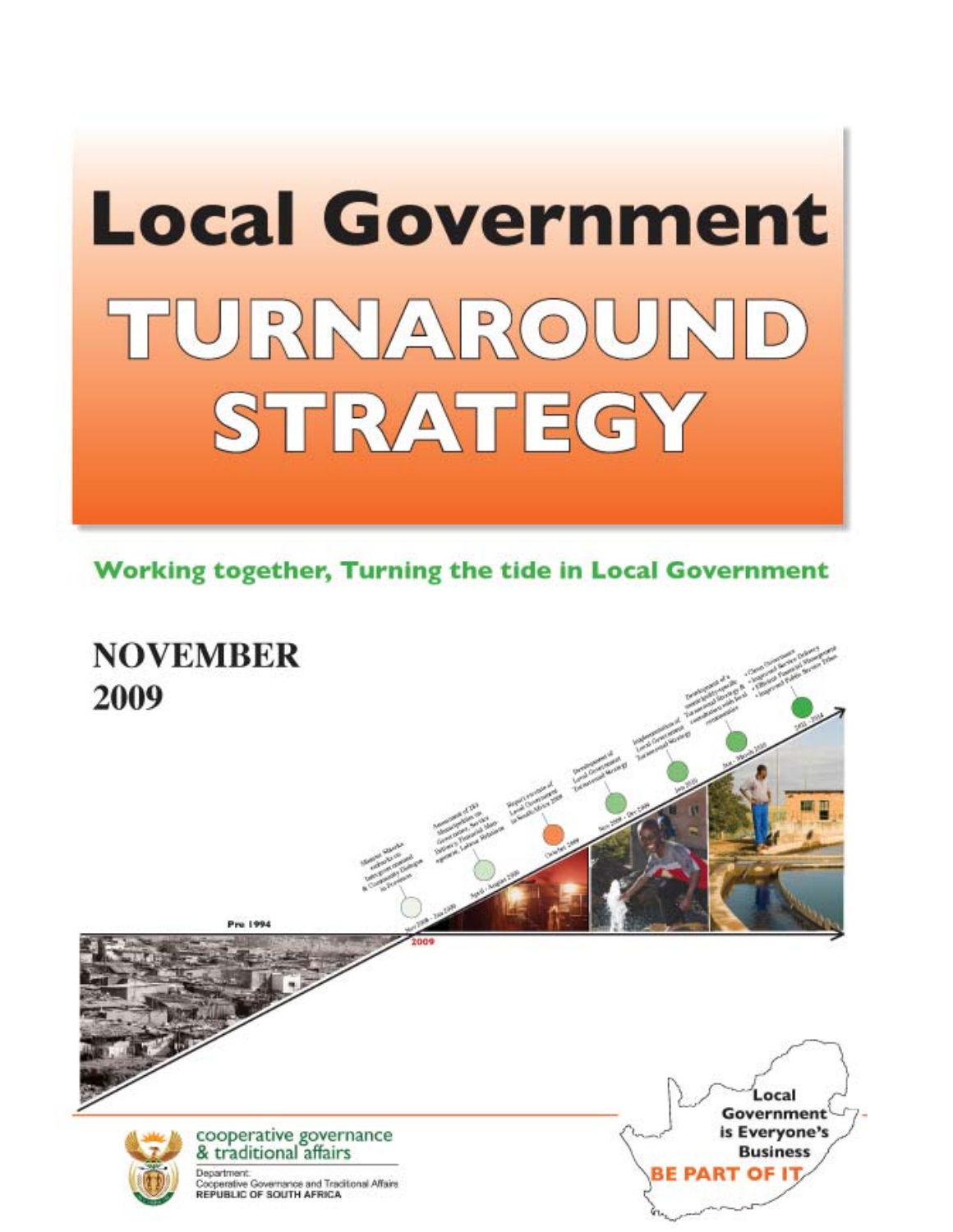# **Table of Contents**

| 1.  | The importance of local government                                                                                             | 3              |
|-----|--------------------------------------------------------------------------------------------------------------------------------|----------------|
| 2.  | An ideal Municipality                                                                                                          | $\overline{4}$ |
| 3.  | Current profile of municipalities and service delivery                                                                         | 6              |
| 4.  | Examples of good and best practices                                                                                            | 14             |
| 5.  | What are the main problems and root causes?                                                                                    | 17             |
| 6   | What we will do to tackle these problems?                                                                                      | 19             |
| 7.  | Implementation of the Local Government Turnaround Strategy                                                                     | 25             |
| 8.  | Intervention framework                                                                                                         | 28             |
| 9.  | Outline of key intervention areas                                                                                              | 29             |
| 10. | The process going forward                                                                                                      | 48             |
|     | <b>Annexure A: Institutional Maps</b>                                                                                          | 49             |
|     | Annexure B: A methodology for understanding spatially differentiated<br>support needs                                          | 57             |
|     | <b>Annexure C:</b> Table of backlogs per priority function per municipality                                                    | 71             |
|     | <b>Annexure D:</b> CoGTA departmental agenda for possible legislative<br>measures to enhance governance systems and structures | 79             |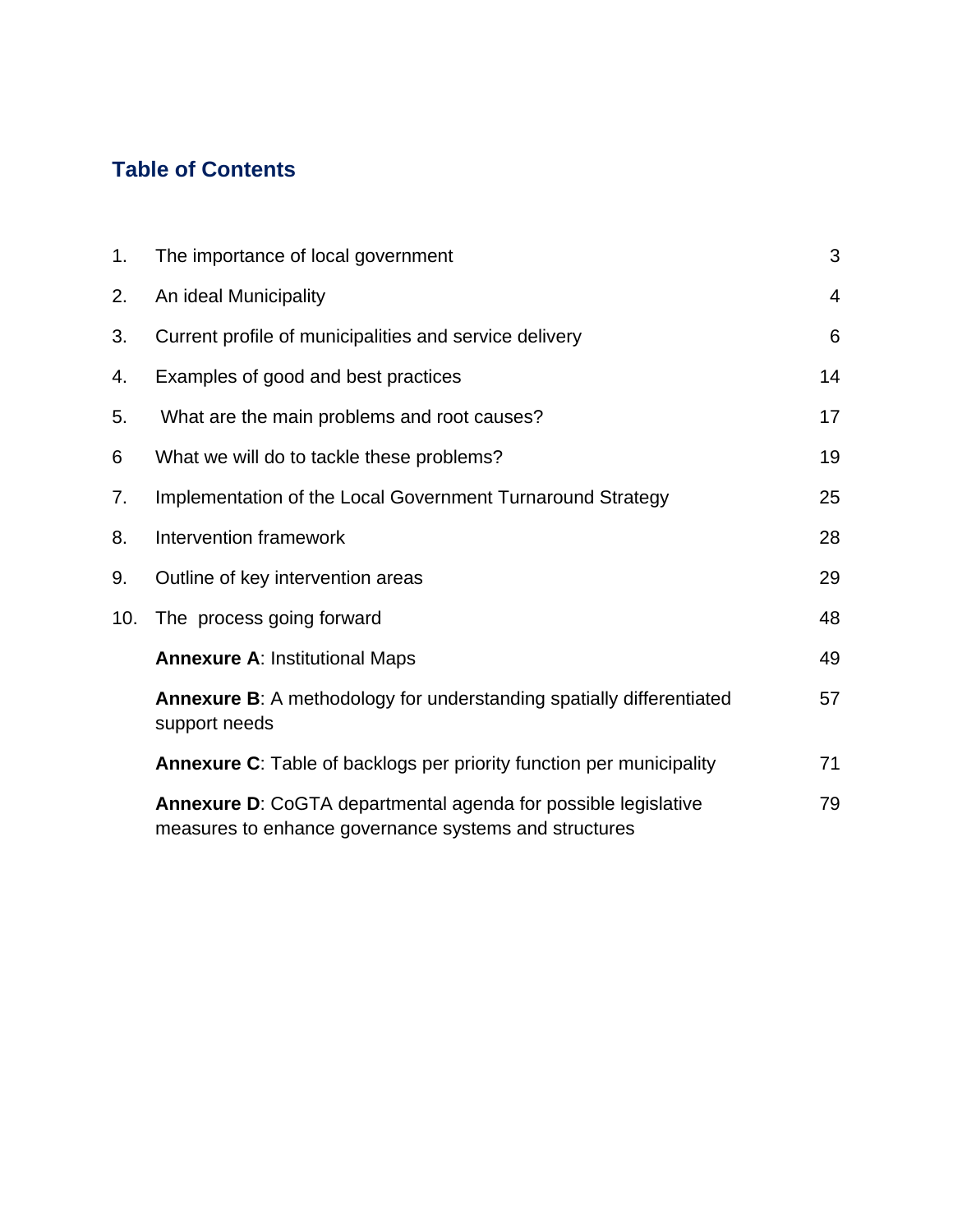# **1. The Importance of Local Government**

Local Government is a key part of the reconstruction and development effort in our country. The aims of democratizing our society and growing our economy inclusively can only be realized through a responsive, accountable, effective and efficient Local Government system that is part of a Developmental State.

The establishment of a South African Developmental State is grounded in the vision of the State and Society working together at all levels to advance social justice, economic growth and development. Developmental local government is central to building the developmental state.

Nine years into the new Local Government system there are worrying trends and signs that are undermining the progress and successes achieved thus far. The country faces a great development risk if Local Government fails.

This Local Government Turnaround Strategy (LGTAS) is therefore aimed at counteracting those forces that are undermining our Local Government system. Root causes for some of these problems include:

- i. Systemic factors, i.e. linked to model of local government;
- ii. Policy and legislative factors;
- iii. Political factors;

- iv. Weaknesses in the accountability systems;
- v. Capacity and skills constraints;
- vi. Weak intergovernmental support and oversight; and
- vii. Issues associated with the inter-governmental fiscal system.

With this in mind, the key question government undertook to reflect on with a range of role players over the past few months was '*what is the state of local government in 2009, and what must be done to restore the confidence of our people in this sphere of government by 2011 and beyond?'* 

To begin to answer this question, nine province-wide assessments of each of the 283 municipalities were carried out by the Department of Cooperative Governance and Traditional Affairs (CoGTA), during the course of the year, led by Minister, Mr Sicelo Shiceka together with the respective MECs responsible for Local Government. The purpose of the provincial assessments was to ascertain the key problem statement in different thematic areas and to establish the root causes for poor performance, distress or dysfunctionality in municipalities. From these assessments, the consolidated State of Local Government Report<sup>1</sup> was compiled and widely consulted over with stakeholders.

<sup>&</sup>lt;sup>1</sup> State of Local Government Report, CoGTA 2009, available on website: www.dplg.gov.za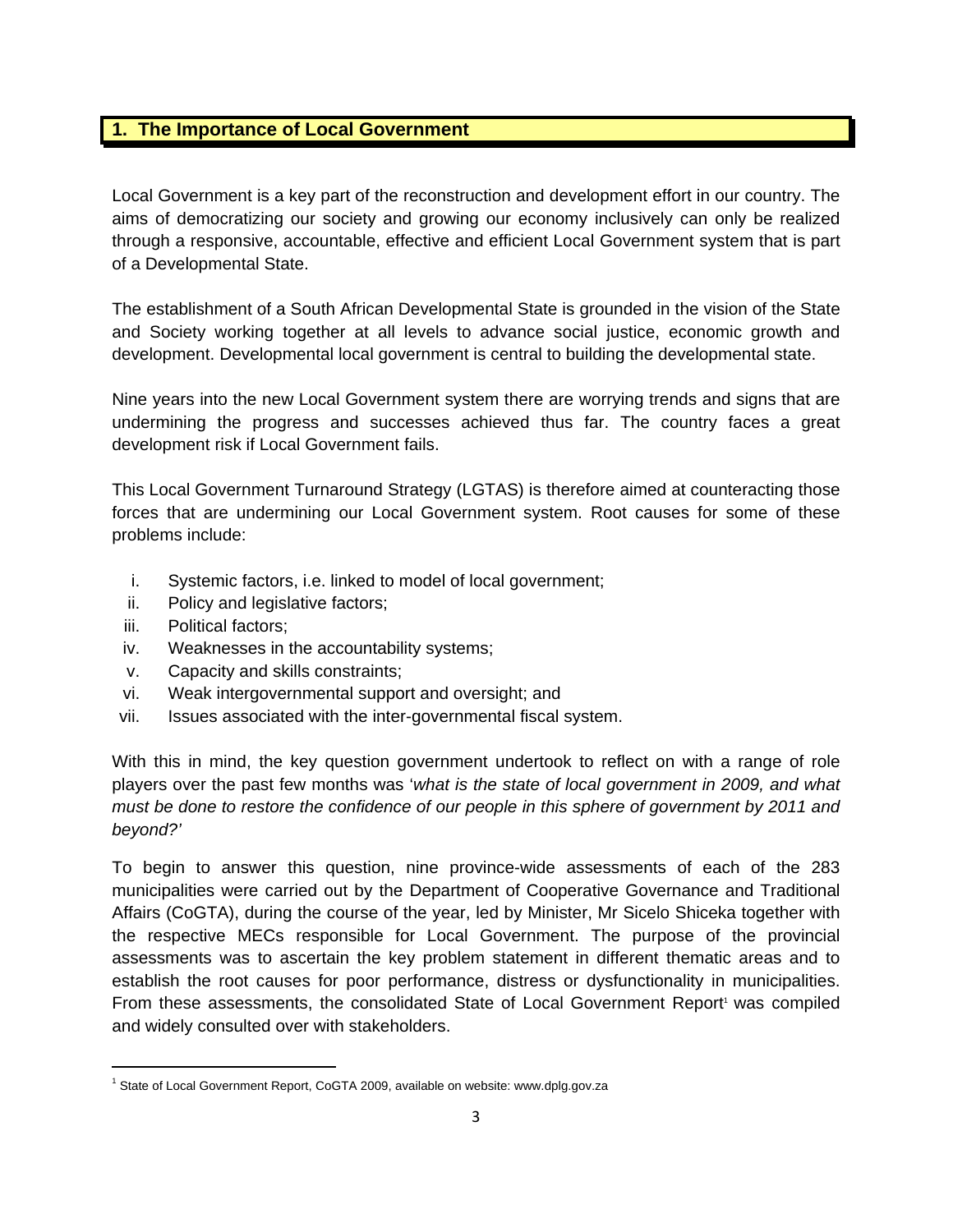Following the analysis of the results of these assessments and from the issues covered in the overview report, the 'force motif' for the turnaround strategy (LGTAS) was created. This means that government wants to create a country-wide programme, mobilizing all of government and society to embark upon a concentrated effort to deal with the factors undermining Local Government and to restore good performance in the country's municipalities.

The Strategy also draws on the discussion that happened at an extraordinary sitting of the three spheres of government involving the entire Cabinet led by the State President on 20 October 2009 in Khayelitsha, Cape Town. It also draws on the discussions and declaration of the Local Government Indaba. This Strategy therefore, represents the views of a wide variety of stakeholders who participated in, what is arguably the most consultative process ever undertaken on local government in this country.

The LGTAS applies largely to those forces undermining Local Government including those municipalities who have evidence of performance failures, or difficult social and economic circumstances to manage. The Report points to the need for a number of adjustments and reforms in the leadership, policy, regulatory and oversight environments of municipalities.

Thus government wants to turn around municipalities from struggling with failure to ones that are confident in their abilities to execute their service delivery mandates. All of us must rise to the challenge of ensuring our municipalities are sites of excellence and they are led and staffed politically and administratively with office bearers and public servants who are responsive, accountable, efficient, effective, and carry out their duties with civic pride.

This LGTAS must be read together with the State of Local Government Report, 2009 and the Framework for the Local Government Turnaround strategy, discussed at the National Indaba on Local Government. The SLGR provides a comprehensive picture of the problems and challenges facing Local Government. These problems are summarised in the LGTAS.

#### **2. An Ideal Municipality**

Since the establishment of the local sphere, a number of measures to support and strengthen local government have been undertaken. These measures included training on various aspects of the system, the Local Government Support Programme, ISRDP & URP, specialized training by professional institutes, Project Consolidate including Siyenza Manje, and the Five-Year Local Government Strategic Agenda.

All of these measures of support were intended to enable municipalities to fulfill the 'ideal' for local government as envisaged in the Constitution (1996), and the White Paper for Local government (1998), which cites that '*Developmental local government is local government committed to working with citizens and groups within the community to find sustainable ways to meet their social, economic and material needs and improve the quality of their lives."* 

The LGTAS acknowledges and confirms the above overall vision for local government.

The LGTAS is premised on key assumptions: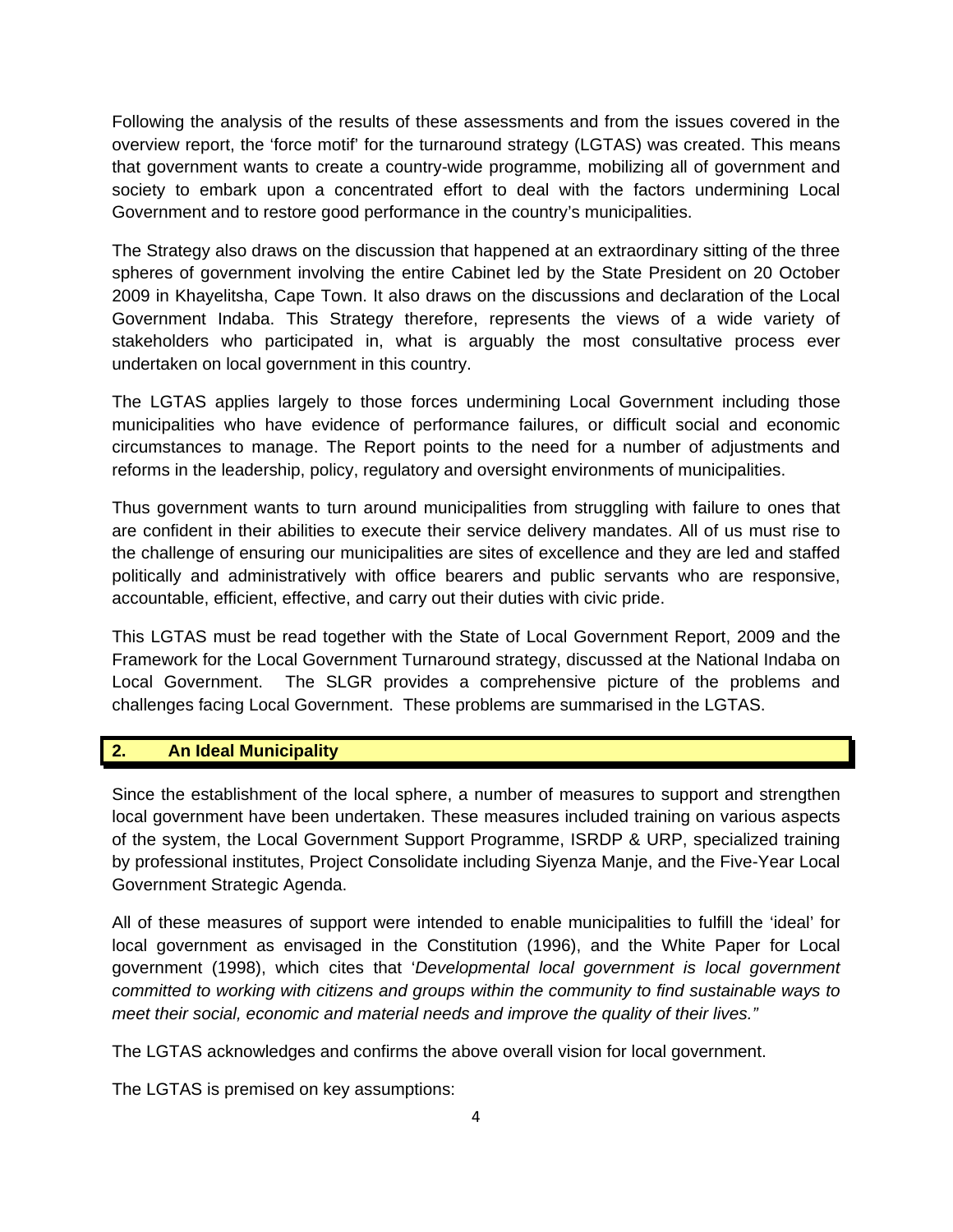- *Local Government is everyone's business.* The Strategy extends beyond government and must be owned across society. Municipalities can be made to work better for everyone by everyone.
- *The structure of local government system remains***.** Notwithstanding certain changes that may have to be effected, the overall architecture of the system of local government is still sound. Certain policy and legislative reforms have been proposed by the Policy Review on Provincial and Local Government (COGTA 2009), and these are connected to the longer-term proposals in the LGTAS. Other proposals are still under consideration.
- *The local government system is still new and is evolving***.** The new system of local government was always intended to be phased in over time and the current problems must be seen as part of an effort to learn and correct as we continue with implementation.

An **ideal municipality** in our system will strive to contribute to building the Developmental State in South Africa and draw from the constitutional and legal framework established. An ideal municipality would:

- i. Provide democratic and accountable government for local communities
- ii. Be responsive to the needs of the local community
- iii. Ensure the provision of services to communities in a sustainable manner
- iv. Promote social and economic development
- v. Promote a safe and healthy environment
- vi. Encourage the involvement of communities and community organisations in the matters of local government
- vii. Facilitate a culture of public service and accountability amongst its staff
- viii. Assign clear responsibilities for the management and co-ordination of these administrative units and mechanisms.

*The outcomes of meeting these objectives include:* 

- The provision of household infrastructure and services
- The creation of liveable, integrated and inclusive cities, towns and rural areas
- Local economic development
- Community empowerment and distribution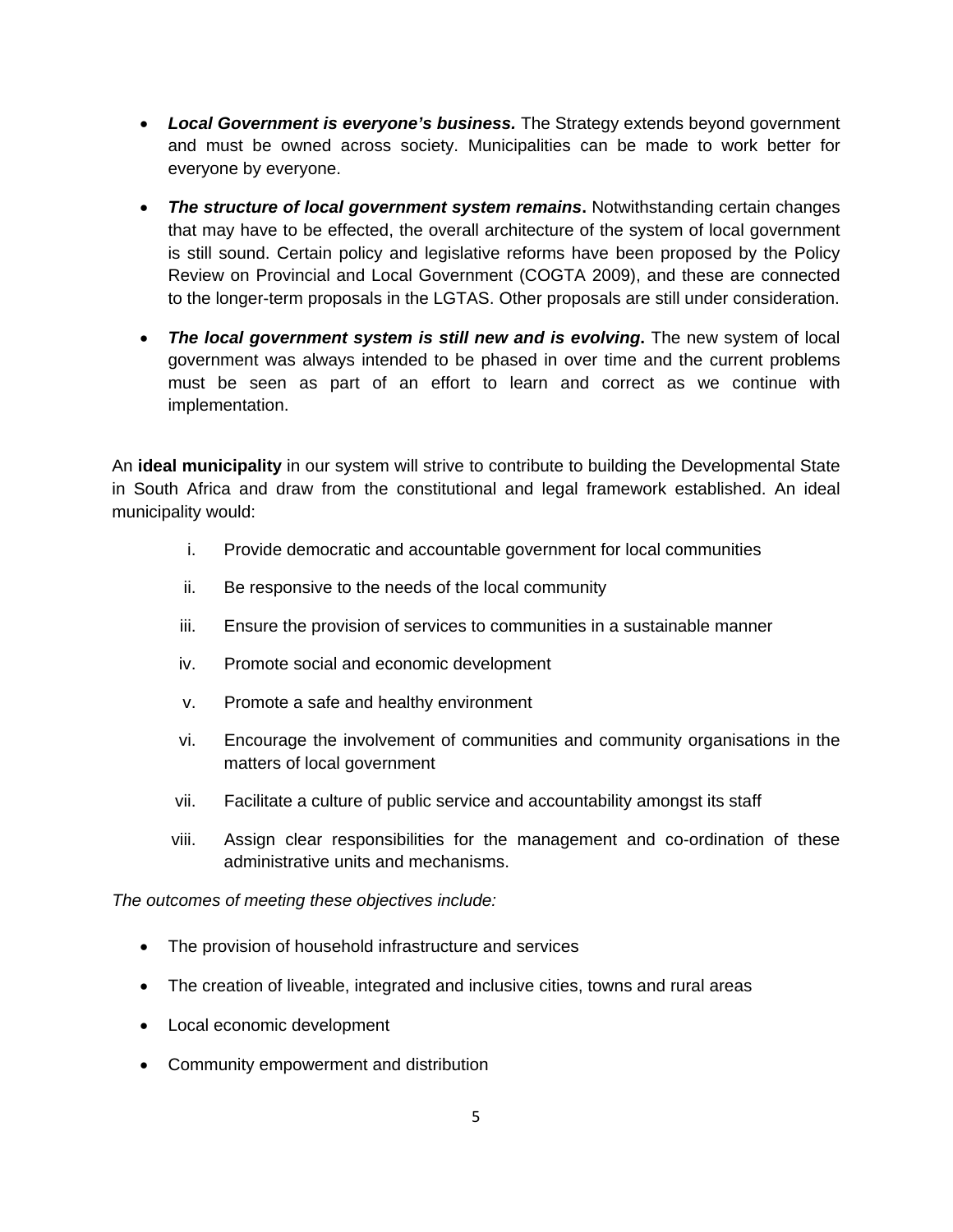These outcomes should create a healthy local environment in which vulnerable groups are supported and protected. It should also mitigate the growing social distance between government and communities.

This sets the benchmark for the turnaround strategy. Municipalities must aspire to deliver on these outcomes. The rest of the state and society must ensure that there is an enabling environment and proper support for municipalities to deliver effectively.

The 283 municipalities in the country have different capacities and are faced with different social and economic challenges. Depending on the different challenges it will be necessary for the municipalities to focus on those responsibilities that they are able to deliver on. This would mean that certain municipalities ought to focus on a smaller set of functions while other municipalities could expand their focus. In order to determine the level and kind of support needed from National and Provincial Government and other stakeholders to achieve the ideal municipality, the different capacities and circumstances of municipalities need to be taken into account.

# **3. Current profile of municipalities and service delivery**

To reach developmental objectives for municipal areas, the government's priority since 1994 has been meeting the basic needs of the millions of South Africans living in poverty. This target has been a cornerstone of government's redistribution and poverty-eradication effort. In line with the Millennium Development Goals, government's target is to ensure that by 2014 all households have access to the minimum standard for each basic service.

#### **Targets for Service Delivery**

The table below depicts the current targets set by the South African government in order to accelerate service delivery to meet basic needs and to promote growth.

| <b>Sector</b>  | Minimum standard 2014 target                                                                                                                                    |
|----------------|-----------------------------------------------------------------------------------------------------------------------------------------------------------------|
| Water          | All households to have access to at least clean piped water 200<br>m from household.                                                                            |
| Sanitation     | All households to have access to at least ventilated pit latrine<br>on site.                                                                                    |
| Electricity    | All households to be connected to national grid.                                                                                                                |
| Refuse Removal | All households to have access to at least once-a-week refuse<br>removal services.                                                                               |
| Housing        | All existing informal settlements to be formalized with land-use<br>plans for economic and social facilities and with provision of<br>permanent basic services. |

*Minimum standards for basic services, source vision 2014*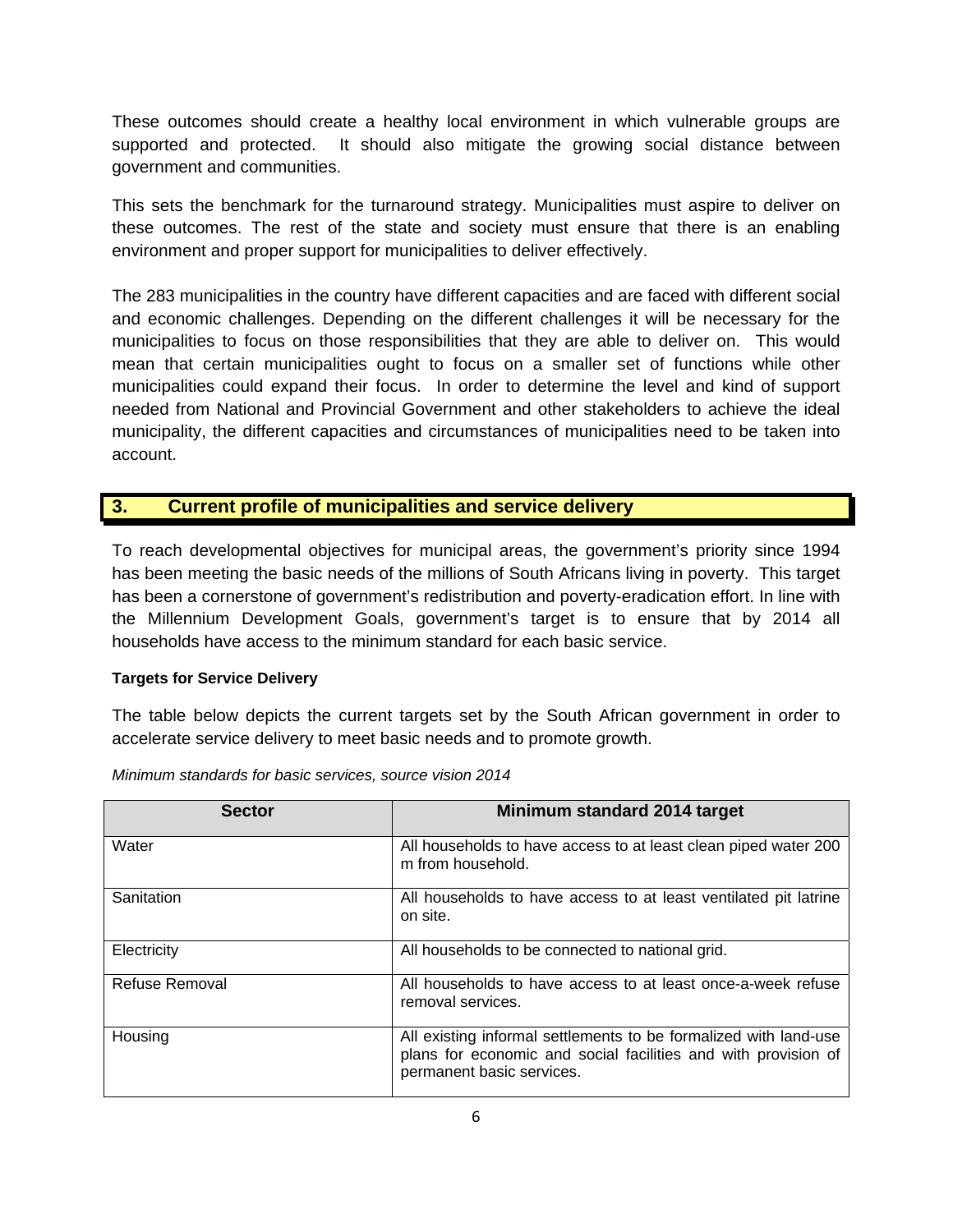| Other | education.                               |  | health, roads, Standards for access for all other social, government and                                                   |
|-------|------------------------------------------|--|----------------------------------------------------------------------------------------------------------------------------|
|       | transport, sports and recreation, street |  | economic services must be clearly defined, planned, and where                                                              |
|       | trading, parks, community halls, etc     |  | possible implemented by each sector working together with<br>municipalities in the development and implementation of IDPs. |
|       |                                          |  |                                                                                                                            |

A related 2014 goal is to halve unemployment and poverty. Through their procurements of services and by using labour-intensive methods to maintain and build infrastructure, municipalities both broaden participation in the local economy and create work opportunities for the poor.

It is important to consider at this point, the potential of differentiated approaches to service provision. It is possible that current standards and expectations may have to be reviewed. Highly urbanized areas, with formal settlements can reasonably expect their own standpipes, whilst tiny rural area such as Bizana in the Eastern Cape, may need, realistically to have service delivery focusing on greater access to state provided boreholes, or rain tanks and water harvesting, and alternative energy for cooking, as in the bio-fuel example cited under 'good practices' in the section below.

In considering alternative service delivery models, positive political leadership and optimal communication would be critical. Here, structured, directed and regular communication with communities plays a key role.

#### **Progress in access to priority services**

The table below demonstrates that municipalities have contributed significantly to reducing infrastructure backlogs and delivering services. Despite this progress there remain significant constraints to accelerated service delivery. These relate to municipal capacity and the ability of the state to provide adequate infrastructure, particularly in areas of rapid growth, or which are remote geographically. It will also be important to put the focus on the governance arrangements in traditional areas, where access to land for dwellings and access to municipal services are often in disjuncture, leaving citizens without access to basic services.

| <b>Access to electricity</b><br>for lighting | <b>Access to piped</b><br>water | <b>Access to full &amp;</b><br>intermediate<br>sanitation | <b>Access to refuse</b><br>removal service |
|----------------------------------------------|---------------------------------|-----------------------------------------------------------|--------------------------------------------|
| W Cape (94.0%)                               | W Cape (98.9%)                  | W Cape (93.4%)                                            | W Cape (91.1%)                             |
| N Cape (87.3%)                               | Gauteng (97.9%)                 | Gauteng (87.8%)                                           | Gauteng (86.2%)                            |
| F State (86.6%)                              | F State (97.5%)                 | N West (81.6%)                                            | F State (76.1%)                            |
| Gauteng (83.5%)                              | N Cape (94.8%)                  | F State (69.4%)                                           | N Cape (72.1%)                             |
| N West (82.3%)                               | N West (89.9%)                  | S Africa (67.6%)                                          | S Africa (61.6%)                           |
| Mpumalanga (81.7%)                           | Mpum (91.3%)                    | KZN (63.9%)                                               | N West (54.8%)                             |
| Limpopo (81.0%)                              | S Africa (88.6%)                | N Cape (54.5%)                                            | KZN (51.9%)                                |

*Percentage access to household services, source: Community Survey 2007*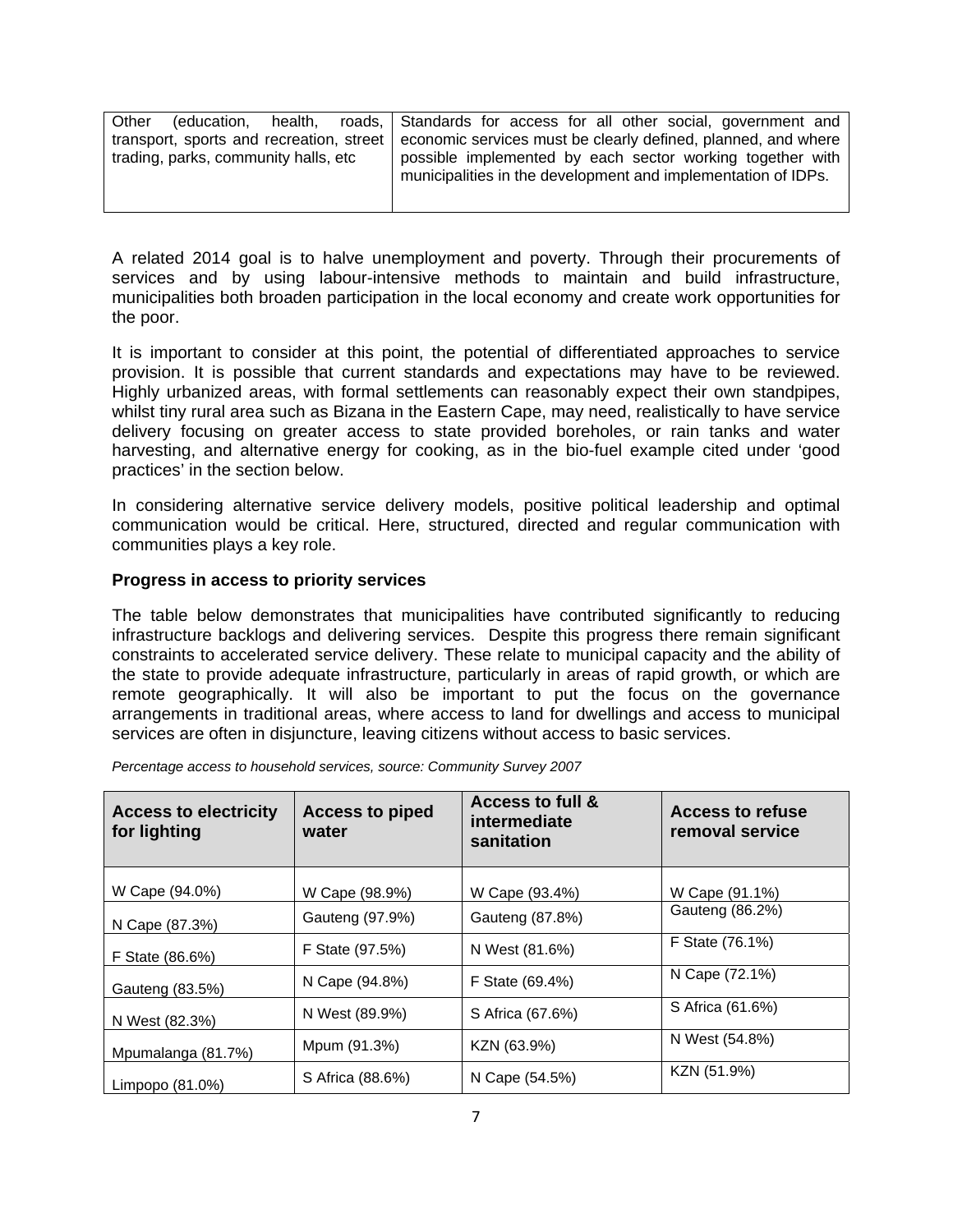| <b>Access to electricity</b><br>for lighting | <b>Access to piped</b><br>water | <b>Access to full &amp;</b><br>intermediate<br>sanitation | <b>Access to refuse</b><br>removal service |
|----------------------------------------------|---------------------------------|-----------------------------------------------------------|--------------------------------------------|
| S Africa (80.0%)                             | Limp (83.6%)                    | Mpum (53.9%)                                              | Mpum (41.5%)                               |
| KwaZulu-Natal (71.5%)                        | KZN (79.4%)                     | E Cape (48.9%)                                            | E Cape (40.0%)                             |
| E Cape (65.5%)                               | E Cape (70.4%)                  | Limp (30.8%)                                              | Limp (18.7%)                               |

Apartheid divided South Africa into separate and unequal spaces and that design remains imprinted on settlements throughout the country. This table clearly reflects that the two provinces that struggle the most with reaching service delivery targets are the Eastern Cape and Limpopo. Poor results for access to refuse removal services in a number of provinces also reflect the vulnerable socio-economic conditions prevailing particularly in the more rural provinces, and especially those regions marked by Bantustan legacies.

These marked differences in poverty, wealth and institutional capacity in South Africa's 283 municipalities has made it necessary to begin tailoring policies and approaches to suit their circumstances. Municipalities have a key role in spatial development. They must plan and manage their built environments in ways that promote social cohesion, inclusive growth and sustainable development.

The direct relationship between municipal service delivery and spatial development is reflected in the fact that the 2014 targets are linked to the broader objective to upgrade informal settlements to become sustainable human settlements.

#### **Classification systems**

The Constitution provided for the legislative framework for local government and established three categories of municipality:

- A which provided for metros
- B which provided for local municipalities
- C which provided for district municipalities

6 Metropolitan (Category A) and 231 Local Municipalities (Category B) and an additional 46 District Municipalities (Category C) were established.

During the establishment phase of local government (post-2000), a system of categorisation was introduced (A-C2), to more accurately understand the differentiated challenges facing the 283 municipalities (For a detailed breakdown of the municipal classification, refer to Annexure B). This category refers to the size of municipalities in terms of population, percentage of urban population and size of municipal budgets. These characteristics are relatively fixed over time, and assist with understanding of municipal profiles. However they are not a rational indicator for performance and capacity or for the key economic drivers within a municipality.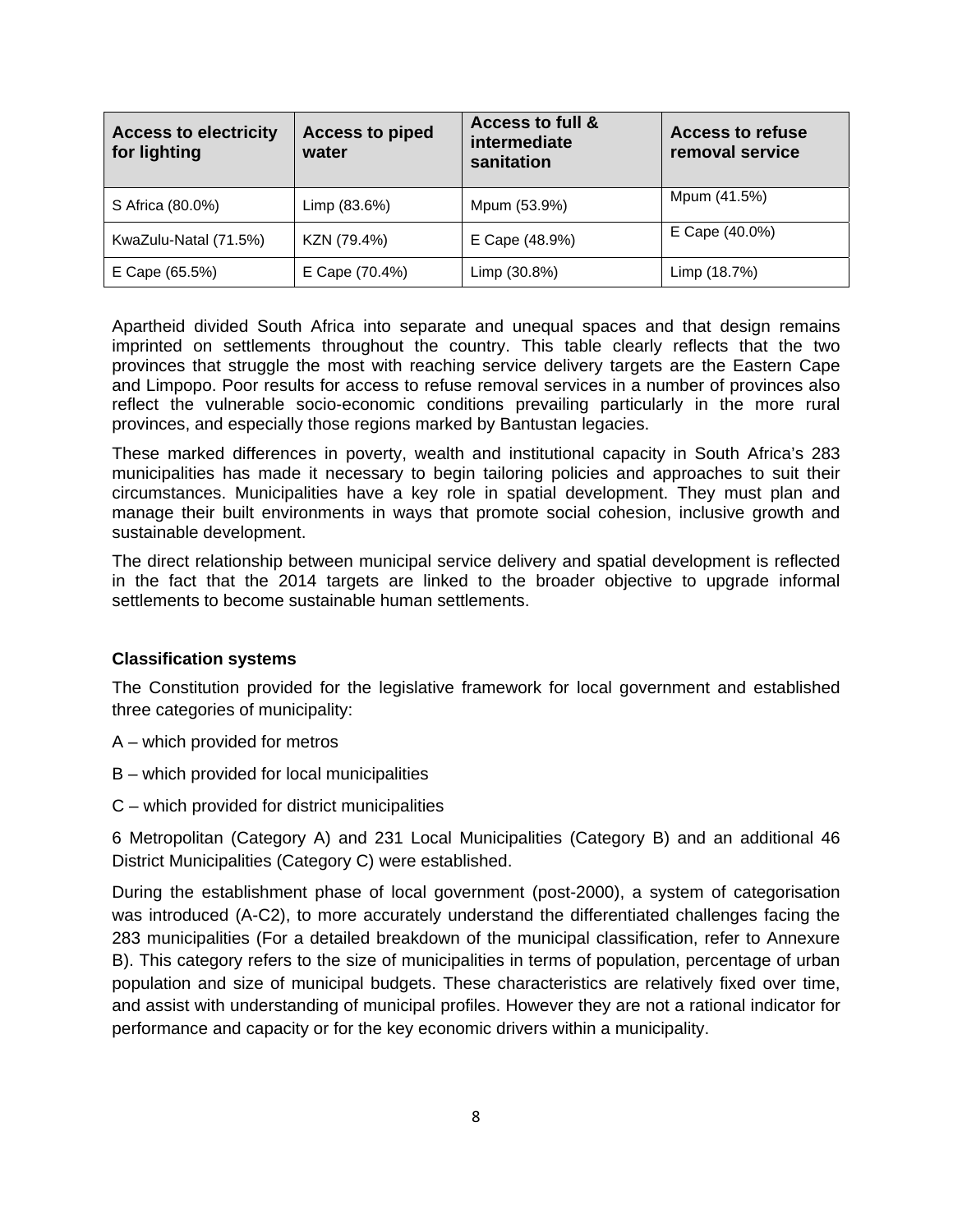- o **A:** Metros (6): Large urban complexes with populations over 1 million and accounting for 56% of all municipal expenditure in the country
- o **B1:** Local Municipalities with large budgets and containing secondary cities (21)
- o **B2**: Local Municipalities with a large town as a core (29)
- o **B3**: Local Municipalities with small towns, with relatively small population and significant proportion of urban population but with no large town as a core. (110)
- o **B4:** Local Municipalities which are mainly rural with communal tenure and with, at most, one or two small towns in their area (71)
- o **C1:** District Municipalities which are not water service authorities (25)
- o **C2:** District Municipalities which are water service authorities (21)
- A graphical depiction of the classification of district municipalities is the following:

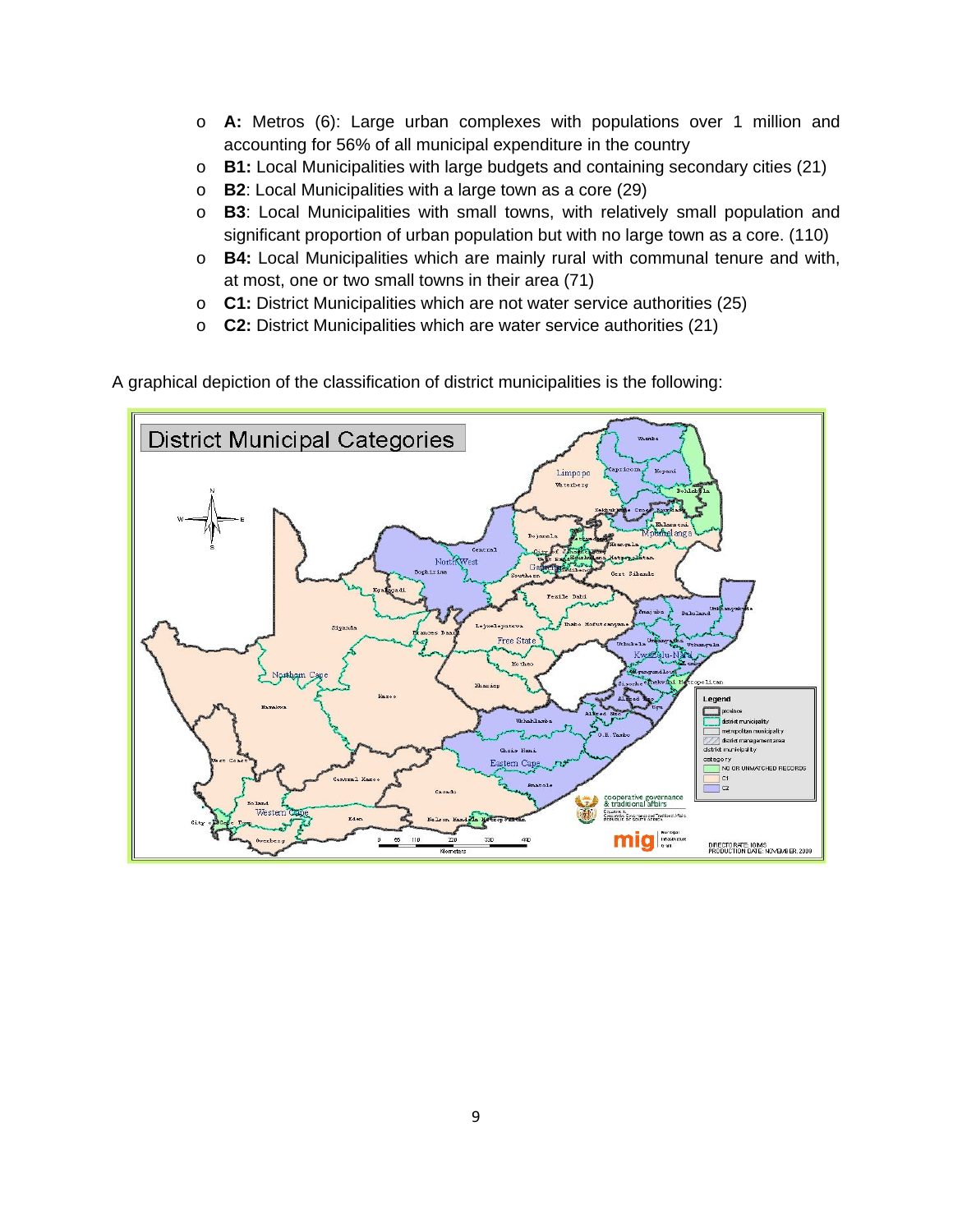A graphical depiction of the classification of local municipalities is the following:



- Overlaid on to this are four classes of municipalities derived from spatial, social, municipal capacity and economic indicators. This index is indicative of municipalities' vulnerability:
	- o Class 1: Very high vulnerability (Local Municipalities:57) (District Municipalities: 12)
	- o Class 2: High vulnerability (Local Municipalities:58) (District Municipalities: 11)
	- o Class 3: Medium vulnerability (Local Municipalities: 58) (District Municipalities: 13)
	- o Class 4: Low vulnerability (Metro's: 6, Local Municipalities: 58) (District Municipalities: 12)
- The National Treasury classification of municipal capacity to implement the MFMA and the audit opinions are also taken into consideration. These indicators provide an indication of financial and management capacity in the different classes of municipalities.

This new classification system will guide the kinds and levels of support and interventions developed for the LGTAS. It will also lay the basis for determining the appropriate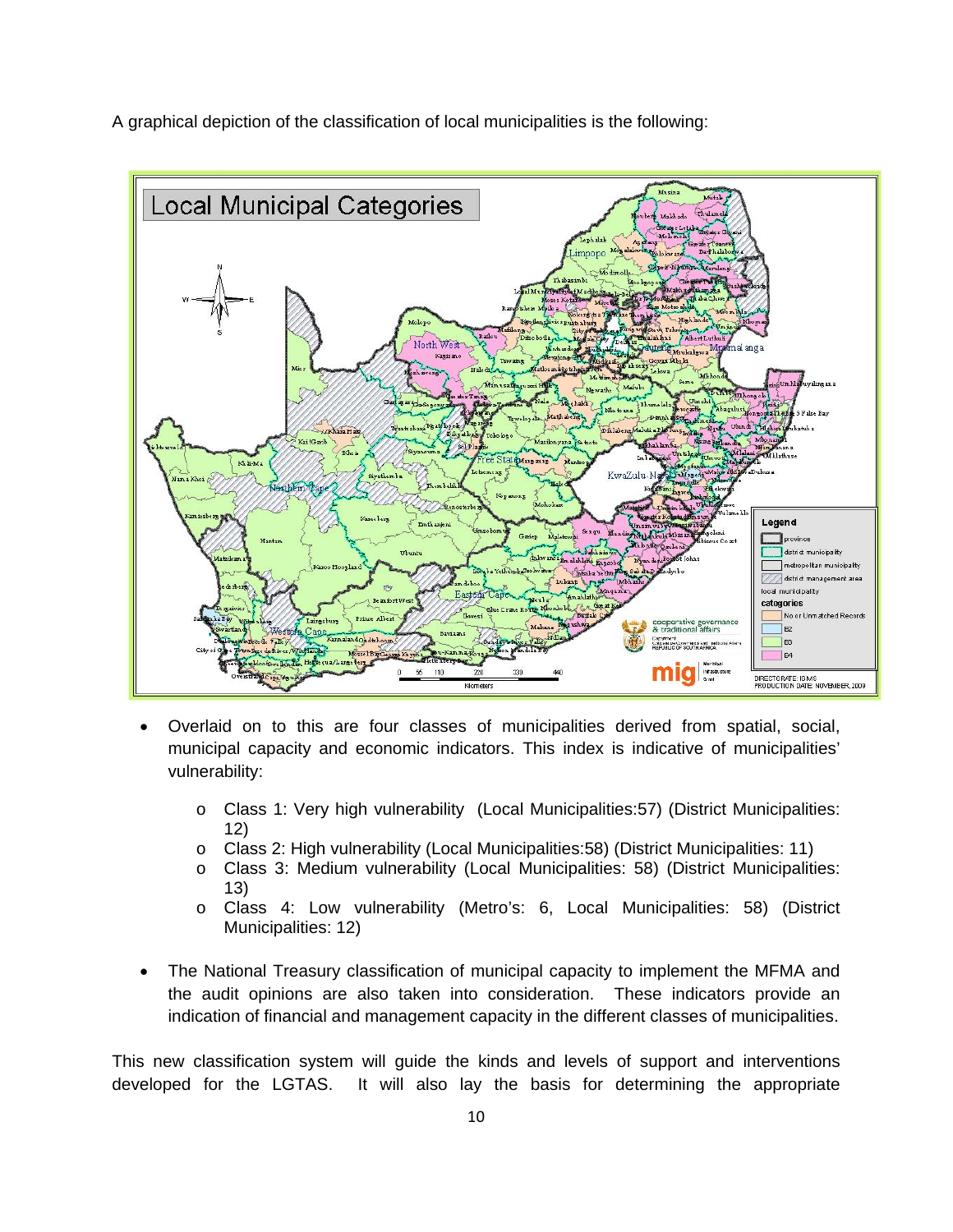responsibilities, powers and functions that different municipalities ought to ideally provide to their communities and guide how greater state involvement must take place to ensure that all communities receive quality services, irrespective of which municipality they live in.

The table below, using this categorization as a 'neutral' spatial baseline, summarises profiles of municipalities in South Africa. The column on the left depicts the spatial classification with the number of municipalities entered that feature in each of the A-C2 categories. Set against these, firstly, are the number of households (i.e. demographic information for planners), the percentage in poverty and the amount of economic activity generated within the area as indicated by GVA (Gross Value Add) per household. What is already immediately apparent is that:

- 56% of South Africans are living in poverty, most of which reside in B4 areas, reflecting the urgency of targeted poverty alleviation measures
- The gap between household economies in urban and rural areas is highly disparate, with B3 and B4 municipal households well under the A and B1 urbanised percentages, conveying the urgency of small town and rural development initiatives.

Secondly, the results per municipal class for the COGTA methodology are derived from municipal assessments according to three indicator sets: performance functionality (powers and functions performed), backlogs status and socio-economic conditions. Class 1 municipalities are the most vulnerable in this respect, thus requiring that differentiated support approaches prioritise the needs of these areas.

Thirdly, from the indicator results for access to basic services, and financial performance, it is also apparent that:

- The majority of financially distressed municipalities fall within the B3 category, indicating that targeted differentiated support is needed in this area
- That B4 municipalities suffer from the least access to basic services, indicating the priority support areas for this category (MIG and service delivery)

The columns on the far right illustrate the results per category for audit opinions received. It is once more apparent that:

• B3 municipalities have the highest percentage of disclaimers, linking the findings of financial distress and poor audit outcomes.

The Auditor-General's report has identified a lack of controls, mismanagement and lack of governance principle as the key reasons for the state of despair in municipalities.

# **Understanding municipal difference in the LGTAS**

This approach to understanding municipal difference is intended to assist municipalities to reflect on their respective strengths and weaknesses and to take responsibility for identifying and managing appropriate interventions. Taking data and spatial conditions as evidence, and putting it together with the assessment findings, will enable municipalities to prioritise their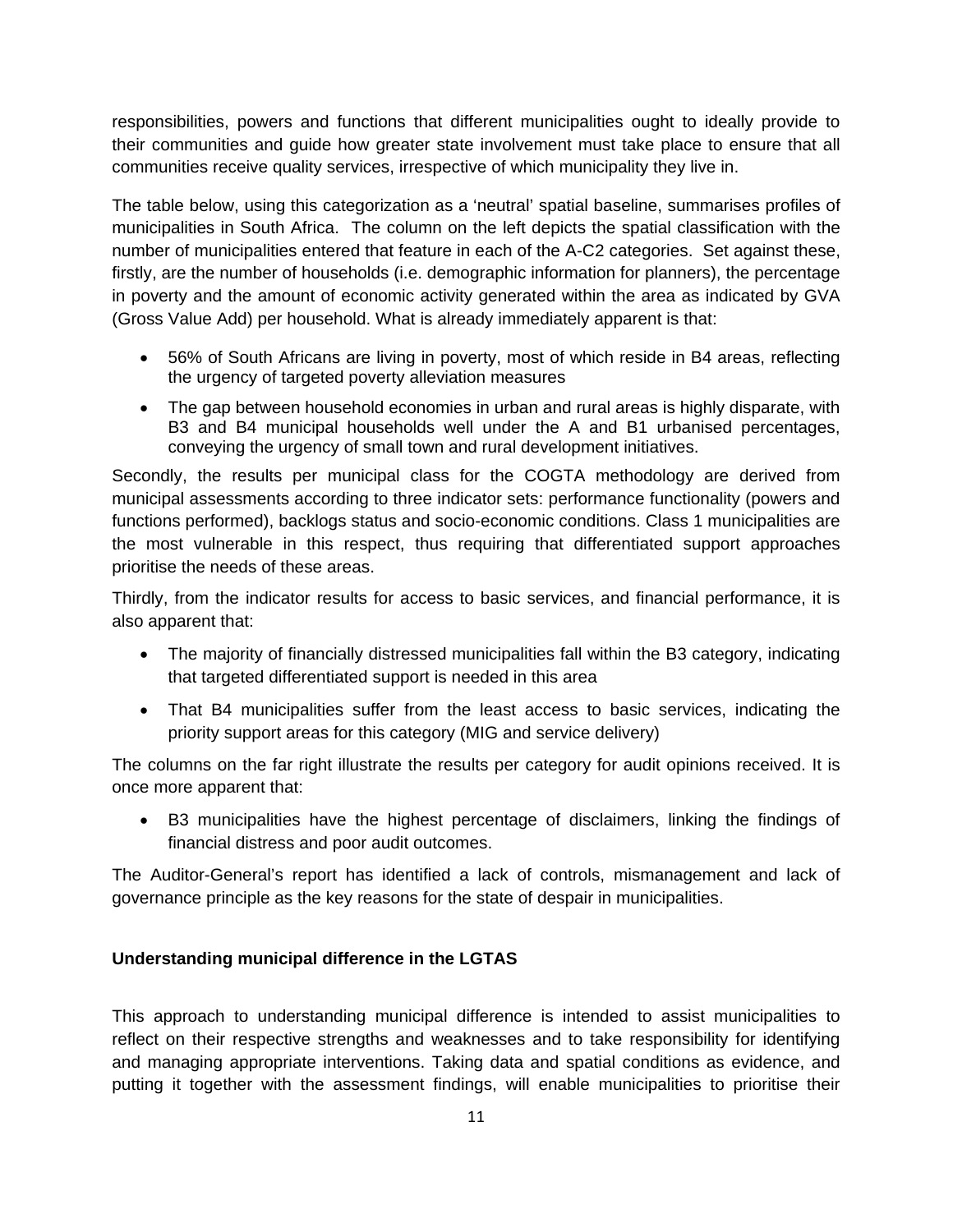support needs. This in turn will allow for a differentiated approach to national and provincial interventions, based on both the common characteristics of particular categories, and the specific challenges identified during the assessments.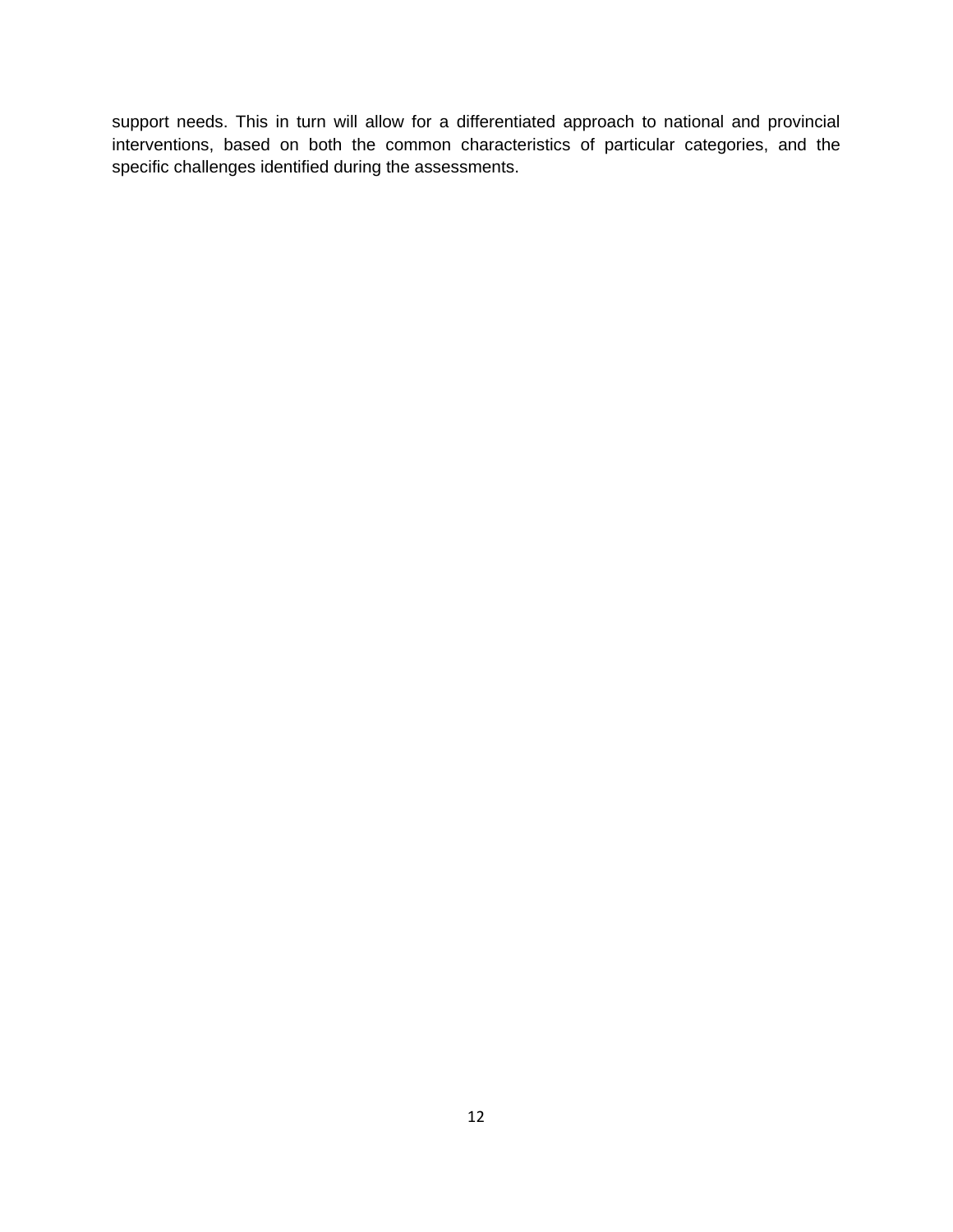| Municipal<br>Infrastruc<br>ture<br>Investme      | No. of                    | <b>Total nr of</b>        | %           | <b>TOTA</b><br><b>GVA</b><br>(200)<br>4) | <b>TOTAL</b><br><b>GVA</b><br>(2004) | <b>GVA</b><br>(2004) |                              |                                | <b>COGTA MUNICIPAL SPATIAL</b><br><b>CLASSIFICATION</b> |                                | <b>NT</b><br><b>FINANCIALL</b>                             |                                                   | Universal household access to<br><b>Basic Services 2007</b> |                               |                                                                 | <b>ADVER</b>                                                                                 |                                                                           |                                                                                         |
|--------------------------------------------------|---------------------------|---------------------------|-------------|------------------------------------------|--------------------------------------|----------------------|------------------------------|--------------------------------|---------------------------------------------------------|--------------------------------|------------------------------------------------------------|---------------------------------------------------|-------------------------------------------------------------|-------------------------------|-----------------------------------------------------------------|----------------------------------------------------------------------------------------------|---------------------------------------------------------------------------|-----------------------------------------------------------------------------------------|
| nt<br>Framewor<br>k (MIIF)<br>Classificat<br>ion | <b>Municip</b><br>alities | househol<br>ds            | Pover<br>ty | %                                        | <b>R'000</b>                         | per<br>househ<br>old | <b>Class</b><br>$\mathbf{1}$ | <b>Class</b><br>$\overline{2}$ | <b>Class</b><br>3                                       | <b>Class</b><br>$\overline{a}$ | v<br><b>DISTRESSED</b><br><b>MUNICIPALI</b><br><b>TIES</b> | <b>Mo</b><br>re<br>tha<br>$\mathsf{n}$<br>90<br>% | <b>Betwe</b><br>en 60-<br>89%                               | <b>Betwe</b><br>en 30-<br>59% | <b>Les</b><br>$\mathsf{s}$<br>tha<br>$\mathsf{n}$<br>30<br>$\%$ | <b>SE</b><br><b>AUDIT</b><br><b>OPINIO</b><br><b>NS</b><br>2007/0<br>$\overline{\mathbf{8}}$ | <b>DISCLAI</b><br><b>MER</b><br><b>AUDIT</b><br><b>OPINION</b><br>2007/08 | <b>AUDIT</b><br><b>REPORT</b><br><b>S NOT</b><br><b>SUBMIT</b><br><b>TED</b><br>2007/08 |
| Α                                                | 6                         | 4,714,021                 | 35.5        | 58.9<br>%                                | 725,54                               | 154,000              |                              |                                |                                                         | 6                              | $\mathbf{0}$                                               | $\mathbf{1}$                                      | 5                                                           |                               |                                                                 | $\overline{0}$                                                                               | $\overline{0}$                                                            | $\overline{0}$                                                                          |
| <b>B1</b>                                        | 21                        | 2,207,005                 | 41.5        | 18.4<br>$\%$                             | 226,59<br>3                          | 103,000              |                              |                                | $\overline{7}$                                          | 14                             | 14                                                         | $\mathbf{1}$                                      | 13                                                          | 5                             | $\overline{2}$                                                  | $\Omega$                                                                                     | $6\overline{6}$                                                           | 2 <sup>2</sup>                                                                          |
| <b>B2</b>                                        | 29                        | 1,095,454                 | 43.9        | 6.9%                                     | 84.972                               | 78,000               |                              | $\overline{4}$                 | 8                                                       | 17                             | 17                                                         | $\overline{3}$                                    | 13                                                          | 10                            | 3                                                               | $\mathbf{1}$                                                                                 | 6                                                                         | 5 <sup>1</sup>                                                                          |
| B <sub>3</sub>                                   | 111                       | 1,605,681                 | 51.8        | 9.1%                                     | 112,55<br>$\overline{7}$             | 70,000               | $\overline{7}$               | 34                             | 43                                                      | 27                             | 27                                                         | 4                                                 | 53                                                          | 34                            | 20                                                              | $\overline{4}$                                                                               | 39                                                                        | 19                                                                                      |
| <b>B4</b>                                        | 70                        | 2,878,449                 | 73.5        | 6.4%                                     | 79,022                               | 27,000               | 50                           | 20                             |                                                         |                                | $\mathbf{0}$                                               |                                                   |                                                             |                               | 70                                                              | $\overline{3}$                                                                               | 25                                                                        | 8                                                                                       |
| C1                                               | 25                        | 3,837,597                 | 44.4        | 0.3%                                     | 3,131                                |                      | $\mathbf{1}$                 | $\overline{2}$                 | 10                                                      | 12                             | $\overline{4}$                                             |                                                   |                                                             |                               |                                                                 | $\overline{0}$                                                                               | $\overline{3}$                                                            | $\mathbf{1}$                                                                            |
| C <sub>2</sub>                                   | 21                        | 3,948,992                 | 66.1        | 0.00<br>%                                | 96                                   |                      | 11                           | 9                              | $\mathbf{1}$                                            |                                | $\overline{3}$                                             |                                                   |                                                             |                               |                                                                 | $\overline{0}$                                                                               | $6 \overline{6}$                                                          | $\overline{4}$                                                                          |
| Grand<br><b>Total</b>                            | 283                       | 12,500,61<br>$\mathbf{0}$ | 55.9        | 100<br>0%                                | 1,231,9<br>12                        | 98,548               | 69                           | 69                             | 69                                                      | 76                             | 58                                                         | 9                                                 | 84                                                          | 49                            | 95                                                              | $\overline{8}$                                                                               | 85                                                                        | 39                                                                                      |

*Summary table: location of services and performance results, Cogta research*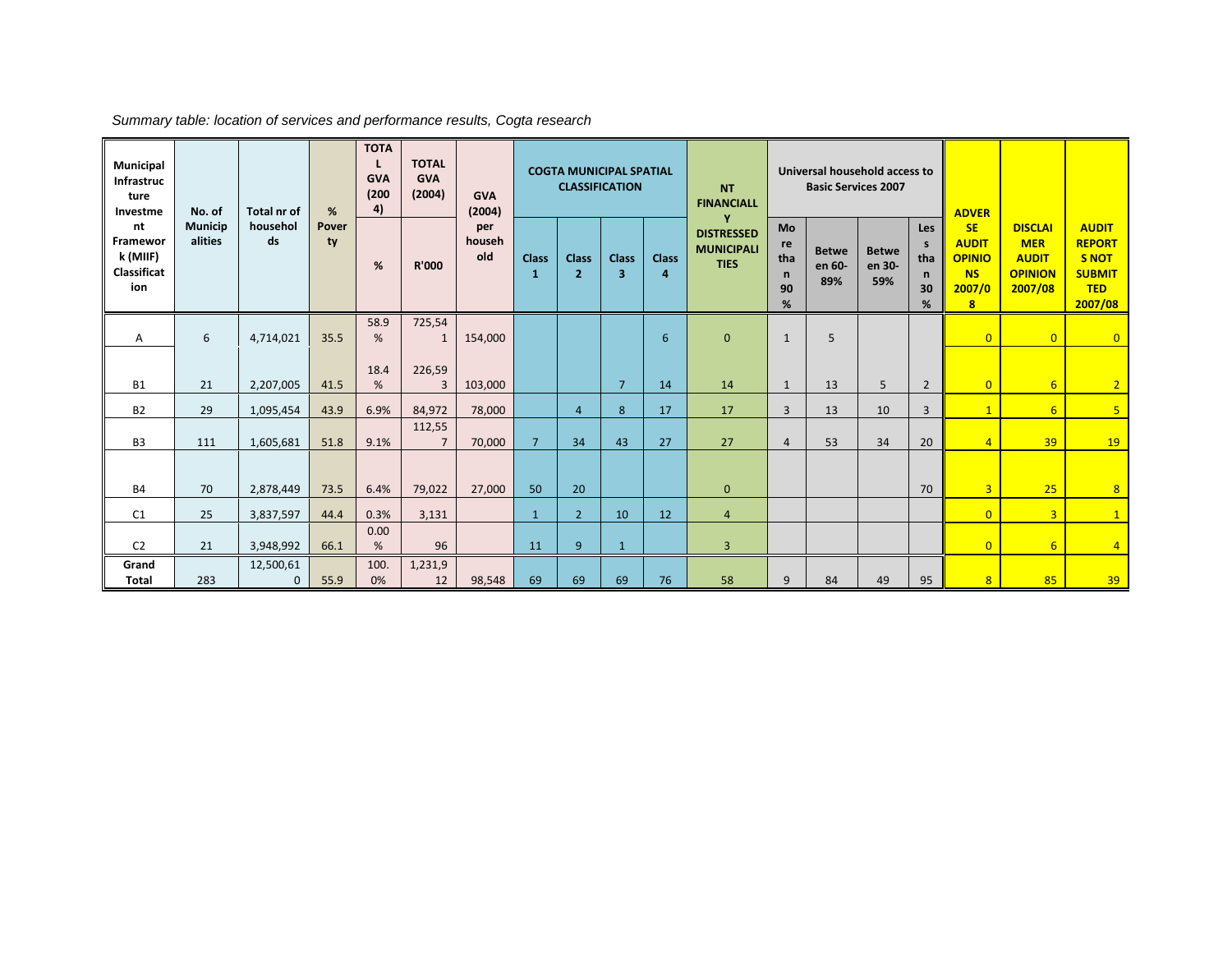In summary, this Turnaround Strategy recognises a number of indicators that profile municipalities in respect to key findings as outlined above. The aim therefore is to implement a comprehensive but differentiated programme of action to reach the objective of ensuring that municipalities can meet the basic service needs of communities.

This objective requires supporting interventions in performance and professionalism, process efficiencies, and clean government. It will also require that partnerships between local government, communities and civil society are strengthened.

# **4. Examples of good and best practices**

A random sample of some of the best-performing municipalities in the country and why they are credited thus, gives an indication of the direction the ideal, sustainable municipality would take. The success of some of these municipalities may be leveraged going forward. Knowledgebased engagements can assist in the establishment of possible support mechanisms for weaker municipalities.

| <b>Municipality</b> | Area of performance        | <b>Reasons</b>                         |
|---------------------|----------------------------|----------------------------------------|
| Gamagarra           | Service delivery           | Backlogs eradicated                    |
| (Northern Cape)     |                            | Strong economic centre                 |
| Overstrand          | Financial viability        | Good credit rating                     |
| (Western Cape)      |                            | Outstanding collection rates           |
|                     |                            | Good CAPEX budget spend                |
| Thabazimbi          | Local economic development | Strong economic sectors                |
| (Limpopo)           |                            | Good engagement with business sector   |
| Cape Winelands DM   | Planning facilitation      | Facilitate economic growth in district |
|                     |                            | Excellent approach to PMS, IDP         |
|                     |                            | Innovation to district IGR             |
| West Rand DM        | Good governance            | Focusing on development facilitation   |
| (Gauteng)           |                            |                                        |

Table: Examples of municipalities moving in sustainability mode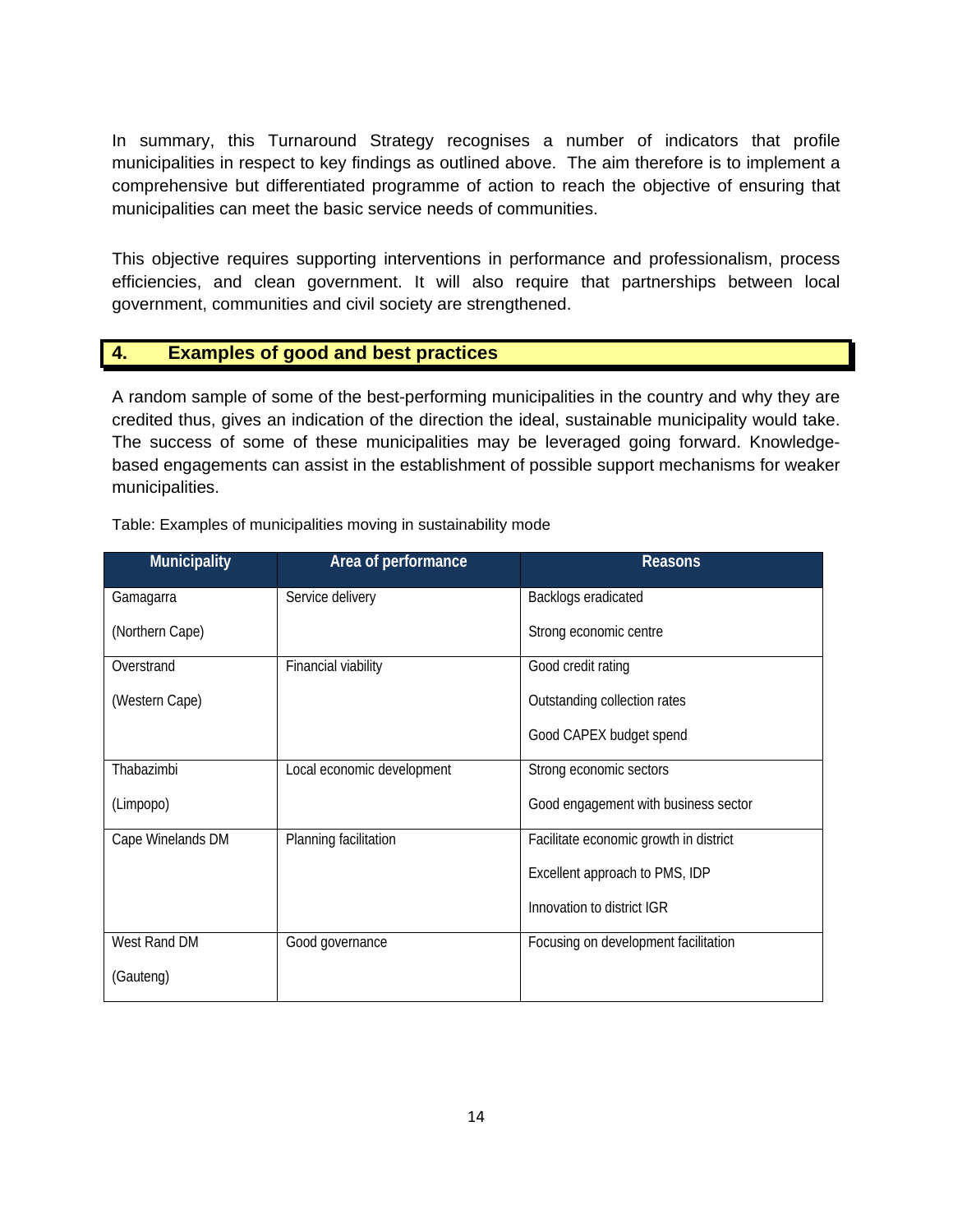# **Lessons learned and governance turned around: the case of Mbombela Local Municipality**

Mbombela local municipality lies in the heart of Mpumalanga – Nelspruit is its major town. It is a host city for the World Cup and strategically located regarding tourism and trade routes.

However in 2008, during an investigation into the affairs of the municipality, the province identified a range of governance-related problems which were promoting instability and poor service delivery. As a consequence, the municipality was placed under section 139 (1) (b) of the Constitution, meaning that a temporary administrator was put in place by the province to stabilize the municipality. The newly-placed Mayor had described the municipality as 'dysfunctional, with challenges to cooperative governance and low staff morale'. He reported that the new administration also discovered external interests in employment and tender opportunities.

A total overhaul was then undertaken by the caretaker administrator, who had the administrative powers of the municipal manager and the executive powers of the council, that is, from the mayor and the mayoral committee. The process undertaken was a form of re-calibration of the municipality – a r-engineering of the structure, systems and operations.

Within a six month period, the province had returned the executive powers back to a newly constituted council, due to the intense learning curve of change the municipality went through. The new mayor has reported that 'we are on the road to recovery  $-$  it is a now a matter of being able to institutionalize and internalize the intervention so that we close the gap between us (the executive) and the administrative side of the organisation'.

In terms of lessons learned, one of the Director's reported that 'municipalities can be very sensitive about interventions, but, he said, every institution has its own challenges, even the high-capacity ones; 'it is important to recognize what these are, because when we did we learned a lot of things we didn't previously, regarding systems and business operations<sup>2</sup>'.

#### **Best practices in metro and local municipalities: City of Tshwane Waste Management**

The importance of replicating, or sharing knowledge and skills in projects designed to overcome service delivery challenges cannot be under-estimated. For example, managing waste in large sprawling cities is a typical challenge, added to by the rapid urban growth of many South African cities and towns. With the constant influx of people comes a steady increase in the volume of waste, and cities now need to somehow service an increasing number of customers with the limited resources and capacity that already face many municipalities.

With most new arrivals living in informal settlements on the outskirts of towns and cities, waste removal is difficult and more expensive. But not doing it properly creates a very real health

<sup>&</sup>lt;sup>2</sup> Information derived from Delivery Magazine article ' Turning Mbombela Around, October 2009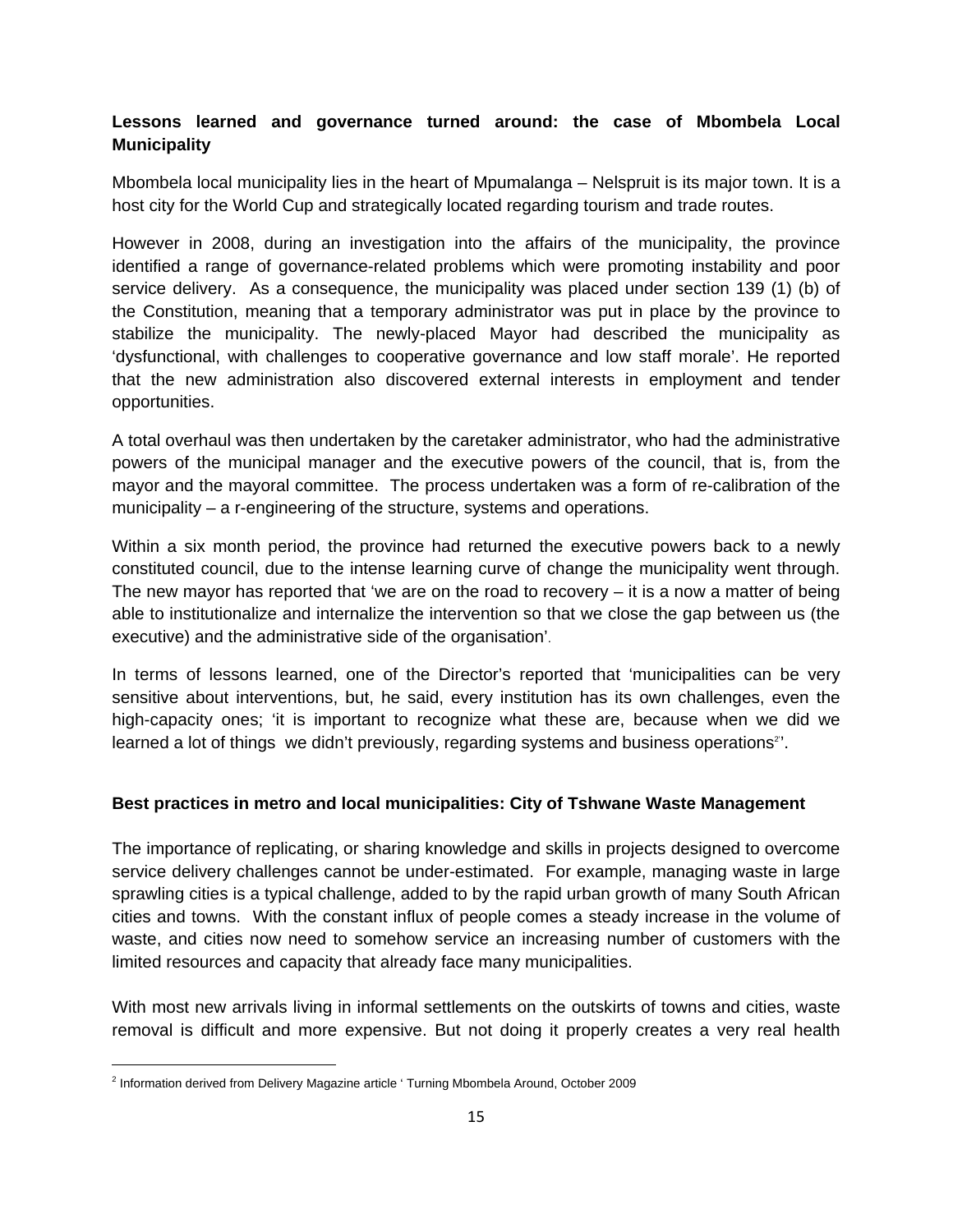hazard in these vulnerable communities. The pressure is on not only to be more efficient by doing more with less, but also to find innovative ways of reducing waste, recycling more of it to keep it from the landfills. While many municipalities are not responding well to these challenges, some cities like Tshwane have taken a creative approach that relies on a well equipped fleet, doing things smarter and with the assistance of communities. As a result, the city is now being recognized as one of the best in terms of waste management, prompting a number of international visits from people looking to learn from Tshwane's experience.

Tshwane's approach includes efficient waste collection, managing disposal facilities and also a major focus on public awareness around waste management. The metro has now partnered with private contractors to remove refuse in townships and with communities who are now being trained in waste management to also help service townships. The model is labour intensive and aimed at creating jobs and facilitating skills development in communities, while ensuring that residents receive functional waste management services and surrounding streets are kept clean.

It also provides small business development opportunities, job opportunities and ownership of trucks to small business owners, as well as skills in running small businesses. An added advantage is that it has instilled awareness and helped to change behaviour patterns.

#### **Differentiating approaches to service delivery: the case of Umdoni Local Municipality, KwaZulu-Natal**

The project described below was showcased at the 2008 national Vuna Awards ceremony as one of five examples of best practice in alternative forms of service delivery.

Strain on the energy grid coupled with Eskom's lack of capacity to provide electricity infrastructure to rural households and informal settlements in the Umdoni area of KwaZulu-Natal prompted some lateral thinking on the part of the municipality, which came up with a plan to supply a clean alternative energy source for cooking. It is a safer alternative to paraffin and unhealthy wood-burning fires, which residents previously relied on for cooking. The Umdoni Municipality is now supplying indigent households with stoves and flammable gel for instant and safe cooking energy.

The idea for this sustainable energy project arose from the municipality's indigent policy, as poor residents could not benefit from the free basic electricity they were entitled to. Instead, the municipality reallocated the funds for this to purchasing stoves and an ongoing supply of bio-fuel gel for cooking purposes, The Municipal Manager had reported that it could be a while before these households got electricity and that they were not going to 'just sit back'. They were proactive and provided the gel and stoves to improve quality of lives while demonstrating their commitment to alternative energy.

The municipality purchased a customized van to cater for distribution needs. Gel that has not been fetched is left with ward committee members where possible, to be collected at a more convenient time.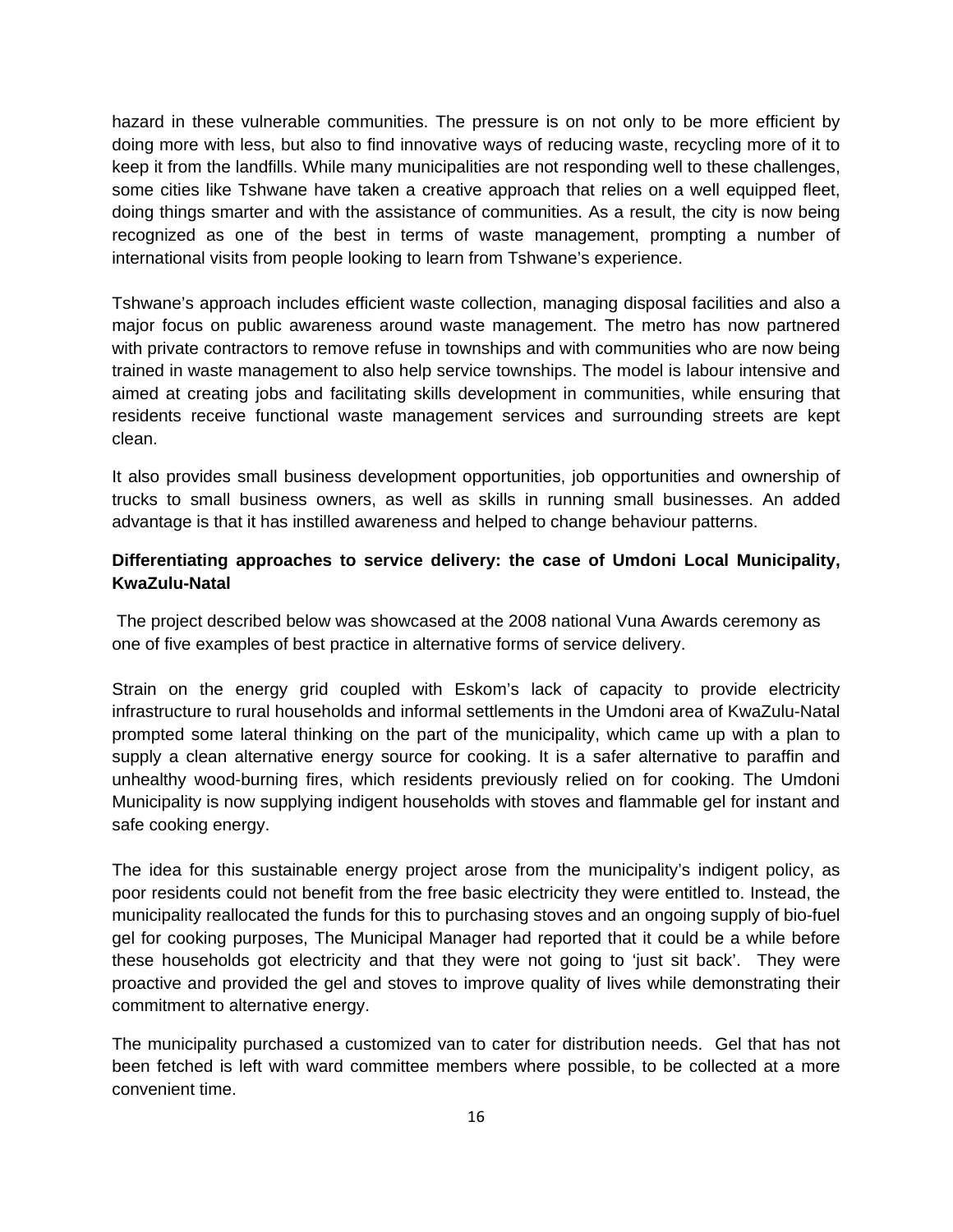Reportedly, at first, communities were not very happy because they feared that they would not ever get formal electricity infrastructure. But following an education and awareness drive, the municipality received unanimous buy-in from these same communities and continues to receive positive feedback from the beneficiaries. The municipality has also appointed a community development officer to deal with issues that arise, and act as a mediator between the municipality and the communities. Thus a simple and informative communication drive addressed the initial scepticism of residents and helped the municipality gain widespread buy-in from the community.

This example demonstrates how alternative energy sources can be integrated within communities with effective consultation, negotiation and community involvement. This lessens the stress of trying to deliver conventional universal access to basic services within budgets and time-frames that many municipalities in rural areas simply cannot manage.

Replication and adaptation of good practices in service delivery, as exemplified above in regard to waste management and alternative energy, are critical for sustainable responses to potential services crisis areas. Such responses need to be considered as options within government programming for support to municipalities going forward.

# **5. What are the main problems and what are their root causes?**

The State of Local Government Report highlights the rapid progress made by many municipalities in extending basic services since 2001. It also highlighted many good practices and examples of successful municipalities. It acknowledges the many hard working and dedicated municipal councilors and officials that continue to serve their communities well.

However, the Report also points out that these good practices can be overshadowed by a range of problems and challenges that is placing the local government system in distress. It is important to point out that the problems identified per thematic areas are not applicable equally across the board to all municipalities. They have emerged to varying degrees in different municipalities and all the problems are not applicable to all municipalities. Also, some problem areas may be external to municipalities and require solutions beyond their scope.

In order to categorise the assessment findings, key thematic areas were identified. These were:

- a) Service Delivery<sup>3</sup> this area refers to the delivery of basic services in municipal areas. These are primarily water, sanitation, refuse removal, electricity and roads.
- **b) Spatial conditions** these include geographic considerations such as characteristics of urban areas, conditions in former 'Homeland' or 'Bantustan' areas (e.g. Ciskei), location of poverty, and types of economies in the area, such as mining or agriculture.

  $3$  The functional responsibilities of municipalities are referred to in Schedules 4 and 5 of the Constitution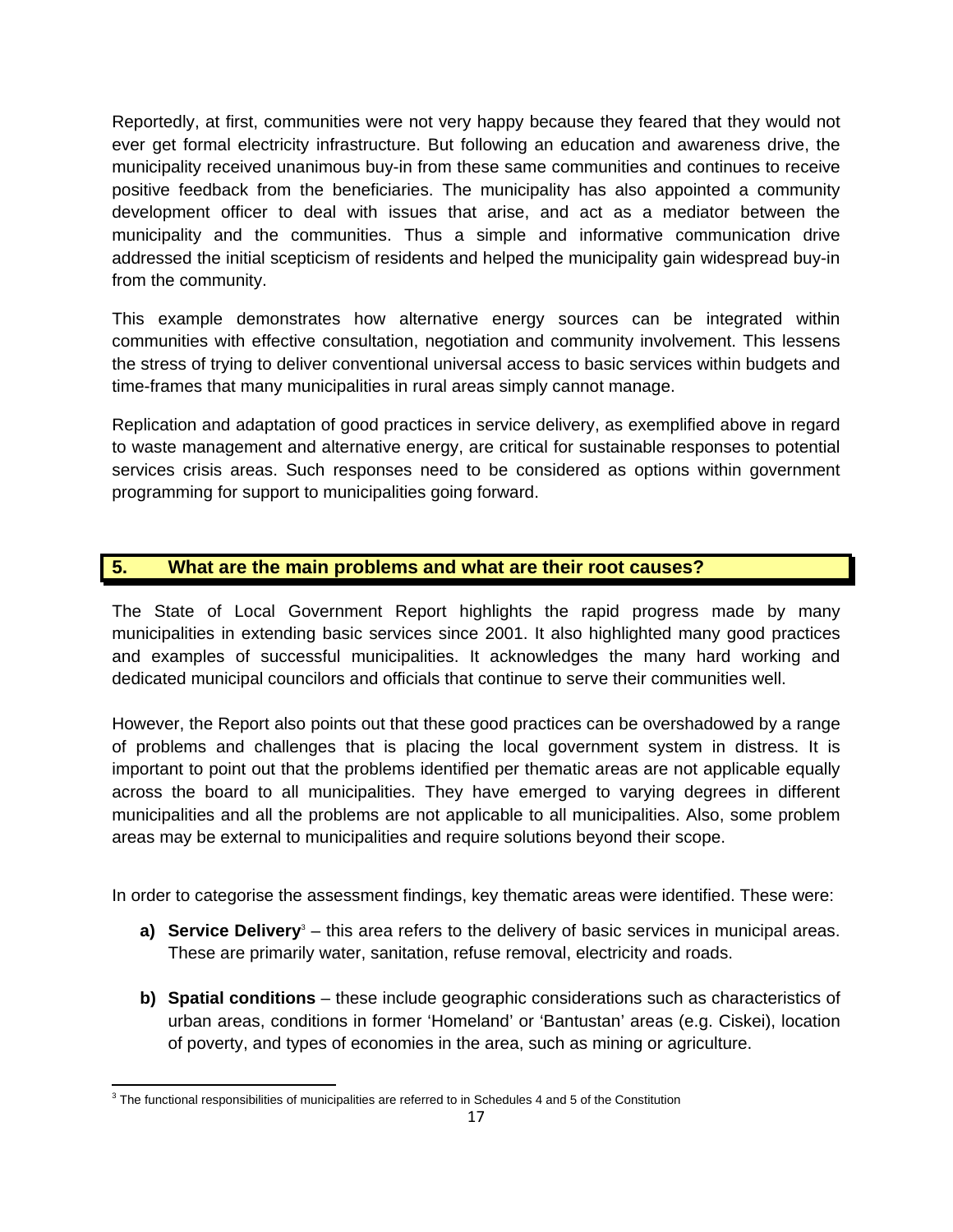- **c) Governance** this covers elements such as political leadership, institutional organization, administration, capacity and skills, oversight and regulation, monitoring and reporting)
- **d) Financial Management** Municipality budget and income management (e.g. from water, rates, electricity charges. The Intergovernmental Fiscal System distributes grants to municipalities for service delivery. These include the Equitable Share (ES) and the Municipal Infrastructure Grant (MIG).
- **e) LED**  Local Economic Development refers to the approach a municipality and region may take to encouraging investment by big business, small local business development, tourist industries or large sector economy management in mining, manufacturing or farming.
- **f) Labour Relations**  the way the management of municipalities and the workforce of the municipality organize and cooperate together.

The section below highlights the core areas of concern from the evidence-based findings:

- a. There are serious leadership and governance challenges in municipalities including weak responsiveness and accountability to communities;
- b. The financial management of many municipalities is very poor;
- c. Many municipalities are unable to deliver basic services or grow their economies;
- d. The legacy of apartheid spatial development patterns and inequity continues; and
- e. There is inadequate human resource capital to ensure professional administrations, and positive relations between labour, management and Councils.

These findings, whether they relate to the external environment or problems of municipalities own making, have fuelled public perception and concern within government that the entire Local Government system is in distress wherein it is seen that:

- a. Local government is failing the poor
- b. Local government is not working properly
- c. Local government is unaccountable to the citizens
- d. Local government is marred by excessive levels of corruption, fraud, maladministration
- e. Municipalities are centres of factional conflicts, political infighting and patronage

The root cause of much of municipal failure has been determined as being due to:

- a. Inappropriate national and provincial government policies, practices and onerous requirements;
- b. Socio-economic conditions prevailing in many municipalities that are not been adequately addressed through macro, micro-economic and industrial policies and plans of the State;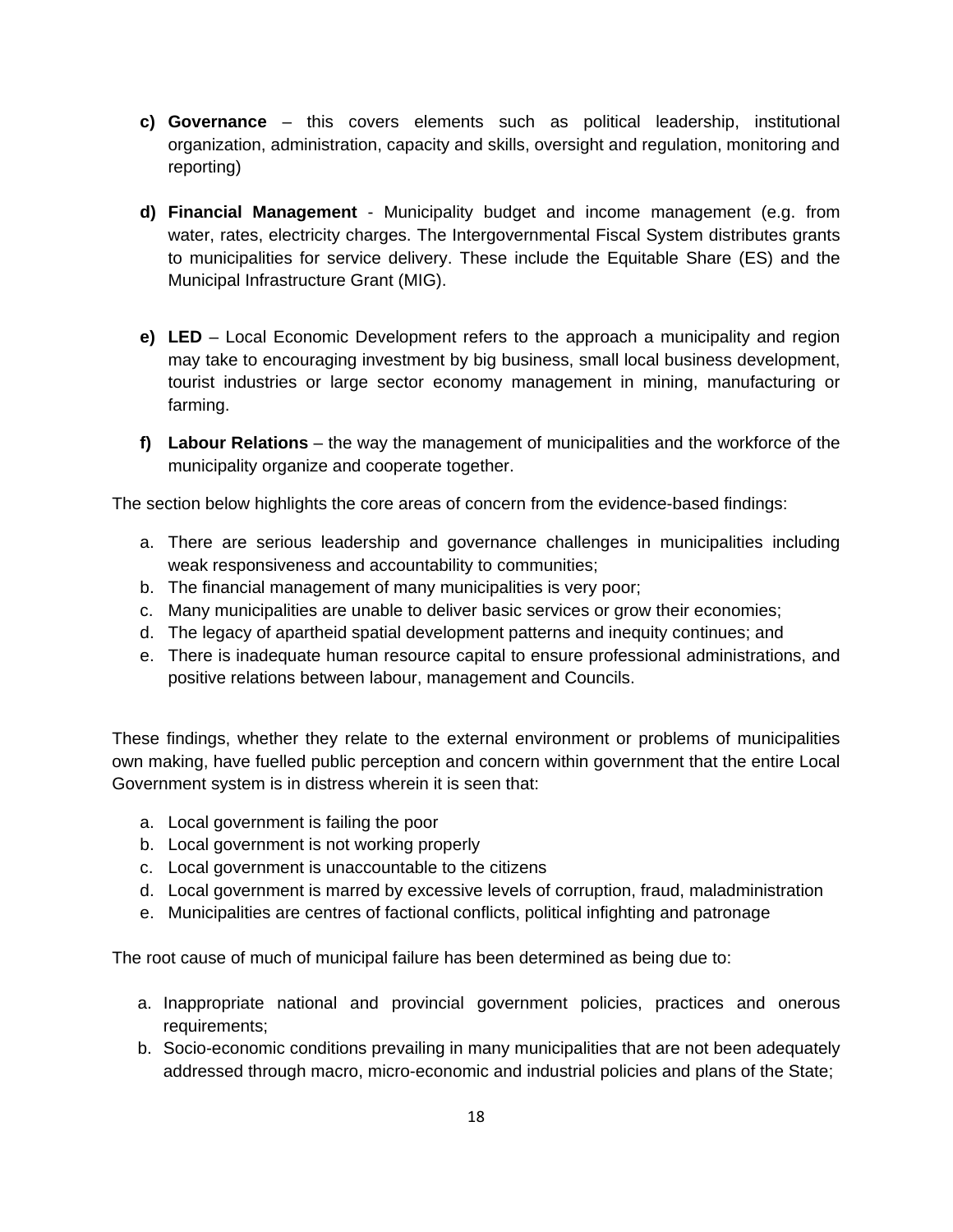- c. Political parties that are undermining the integrity and functioning of municipal councils through intra and inter-party conflicts and inappropriate interference in councils and administration;
- d. A breakdown of values at a societal level that is breeding unethical behaviour, corruption, culture of non-payment, and lack of accountability;
- e. Communities that are engaging in destructive forms of protest including withholding of payment for local taxes and services;
- f. Those municipalities that are not geared for delivering basic services and are not responsive and accountable enough to residents; including to failure to involve communities in their own development;
- g. Absence of communications resources (people, technology, equipment processes) and no accountability for how and when municipalities communicate to communities

These realities have led to many negative responses towards those municipalities that are struggling with complex social and legacy-based issues, or that are failing with performance or governance issues. The Turnaround Strategy is therefore a high-level government-wide response to stem this tide. It is an effort to stabilize local government and put municipalities back on a path of responsive and accountable service delivery.

#### **6. What we will do to tackle these problems?**

Five strategic objectives are identified that will guide the LGTAS interventions and support framework. These are aimed at *restoring the confidence of the majority of our people* in our municipalities, as the primary expression of the developmental state at a local level.

These are:

- 1) Ensure that municipalities meet the *basic service needs* of communities
- 2) Build clean, effective, efficient, *responsive and accountable* local government
- 3) Improve performance and *professionalism* in municipalities
- 4) Improve *national and provincial policy, oversight and support*
- 5) Strengthen *partnerships* between local government, communities and civil society

These objectives have been identified as the key drivers in order to *rebuild and improve the basic requirements for a functional, responsive, effective, efficient, and accountable developmental local government*.

In achieving these objectives we will *mobilise government and society* to protect and enhance the Local Government system by addressing the forces undermining the system and addressing relevant areas for improvement. The key interventions are discussed below.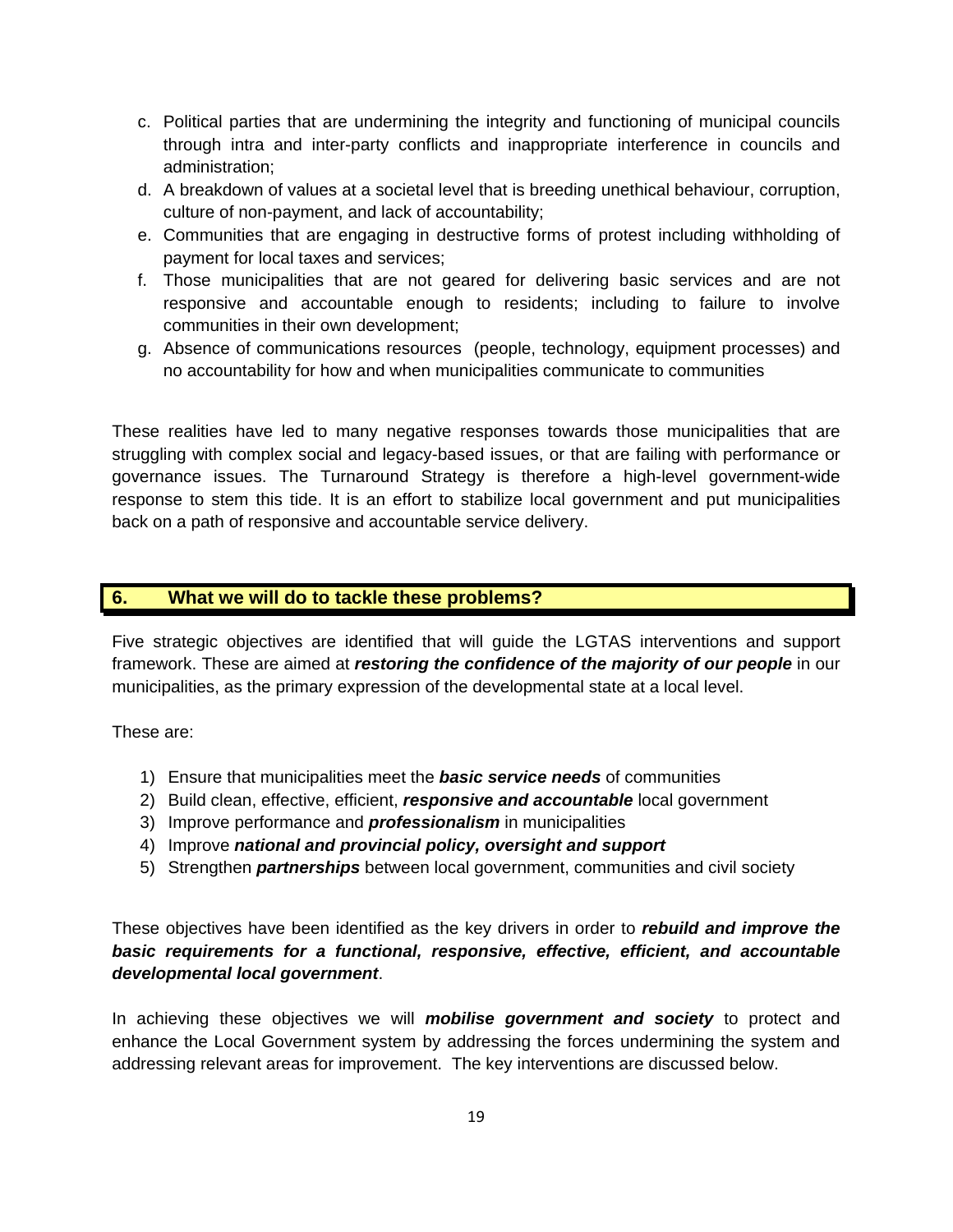# **6.1 National Government (including state enterprises) will organize itself better in relation to Local Government:**

- i. Review policies and legislation to make Local Government work better
- ii. Create a clearing house for policy impacting on Local Government
- iii. Establish a single window and entry point for the coordination of local government support and monitoring in the Department of Cooperative Governance and Traditional Affairs (COGTA)
- iv. Address the "one size fits all" approach by enabling municipalities to focus on functions that are suited to their different sizes and capacities
- v. Mobilise greater state involvement in rural development and address socioeconomic and institutional vulnerability of the relevant municipalities
- vi. Facilitate an intergovernmental agreement with targeted set of municipalities and direct relevant conditional grants to incentivise and fast-track upgrade of informal settlements
- vii. Ensure a more enabling environment for service delivery including a funding strategy for municipal infrastructure provision, operation and maintenance.
- viii. Improve spatial prioritization of budgets and investments, and delivery of national functions and inter-sectoral alignment in municipalities.
- ix. Organised participation in IDP processes

# **6.2 Provinces will improve their support and oversight responsibilities over Local Government:**

- i. Align with the above National Government approach and similarly undertake the applicable actions at a provincial level
- ii. Allocate more resources towards the Local Government function
- iii. Improve performance and accountability including better communication and involvement of municipalities and communities in planning and execution of provincial functions

# **6.3 Municipalities will reflect on their own performance and identify their own tailormade turnaround strategies<sup>4</sup> focused on achieving the following:**

i. Stable Councils with visionary and accountable leadership

 $^4$  Municipalities will receive guidelines on structuring their Turn-Around Strategies; the five thematic areas will provide a guide to key focus areas for intervention.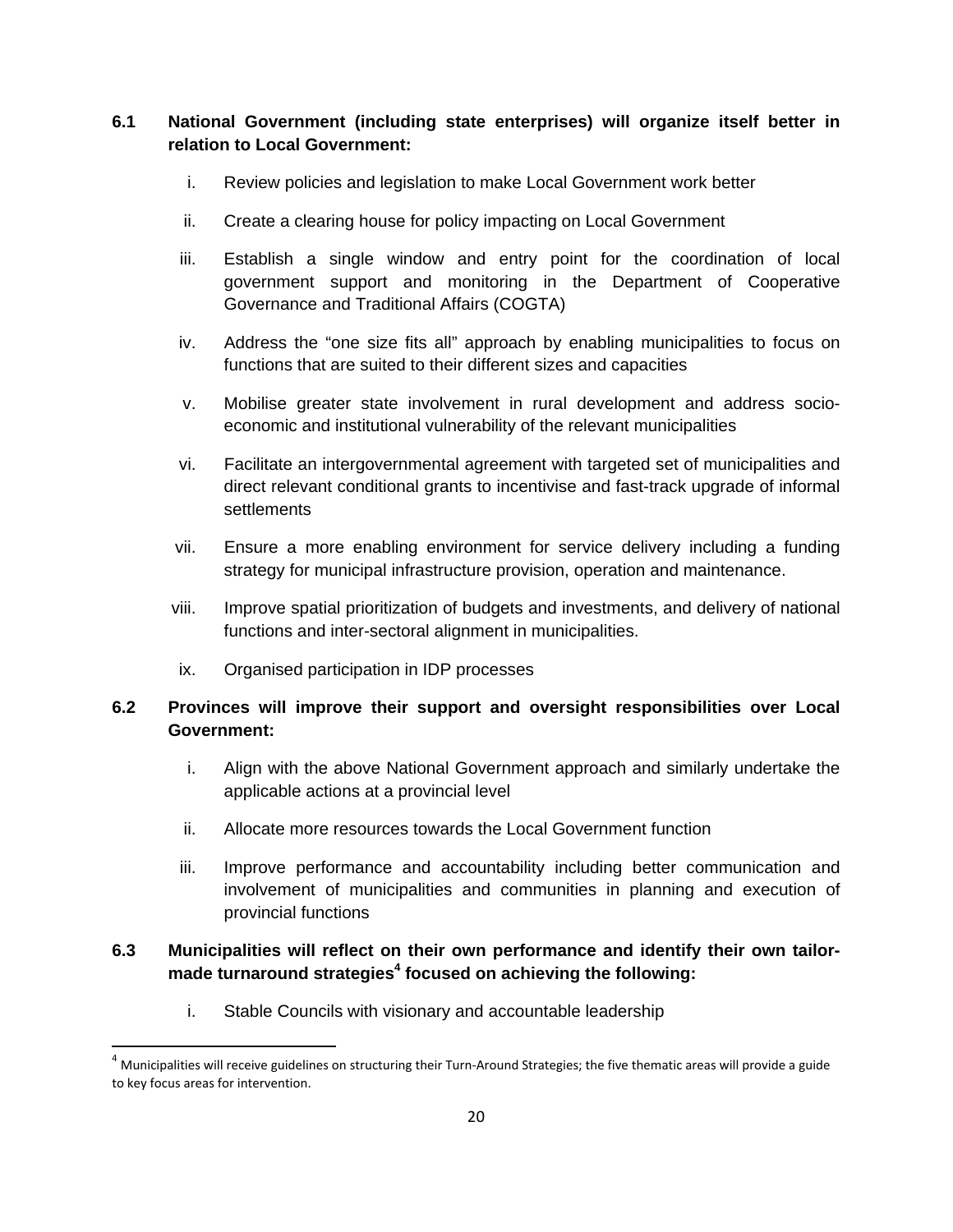- ii. Undertake appropriate set of powers and functions and identify and establish relevant agency arrangements with national and provincial government within current policy framework
- iii. Professional administration that supports the political vision contained in the electoral mandate
- iv. Properly constituted corporate services, technical services and financial management functions, including recruitment and skills retention policies ensuring 'right people in the right job'
- v. Provision of basic services and ensuring every cent spent is well considered and accounted for – 'value for money'
- vi. Through the municipal Spatial Development Frameworks, each municipality is aware of and is able to guide the land use activity on every square meter and kilometer in its area of jurisdiction
- vii. Optimised revenue collection and improved billing, customer care, indigent and credit control policies – 'balance the books'
- viii. Work towards sustaining clean audit outcomes by 2014. Those that can achieve the target earlier must do so.
- ix. Improved public participation and communication including effective complaint management and feedback systems

# **6.4 All three spheres of government will improve Inter-Governmental Relations (IGR) in practice:**

- i. IGR structures must be tasked with addressing the forces undermining the Local Government system
- ii. There must be a review of all IGR structures across government
- iii. IGR structures must meet regularly and be effective in supporting and monitoring the overall LGTAS including the municipal turnaround strategies
- iv. Any support and interventions in municipalities will be guided by the differentiated approach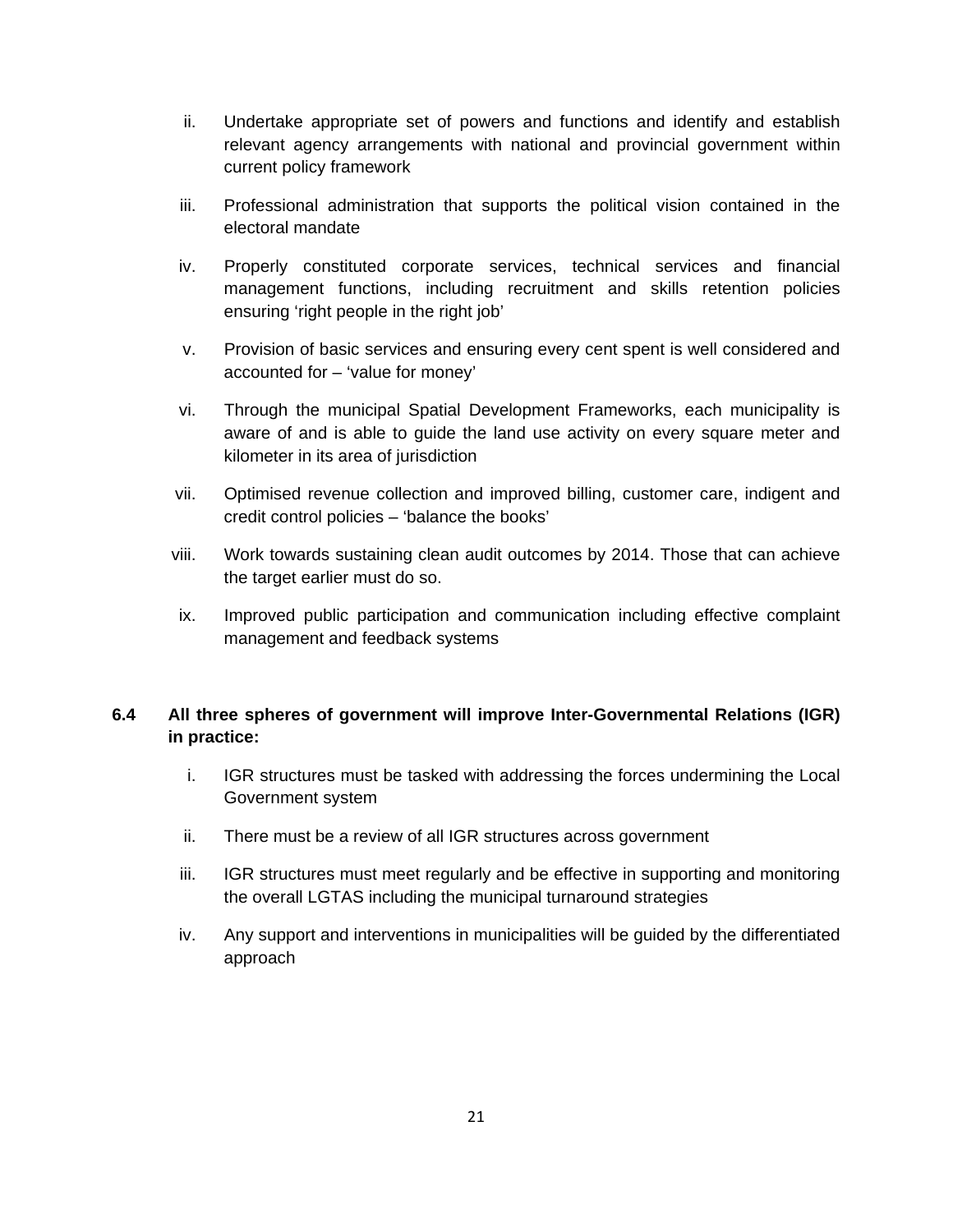# **6.5 Political parties will promote and enhance the institutional integrity of municipalities by ensuring that:**

- i. Political management does not destabilize and place inappropriate pressure on councils and administration
- ii. Political office bearers deployed in municipalities are well trained, inducted and have the capacity and integrity to provide leadership in the best interest of communities
- iii. A performance management system for Councilors is established and managed
- iv. Councilors are responsive and accountable to communities

# **6.6 A good citizenship campaign will be designed and launched, at the core of which is Ubuntu. All citizens including public officials at all levels, those in the private sector, trade unions, professional bodies and traditional leaders will be guided in their actions by a common set of values.**

- i. Good citizenship centered on involvement in Local Government affairs "Local Government is Everyone's Business". The LGTAS serves as a social compact across all sectors of society to contribute to building responsive, accountable and effective municipalities.
- ii. Ethical behavior by all
- iii. Poorest and vulnerable are a priority
- iv. Loyalty to the Constitution
- v. Volunteerism and community service
- vi. Transparency and accountability of Public Office
- vii. Responsiveness of Public Officials
- viii. Support and partnerships are necessary
- ix. Common national patriotism
- x. Rights and responsibilities are inseparable

#### **LGTAS Implementation Priorities**

#### **The immediate pre-2011 priorities are to:**

- a) Address immediate financial and administrative problems in municipalities
- b) Regulations to stem indiscriminate hiring and firing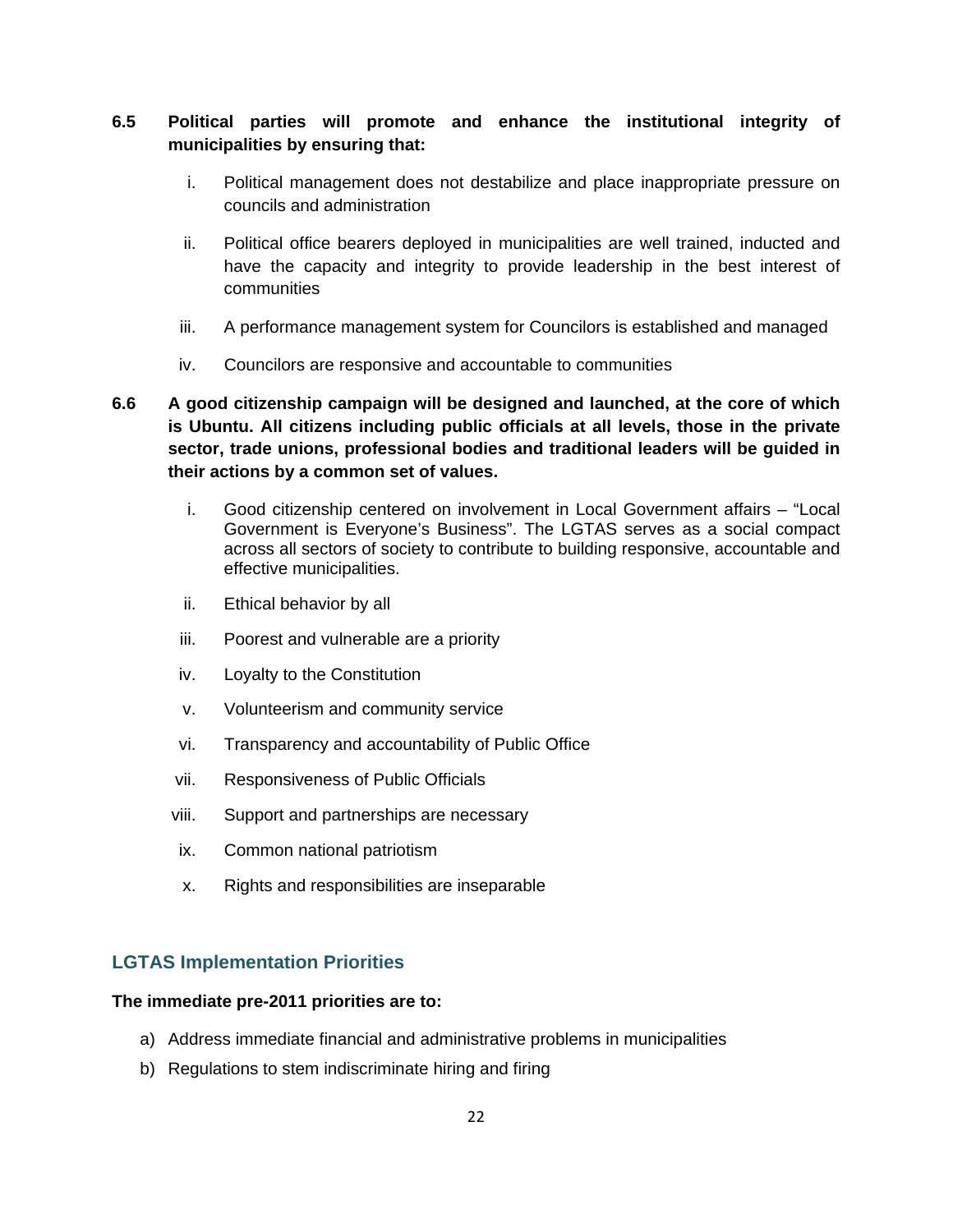- c) Ensure & implement a transparent municipal supply chain management system
- d) Strengthen Ward Committee capacity & implement new ward committee governance model
- e) National and provincial commitments in IDPs
- f) Differentiated responsibilities and simplified IDPs (Agreement with each municipality on the ideal scope of functions to be provided and how best the State can support service delivery through intergovernmental agency arrangements)
- g) Funding and capacity strategy for municipal infrastructure (Funding and capacity strategy for municipal infrastructure in rural areas including extending MIG grant to 2018 and utilising annual allocations to municipalities for repayment of loans in order to accelerate delivery)
- h) Intergovernmental agreement with metros on informal settlement upgrade including alignment of MIG (Cities) and Housing Subsidy grants
- i) Review and rearrange capacity grants & programmes, including Siyenza Manje support for a more effective support and intervention programme including Rapid Response Teams and Technical Support Units
- j) Upscale Community Works Programme to ensure ward based development systems;
- k) Implement the Revenue Enhancement Public Mobilisation campaign
- l) Launch the "good citizenship" campaign, focusing on governance values to unite the nation and mobilize involvement in local development affairs
- m) Preparations for next term of local government inspire public confidence including commitment by political parties to put up credible candidates for elections.

#### **The post 2011 priorities - Vision 2014:**

- a) A single election for national, provincial and local government (benefits: single manifesto, one financial year, single public service, common 5 yr medium term planning, aligned human resource and budgeting frameworks)
- b) All citizens must have access to affordable basic services
- c) Eradication of all informal settlements
- d) Clean cities, through the management of waste in such a way that it creates employment and wealth
- e) Infrastructure backlogs should be reduced significantly
- f) All schools, clinics and hospitals and other public facilities have access to water, sanitation and electricity;
- g) Each of the wards has at least one sporting facility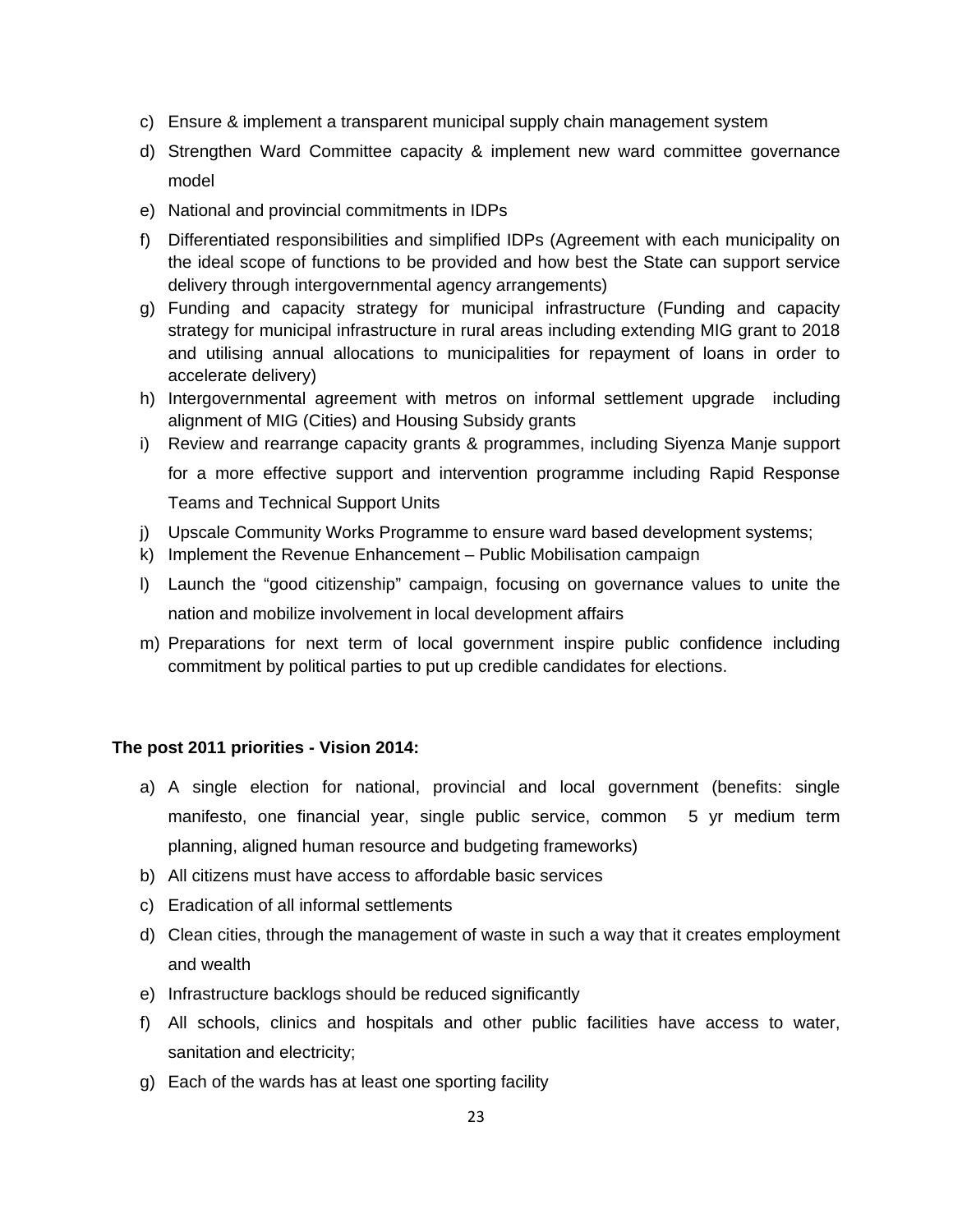- h) Each municipality has the necessary ICT infrastructure and connectivity
- i) All provinces and municipalities should have clean audits
- j) Violent service delivery protests are eliminated
- k) Municipal debt is reduced by half
- l) Empowered and capacitated organs of people's power (Street, Block / Section, Village & Ward Committees)
- m) Trained and competent councillors, traditional leaders, officials, Ward Committee members, CDWs and community activists

#### *Doing things differently and more effectively*

The approach to managing local government support and intervention must have a greater and more sustainable impact than previous interventions such as Project Consolidate and the Five-Year Strategic Agenda. During the course of 2009, the assessments process allowed CoGTA and its stakeholders to analyse the *root-causes* of the challenges within our municipalities – thus allowing for the concept of a *social compact* between government and broader society to develop. This will direct targeted, relevant and sustainable intervention and support across the country.

Arising from this, CoGTA believes that the central force for change driven by the nation, will reconstitute the principle of *municipal 'own' accountability.* This, combined with the concept of *differentiated support*, and necessary legislative and policy adjustment will create a binding yet supportive force around municipalities.

In terms of monitoring and oversight, there will be *annual assessments* of the performance of government as played out at municipal level. These direct and 'hands-on' assessments will guide the accuracy of S46 and S47 reporting (as provided for in the Municipal Systems Act, 1998) going forward, as well as provide for evidence-based lessons for adjustments to policy and programmes. All other reporting systems must be aligned to this process.

The concept of a *single window of coordination* will drive the approach to the LGTAS. This means there is a single entry point, via CoGTA for any government programme, policy directive, or other initiative for support that moves into a municipal area. This will assist to lessen the fragmentation within the cooperative governance arrangements impacting on local government. It will also provide for a more focused oversight and support role for provinces and provide for a greater knowledge bank on municipal environments.

In the implementation of the LGTAS, those municipalities that are leading in examples of good practices, innovation and performance will be requested to assist those that have fallen behind. Replication of good practice must also become institutionalised and managed across government. This must be incentivised through a *revamped Vuna Awards* system that focuses on innovation and recognizes achievement and performance according to the annual hands-on assessment process which will become the basis of the section 46 and 47 reporting system.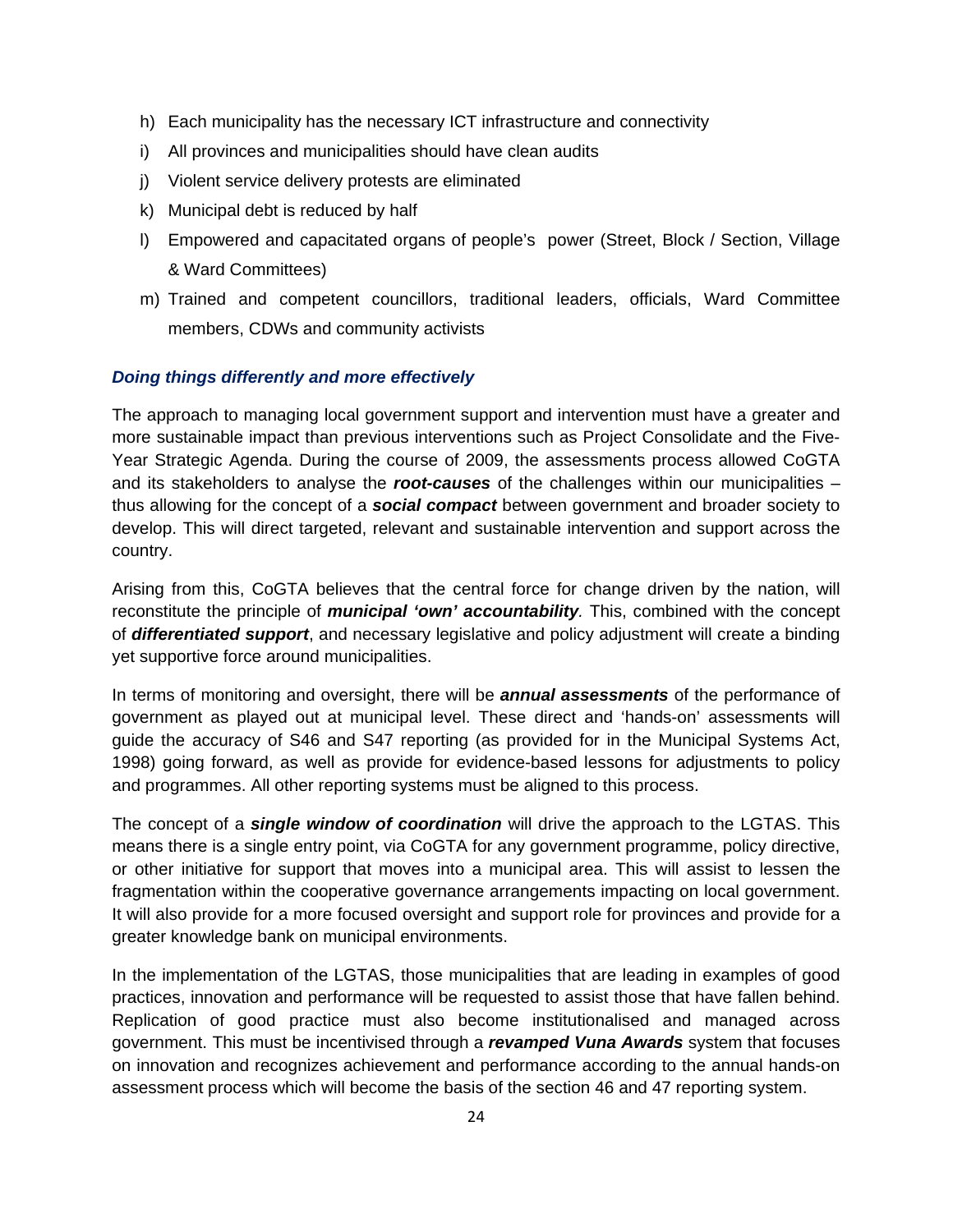*Key instruments* will be utilized by CoGTA to ensure that there are dedicated resources for implementation of the LGTAS. These include:

- A number of working structures to guide and steer the LGTAS (see section on Implementation Framework)
- A working group for donor relations, stakeholder management, resource acquisition, contract management and monitoring
- Ensuring *Siyenza Manje* is under the leadership of CoGTA for the purpose of coordinating and organizing support to Local Government
- Re-organizing the way the *Municipal Systems Improvement Grant* (MSIG) is structured and complementing this with the establishment of Rapid Response Teams and Technical Support Units
- Implementing the *MIG policy review* proposals including:
	- Institutional arrangements to support infrastructure planning, project preparation and management and contract management
	- Leveraging of MIG allocations to fund and finance infrastructure at required scale
- Establishment of national Communications Task Team for coherent, coordinated messaging campaign.

#### **7. Implementation of the Local Government Turnaround Strategy**

One of the main aims of the Turnaround Strategy is to renew the vision of developmental local government. To do this the LGTAS seeks to improve the organizational and political performance of municipalities and in turn the improved delivery of services. The goal is to improve the lives of citizens, and progressively meet their social, economic and material needs, thereby restoring community confidence and trust in government.

Implementation of the LGTAS Strategy will be premised upon the methodology that *there must be a differentiated and targeted support system for local government* (s*ee Annexure B).* 

Measures will be taken to ensure that in those parts of the country, especially rural areas, where severe poverty and underdevelopment sits side by side with weak municipal capacity, there is a dedicated focus to augment municipal capacity with delivery through capable institutions at either provincial or national level.

A differentiated support system will therefore be established to manage the support system to be provided by the LGTAS. The support system will focus on two interrelated streams: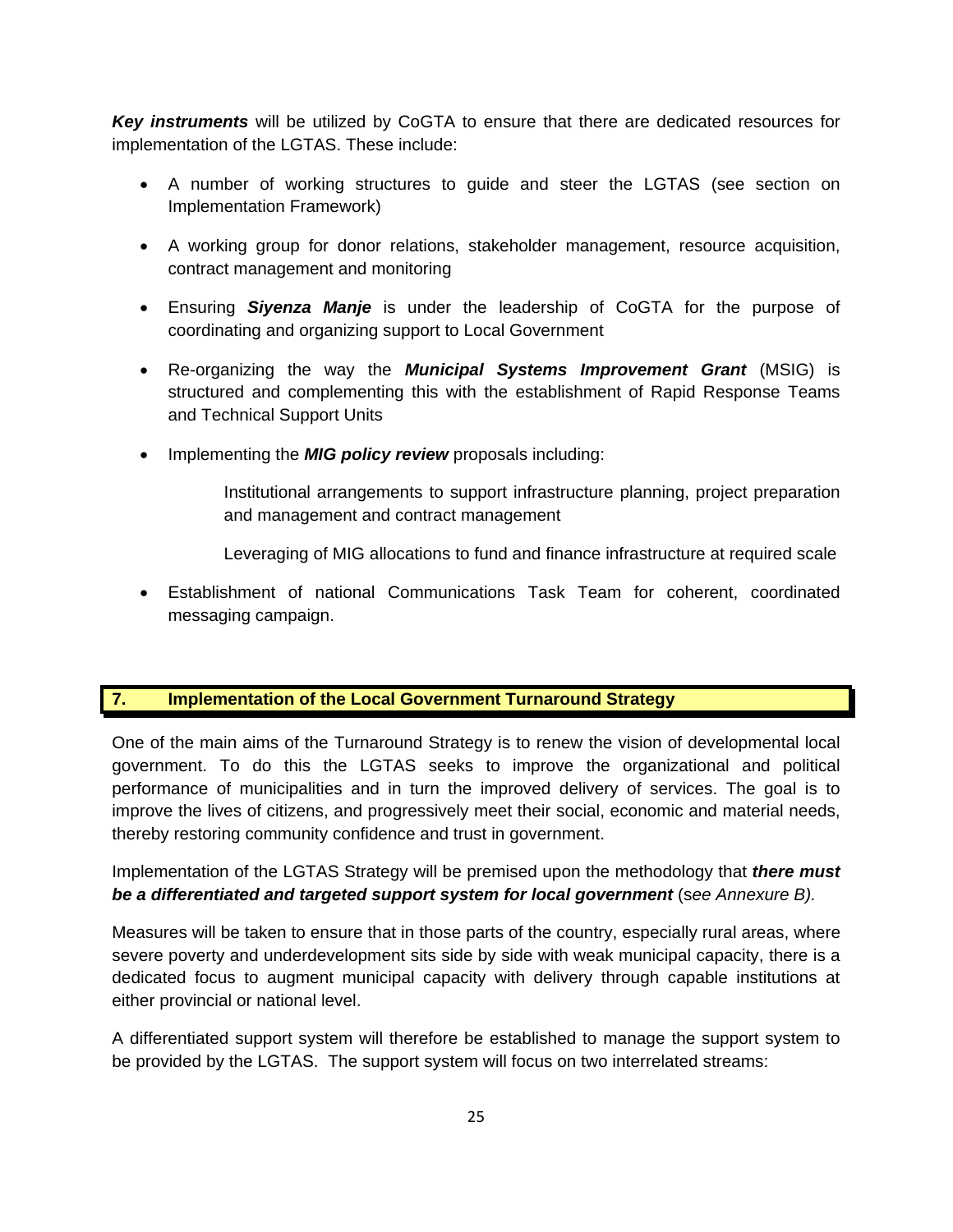- Institutional measures to facilitate improved delivery of infrastructure and services
- Structural, policy, legislative and capacity building measures over the longer-term

Because a number of deficiencies have been identified in the current structures and institutional systems of the municipalities, there will therefore be a need to review appropriate procedures and practices to effect the necessary changes. This may result in the possible relaxation of some regulatory requirements and policy and legislative reviews *(see Annexure D).*

The following factors underpin the implementation of the LGTAS:

#### *a) The impact of uniform regulatory frameworks*

Due to the assumption that municipalities are the same, government introduced uniform requirements, norms and standards, financial regime and service delivery targets. The reality however shows that some of these have placed onerous burden on low capacity municipalities. Also municipalities have been overregulated or inappropriately regulated without due consideration to cost-benefit and risk analysis on different municipalities.

#### *b) Municipalities focus on compliance*

Due to the onerous compliance regime referred to above, many municipalities have tended to focus much of their energies on fulfilling compliance requirements rather than focusing on the critical issues of service delivery and enhancing performance.

#### *c) Untargeted and ineffective support*;

The state must improve its capacity to regulate, oversee and support municipalities at all levels. The lack of proper differentiation of municipalities has undermined government's efforts to support municipalities. The state must seek to ensure that all citizens are provided with basic services irrespective of which municipality they live in. This means the state may have to play a more central directive role in the administration of some municipalities in future (e.g. those that may be described as non-viable).

#### *d) The combination of internal factors with external impacts*

The problems in Local Government are a result of both internal factors, those that are within the direct control of municipalities (e.g. financial management, billing systems, human resource management, and external factors. These refer more to the impact of national policies, unemployment, poverty and recession on municipalities and their populations. These are factors over which municipalities do not have much control.

The internal factors also relate to political issues such as undue political interference in councils which can cause instability in the administration. Further, external factors are also influenced by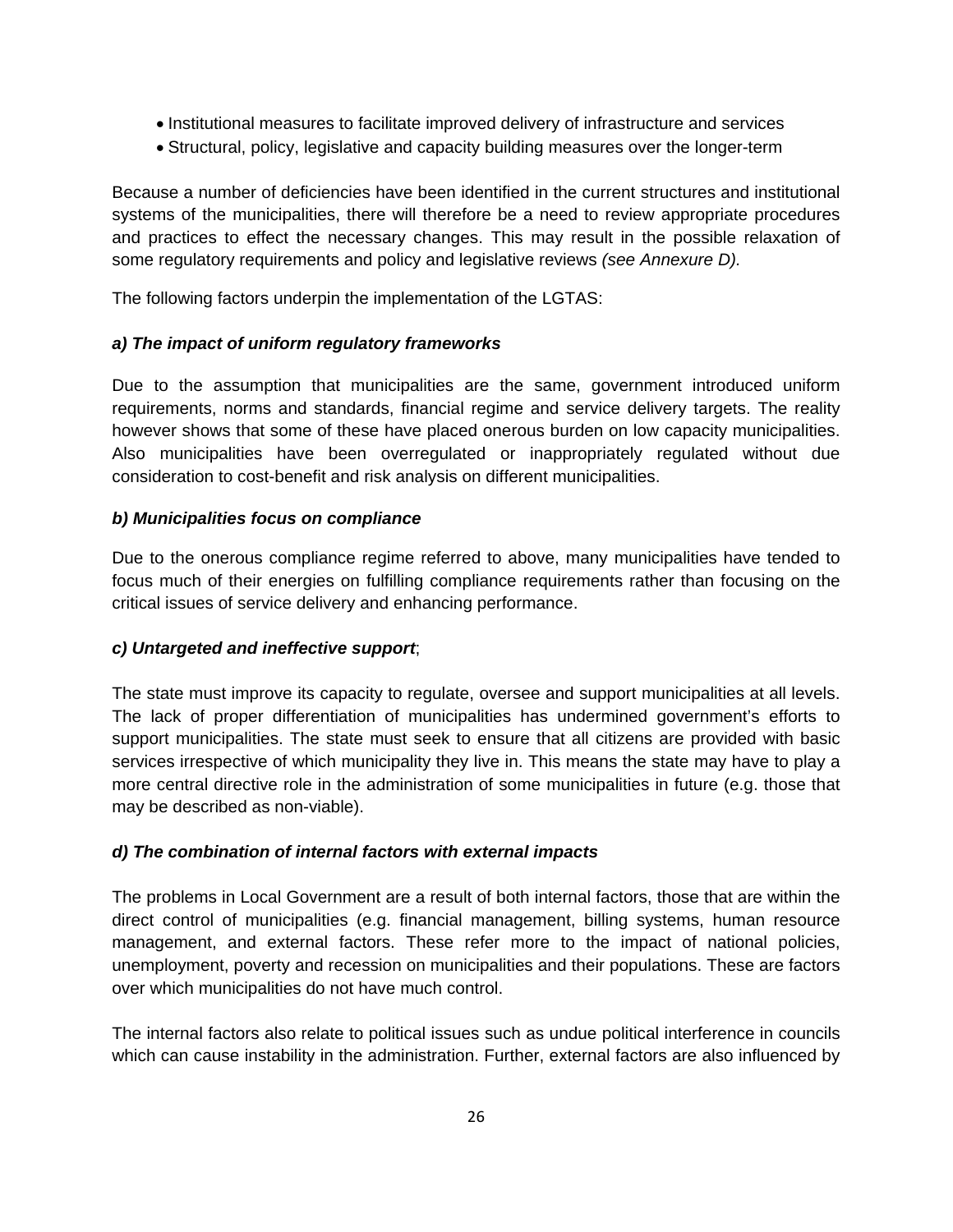the way the three spheres<sup>5</sup> of government work together to provide services (e.g. housing, hospitals, roads) within the system of cooperative governance and these are reflected in poor intergovernmental relations (IGR). Communities are often not aware that there are many constraints on service delivery caused by the complexity of coordinating service related functions across government, and this is an area that demands urgent attention.

The failure to appreciate these realities has led in part to a convergence of pressures that have created dangerous conditions for social instability. The violent attacks against foreign national that swept through the country in 2008 started in informal settlements. Public protests have become common, widespread and are often violent. The majority of these have taken place in urban areas.

Thus the implementation of the LGTAS will be supported by national government concomitantly addressing a range of longer-term and more systemic issues that have contributed to failure or distress within local government.

These include:

- *Intergovernmental coordination and support*; The State of Local Government Report highlighted the fragmented nature of the local government capacity building and support measures of national and provincial government.
- *Supervision, monitoring and interventions*; The constitution and legislative frameworks allow for different forms of measures to be taken, including interventions in the case of governance and service delivery failures. But it may be necessary to review current practice and allow for 'early-warning' systems re municipal failure, and provide for sharper and more immediate preventative interventions.
- *Incentives and disincentives*; Municipalities have constitutional rights to exercise powers and make decisions within their realm of operations. It would therefore be necessary to look at how incentives and disincentives are used and built into our fiscal and support frameworks to incentivize change.

In the case of municipalities that are dysfunctional, a special set of measures based on stronger state intervention must apply to ensure that these municipalities achieve a basic level of functionality. In the case of municipalities whose performance is persistently and materially on the borderline of becoming dysfunctional, stronger support measures must incentivize a return to basic functionality. This should involve these municipalities reorganizing their operations to focus on providing only the most essential services, determined in that context.

In these areas, national government and provinces will step up their capacity to involve citizens in service delivery and development to compensate for municipal failure - through increased use of community partnerships and EPWP. These measures should be coordinated with the Rural Development Programme.

<sup>&</sup>lt;sup>5</sup> The three spheres of government are the national, provincial and local governments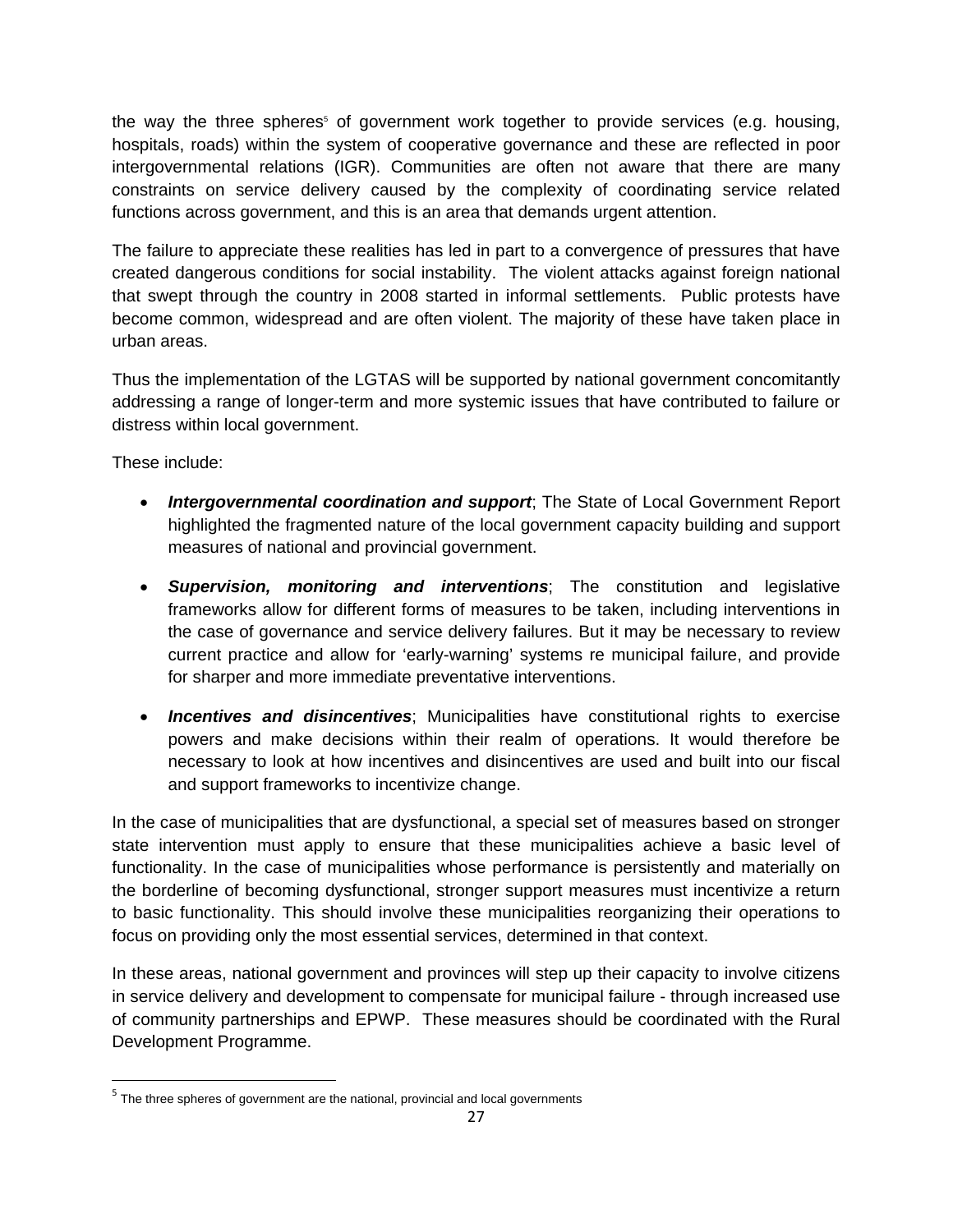In the case of municipalities that are functional but not performing effectively due to institutional problems, support measures must be linked to incentives to achieve higher levels of performance. High performing municipalities must be encouraged through policy and incentives to do more where they can and to sustain and improve on high performance.

Infrastructure and service delivery facilitation: the interventions in financially vulnerable municipalities will be more direct and include special delivery measures. For municipalities with less vulnerability the focus will be on removing barriers and constraints, and on organising and aligning built environment conditional grants better in order to address informal settlement upgrading, housing and public transport.

Through their turnaround strategies, municipalities will indicate what their needs are and they will have the option of buying into the support measures to ensure that there is proper commitment to utilise support measures to good effect. In cases where municipalities feel that they can accomplish the rationalised functions by themselves then they will be held to account accordingly. If they fail they will then have to accept obligatory support measures as an opportunity to avoid intervention measures according to the legislation and Constitution.

Special hubs of professional service functions (Technical Support Units) will be established at provincial or regional level if needs be to ensure on-going and day to day care and support for vulnerable municipalities.

#### **8. Intervention Framework**

Section six of this LGTAS identified actions towards mobilizing government and society to improve the local government system. The following section provides an outline of the specific priorities required to ensure successful implementation of the LGTAS: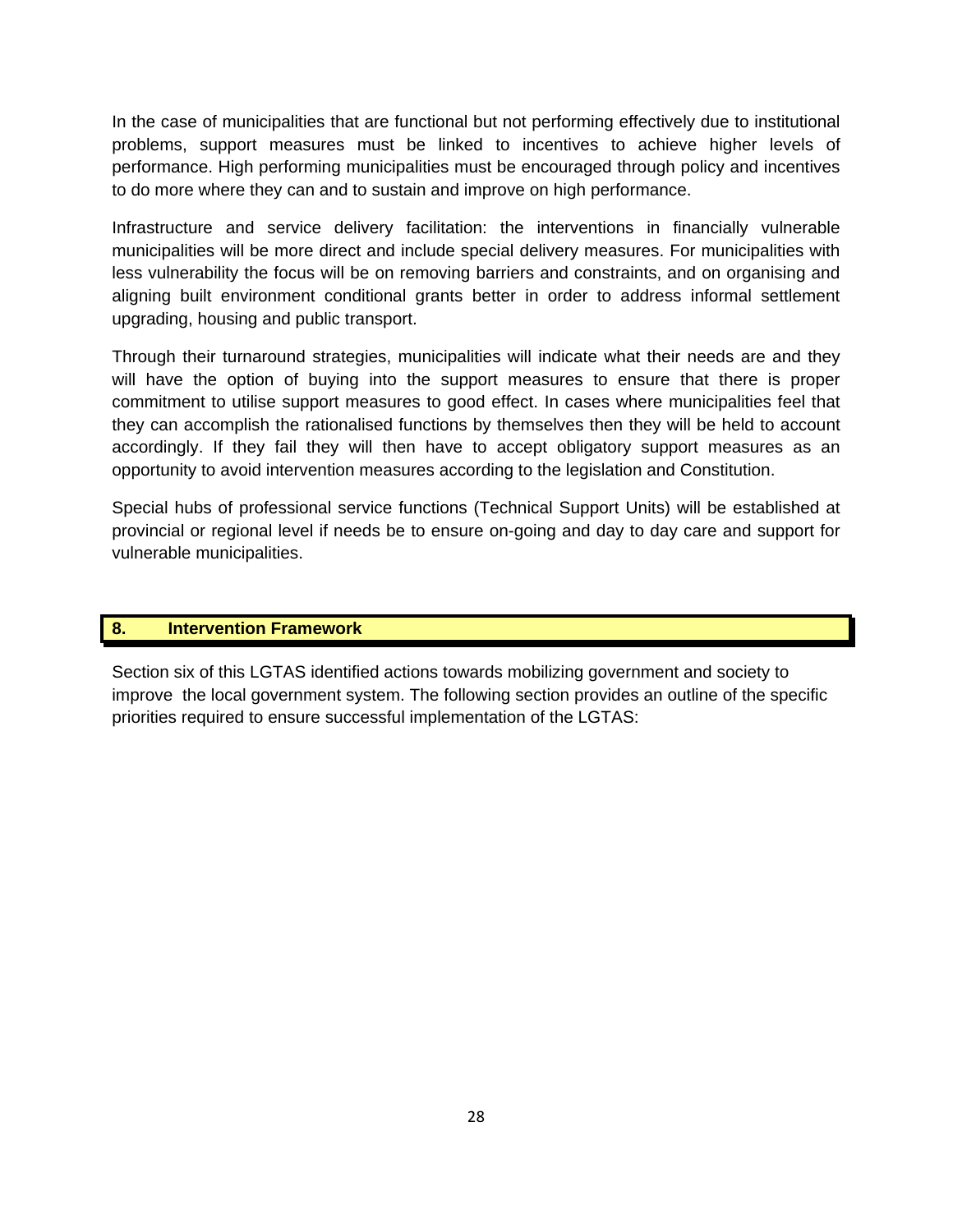# **LGTAS – OUTLINE OF KEY INTERVENTION AREAS**

| <b>Focus Area</b>          | <b>Intervention</b>                                                       |                                                                                                                                                                                                                                                                                         | <b>Responsibility</b>                                                                                                                          |                                                                                                                                                         | <b>Timeframe</b>                                                                                                                                      |                                                                               |  |
|----------------------------|---------------------------------------------------------------------------|-----------------------------------------------------------------------------------------------------------------------------------------------------------------------------------------------------------------------------------------------------------------------------------------|------------------------------------------------------------------------------------------------------------------------------------------------|---------------------------------------------------------------------------------------------------------------------------------------------------------|-------------------------------------------------------------------------------------------------------------------------------------------------------|-------------------------------------------------------------------------------|--|
|                            |                                                                           | <b>National Sphere</b>                                                                                                                                                                                                                                                                  | <b>Provincial</b><br><b>Sphere</b>                                                                                                             | <b>Local Sphere</b>                                                                                                                                     | Pre-2011                                                                                                                                              | 2011 Onwards                                                                  |  |
| Service Delivery<br>$\div$ | 1. Better Planning and<br>Oversight over Local<br><b>Service Delivery</b> | 1.1 Remove<br>constraints to service<br>delivery:<br>a) Identify legislation<br>and practice that<br>constrains service<br>delivery<br>b) Current package of<br>free basic services to<br>be reviewed<br>c) All basic services<br>should urgently be<br>devolved to local<br>government | Strengthen<br>regional<br>planning and<br>identify<br>constraints<br>Participate in<br>$\bullet$<br>reviews,<br>consultations<br>and oversight | • Strengthen<br>collective<br>municipal plans<br>• Consultations on<br><b>FBS</b><br>• Mobilise urgent<br>support for<br>provision of basic<br>services | $\bullet$ Identify<br>constraints to<br>service delivery<br>• Effect priority<br>amendments<br>• Ensure support<br>for provision of<br>basic services | • Improved planning,<br>service provision                                     |  |
|                            |                                                                           | d) Ensure necessary<br>resources are<br>allocated to address<br>service delivery MDG<br>priorities within the<br>defined time-frames<br>(2014)                                                                                                                                          | <b>Budget and</b><br>$\bullet$<br>grant reviews                                                                                                | • Monitoring of<br>MIG expenditure<br>and infrastructure<br>planning                                                                                    | • Strengthened<br>community<br>oversight and<br>monitoring over<br>service delivery<br>projects                                                       | • Institutionalization<br>of new approaches<br>at each level of<br>government |  |
|                            |                                                                           | e) Continue to<br>strengthen<br>intergovernmental<br>and municipal                                                                                                                                                                                                                      | Regional<br>$\bullet$<br>intergovernme<br>ntal and sector<br>coordination                                                                      | • IDPs must be<br>endorsed by<br>community<br>organizations                                                                                             | • Social Compact<br>concept<br>initialized                                                                                                            | • Legislation<br>enacted that will<br>make IDPs the<br>only authorizing       |  |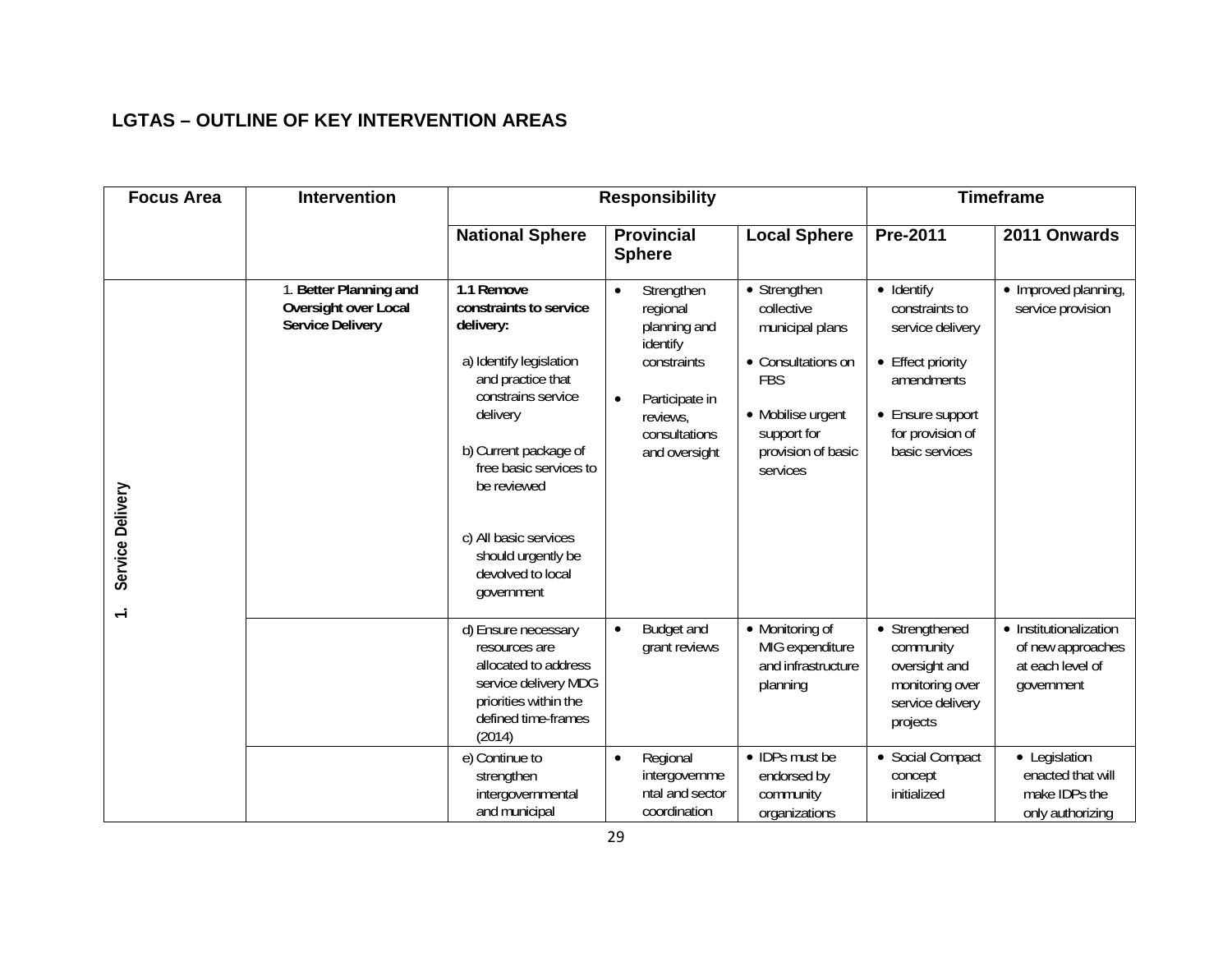| <b>Focus Area</b> | <b>Intervention</b> |                                                                                                                                                                                                                                                                                                                                                                                                                                       | <b>Responsibility</b>                                                                                    |                                                                                                                                                                                                                                |                                                                                                                                                              | <b>Timeframe</b>                                                        |
|-------------------|---------------------|---------------------------------------------------------------------------------------------------------------------------------------------------------------------------------------------------------------------------------------------------------------------------------------------------------------------------------------------------------------------------------------------------------------------------------------|----------------------------------------------------------------------------------------------------------|--------------------------------------------------------------------------------------------------------------------------------------------------------------------------------------------------------------------------------|--------------------------------------------------------------------------------------------------------------------------------------------------------------|-------------------------------------------------------------------------|
|                   |                     | <b>National Sphere</b>                                                                                                                                                                                                                                                                                                                                                                                                                | <b>Provincial</b><br><b>Sphere</b>                                                                       | <b>Local Sphere</b>                                                                                                                                                                                                            | Pre-2011                                                                                                                                                     | 2011 Onwards                                                            |
|                   |                     | planning - the IDP<br>must be followed by<br>all, and be applicable<br>to all spheres of<br>government, SoE's<br>and stakeholders<br>outside of<br>government<br>f) Radically redress<br>apartheid spatial<br>planning: urban /<br>rural divide,<br>townships and<br>suburbs<br>g) Spatial Development<br>Frameworks must<br>enable municipalities<br>to know and guide<br>what is happening in<br>every part of a<br>municipal space | · Regional role in<br>development<br>planning and<br>coordination<br>• Oversight and<br>approval of IDPs | and stakeholders<br>as local social<br>compacts<br>• Strengthened<br>community<br>oversight and<br>monitoring over<br>service delivery<br>projects<br>• Implement<br>support<br>programmes for<br>improved spatial<br>planning | • Support for new<br><b>IDP</b> process<br>• Strengthen role<br>of communities<br>• Ensure<br>communication<br>between role-<br>players for<br>coherent IDPs | instrument for<br>development in<br>local areas                         |
|                   |                     | h)Restructure the<br>Municipal<br>Infrastructure Grant<br>(MIG)<br>i) Establish a Special<br>Purpose Vehicle for<br>Infrastructure<br>Development                                                                                                                                                                                                                                                                                     | • Oversight and<br>support for<br>infrastructure<br>investment<br>management                             | • Implement<br>support<br>programmes for<br>improved MIG<br>performance                                                                                                                                                        | • Accelerated<br>infrastructure<br>development                                                                                                               | • Institutionalization<br>• Compliance<br>• Monitoring and<br>reporting |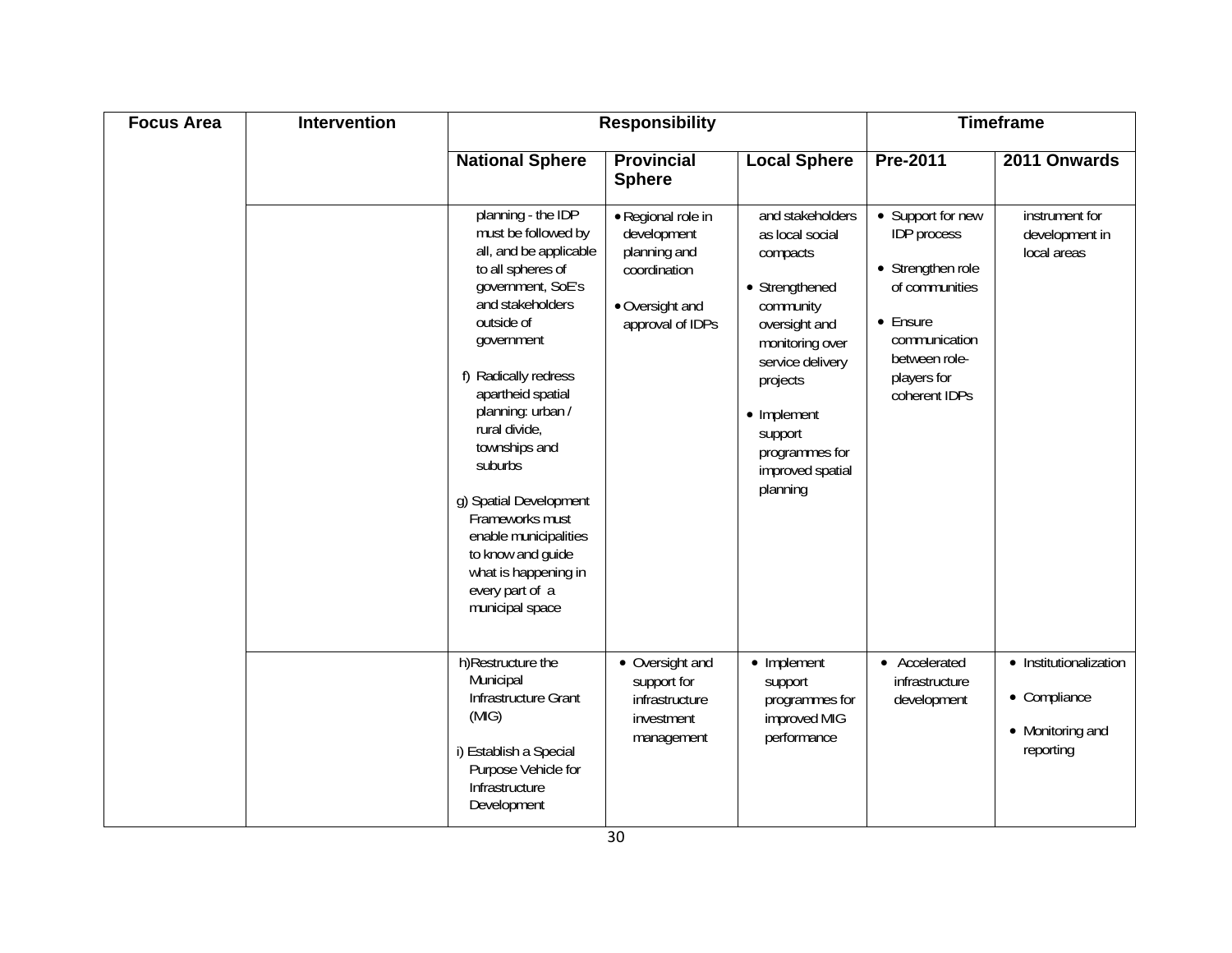| <b>Focus Area</b>                     | <b>Intervention</b>                                                                              |                                                                                                                                                                                                                                                                                                                                                                                                                   | <b>Responsibility</b>                                                                                                |                                                                                         | <b>Timeframe</b>                                                                                                                           |                                                                                                                               |  |
|---------------------------------------|--------------------------------------------------------------------------------------------------|-------------------------------------------------------------------------------------------------------------------------------------------------------------------------------------------------------------------------------------------------------------------------------------------------------------------------------------------------------------------------------------------------------------------|----------------------------------------------------------------------------------------------------------------------|-----------------------------------------------------------------------------------------|--------------------------------------------------------------------------------------------------------------------------------------------|-------------------------------------------------------------------------------------------------------------------------------|--|
|                                       |                                                                                                  | <b>National Sphere</b>                                                                                                                                                                                                                                                                                                                                                                                            | <b>Provincial</b><br><b>Sphere</b>                                                                                   | <b>Local Sphere</b>                                                                     | <b>Pre-2011</b>                                                                                                                            | 2011 Onwards                                                                                                                  |  |
|                                       |                                                                                                  | j) All small business<br>must be registered so<br>that taxation may be<br>enforced                                                                                                                                                                                                                                                                                                                                | • Monitoring and<br>enforcement<br>measures to be<br>improved                                                        | • All small<br>business must<br>be registered so<br>that taxation<br>may be<br>enforced | • Implement new<br>regulatory<br>environment                                                                                               | • Implement and<br>monitor new<br>regulatory<br>environment                                                                   |  |
| Governance<br>$\overline{\mathbf{v}}$ | 21. Address<br>Constitutional and<br>Legislative<br>Weaknesses in<br><b>Municipal Governance</b> | 2.1.1 Legislative<br>reform programme for<br>local government:<br>a) Clearer separation<br>between the<br>legislative and<br>executive functions<br>b) Develop a clear<br>policy on<br>delegations for the<br>troika and MM<br>c) Full review of<br>system of full and<br>part-time councillors<br>that includes<br>remuneration and<br>accountability<br>implications<br>d) Place legally<br>mandatory timelines | Consultation<br>$\bullet$<br>Improved<br>$\bullet$<br>oversight of<br>implementation<br>Policy feedback<br>$\bullet$ | $\bullet$ Information,<br>support,<br>consultation<br>• Legislative<br>compliance       | • Support for<br>reform<br>processes<br>• Undertake<br>targeted<br>legislative<br>reforms<br>• Monitor<br>implementation<br>and compliance | • Institutionalization<br>of reforms<br>Support processes<br>$\bullet$<br>• Monitoring and<br>evaluation<br>• Policy feedback |  |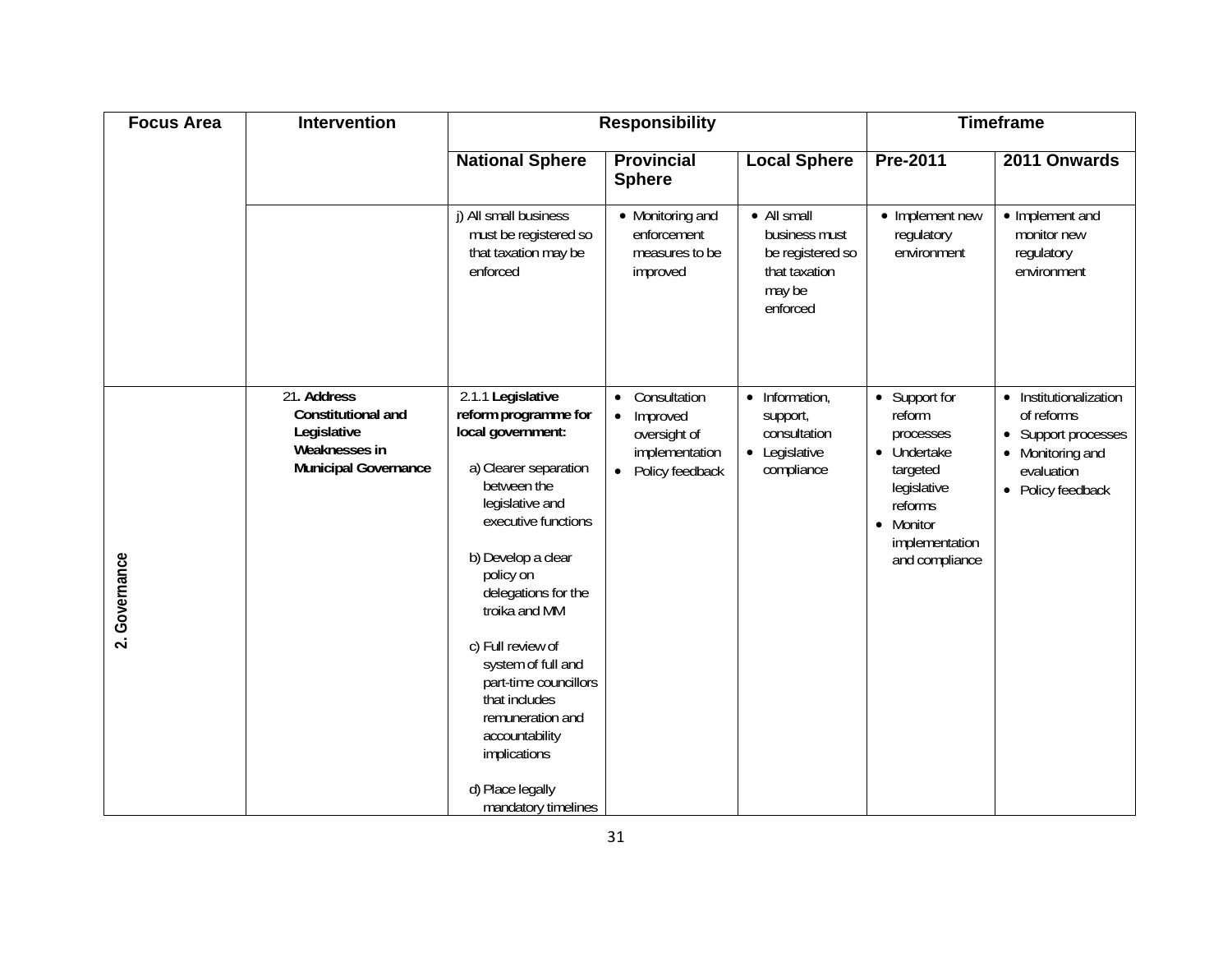| <b>Focus Area</b> | Intervention |                                                                                                                                                                       | <b>Responsibility</b>              |                     |          | <b>Timeframe</b> |
|-------------------|--------------|-----------------------------------------------------------------------------------------------------------------------------------------------------------------------|------------------------------------|---------------------|----------|------------------|
|                   |              | <b>National Sphere</b>                                                                                                                                                | <b>Provincial</b><br><b>Sphere</b> | <b>Local Sphere</b> | Pre-2011 | 2011 Onwards     |
|                   |              | for feedback to<br>communities on<br>issues raised for<br>councils to improve<br>information flow                                                                     |                                    |                     |          |                  |
|                   |              | e) Develop a protocol<br>to ensure<br>cooperation<br>between the<br>institutions of<br>traditional<br>leadership /<br>Traditional councils<br>and local<br>government |                                    |                     |          |                  |
|                   |              | f) Review all by-laws<br>that are not<br>contributing to<br>development                                                                                               |                                    |                     |          |                  |
|                   |              | g) Review powers of<br>Municipal<br><b>Demarcation Board</b><br>to align with political<br>processes                                                                  |                                    |                     |          |                  |
|                   |              | h) Policy on safety of<br>councilors and their<br>property to be<br>developed                                                                                         |                                    |                     |          |                  |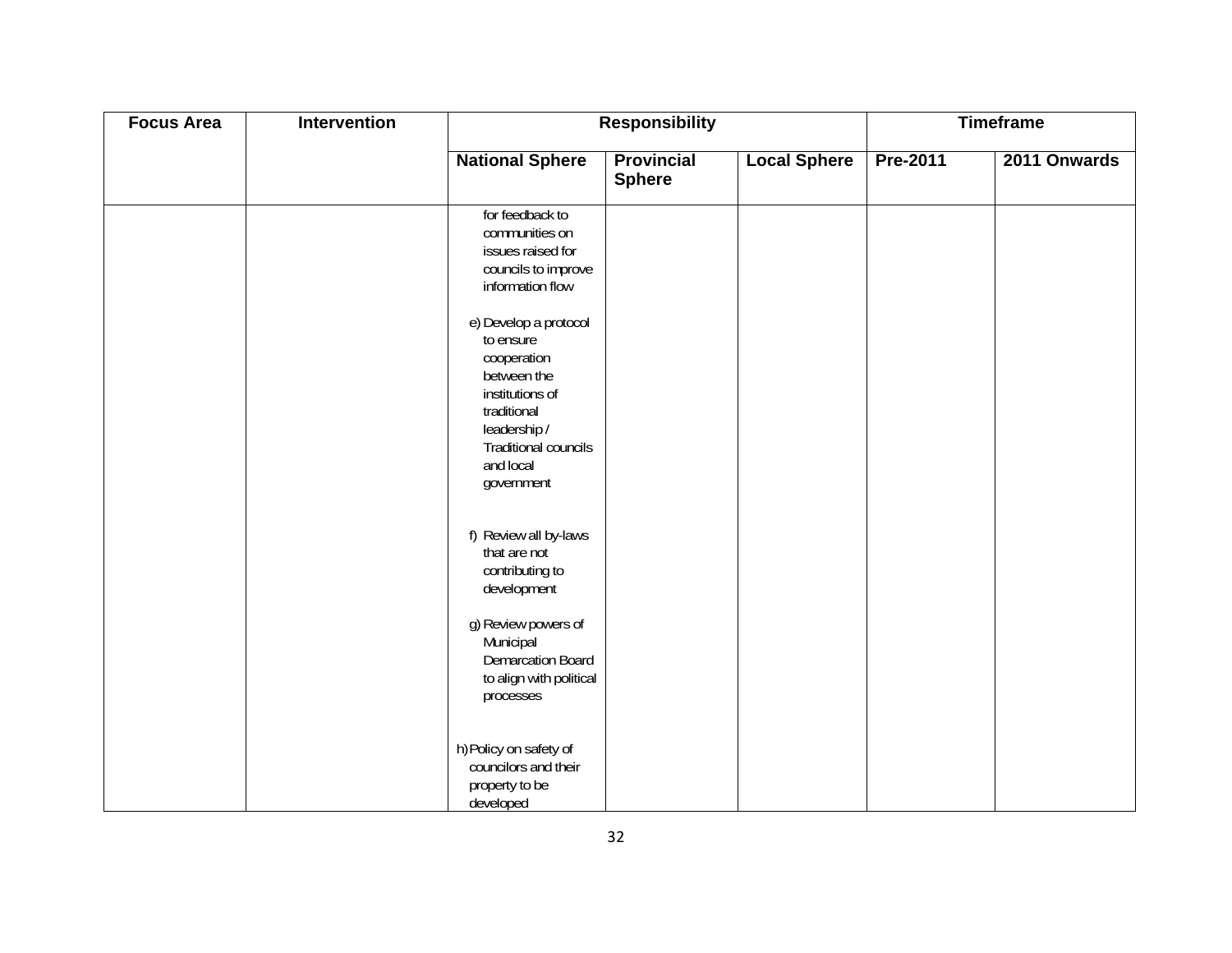| <b>Focus Area</b> | Intervention                                                                                 |                                                                                                                                                                                                                                                                                                                                                                                                                                                         | <b>Responsibility</b>                                                                                                          |                                                                                                               |                                                                                              | <b>Timeframe</b>                                                                                       |
|-------------------|----------------------------------------------------------------------------------------------|---------------------------------------------------------------------------------------------------------------------------------------------------------------------------------------------------------------------------------------------------------------------------------------------------------------------------------------------------------------------------------------------------------------------------------------------------------|--------------------------------------------------------------------------------------------------------------------------------|---------------------------------------------------------------------------------------------------------------|----------------------------------------------------------------------------------------------|--------------------------------------------------------------------------------------------------------|
|                   |                                                                                              | <b>National Sphere</b>                                                                                                                                                                                                                                                                                                                                                                                                                                  | <b>Provincial</b><br><b>Sphere</b>                                                                                             | <b>Local Sphere</b>                                                                                           | <b>Pre-2011</b>                                                                              | 2011 Onwards                                                                                           |
|                   |                                                                                              | i) Identify which<br>municipalities are not<br>viable and where<br>amalgamation is<br>required                                                                                                                                                                                                                                                                                                                                                          |                                                                                                                                |                                                                                                               |                                                                                              |                                                                                                        |
|                   | 2.2 Professionalisation and<br>Administrative<br><b>Stabilisation of Local</b><br>government | 2.2.2 Undertake steps<br>to strengthen<br>professionalism of<br>local government:<br>a) Section 57<br>managers must<br>belong to a<br>professional<br>organization<br>Ensure that<br>b)<br>professional<br>associations<br>monitor the Code<br>of Conduct of their<br>members in local<br>government<br>If S57 managers<br>C)<br>suspended all<br>municipalities<br>must get<br>concurrence on<br>the proposed<br>suspensions from<br>the MRC for Local | • Consultation<br>• Implementation&<br>Support<br>• Compliance<br>• Oversight<br>• Monitoring and<br>evaluation<br>• Reporting | Consultation<br>$\bullet$<br>Implementation<br>$\bullet$<br>Compliance<br>$\bullet$<br>Reporting<br>$\bullet$ | • Support<br>programmes<br>• Amended<br>policy,<br>guidelines<br>• Monitoring<br>• Reporting | • Support<br>programmes<br>• Institutionalizatio<br>n<br>• Monitoring and<br>evaluation<br>• Reporting |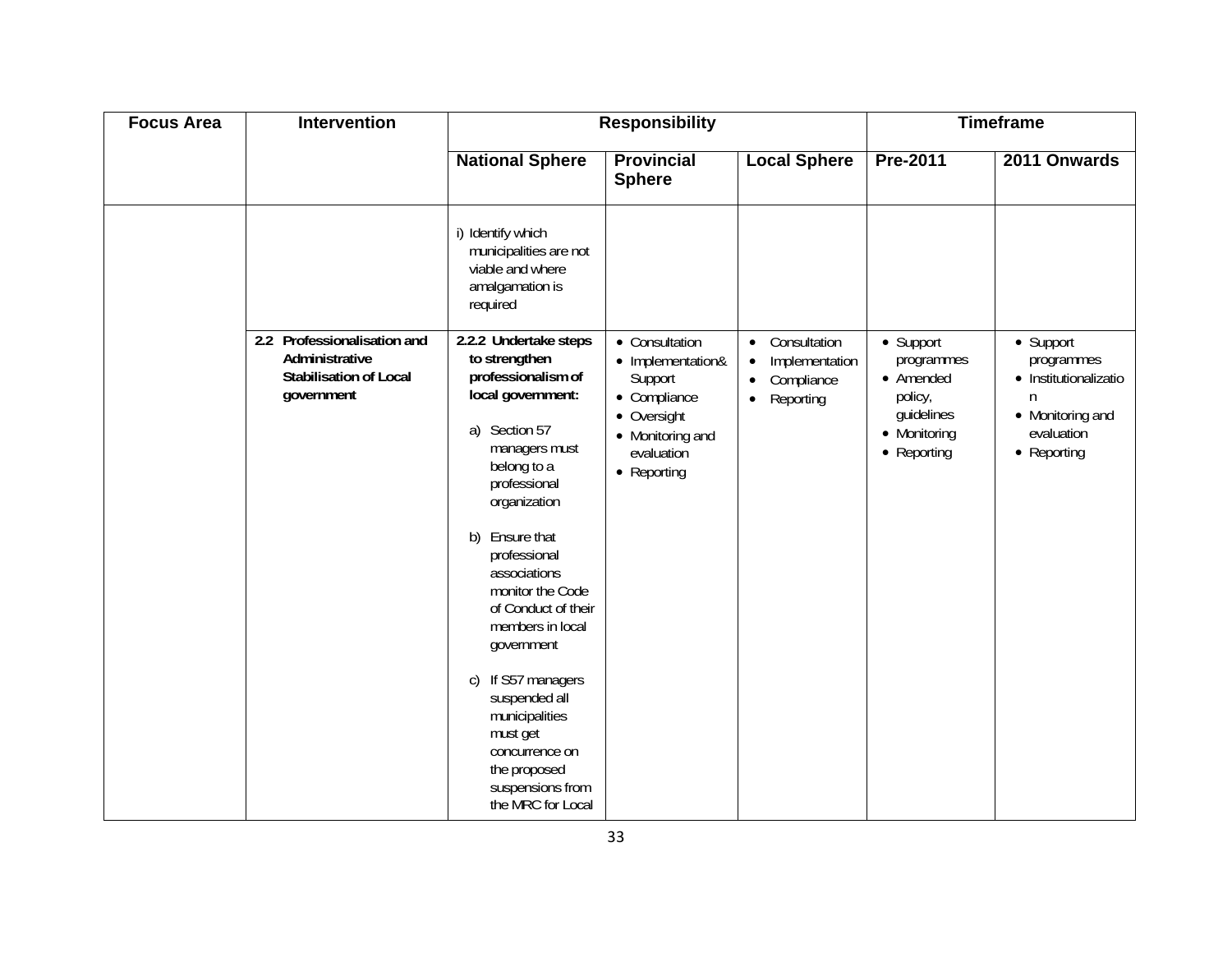| <b>Focus Area</b> | Intervention | <b>Responsibility</b>                                                                                                                                    |                                    |                     | <b>Timeframe</b> |              |
|-------------------|--------------|----------------------------------------------------------------------------------------------------------------------------------------------------------|------------------------------------|---------------------|------------------|--------------|
|                   |              | <b>National Sphere</b>                                                                                                                                   | <b>Provincial</b><br><b>Sphere</b> | <b>Local Sphere</b> | Pre-2011         | 2011 Onwards |
|                   |              | government and<br>the national<br>Minister; and<br>suspend without<br>remuneration                                                                       |                                    |                     |                  |              |
|                   |              | d) ICT systems must<br>be put in place<br>across all<br>municipalities to<br>accelerate service<br>delivery, improve<br>efficiency and<br>accountability |                                    |                     |                  |              |
|                   |              | Strengthen<br>$\epsilon$<br>internal capacity of<br>municipalities to<br>reduce reliance on<br>external<br>consultants                                   |                                    |                     |                  |              |
|                   |              | Qualified and<br>f)<br>skilled staff to be<br>appointed to<br>oversee the<br>implementation of<br>by-laws                                                |                                    |                     |                  |              |
|                   |              | The induction of<br>g)<br>new councilors to<br>be standardized<br>and overseen by<br>local government                                                    |                                    |                     |                  |              |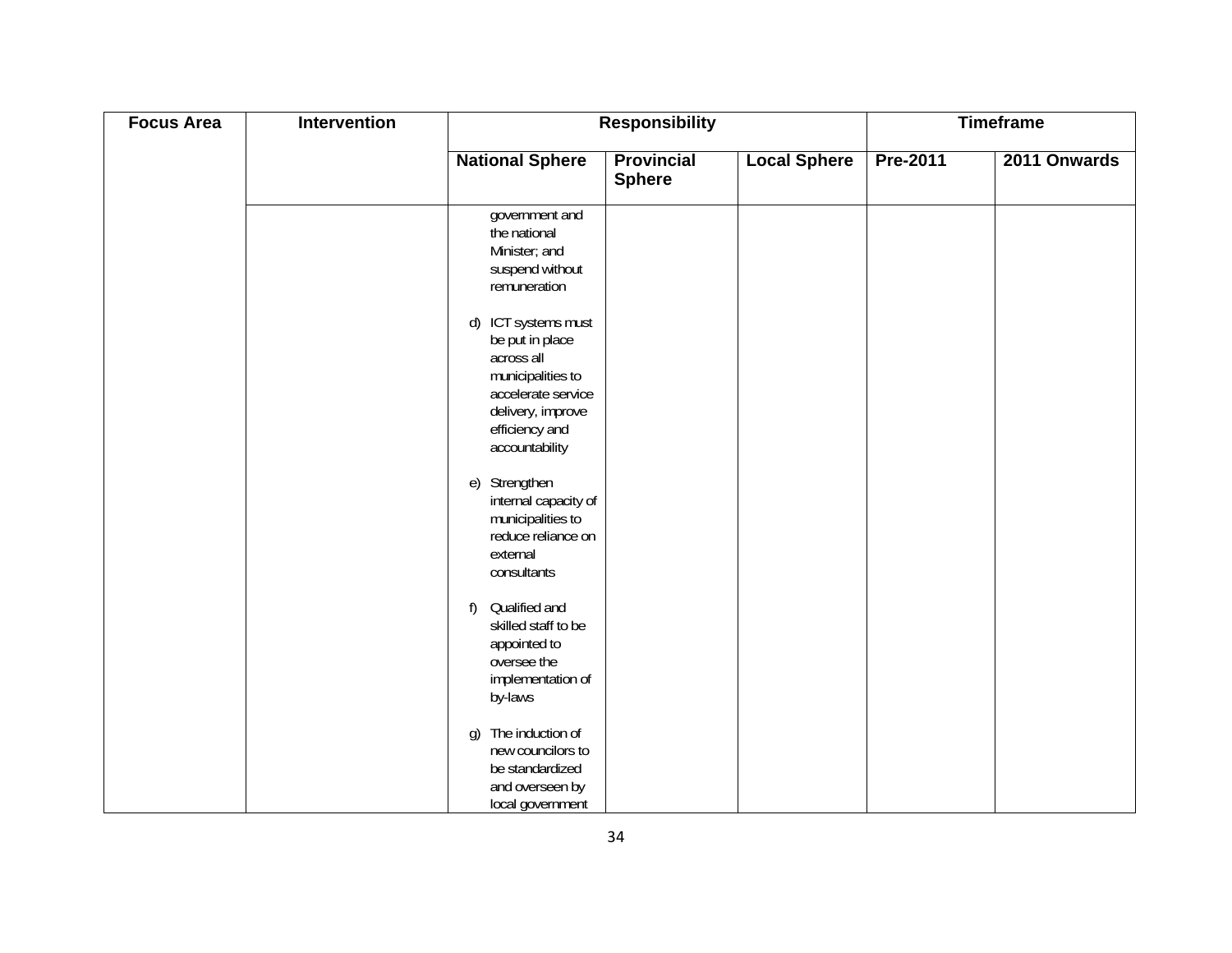| <b>Focus Area</b> | Intervention                                                                     | <b>Responsibility</b>                                                                                                                                                                                                                                                                                                                                                                                                                                           |                                                                                                                                                                                                                                                                         |                                                                                                                       | <b>Timeframe</b>                                                                                                                                                                                                        |                                                                                                                                                  |
|-------------------|----------------------------------------------------------------------------------|-----------------------------------------------------------------------------------------------------------------------------------------------------------------------------------------------------------------------------------------------------------------------------------------------------------------------------------------------------------------------------------------------------------------------------------------------------------------|-------------------------------------------------------------------------------------------------------------------------------------------------------------------------------------------------------------------------------------------------------------------------|-----------------------------------------------------------------------------------------------------------------------|-------------------------------------------------------------------------------------------------------------------------------------------------------------------------------------------------------------------------|--------------------------------------------------------------------------------------------------------------------------------------------------|
|                   |                                                                                  | <b>National Sphere</b>                                                                                                                                                                                                                                                                                                                                                                                                                                          | <b>Provincial</b><br><b>Sphere</b>                                                                                                                                                                                                                                      | <b>Local Sphere</b>                                                                                                   | Pre-2011                                                                                                                                                                                                                | 2011 Onwards                                                                                                                                     |
|                   | Establish a Single<br>3<br><b>Window of Coordination</b><br>for Local Government | 3.1 Establish a single<br>point of entry for the<br>support, monitoring<br>and intervention in<br>Local government:<br>a. Ministers to inform<br>sub-national<br>spheres when going<br>to municipalities<br>b. National and<br>provincial<br>government must<br>provide increased<br>and better<br>coordinated<br>oversight and<br>support to local<br>government<br>c. The Constitutional<br>status of councils to<br>be respected by all<br>political parties | • Provincial<br>COGTA's must<br>be the single<br>point of<br>coordination for<br>local government<br>• Intergovernmen<br>tal<br>communication<br>and information<br>systems<br>• Consultation<br>• Oversight and<br>support<br>Monitoring and<br>$\bullet$<br>reporting | • Intergovernmen<br>tal<br>communication<br>and information<br>systems<br>• Implementation<br>systems<br>• Compliance | • Implement<br><b>Interim Measures</b><br>on Cooperative<br>Governance<br>approved by<br>Cabinet (October<br>2009)<br>• Support<br>programmes<br>• Institutional<br>arrangements<br>• Compliance<br>$\bullet$ Reporting | Institutionalizatio<br>$\bullet$<br>n<br>Intergovernment<br>$\bullet$<br>al structures<br>Compliance<br>$\bullet$<br>Monitoring and<br>reporting |
|                   |                                                                                  |                                                                                                                                                                                                                                                                                                                                                                                                                                                                 |                                                                                                                                                                                                                                                                         |                                                                                                                       |                                                                                                                                                                                                                         |                                                                                                                                                  |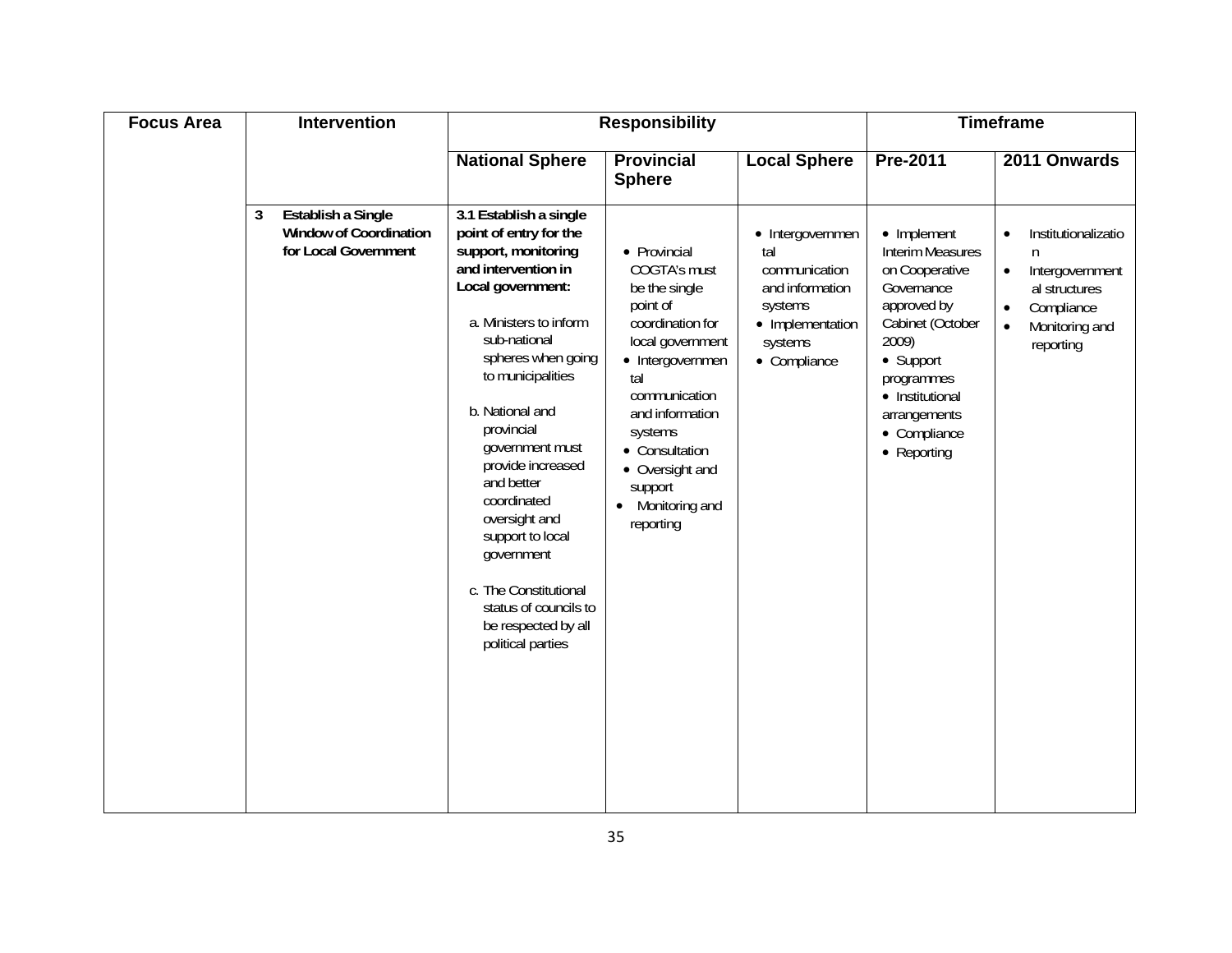| <b>Focus Area</b> | <b>Intervention</b>                                                                            | <b>Responsibility</b>                                                                                                                                                                                                                      |                                                                                                                            |                                                                                                                                                                                                                                                                                                            | <b>Timeframe</b>                                                                                |                                                                                                                              |
|-------------------|------------------------------------------------------------------------------------------------|--------------------------------------------------------------------------------------------------------------------------------------------------------------------------------------------------------------------------------------------|----------------------------------------------------------------------------------------------------------------------------|------------------------------------------------------------------------------------------------------------------------------------------------------------------------------------------------------------------------------------------------------------------------------------------------------------|-------------------------------------------------------------------------------------------------|------------------------------------------------------------------------------------------------------------------------------|
|                   |                                                                                                | <b>National Sphere</b>                                                                                                                                                                                                                     | <b>Provincial</b><br><b>Sphere</b>                                                                                         | <b>Local Sphere</b>                                                                                                                                                                                                                                                                                        | Pre-2011                                                                                        | 2011 Onwards                                                                                                                 |
|                   |                                                                                                | 3.2 Weak<br>Communication<br>between<br>Government and<br>Communities:<br>a) Institutionalize<br>communication<br>structures, processes<br>and systems for<br>structured, direct and<br>regular<br>communication with<br>local communities | • Participation and<br>oversight                                                                                           | • Council to<br>implement and<br>oversee                                                                                                                                                                                                                                                                   | • Identify priority<br>issues in TAS to<br>communicate to<br>communities<br>and<br>stakeholders | Institutionalize<br>$\bullet$<br>processes for<br>improved<br>government /<br>community<br>communication                     |
|                   | 4. Deepen People-Centred<br>Government through a<br><b>Refined Model of Ward</b><br>Committees | 4.1 Priorities of all<br>three spheres of<br>government must find<br>expression in the work<br>of Ward Committees<br>a) Ward Committees<br>must be<br>coordinated at a<br>municipal, district,<br>provincial and<br>national level         | $\bullet$ Ward<br>Committees<br>must be<br>coordinated at a<br>municipal,<br>district,<br>provincial and<br>national level | $\bullet$ Ward<br>Committees must<br>be coordinated at<br>a municipal,<br>district, provincial<br>and national level<br>• Prepare Ward<br>Development<br>plans and<br>prepare<br>household<br>profiles<br>$\bullet$ Ward<br>Committees must<br>establish Street,<br><b>Block and Village</b><br>committees | • Support<br>programmes to<br>prepare<br>systems, plans<br>and projects                         | • Institutionalize<br>systems for plans<br>and projects<br>• Monitoring,<br>reporting<br>• Evaluation and<br>policy feedback |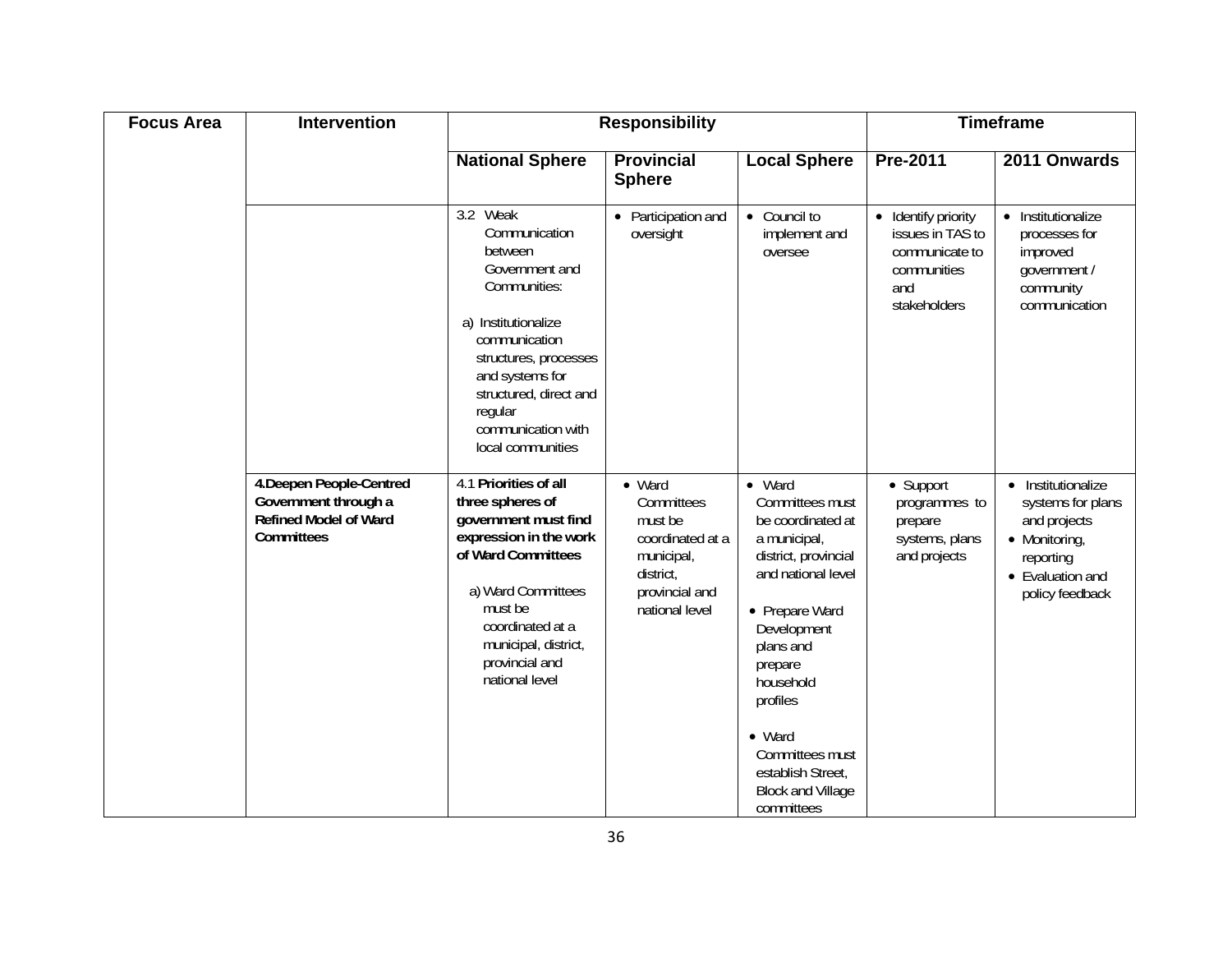| <b>Focus Area</b> | Intervention |                        | <b>Responsibility</b>              |                                                                                                                                                                                                                                                                                                                                                                                                                                  | <b>Timeframe</b> |              |  |
|-------------------|--------------|------------------------|------------------------------------|----------------------------------------------------------------------------------------------------------------------------------------------------------------------------------------------------------------------------------------------------------------------------------------------------------------------------------------------------------------------------------------------------------------------------------|------------------|--------------|--|
|                   |              | <b>National Sphere</b> | <b>Provincial</b><br><b>Sphere</b> | <b>Local Sphere</b>                                                                                                                                                                                                                                                                                                                                                                                                              | Pre-2011         | 2011 Onwards |  |
|                   |              |                        |                                    | $\bullet$ Ward<br>Committees must<br>be established for<br>various sectors<br>• The Ward<br>councilor is the<br>'governor' of the<br>Ward and new<br>CDW is Ward<br>CEO<br>• Community<br>oversight of<br>development<br>projects<br>• Each ward to<br>have LED<br>project and<br>product that is<br>driven by local<br>cooperatives<br>• Programmes to<br>mobilize society<br>and people on<br>the ground and<br>be accountable |                  |              |  |
|                   |              |                        |                                    |                                                                                                                                                                                                                                                                                                                                                                                                                                  |                  |              |  |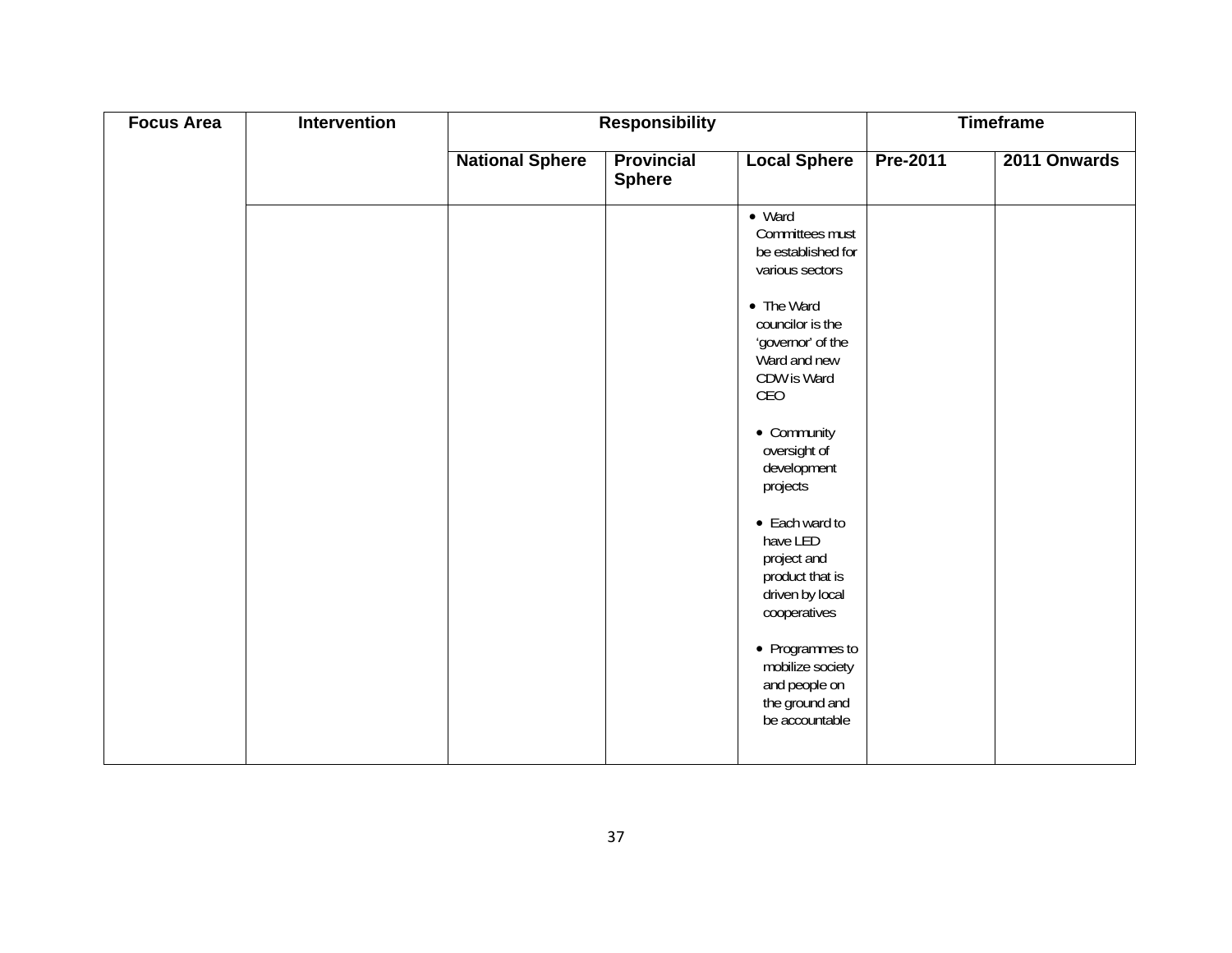| <b>Focus Area</b>                | <b>Intervention</b>                                                                             |                                                                                                                                    | <b>Responsibility</b>                                                                                          |                                                                                                                                      |                                                                                               | <b>Timeframe</b>                                                                                                        |
|----------------------------------|-------------------------------------------------------------------------------------------------|------------------------------------------------------------------------------------------------------------------------------------|----------------------------------------------------------------------------------------------------------------|--------------------------------------------------------------------------------------------------------------------------------------|-----------------------------------------------------------------------------------------------|-------------------------------------------------------------------------------------------------------------------------|
|                                  |                                                                                                 | <b>National Sphere</b>                                                                                                             | <b>Provincial</b><br><b>Sphere</b>                                                                             | <b>Local Sphere</b>                                                                                                                  | Pre-2011                                                                                      | 2011 Onwards                                                                                                            |
| 5. Local Economic<br>Development | 5.1 Dedicated LED focus<br>urgently needed across<br>local government sphere                    | a) Application of LED<br>Framework<br>b) Ongoing monitoring<br>of LED in<br>municipalities                                         | • Regional<br>economic<br>growth<br>assessment                                                                 | • Support<br>programmes to<br>assess LED<br>approaches and<br>work with Ward<br>Committees on<br>economic<br>products                | • Combined<br>intergovernment<br>al support for<br>LED<br>• Share best<br>practices on<br>LED | • Development of<br><b>LED</b> spatially                                                                                |
|                                  |                                                                                                 | Intergovernmental<br>$\mathsf{C}$<br>focus from DSD;<br>Rural Development,<br>dti, CoGTA; DHS                                      | Intergovernment<br>$\bullet$<br>al support for<br>LED                                                          | • Support<br>programme for<br>LED                                                                                                    | • Work with<br>EPWP and<br>sector clusters<br>on job creation<br>and poverty<br>alleviation   | • Ward Committees,<br><b>Traditional leaders</b><br>and municipalities<br>and local business<br>working<br>collectively |
|                                  |                                                                                                 | Facilitate the<br>d)<br>establishment ward-<br>based economic<br>planning Develop<br>policy on ward-<br>based economic<br>planning | • Ensure<br>alignment of<br>provincial<br>economic plans<br>with municipal<br>and ward-based<br>economic plans | • Facilitation of<br>ward-based<br>economic<br>planning<br>• Each Ward to<br>have at least<br>one economic<br>development<br>product | • Develop ward-<br>based economic<br>planning<br>guidelines                                   | Implementation of<br>ward-based<br>economic planning                                                                    |
| 6. Labour<br>Relations           | 6.1 Strengthen local<br>Labour Relations to<br>support Developmental<br><b>Local Government</b> | a) Develop a tool to<br>monitor the<br>functionality of the<br>LLFs                                                                | Oversight role<br>$\bullet$                                                                                    | • Revive LLFs                                                                                                                        | Regulations<br>$\bullet$<br>enforced                                                          | • Strengthen<br>political and<br>executive<br>oversight over the<br>LLFs                                                |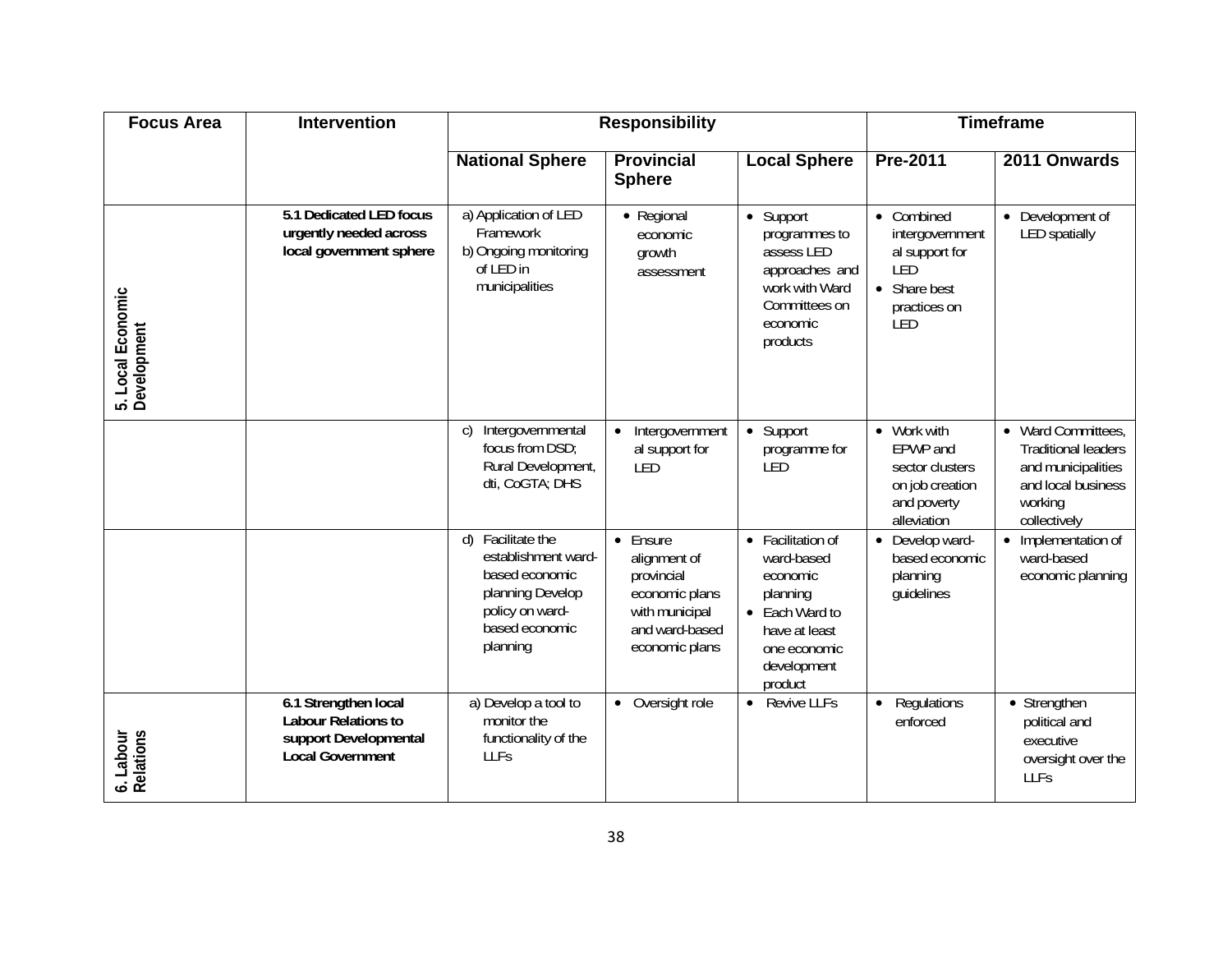| <b>Focus Area</b>                     | <b>Intervention</b>                                  |                                                                                                                                                                                                           | <b>Responsibility</b>                                                                                                                        |                                                                | <b>Timeframe</b>                                            |                                                                         |  |
|---------------------------------------|------------------------------------------------------|-----------------------------------------------------------------------------------------------------------------------------------------------------------------------------------------------------------|----------------------------------------------------------------------------------------------------------------------------------------------|----------------------------------------------------------------|-------------------------------------------------------------|-------------------------------------------------------------------------|--|
|                                       |                                                      | <b>National Sphere</b>                                                                                                                                                                                    | <b>Provincial</b><br><b>Sphere</b>                                                                                                           | <b>Local Sphere</b>                                            | Pre-2011                                                    | 2011 Onwards                                                            |  |
|                                       |                                                      | b) Undertake an audit<br>of Occupational<br>Health and Safety<br>(OHS) in all<br>municipalities                                                                                                           | • Support and<br>oversight of Audit                                                                                                          | • Cooperation<br>with Audit:<br>reform as<br>needed            | Assessment<br>$\bullet$<br>for OHS<br>reforms               | Improved OHS<br>environment                                             |  |
|                                       |                                                      | c) Undertake a national<br>review of compliance<br>with the current<br>grading system of<br>municipalities and its<br>impact on labour and<br>HR matters                                                  | Consultation<br>$\bullet$<br>Research<br>$\bullet$<br>Reporting<br>$\bullet$                                                                 | • Consultation<br>Research<br>$\bullet$<br>$\bullet$ Reporting | • Research and<br>information                               | • Implementation of<br>new approaches                                   |  |
|                                       |                                                      | d) Local government<br>School (LOGOLA)<br>should be revived<br>and strengthened<br>e) Ongoing skills<br>development and<br>capacity-building<br>programme to be<br>implemented with<br>refresher training | Consultation<br>$\bullet$<br>Implementatio<br>$\bullet$<br>n                                                                                 | • Consultation<br>• Implementation                             | • Selection<br>processes for<br>training                    | • Institutionalization<br>and standards<br>setting                      |  |
| 7. Intergovernmental<br>Fiscal System | 7.1 Reform the<br>Intergovernmental Fiscal<br>System | .Long-tem fiscal<br>a)<br>planning (5-20<br>years) to be<br>balanced with the<br>current skills base<br>to bring greater<br>predictability to<br>local government                                         | Improve<br>$\bullet$<br>coordination of<br>various grants<br>to local<br>government<br>and address<br>equity and<br>compliance<br>challenges | Provincial<br>$\bullet$<br>oversight<br>strengthened           | • Implement short-<br>term plan for<br>grant<br>expenditure | Supervisory and<br>$\bullet$<br>early-warning<br>systems<br>established |  |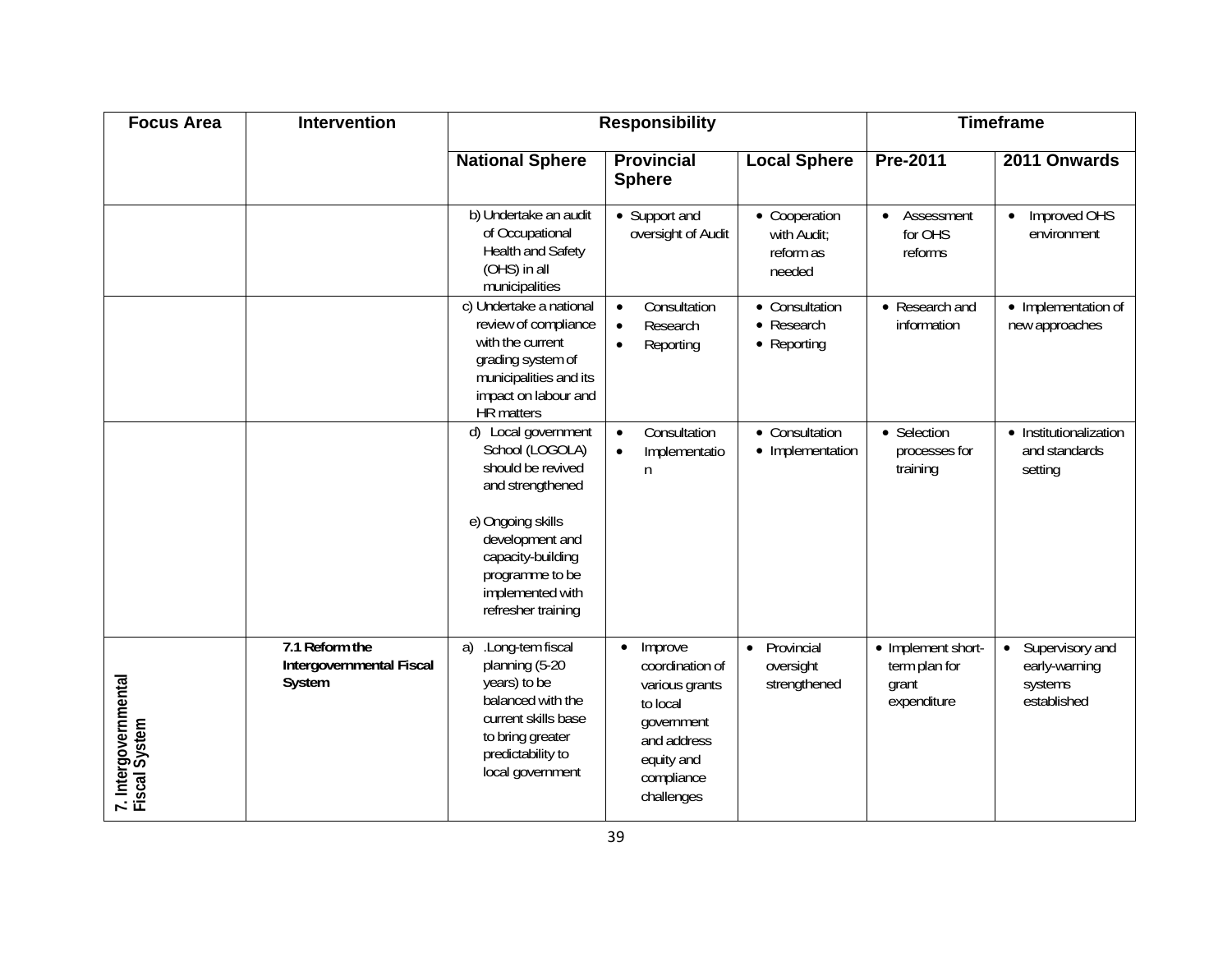| <b>Focus Area</b> | <b>Intervention</b> | <b>Responsibility</b>                                                                              |                                                                        |                                                          |                                                                                                                                                                                                                                                                             | <b>Timeframe</b>                                           |
|-------------------|---------------------|----------------------------------------------------------------------------------------------------|------------------------------------------------------------------------|----------------------------------------------------------|-----------------------------------------------------------------------------------------------------------------------------------------------------------------------------------------------------------------------------------------------------------------------------|------------------------------------------------------------|
|                   |                     | <b>National Sphere</b>                                                                             | <b>Provincial</b><br><b>Sphere</b>                                     | <b>Local Sphere</b>                                      | Pre-2011                                                                                                                                                                                                                                                                    | 2011 Onwards                                               |
|                   |                     | b) Develop targeted<br>and differentiated<br>financial instruments<br>to support<br>municipalities | Improve<br>coordination of<br>various grants<br>to local<br>government | • Support<br>programme for<br>differentiated<br>approach | • Finalise<br>proposals for a<br>new set of<br>differentiated<br>financial<br>instruments &<br>municipal grants<br>• Implementation<br>of differentiated<br>accounting and<br>reporting<br>requirements<br>and application<br>of revised<br>financial<br><i>instruments</i> | Revised<br>$\bullet$<br>intergovernmental<br>fiscal system |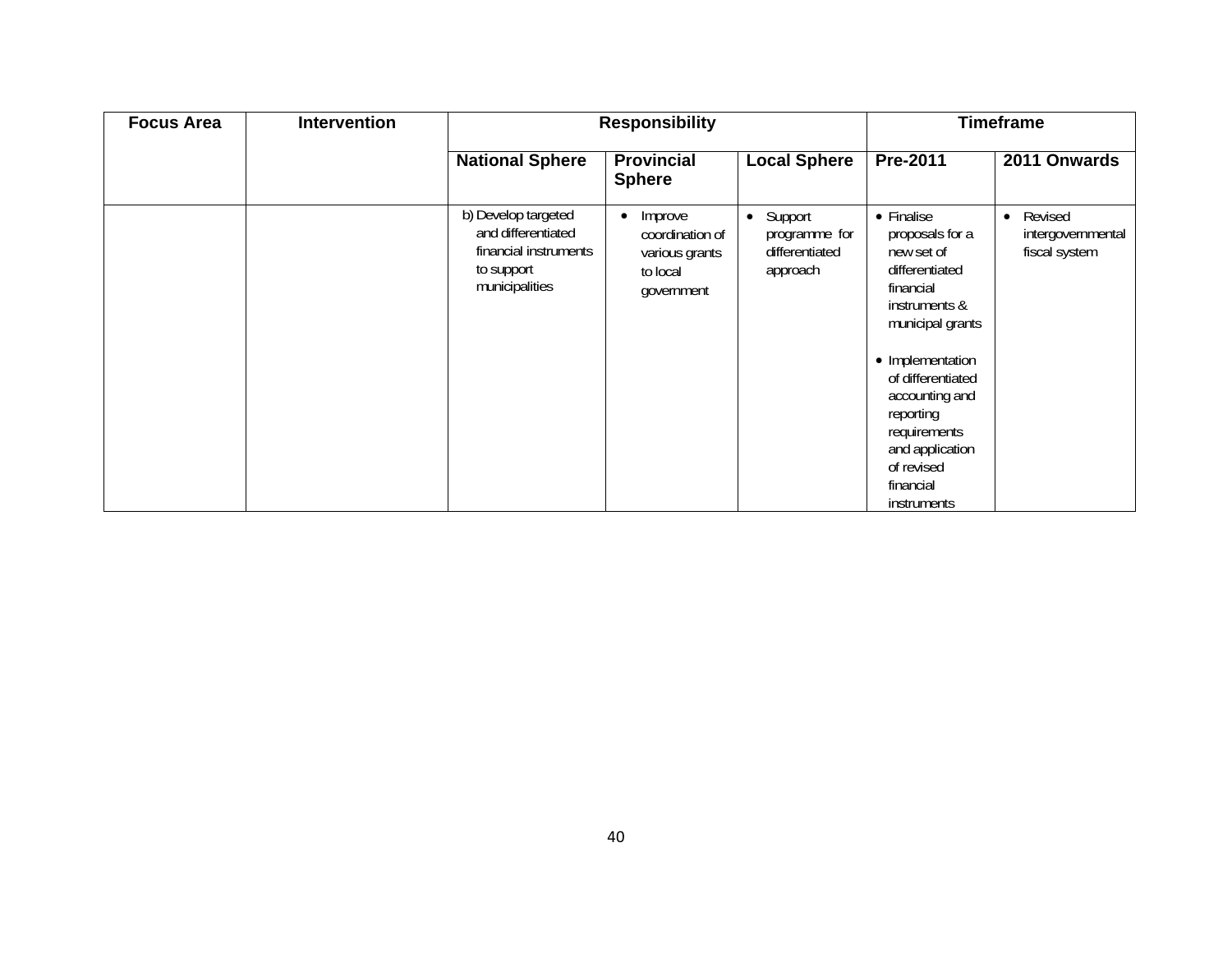| <b>Focus Area</b> | <b>Intervention</b> |                                                                                                                                                                                                                                                                                                                                                  | <b>Responsibility</b>                                                              |                                                                |                                                                                                | <b>Timeframe</b>                                                                                  |
|-------------------|---------------------|--------------------------------------------------------------------------------------------------------------------------------------------------------------------------------------------------------------------------------------------------------------------------------------------------------------------------------------------------|------------------------------------------------------------------------------------|----------------------------------------------------------------|------------------------------------------------------------------------------------------------|---------------------------------------------------------------------------------------------------|
|                   |                     | <b>National Sphere</b>                                                                                                                                                                                                                                                                                                                           | <b>Provincial</b><br><b>Sphere</b>                                                 | <b>Local Sphere</b>                                            | Pre-2011                                                                                       | 2011 Onwards                                                                                      |
|                   |                     | c) Implement a<br>programme on<br>revenue collection<br>and a campaign on<br>public mobilization to<br>pay for services:<br>d) Implement priority<br>programmes on<br>municipal financial<br>management; e.g.<br><b>Operation Clean</b><br>Audit; Revenue<br>Enhancement,<br>e) Review of Municipal<br>Supply Chain<br>Management<br>legislation | Collaboration<br>and<br>implementation                                             | • Implementation<br>programmes                                 | • Mobilization and<br>programme<br>implementation                                              | Institutionalization<br>$\bullet$<br>of improved<br>financial<br>environment                      |
|                   |                     | Support to poor<br>f)<br>municipalities with<br>finance and bail out<br>measures                                                                                                                                                                                                                                                                 | • Intergovernment<br>al roles and<br>responsibilities:<br>oversight and<br>support | • Consultation,<br>liaison on<br>measures                      | $\bullet$ Develop<br>conditions for bail-<br>out of municipalities<br>• Support<br>implemented | • Develop norms and<br>standards for financial<br>systems and record<br>keeping                   |
|                   |                     | g) Ward Committees<br>should be given<br>budgets to undertake<br>their developmental<br>responsibilities                                                                                                                                                                                                                                         | • Consultation<br>• Oversight and<br>support                                       | • Budgeting and<br>planning<br>• Accountability<br>• Reporting | • Costing models<br>and training                                                               | • Intergovernmental<br>and cooperative<br>processes for LED<br>and service delivery<br>priorities |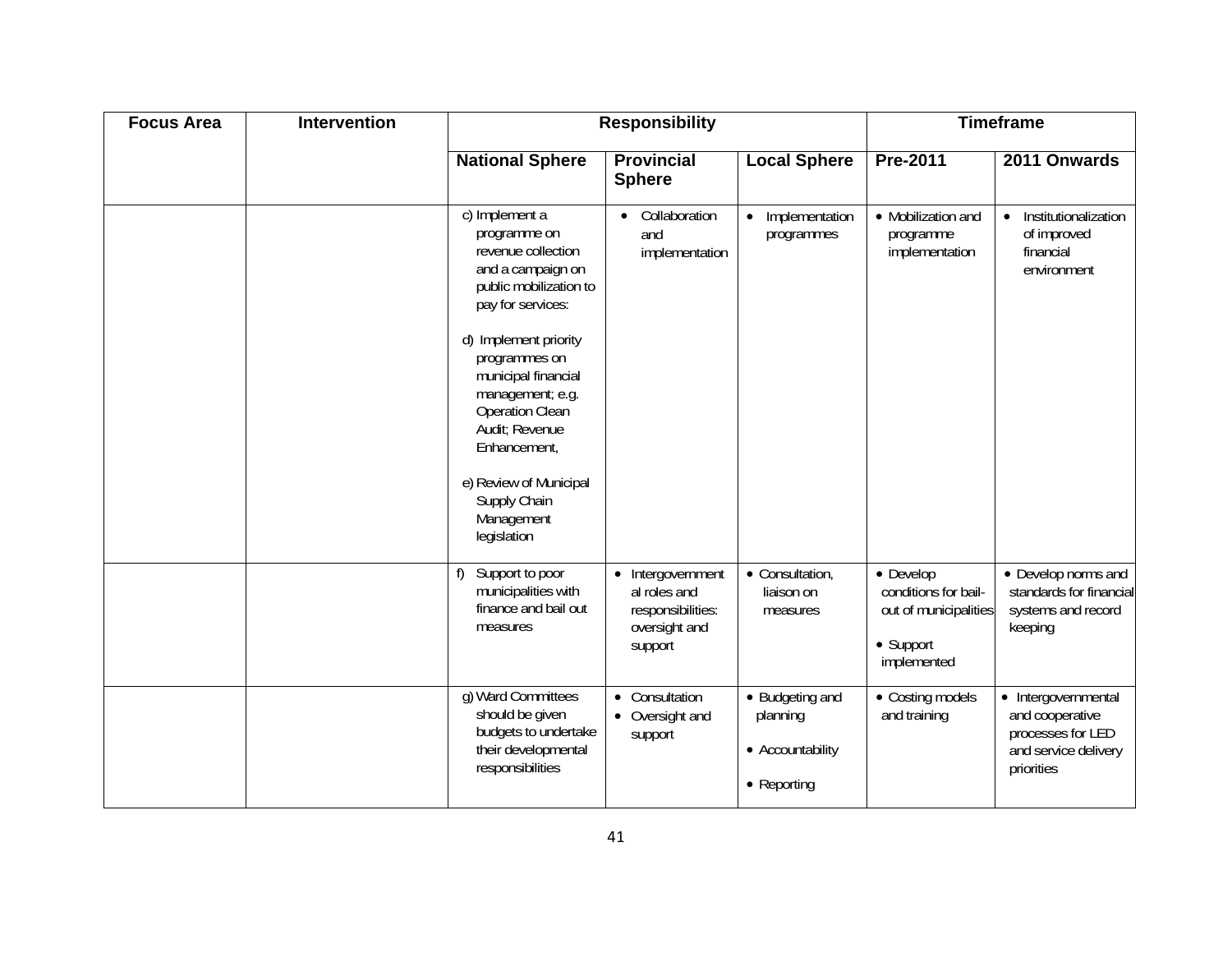The intervention areas identified above provide an overview of critical actions required. Detailed plans and inputs from stakeholders will also inform the process going forward.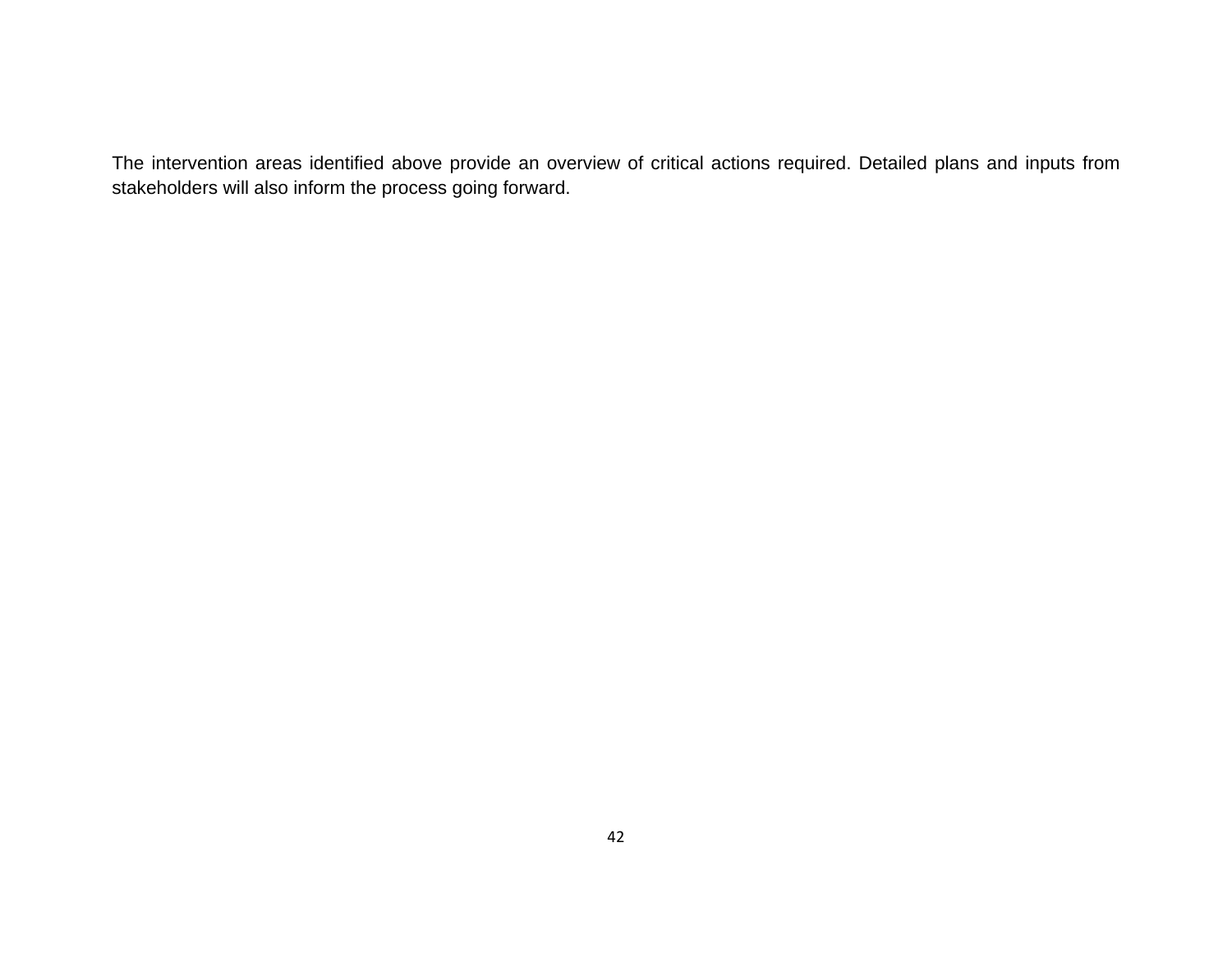## **Municipality-Specific LGTAS Guidelines**

- 1. The Turnaround Strategy provides an opportunity for all municipalities in the country to reflect on their own performance and concentrate on removing constraints.
- 2. Each municipality will define its improvement areas in consultation with the province. The critical thing is for there to be ownership by municipalities of the process. It should not be compliance driven. The use of consultants in this process is not necessary.
- 3. Municipalities are expected to develop own turnaround strategies working together with communities. All municipalities must develop their Turnaround Strategies by the end of March 2010. Each municipality will develop own Strategy based on own priorities, local circumstances and financial and administrative capacities, but taking into consideration the relevant plans of national and provincial departments.
- 4. The local strategies should however be guided by the strategic objectives of the national strategy. To this effect, it would be expected of municipalities to review weaknesses in their policies, systems, structures approaches and operations and seek ways to improve and advance national aims and objectives.
- 5. Institutional Maps will be distributed to the following: national and provincial sector departments, state-owned enterprises, statutory bodies, stakeholder groupings and Ward Committees. These groupings will input their responsibilities and their commitments onto these maps which will provide an audit of where support is committed, located and its value. These inputs will inform the municipal TASs.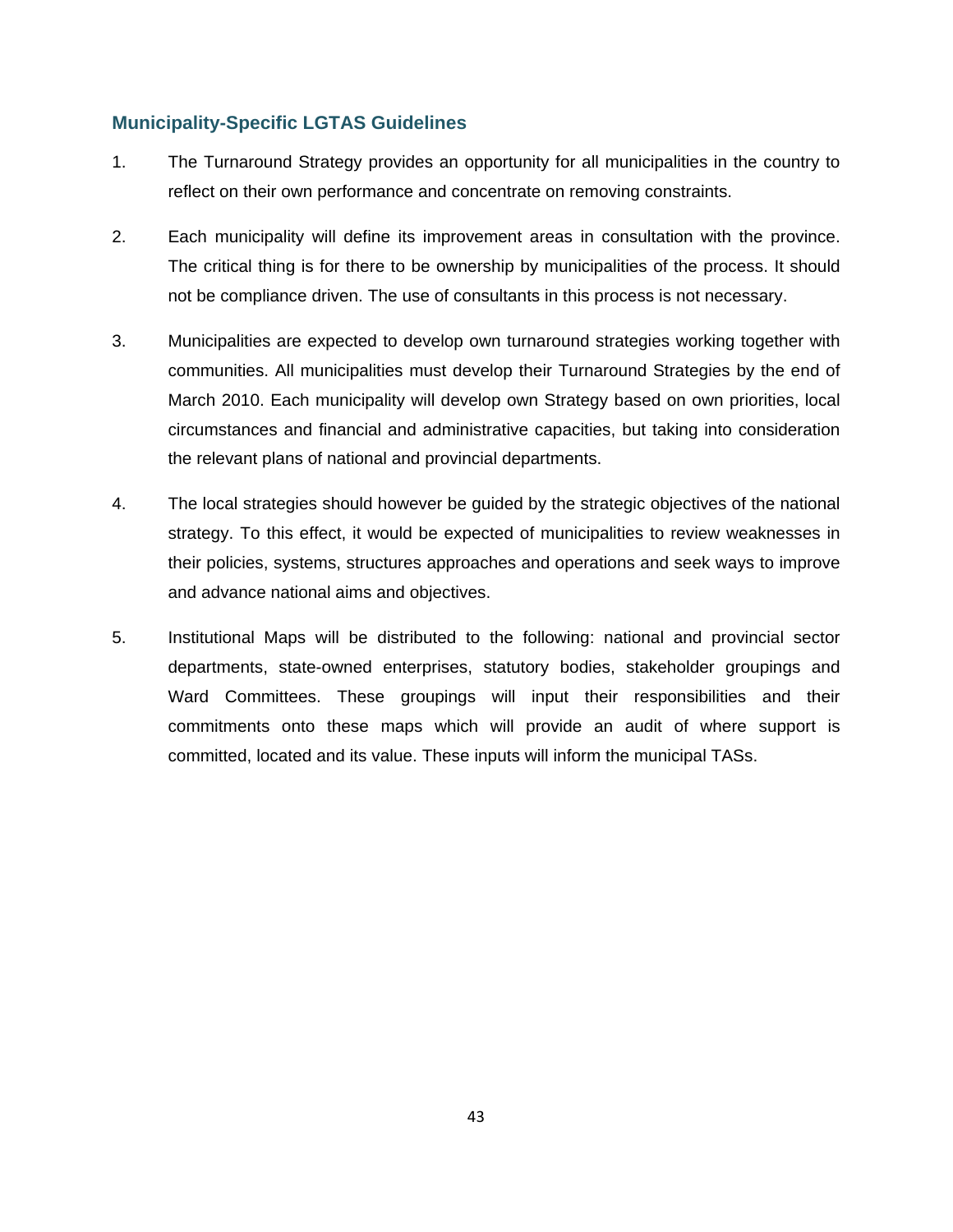## **Institutional Arrangements for the LGTAS**

- 1. A special Ministerial Advisory and Monitoring structure will be established to ensure that all role players are effectively contributing to the Turnaround Strategy.
- 2. The longer-term phases of the LGTAS will be steered by the development of the macro organisational processes within government and the improved application of sector policy within local areas. The coordinating role of CoGTA is central to the oversight and monitoring of the LGTAS.
- 3. A National Coordinating Unit (NCU) will be set up in CoGTA, and will oversee, monitor and report on the progress of the LGTAS across government and society.
- 4. An Intergovernmental Working Group has been established to support the implementation of the LGTAS. It consists of officials from National sector departments and from the Offices of the Provincial Premiers and the Departments of Local Government / COGTA as well as SALGA. Its purpose is to provide intergovernmental perspectives to the development and implementation of the LGTAS. Other functions include the provision of resources and advice.
- 5. Technical Services Units (TSUs) will be established provincially, and also be coordinated by the NCU.
- 6. A Rapid Response Team will be established within the NCU to attend to critical interventions across the country in municipalities.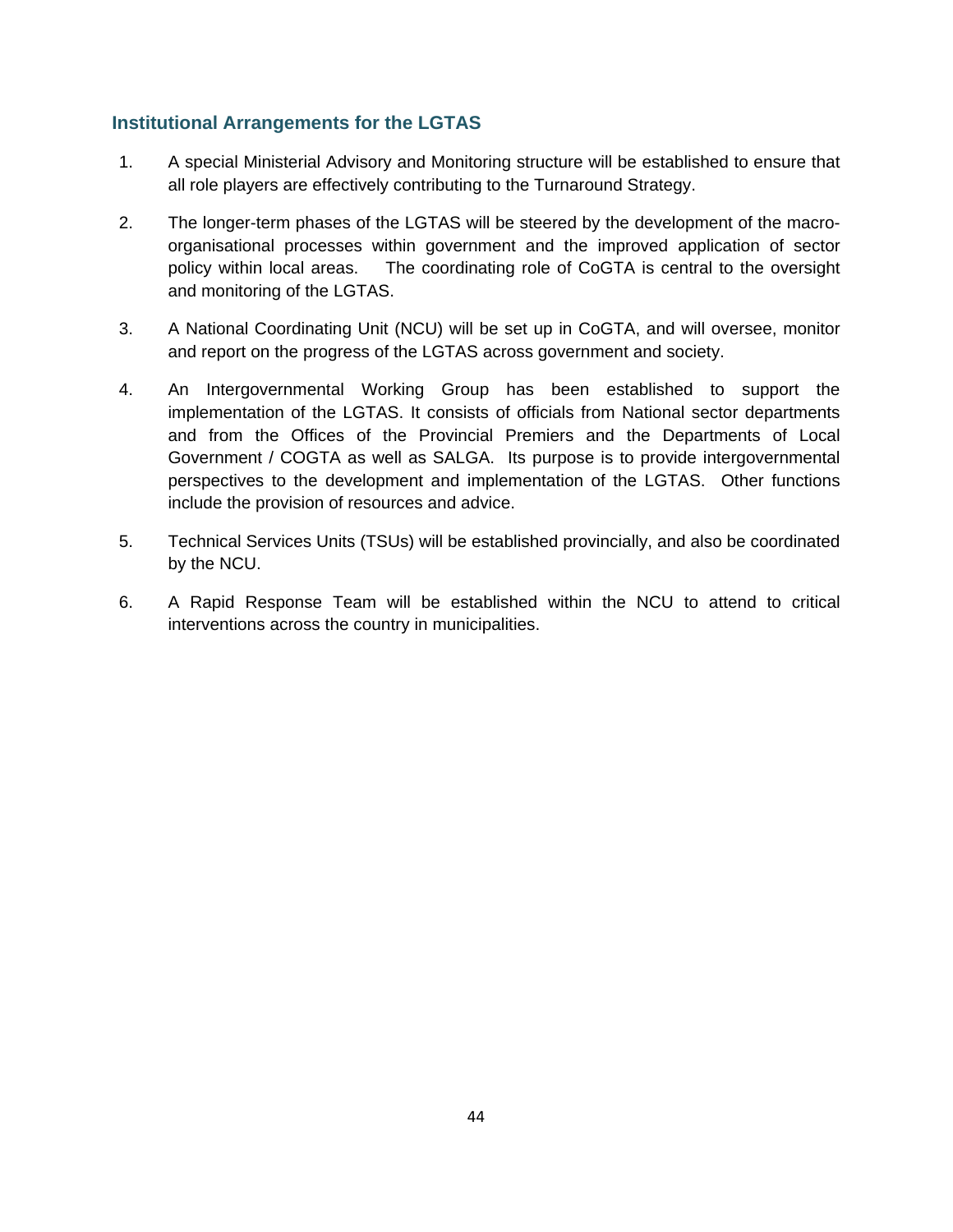# **INSTITUTIONAL ARRANGEMENTS FOR THE LGTAS**

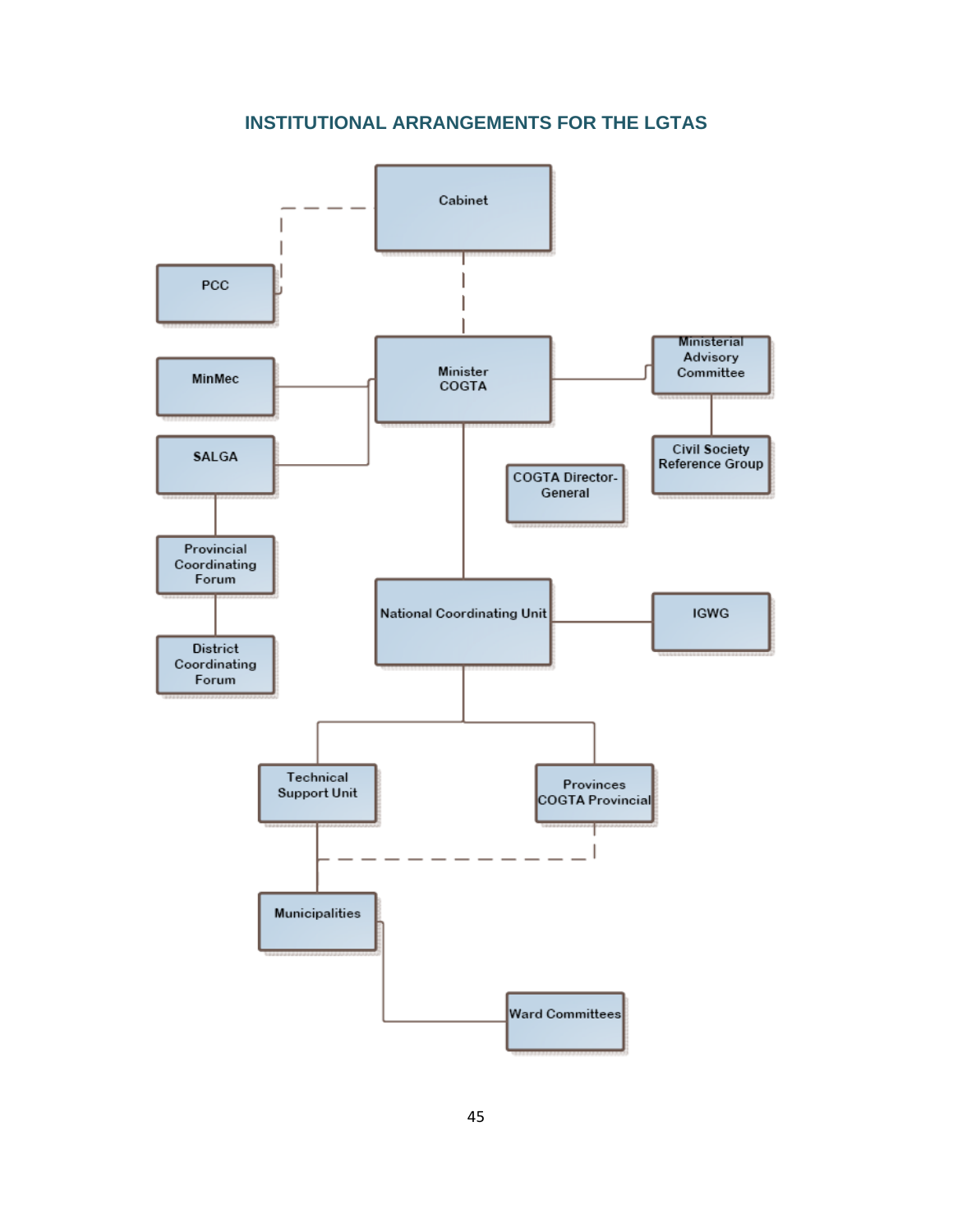## **Success Factors for the Implementation of the LGTAS**

### **1. Political Ownership and stewardship at different levels**

Existing institutional arrangements should be utilized at national, provincial and local level lead by the Minister of COGTA, Premiers, MECs responsible for Local Government and Mayors to oversee the implementation of the Strategy. This will take into account the current structures including Cabinet Committees, MinMecs, and Premier's Coordination Forums etc.

### **2. Effective knowledge management**

An effective IT-based knowledge management platform will be needed to store and disseminate multiple data and information streams. This will be critical for effective coordination and management of the strategy.

### **3. Effective monitoring and reporting systems**

An effective system of monitoring and reporting will be put in place to allow for systematic gathering of credible data that will support implementation. This will be preceded by a detailed set of indicators to be developed in order to measure performance of this Strategy. The measures may include the development of a Citizen's Report Card (CRC) to ensure community involvement and oversight of the effectiveness of the Strategy. Monitoring, assessment and reporting on results will require a dedicated focus within CoGTA. Some of the indicators under consideration include the following:

### **(a) To what extent is there delivery on the ground in a municipality?**

- Is the municipality able to spend a reasonable amount per resident, as compared to similar municipalities? (comprehensive infrastructure plans)
- How much new infrastructure is the municipality providing, as compared to similar municipalities? (comprehensive infrastructure plans)
- At the end of the year has a municipality been able to spend at the level at which it planned to spend at the beginning of the year? (coherent IDP and budget)

### **(b) To what extent is the municipality optimising its revenue base?**

- Is a municipality able to collect revenue at a level which reflects the size of its local economy? (revenue generation measures)
- Is a municipality able to collect revenue at the rate at which it planned to at the beginning of the year? (revenue generation measures)

### **(c) Is the municipality able to meet its developmental mandate as reflected in the provision of Free Basic Services?**

• Is a municipality able to deliver Free Basic Services at a level which reflects the lack of basic services in the municipality? (comprehensive plan to deliver Free Basic Services)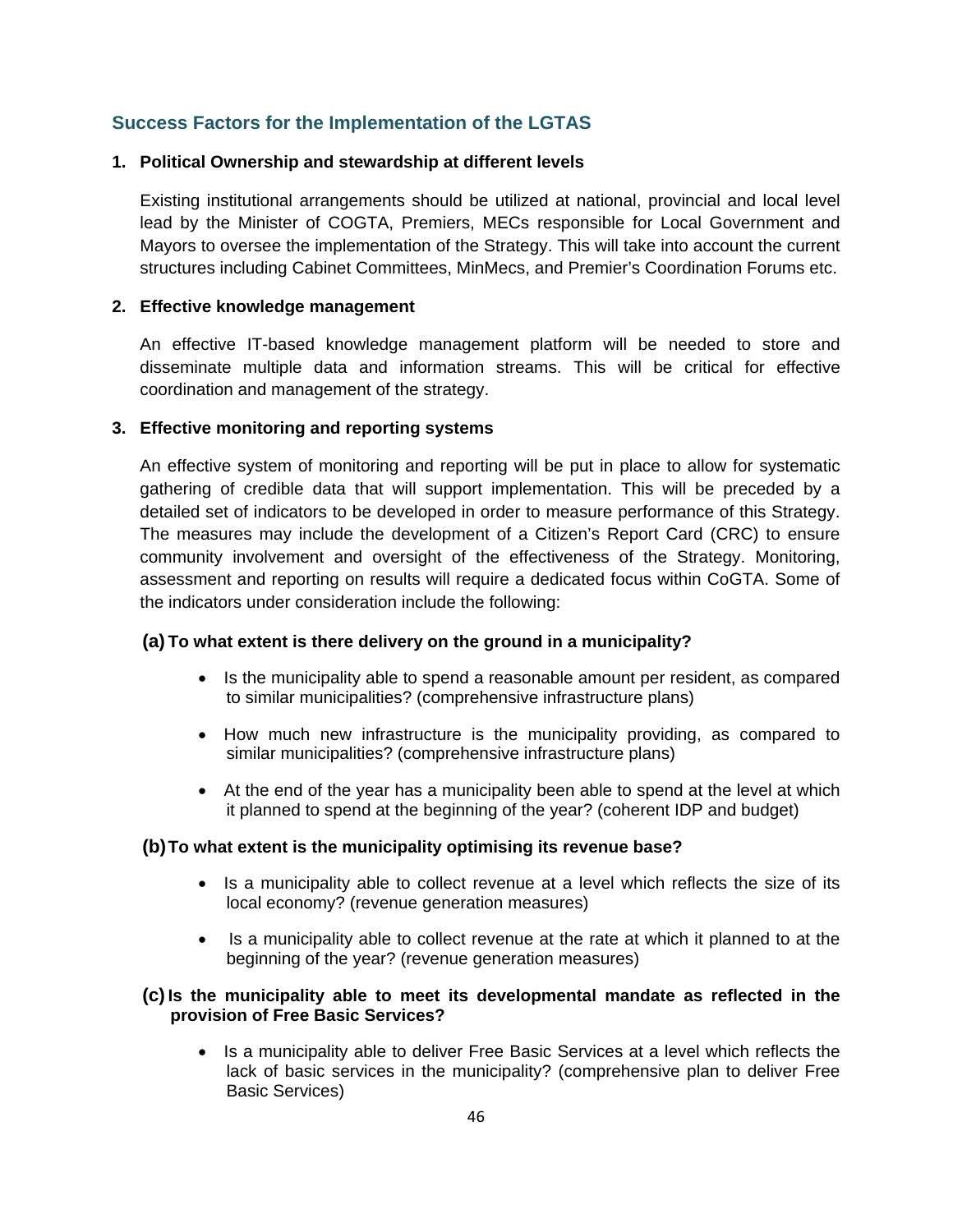### **(d) Is the municipality able to comply with national legislation as well as reflecting good governance?**

- Is the municipality complying with national legislation/regulations, specifically in producing IDPs, water plans and HIV/Aids plans? (coherent IDP and budget)
- Is the municipality able to spend grant revenue? (revenue generation measures/ identify short and long term measures/ identify and declare support measures)
- What is the Auditor General's opinion of the municipality? (create audit compliant environment)
- Is the municipality able to table its annual budget to the local council in time? (coherent IDP and budget)

### **(e) Is the municipality recruiting and retaining enough municipal officials and are these officials qualified and experienced?**

- What are the vacancy rates in a municipality against averages? (organisational development and filling of critical posts/ recruitment and retention policies)
- What is the level of experience (number of years) of the municipal manager and CFO? (professionalise administrations)
- Do the municipal manager and CFO have a tertiary qualification? (professionalise administrations)

### **4. Effective communication**

A comprehensive communication strategy is under development to heighten public awareness of the developments around the implementation and to ensure that there is proper messaging throughout the implementation of the LGTAS. This role requires political leadership.

### **5. Resource allocation**

This Strategy would require government to unlock resources for implementation to be successful. Consideration is being given to redirecting or tapping into and reorganizing existing resources like the Municipal Systems Improvement Grant (MSIG), Siyenza Manje and other similar facilities.

### **6. Preparing for implementation**

The department will need to complete the necessary consultation processes with various stakeholders. Following this, meetings will need to be held with provinces to explain the Strategy, clarify how it relates to the ongoing local government programmes, and discuss the setting up of provincial teams and overall management of the implementation of the Strategy.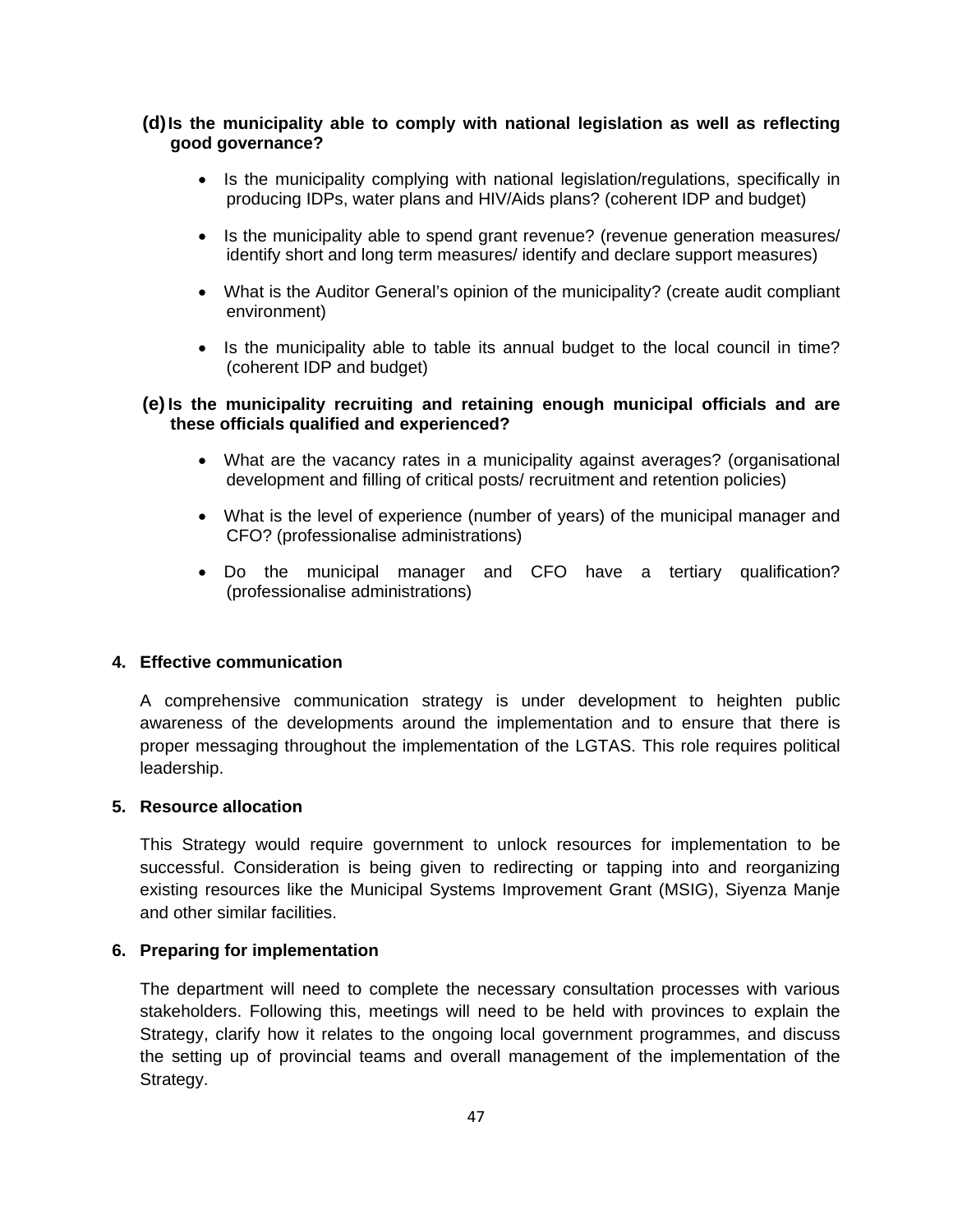# **9**. **PROCESS GOING FORWARD**

| NO.            | <b>TASK/EVENTS</b>                                                                                                             | <b>RESPONSIBLE</b>                                                                                                    | <b>DUE</b>               |
|----------------|--------------------------------------------------------------------------------------------------------------------------------|-----------------------------------------------------------------------------------------------------------------------|--------------------------|
| 1              | Presentation & Discussion to the<br>Cabinet                                                                                    | Cabinet                                                                                                               | 2 December 2009          |
| $\overline{2}$ | Development<br>of<br>individual<br><b>Municipal Turn-Around Strategies</b>                                                     | All Municipalities                                                                                                    | January-March 2010       |
| 3              | Government<br>Departments<br>and<br>State Owned Enterprises (SOEs)<br>include<br>their<br>plans<br>in<br>the<br>municipal IDPs | All Departments and<br><b>SOEs</b>                                                                                    | January-March 2010       |
| 4              | Finalisation of individual municipal<br><b>Turn-Around Strategies</b>                                                          | <b>All Municipalities</b>                                                                                             | March 2010               |
| 5              | Consultation with 3 895<br>wards                                                                                               | CoGTA                                                                                                                 | April/May 2010           |
| 6.             | Municipal IDPs & budgets are<br>adopted                                                                                        | All municipalities                                                                                                    | <b>June 2010</b>         |
| 7.             | Report back to all wards on<br>adopted programmes and projects                                                                 | All wards                                                                                                             | August/September<br>2010 |
| 8.             | Adopted programmes and<br>projects of wards implemented                                                                        | CoGTA national;<br>CoGTA provincial;<br>local municipalities.<br>Civil society<br>formations playing<br>advisory role | July 2010 and<br>beyond  |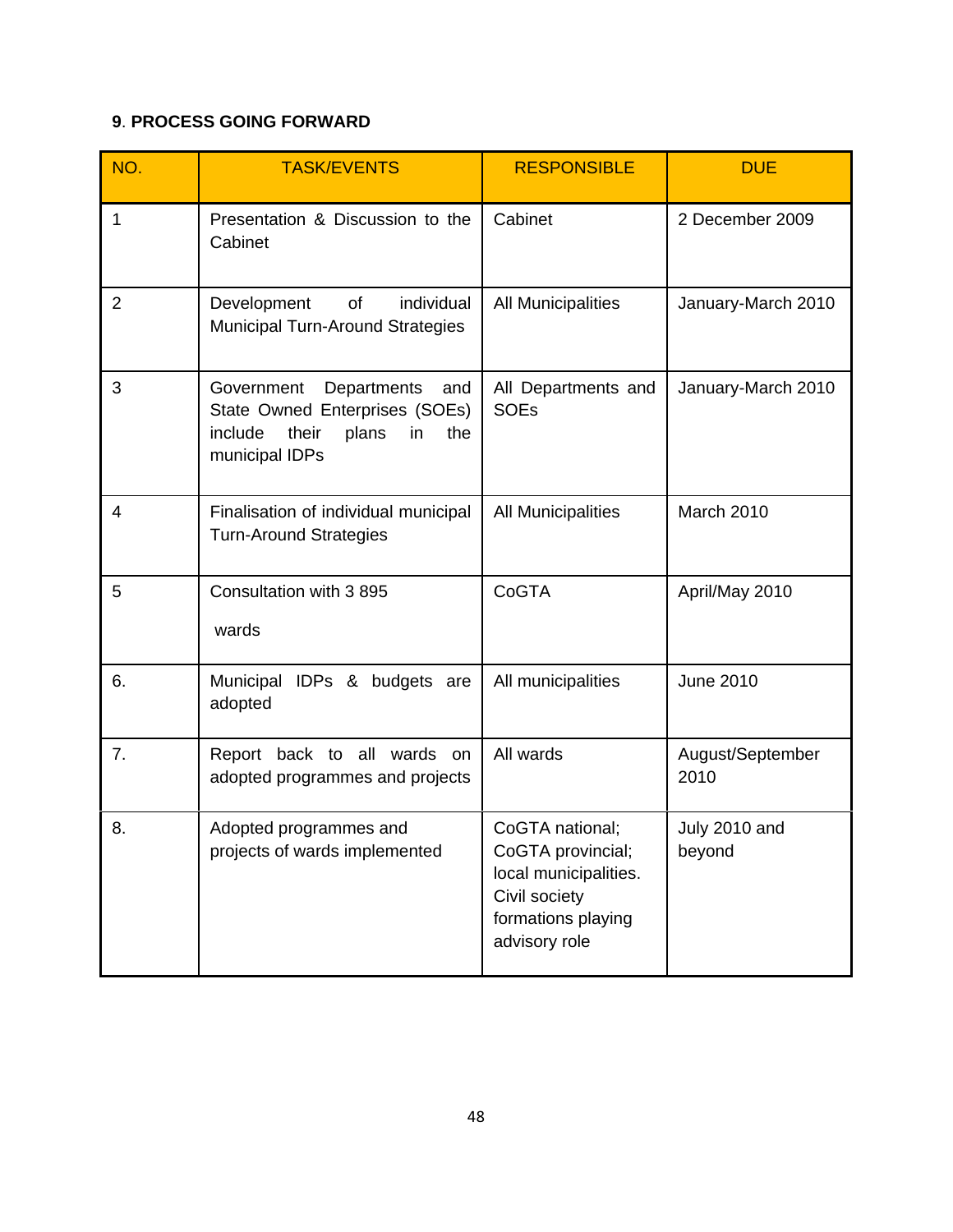# ANNEXURE A: INSTITUTIONAL MAPS: FOR INPUT FROM NATIONAL AND PROVINCIAL SECTOR DEPARTMENTS; SOE'S

# KEY STAKEHOLDERS, WARD COMMITTEES TO IMPROVE SERVICE DELIVERY

## **Sample map to invite national sector department input**

| <b>National</b><br><b>Departments</b>                                       | <b>High level activity</b>                                                                            | <b>Deliverable/Output</b>                                                                                         | <b>Existing</b><br>commitments to<br>province/local<br>government | <b>Target date</b> | <b>Additional</b><br>commitments for<br>2010/11 |
|-----------------------------------------------------------------------------|-------------------------------------------------------------------------------------------------------|-------------------------------------------------------------------------------------------------------------------|-------------------------------------------------------------------|--------------------|-------------------------------------------------|
| The Presidency<br>1.                                                        |                                                                                                       |                                                                                                                   |                                                                   |                    |                                                 |
| 1.1 National Planning<br>Commission                                         | Alignment of national,<br>$\bullet$<br>provincial and local<br>planning with<br>government priorities | Long-term National<br>$\bullet$<br>planning<br>National Spatial<br>$\bullet$<br>Development<br>Perspective (NSDP) |                                                                   |                    |                                                 |
| 1.2. Performance<br>Monitoring and<br>Evaluation                            | Framework for<br>$\bullet$<br>performance<br>monitoring and<br>evaluation                             | Monitoring and<br>$\bullet$<br>evaluation of key<br>developmental<br>outcomes                                     |                                                                   |                    |                                                 |
| Cooperative<br>2.<br>Governance and<br><b>Traditional Affairs</b><br>(COGTA | Coordination of<br>$\bullet$<br>government policy<br>Coordination of<br>$\bullet$<br><b>LGTAS</b>     | Policy review and<br>$\bullet$<br>legislative changes to<br>fast track service<br>delivery                        |                                                                   |                    |                                                 |
|                                                                             | Coordinate<br>$\bullet$<br>implementation of<br><b>LGTAS</b>                                          | Report on<br>$\bullet$<br>implementation of<br><b>LGTAS</b>                                                       |                                                                   |                    |                                                 |
|                                                                             | Align monitoring,<br>$\bullet$<br>reporting and<br>evaluation (MR&E) of                               | Develop a Monitoring,<br>$\bullet$<br>reporting and<br>evaluation policy                                          |                                                                   |                    |                                                 |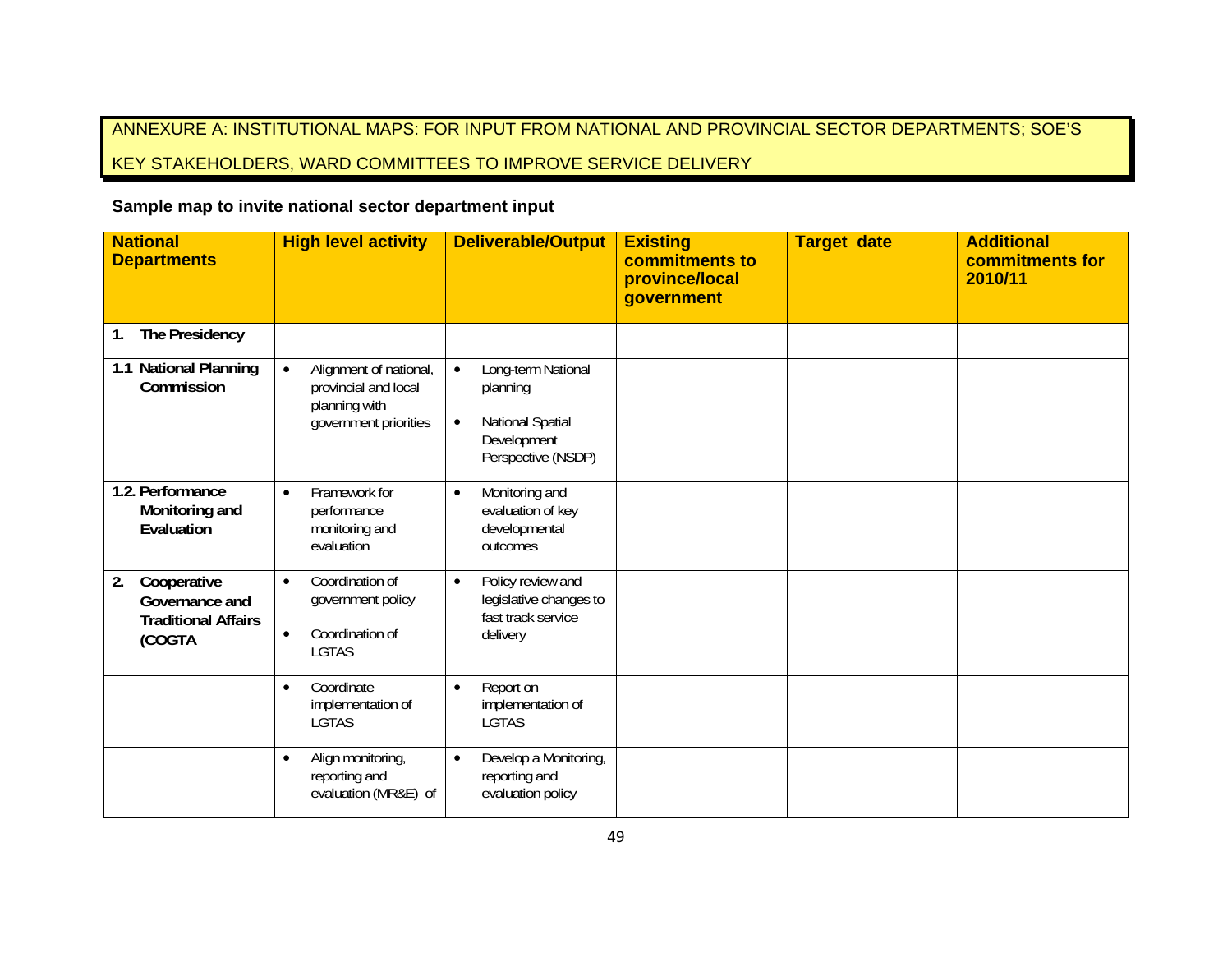| <b>National</b><br><b>Departments</b>              | <b>High level activity</b>                                                                                                                          | <b>Deliverable/Output</b>                                                                                                                                                                                                                   | <b>Existing</b><br>commitments to<br>province/local<br>government | <b>Target date</b> | <b>Additional</b><br>commitments for<br>2010/11 |
|----------------------------------------------------|-----------------------------------------------------------------------------------------------------------------------------------------------------|---------------------------------------------------------------------------------------------------------------------------------------------------------------------------------------------------------------------------------------------|-------------------------------------------------------------------|--------------------|-------------------------------------------------|
|                                                    | LG                                                                                                                                                  |                                                                                                                                                                                                                                             |                                                                   |                    |                                                 |
| <b>National Treasury</b><br>3.<br>(NT)             | Monitor<br>$\bullet$<br>intergovernmental<br>fiscal system                                                                                          | Implementation and<br>$\bullet$<br>monitoring of fiscal<br>legislation and policy                                                                                                                                                           |                                                                   |                    |                                                 |
| Department of<br>4.<br>Human<br><b>Settlements</b> | Develop and<br>$\bullet$<br>implement policy for<br>Human settlement<br>patterns                                                                    | Develop<br>$\bullet$<br>implementation plan<br>for 2014 target for<br>eradication of<br>Informal Settlements<br>Provision of low cost<br>$\bullet$<br>housing                                                                               |                                                                   |                    |                                                 |
| <b>Water Affairs</b><br>5.<br>(DWA)                | Finalise and confirm<br>$\bullet$<br>backlog figures for<br>water and sanitation<br>per municipality                                                | Adopt differentiated<br>$\bullet$<br>approach to water<br>services and<br>sanitation<br>management<br>Implement the<br>$\bullet$<br>Comprehensive<br>Infrastructure Plan<br>(CIP) according to<br>differentiated needs<br>of municipalities |                                                                   |                    |                                                 |
| Dept of<br>6.<br>Environmental<br><b>Affairs</b>   | Confirm the number<br>$\bullet$<br>of households that<br>must receive solid<br>waste services<br>Conservation and<br>$\bullet$<br>protection of the | Provision of solid<br>$\bullet$<br>waste services to all<br>households                                                                                                                                                                      |                                                                   |                    |                                                 |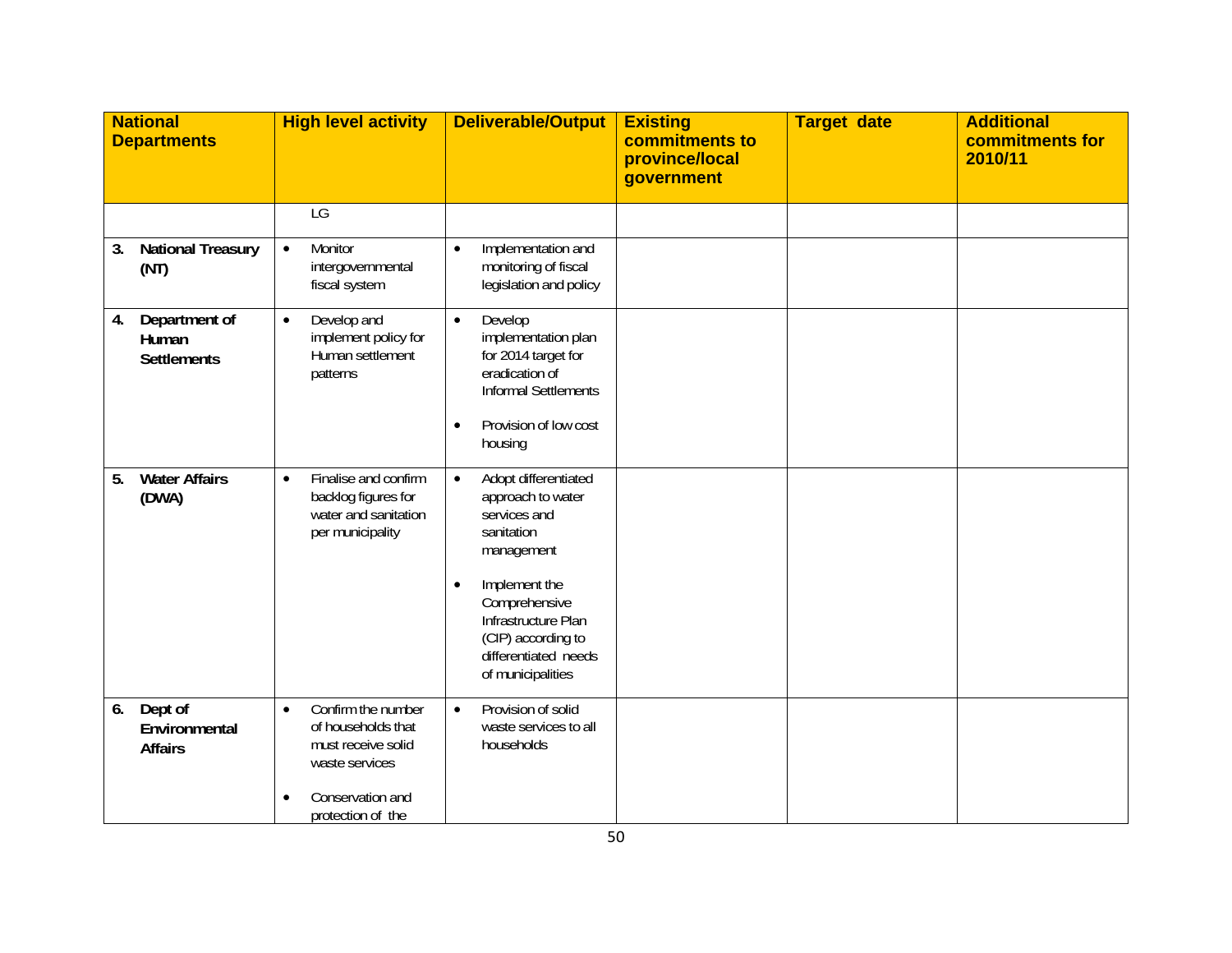| <b>National</b><br><b>Departments</b>                | <b>High level activity</b>                                                                                                                           | <b>Deliverable/Output</b>                                                                                                                                                                                         | <b>Existing</b><br>commitments to<br>province/local<br>government | <b>Target date</b> | <b>Additional</b><br>commitments for<br>2010/11 |
|------------------------------------------------------|------------------------------------------------------------------------------------------------------------------------------------------------------|-------------------------------------------------------------------------------------------------------------------------------------------------------------------------------------------------------------------|-------------------------------------------------------------------|--------------------|-------------------------------------------------|
|                                                      | environment                                                                                                                                          |                                                                                                                                                                                                                   |                                                                   |                    |                                                 |
| Department of<br>7.<br>Energy                        | Develop strategies to<br>$\bullet$<br>reduce energy<br>consumption<br>Finalise and confirm<br>backlog figures for<br>electricity per<br>municipality | Provision of<br>$\bullet$<br>alternative energy<br>sources to meet the<br>2013 target<br>Provision of bulk<br>$\bullet$<br>electricity<br>infrastructure to<br>enable electricity<br>connections to<br>households |                                                                   |                    |                                                 |
| 8.<br>Department of<br>Transport (DoT)               | Policy and planning<br>$\bullet$<br>for roads and<br>transport<br>infrastructure                                                                     | <b>Integrated National</b><br>$\bullet$<br>roads master plan to<br>meet the 2013 target<br>Provision of<br>$\bullet$<br>integrated transport<br>system.                                                           |                                                                   |                    |                                                 |
| <b>Public Works</b><br>9.<br>(DPW)                   | Roll out Construction<br>$\bullet$<br>Industry support to<br>local government                                                                        | Construction Industry<br>$\bullet$<br>support to<br>municipalities<br>Monitor<br>$\bullet$<br>implementation of the<br>EPWP programme                                                                             |                                                                   |                    |                                                 |
| 10. Agriculture,<br>Forestry and<br><b>Fisheries</b> | Macro-sector<br>$\bullet$<br>planning<br>Coordinated planning<br>with Rural                                                                          | Joint LED and Local<br>$\bullet$<br>sustainable livelihood<br>projects                                                                                                                                            |                                                                   |                    |                                                 |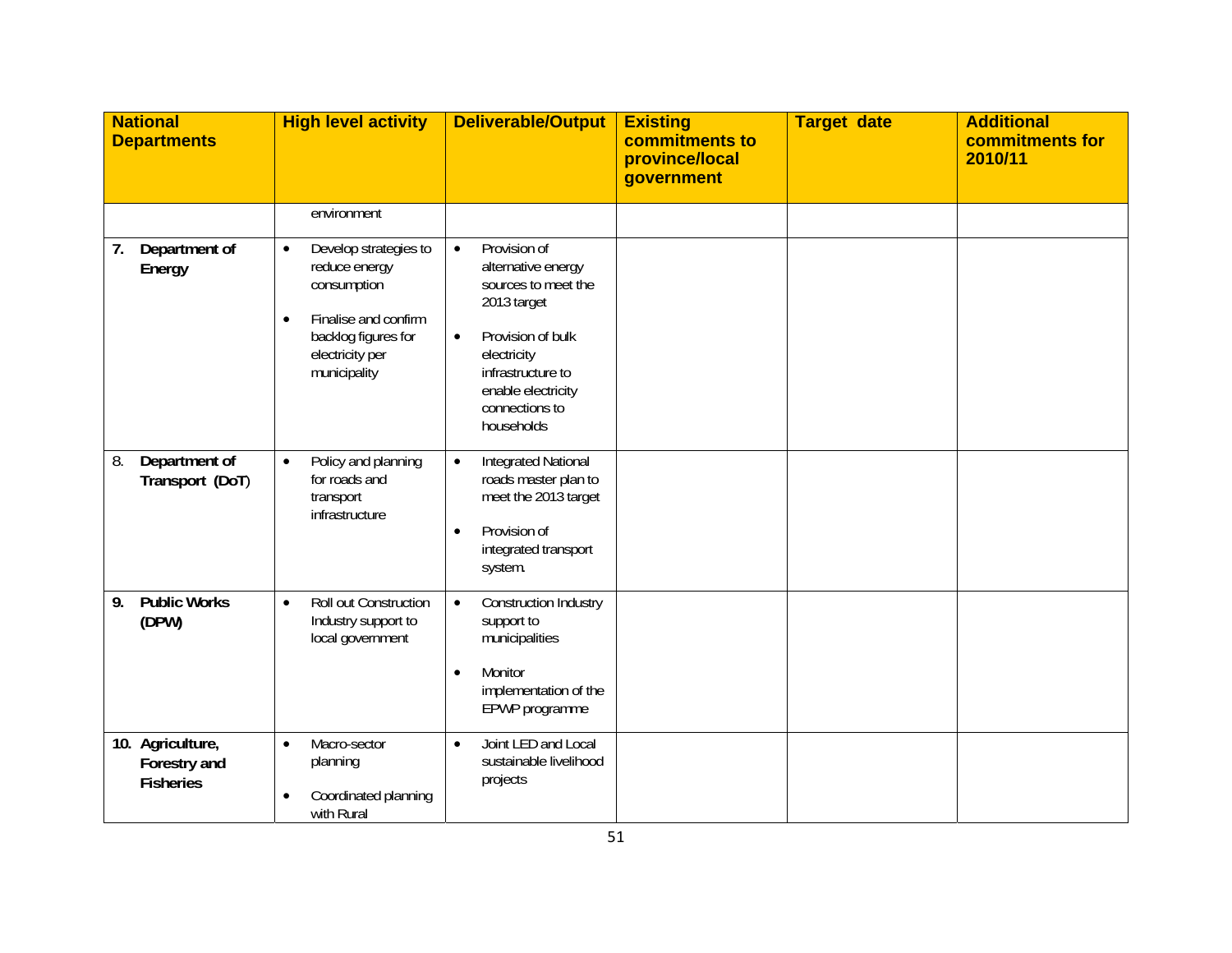| <b>National</b><br><b>Departments</b> | <b>High level activity</b>                                                                                                                                                                                                                                                                    | <b>Deliverable/Output</b>                                                                                     | <b>Existing</b><br>commitments to<br>province/local<br>government | <b>Target date</b> | <b>Additional</b><br>commitments for<br>2010/11 |
|---------------------------------------|-----------------------------------------------------------------------------------------------------------------------------------------------------------------------------------------------------------------------------------------------------------------------------------------------|---------------------------------------------------------------------------------------------------------------|-------------------------------------------------------------------|--------------------|-------------------------------------------------|
|                                       | Development for<br>economic planning                                                                                                                                                                                                                                                          |                                                                                                               |                                                                   |                    |                                                 |
| 11. Economic<br>Development           | Development of<br>$\bullet$<br>national economic<br>development plan                                                                                                                                                                                                                          | Targeted economic<br>$\bullet$<br>development                                                                 |                                                                   |                    |                                                 |
| 12. Trade and<br>Industry (DTI)       | Coordinate the<br>$\bullet$<br>implementation of the<br>accelerated and<br>shared growth<br>initiative in<br>municipalities<br>Facilitate direct<br>$\bullet$<br>investment and<br>growth in the<br>industrial and<br>services economy,<br>with particular focus<br>on employment<br>creation | Local Economic<br>$\bullet$<br>Development<br>initiatives<br>Support to SMME and<br>$\bullet$<br>Cooperatives |                                                                   |                    |                                                 |
| 13. Higher Education<br>and Training  | Create partnerships<br>$\bullet$<br>between<br>municipalities and<br>universities and FET<br>colleges to develop<br>technical and<br>managerial skills<br>Management of<br>$\bullet$<br><b>SETAs</b>                                                                                          | Upscale skills<br>$\bullet$<br>development in LG<br>Master sector plan for<br>$\bullet$<br>scarce skill in LG |                                                                   |                    |                                                 |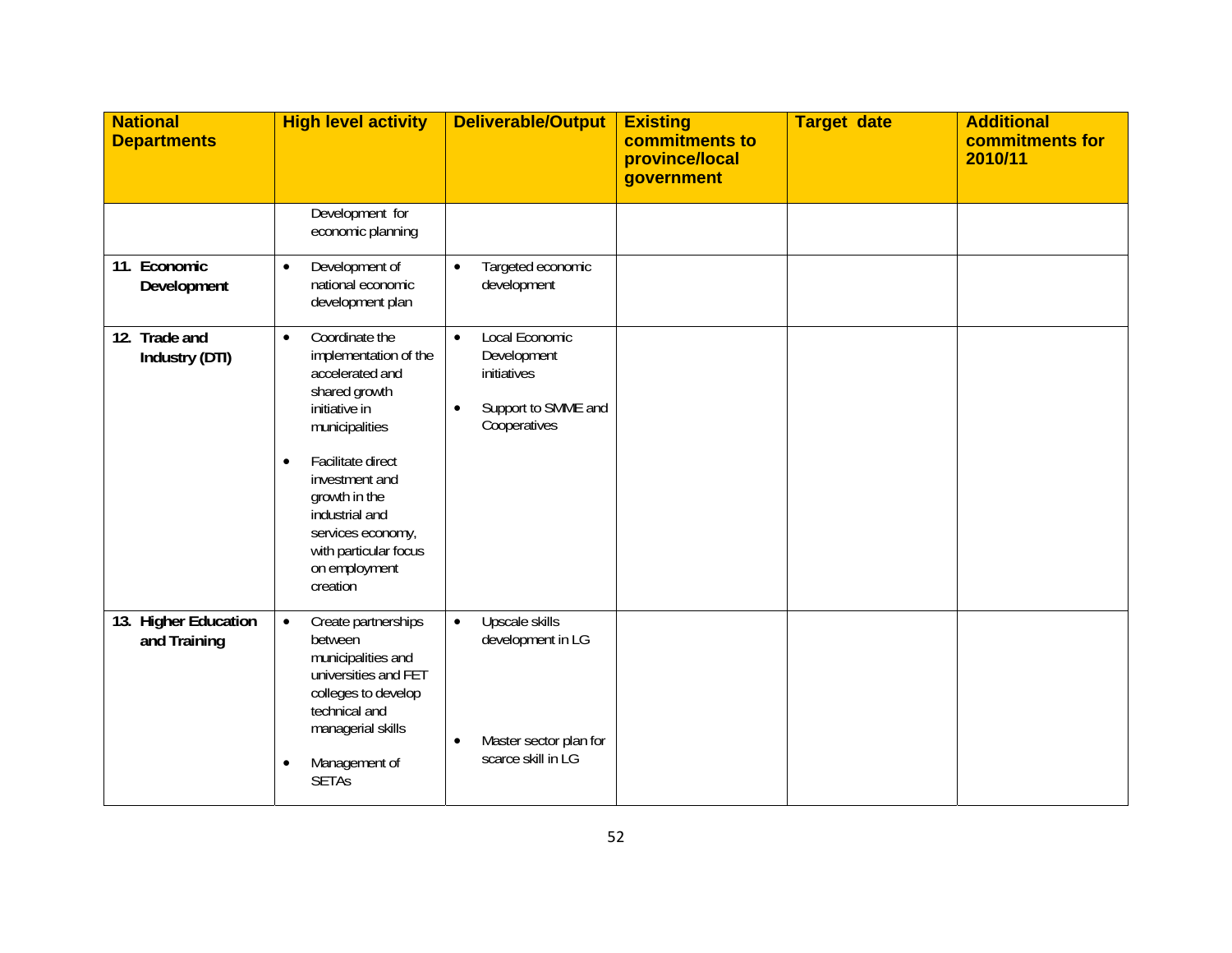| <b>National</b><br><b>Departments</b>                                 | <b>High level activity</b>                                                                                                                  | <b>Deliverable/Output</b>                                                                                                                                                                                                        | <b>Existing</b><br>commitments to<br>province/local<br>government | <b>Target date</b> | <b>Additional</b><br>commitments for<br>2010/11 |
|-----------------------------------------------------------------------|---------------------------------------------------------------------------------------------------------------------------------------------|----------------------------------------------------------------------------------------------------------------------------------------------------------------------------------------------------------------------------------|-------------------------------------------------------------------|--------------------|-------------------------------------------------|
| 14. Health                                                            | Ensure<br>$\bullet$<br>implementation of<br>Municipal Health<br>services<br>Provision of water<br>$\bullet$<br>and sanitation to<br>clinics | Provision of<br>$\bullet$<br>Environmental Health<br>services in<br>municipalities<br>Develop and<br>$\bullet$<br>implement a plan for<br>water and sanitation<br>to clinics with<br>particular focus on<br><b>Rural Clinics</b> |                                                                   |                    |                                                 |
| 15. Basic Education                                                   | Provision of water<br>$\bullet$<br>and sanitation to<br>schools                                                                             | Develop and<br>$\bullet$<br>implement a plan for<br>water and sanitation<br>to clinics with<br>particular focus on<br>rural schools                                                                                              |                                                                   |                    |                                                 |
| 16. Government<br>Communications<br>and Information<br>Systems (GCIS) | LG communication<br>$\bullet$<br>strategy<br>Management of<br>$\bullet$<br><b>Thusong Centers</b>                                           | Capacity building of<br>$\bullet$<br>Politicians on Public<br>Participation and<br>communication<br>Improve access to<br>$\bullet$<br>information on and<br>government services                                                  |                                                                   |                    |                                                 |
| 17. Police                                                            | <b>Community Safety</b><br>$\bullet$<br>and Security Plans for<br>municipal areas                                                           | Support plans for<br>$\bullet$<br><b>Community Policing</b><br>Forums linked to the<br>Ward and Street<br>committees                                                                                                             |                                                                   |                    |                                                 |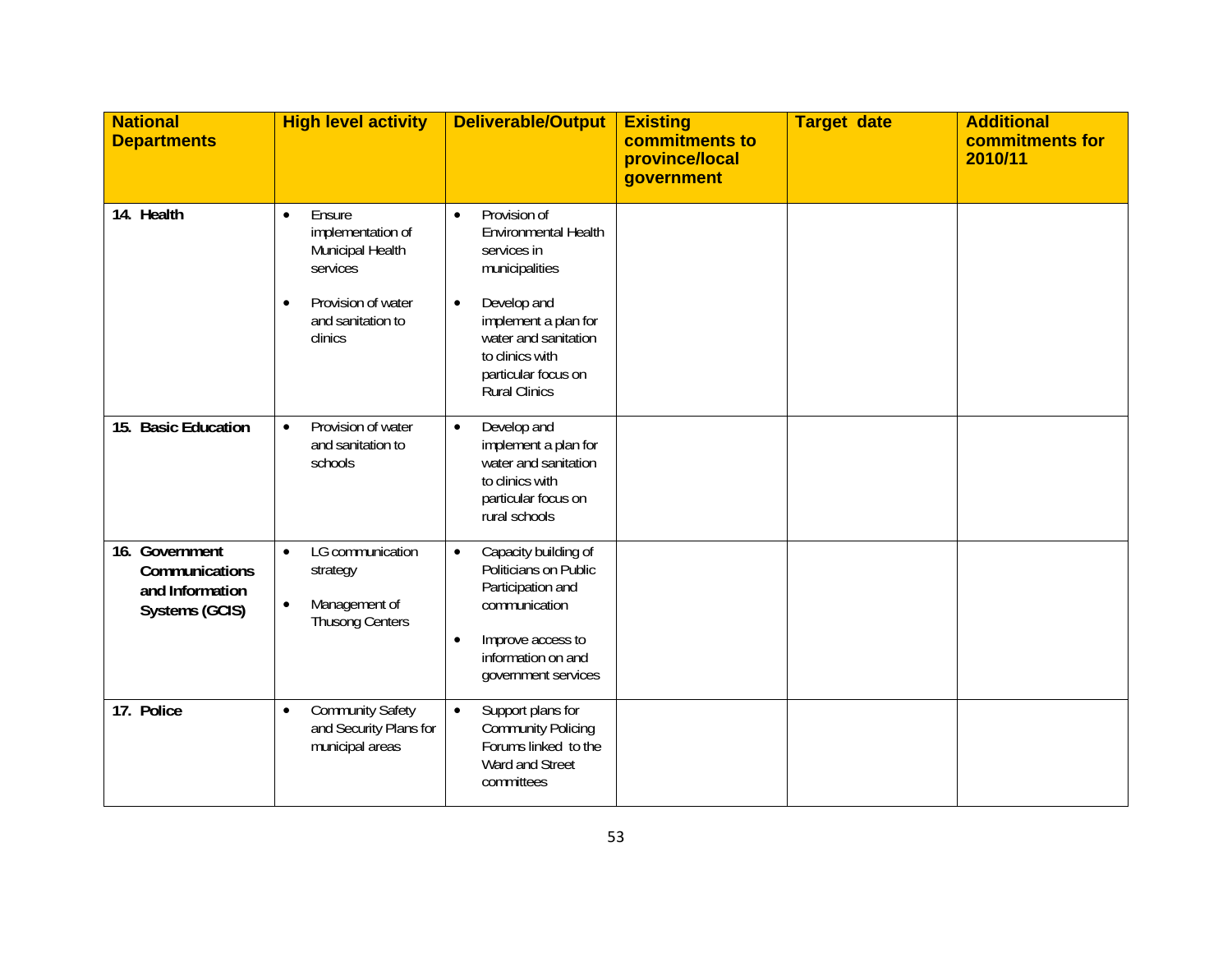| <b>National</b><br><b>Departments</b>                                               | <b>High level activity</b>                                                                                 | <b>Deliverable/Output</b>                                                                                                      | <b>Existing</b><br>commitments to<br>province/local<br>government | <b>Target date</b> | <b>Additional</b><br>commitments for<br>2010/11 |
|-------------------------------------------------------------------------------------|------------------------------------------------------------------------------------------------------------|--------------------------------------------------------------------------------------------------------------------------------|-------------------------------------------------------------------|--------------------|-------------------------------------------------|
| Sport and<br>19<br><b>Recreation SA</b>                                             | Confirm the number<br>$\bullet$<br>of sport and<br>recreational facilities<br>required per<br>municipality | Sports and<br>$\bullet$<br>recreational facilities<br>master plan to meet<br>2013 target                                       |                                                                   |                    |                                                 |
| <b>Arts and Culture</b><br>18.                                                      | Confirm the number<br>$\bullet$<br>of libraries required<br>per municipality                               | Improve access to<br>$\bullet$<br>libraries in<br>municipalities                                                               |                                                                   |                    |                                                 |
| 19. Public Service<br>Commission                                                    | Monitoring Public<br>$\bullet$<br>Service                                                                  | Anti Corruption<br>$\bullet$<br>Annual report on the<br>$\bullet$<br>state of public service<br>with a specific focus<br>on LG |                                                                   |                    |                                                 |
| 20. Public<br>Administration<br>and Leadership<br>Management<br>Academy<br>(PALAMA) | Capacity building of<br>$\bullet$<br>Public Service                                                        | Develop and<br>$\bullet$<br>implement<br>appropriate courses<br>to mitigate skills<br>shortage in public<br>service            |                                                                   |                    |                                                 |
| 21. Public Service and<br>Administration                                            | Management of<br>$\bullet$<br><b>Public Service</b>                                                        | Development of<br>$\bullet$<br>Recruitment and<br>retention strategy for<br>LG (concurrence with<br>CoGTA)                     |                                                                   |                    |                                                 |
| 22. Science and<br>Technology                                                       | Develop standards<br>$\bullet$<br>and guidelines for<br>technological<br>innovations in                    | Facilitation of<br>$\bullet$<br>technological<br>innovations in                                                                |                                                                   |                    |                                                 |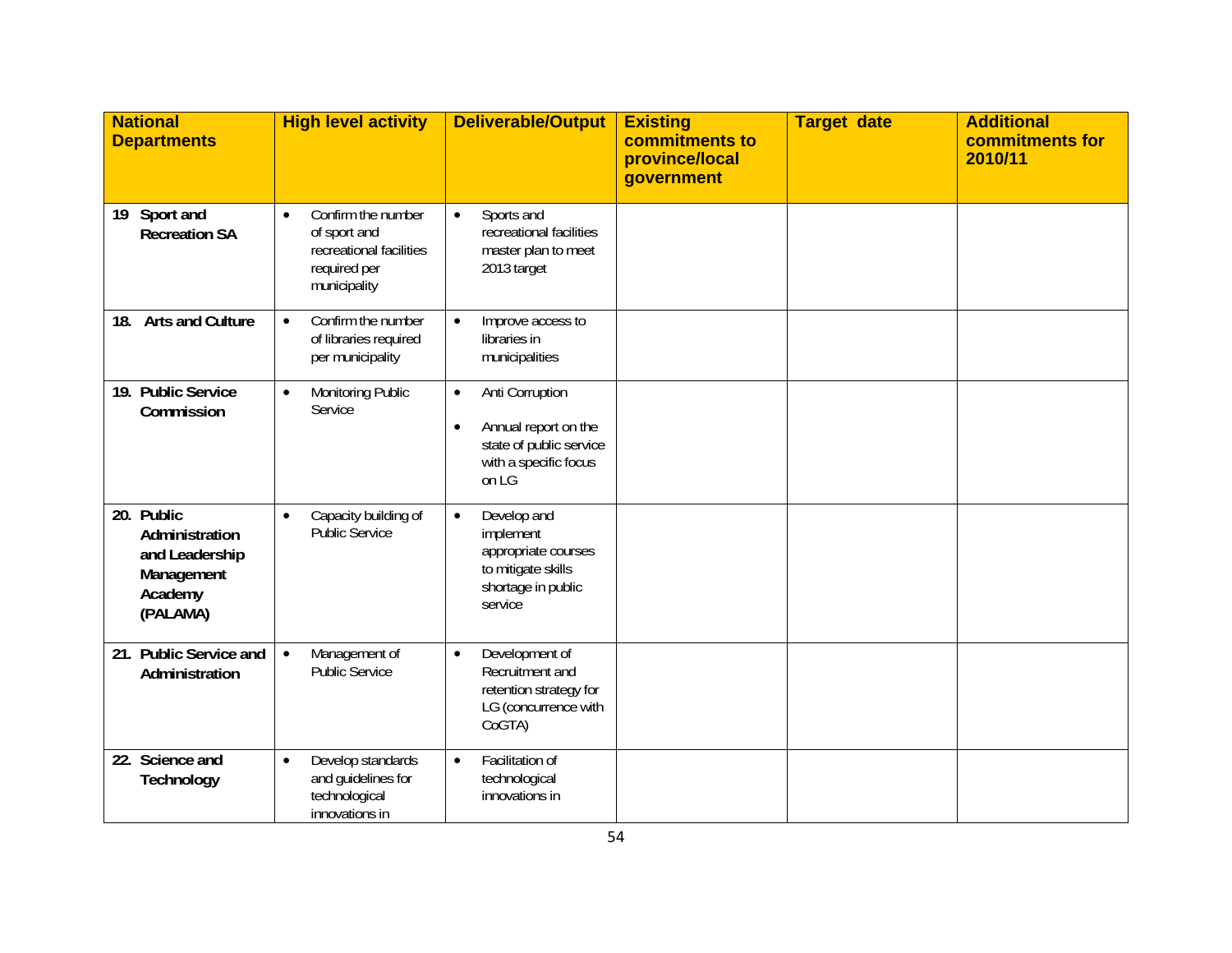| <b>National</b><br><b>Departments</b>                            | <b>High level activity</b>                                                                                                                                       | <b>Deliverable/Output</b>                                                                                           | <b>Existing</b><br>commitments to<br>province/local<br>government | <b>Target date</b> | <b>Additional</b><br>commitments for<br>2010/11 |
|------------------------------------------------------------------|------------------------------------------------------------------------------------------------------------------------------------------------------------------|---------------------------------------------------------------------------------------------------------------------|-------------------------------------------------------------------|--------------------|-------------------------------------------------|
|                                                                  | municipalities                                                                                                                                                   | municipalities                                                                                                      |                                                                   |                    |                                                 |
| <b>Statistics South</b><br>23.<br>Africa (STATSA)                | Accreditation of<br>$\bullet$<br>service delivery data<br>Knowledge bank of<br>$\bullet$<br>information on LG                                                    | Data collection and<br>$\bullet$<br>management<br>Provision of ward-<br>$\bullet$<br>based data per<br>municipality |                                                                   |                    |                                                 |
| 24. Tourism                                                      | Development, support<br>$\bullet$<br>promotion of LG<br>tourism                                                                                                  | Spatial and regional<br>$\bullet$<br>approaches<br>developed                                                        |                                                                   |                    |                                                 |
| Women, Children<br>25.<br>and People with<br><b>Disabilities</b> | Build gender and<br>$\bullet$<br>disability sensitisation<br>strategies                                                                                          | Main-stream Women,<br>$\bullet$<br>Children and People<br>with Disabilities<br>programmes into LG<br>plans          |                                                                   |                    |                                                 |
| 26. Social<br>Development                                        | Implementation of LG<br>$\bullet$<br>social welfare policy                                                                                                       | Differentiated poverty<br>$\bullet$<br>reduction strategies<br>in municipalities                                    |                                                                   |                    |                                                 |
| 27. Rural<br>Development and<br><b>Land Reform</b>               | LG rural development<br>$\bullet$<br>strategy<br>Effectively manage<br>$\bullet$<br>land reform, post<br>settlement support<br>and land distribution<br>policies | Plan for access to<br>$\bullet$<br>land, resources and<br>poverty reduction in<br>municipalities                    |                                                                   |                    |                                                 |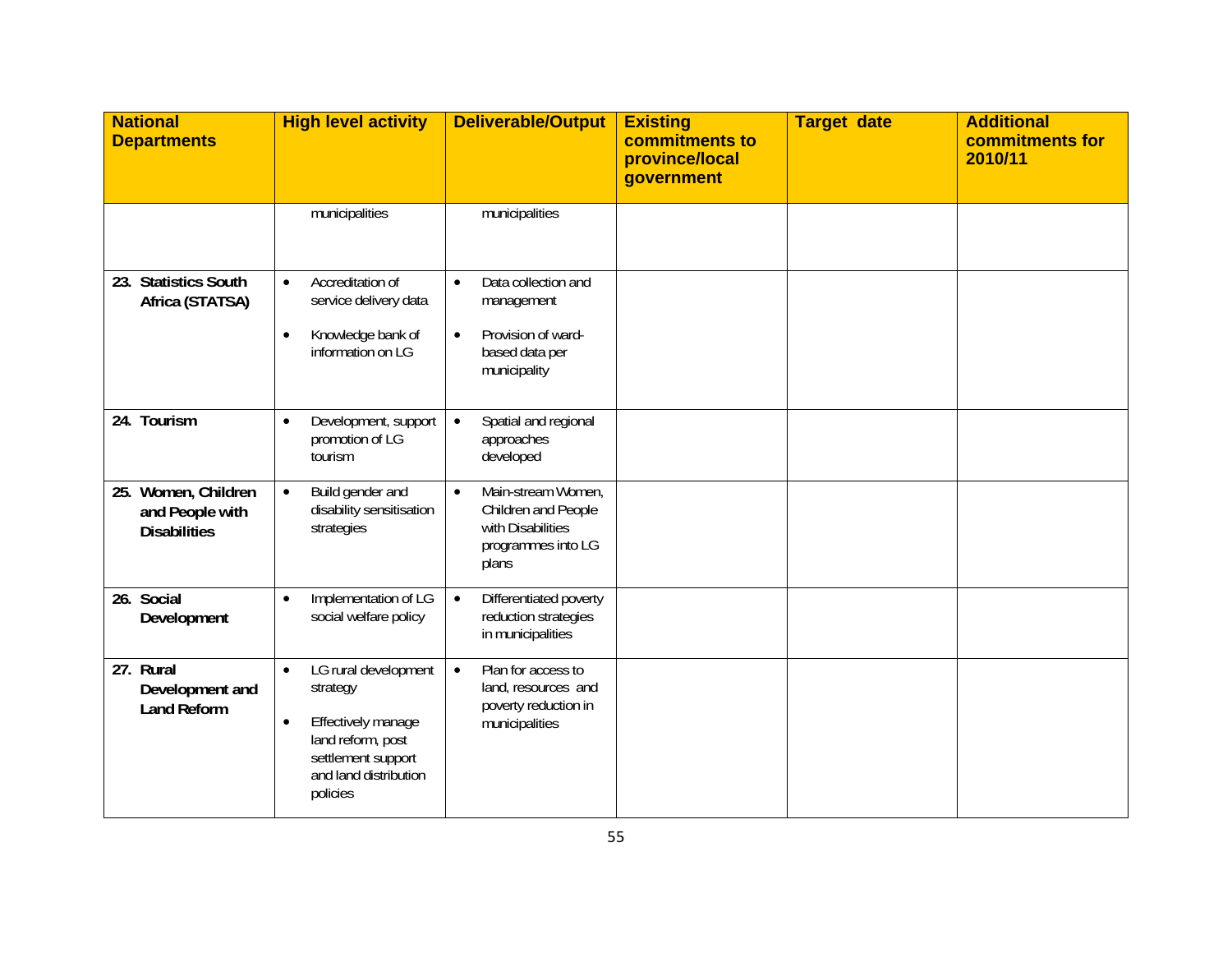| <b>National</b><br><b>Departments</b>       | <b>High level activity</b>                                                                               | <b>Deliverable/Output</b>                                                                             | <b>Existing</b><br>commitments to<br>province/local<br>government | <b>Target date</b> | <b>Additional</b><br>commitments for<br>2010/11 |
|---------------------------------------------|----------------------------------------------------------------------------------------------------------|-------------------------------------------------------------------------------------------------------|-------------------------------------------------------------------|--------------------|-------------------------------------------------|
| 28. Public Enterprises                      | <b>Facilitate SOE</b><br>$\bullet$<br>infrastructure<br>development and<br>delivery in<br>municipalities | Infrastructure<br>$\bullet$<br>development and<br>delivery                                            |                                                                   |                    |                                                 |
| 29. Mineral Resources                       | Monitoring of CSI<br>$\bullet$<br>responsibilities of<br>mines to<br>municipalities                      |                                                                                                       |                                                                   |                    |                                                 |
| 30. Labour                                  | Monitoring of<br>$\bullet$<br>Occupational Health<br>and Safety conditions<br>in municipalities          | Reports on municipal<br>$\bullet$<br>occupational health<br>and safety conditions                     |                                                                   |                    |                                                 |
| 31. Home Affairs                            | Improved service<br>$\bullet$<br>standards                                                               | Responsive and<br>$\bullet$<br>efficient services<br>across LG                                        |                                                                   |                    |                                                 |
| 32. Defence and<br><b>Military Veterans</b> | Provision of technical<br>$\bullet$<br>skills to municipalities                                          | Deployment of<br>$\bullet$<br>engineers,<br>accountants and<br>other specialists to<br>municipalities |                                                                   |                    |                                                 |
| 33. Communications                          | Support the<br>$\bullet$<br>development of<br>communication<br>infrastructure in<br>municipalities       | Functional websites in<br>$\bullet$<br>all municipalities                                             |                                                                   |                    |                                                 |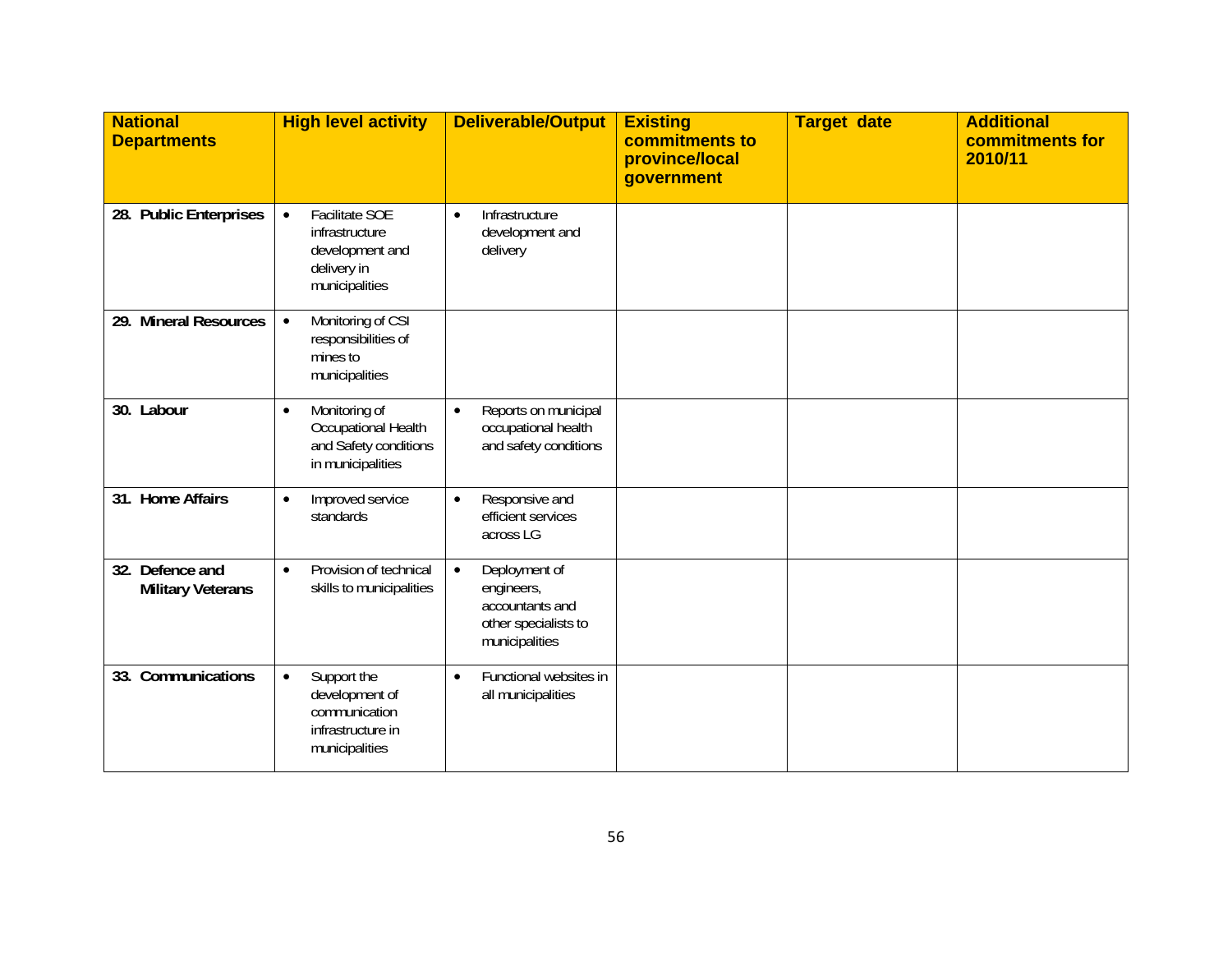## **ANNEXURE B: METHODOLOGY FOR UNDERSTANDING SPATIALLY DIFFERENTIATED SUPPORT NEEDS**

## **1. Introduction**

This Annexure focuses on demonstrating the basis for differentiated approaches to identifying required areas of support. This has been found to be necessary due to the unintended consequences of the uniform approach to applying grant and policy instruments. The state has tended to make uniform policies and regulations rather than relating them to specific circumstances and conditions, reinforcing the gap between policy and reality. The expectations of the public and the policy-makers far exceed the capacity of the local government system to deliver those expectations. Because municipalities are facing different kinds of problems, these must be confronted in their own right, thus a much more realistic, differentiated and effective approach is needed over the longer-term, and the LGTAS is beginning to lay the tracks for this new model beginning with the approaches described below.

## **2. Categories of municipalities**

Over the past few years, there has been increasing acknowledgement of the differential nature of municipalities. Indeed, the local government system at the outset differentiated between three sets of municipalities: Category A (metropolitan municipalities), Category B (local municipalities) and Category C (district municipalities).

A number of departments have developed different ways of differentiating or classifying municipalities. These are discussed under three groups:

- Contextual characteristics
- Performance
- Hybrid

## **3. Characteristics relating to the space economy**

These characteristics are relatively fixed  $-$  in other words they, in aggregate, are unlikely to change dramatically during the period of a year or two. For this reason, this categorisation can be used as a fairly good base categorisation.

Four approaches are presented in this section: the Municipal Infrastructure Investment Framework (MIIF), Project Consolidate, CSIR and CoGTA.

MIIF uses the legal categorisations of municipalities and further disaggregates them into particular typologies based on spatial characteristics, size of institution and budget, population and percentage urban population.

- A: Metropolitan municipalities
- B1: Local municipalities with largest budgets, also referred to as the secondary cities
- B2: Local municipalities with large towns at their core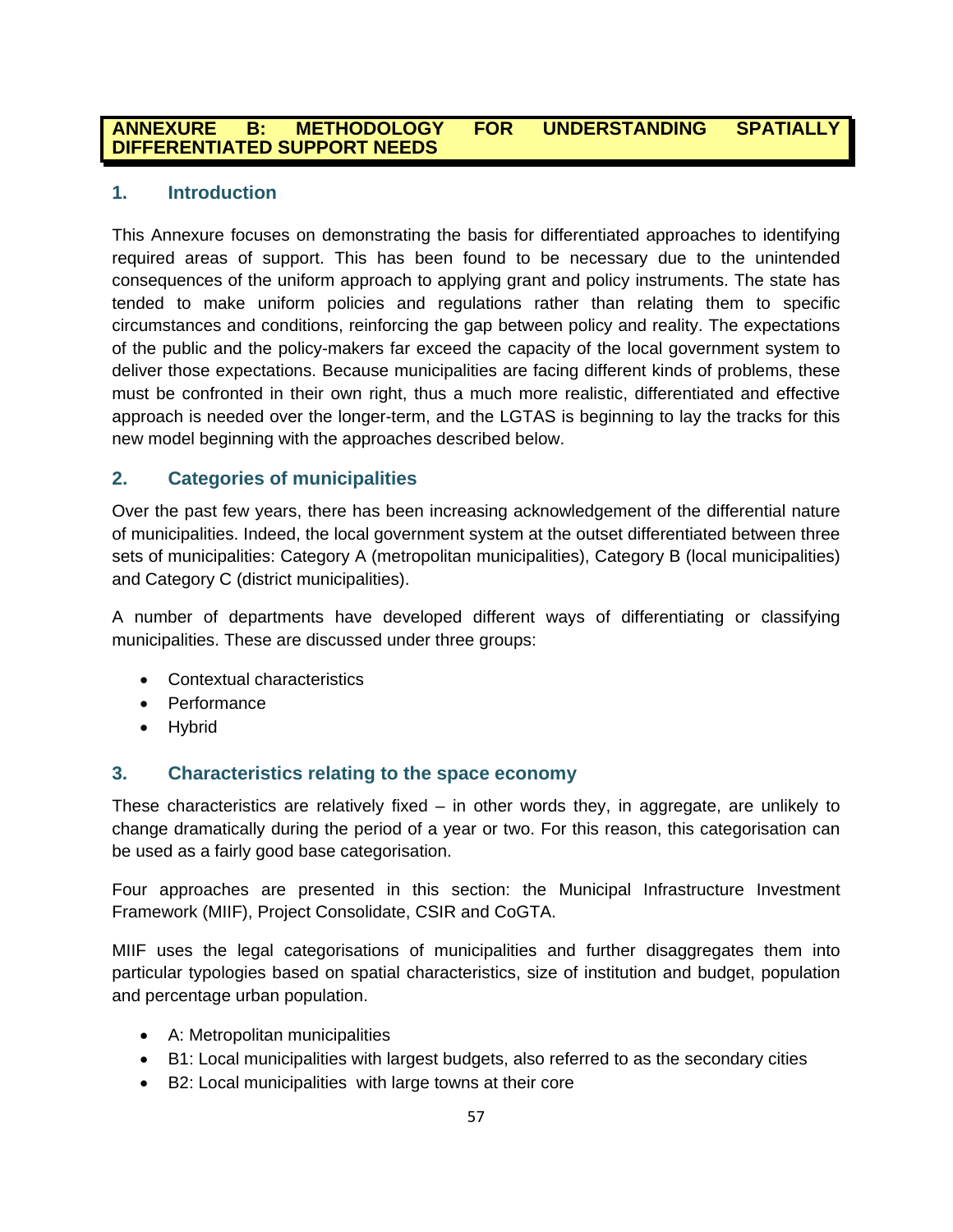- B3: Local municipalities with small towns and relatively small populations
- B4: Local municipalities which are mainly rural with communal tenure
- C1: District municipalities which are not water service authorities
- C2: District municipalities which are water service authorities

This method of categorisation is useful to understand the different types of municipalities and what their characteristics are likely to be, but it is not a rational indicator of capacity, nor does it provide any indication of the primary economic/livelihoods drivers in a municipality.

CoGTA's Municipal Spatial Classification System develops municipal profiles according to functionality, socio-economic profile and backlog status. Four classifications are identified:

- Class 1: Most vulnerable (57)
- Class 2: Second most vulnerable (58)
- Class 3: Second highest performing (58)
- Class 4: Highest performing (58)

## **4. Performance characteristics**

The other element relates to performance. Here there are a number of methods, relating primarily to the extent to which municipalities deliver functions as per the Constitution (Municipal Demarcation Board), comply with financial regulations (National Treasury – classified as high, medium or low), deliver services (5YLGSA) and have the required resources in place (MDB Assessments, Local Government Skills Audit, LG SETA assessments, 5YLGSA, SALGA in terms of governance) to potentially deliver on their mandate.

It is only the Auditor General (AG) that measures actual performance of organisations. It gives the following opinions based on its audits:

- **Unqualified.** This is an audit opinion without significant concerns on any other matters, including audit reports with emphasis of matter (matters of information) only.
- **Qualified.** The financial statements are satisfactory, except for certain information or parts thereof.
- **Disclaimer.** The audited entity could not provide information or evidence to support the information, transactions and balances in the financial statements. This opinion is highly undesirable.
- **Adverse.** The financial statements are fundamentally unreliable, because the information of records on which the financial statements are based do not agree with those held by the auditors. This opinion is highly undesirable.
- **Other matters.** The audit opinion is unqualified financially, but auditors had concerns which require the focussed attention of the leadership, audited entities and oversight to be eliminated.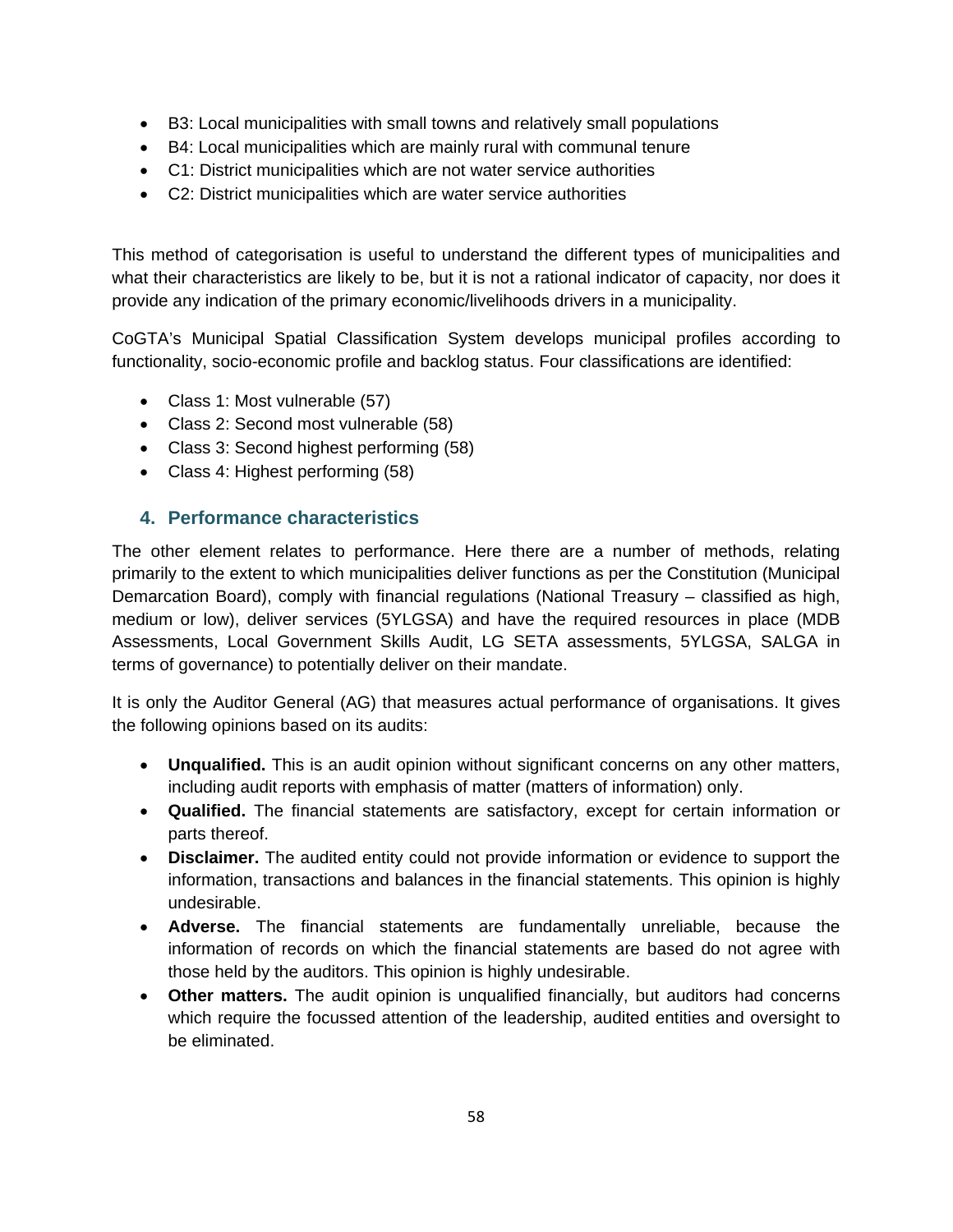## **5. Hybrid**

One hybrid method, developed by National Treasury, combines both space economy characteristics with performance characteristics, to identify the relative resourcing of municipalities using seven indicators:

- Percentage of households without access to basic services (from 2001 census)
- Property rates per capita (NT local government database and 2001 census). Seen to be good proxy of viability.
- Poverty rate (from 2001 census)
- Percentage staff vacancy (MDB and StatsSA).
- Municipal debt per capita
- Municipal densities (population density of a municipal area using 2007 StatsSA Community Survey).
- National contribution to Gross Value Add (GVA) (based on 2004 stats).

Using this information, it classifies municipalities into six groups:

- Very high (18)
- $\bullet$  High (25)
- Medium high (48)
- Medium low (65)
- Weak (62)
- Very weak (65)

## **6. Issues Emerging**

**Existing classification systems:** different classification systems have been developed by different departments and these focus on different variables. However by a process of testing and comparing differentiation systems, it is possible to arrive at an informed framework within which to manage difference – for levels of capacity need, and intervention and support as well as deriving pointers for the cross-cutting policy implications.

**Credible data:** the MIIF categories (for the space economy) and a combined spreadsheet of results of differentiated assessment processes that may be set against the neutral spatial backdrop of the  $A - C2$  is here proposed as the most appropriate to use.

**There is a correlation between municipal category and households living in poverty.** The municipality's location within the space economy is a determinant of its backlogs and its vulnerability. This then has important implications for where the national spotlight should fall. Thus, if a municipality is in an area of high backlogs and is consistently performing poorly, it may well be prioritised (in the national interest) above an area that has relatively small populations and low levels of backlog. (*See Annexure B for tables of backlogs per priority service delivery area, per municipality.)*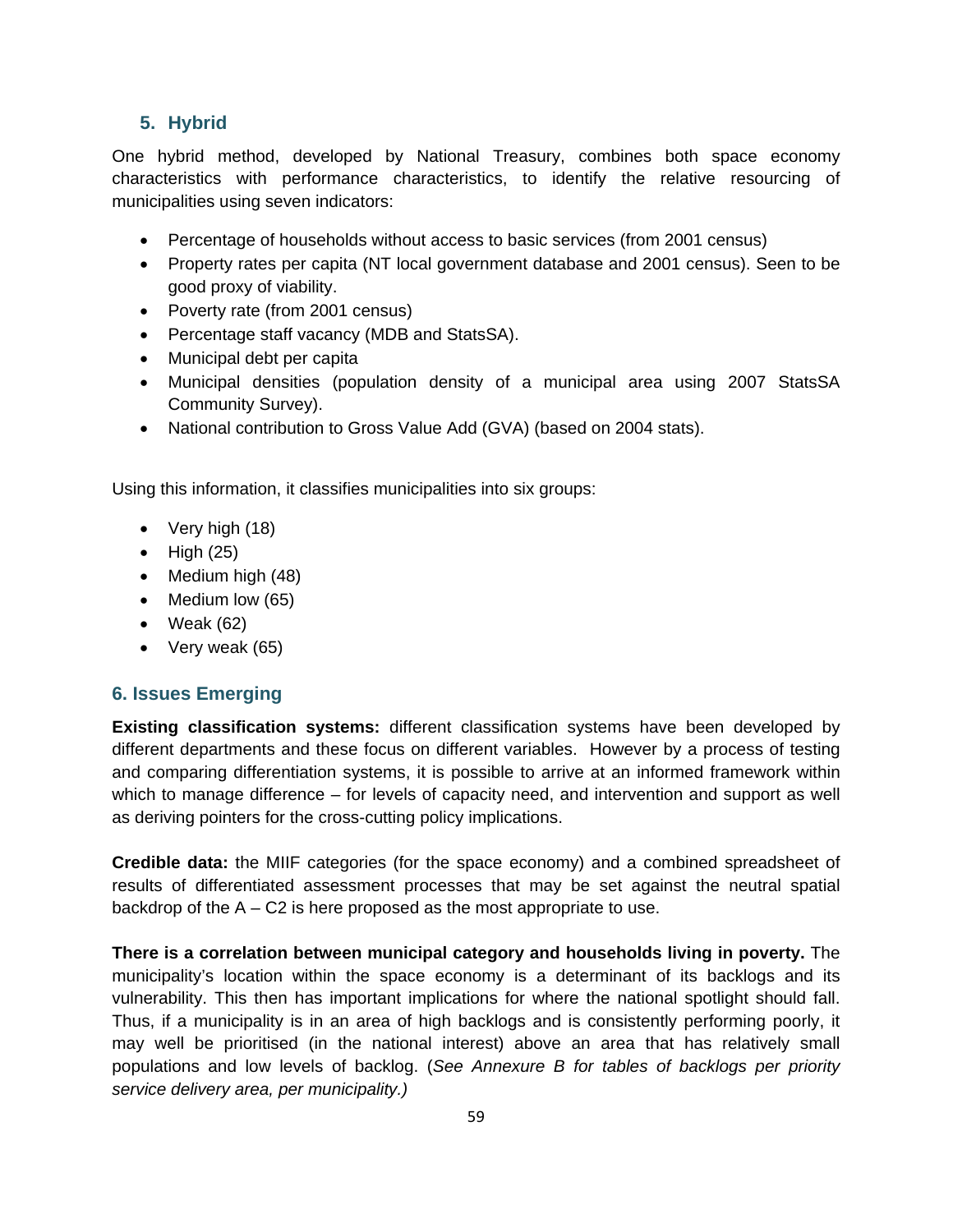# **CONCEPT FOR LEVELS OF INTERVENTION AND SUPPORT PER DIFFERENTIATED CATEGORY**

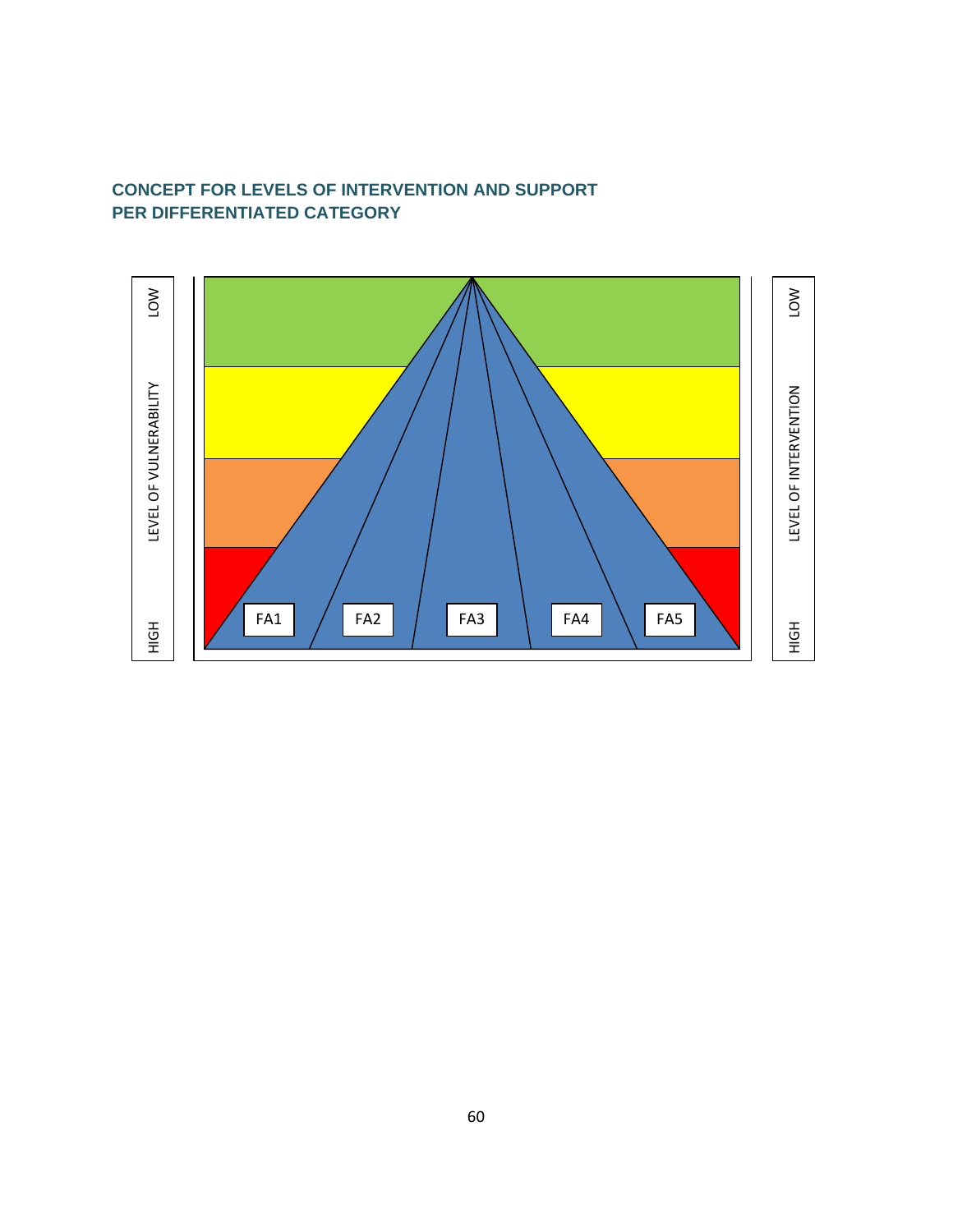## **The CoGTA spatial analysis framework: methodology**

4 Indices, each with a number of underlying indicators were used:

- The first one is the CoGTA municipal infrastructure classification of A (metro's; B1-4 for local municipalities and C1 and 2 for district municipalities) A's and B1's were given a green colour; B2 were given yellow; B3 were given an orange and B4 were given a red colour. This index is indicative of municipalities' capacity to roll out infrastructure for service delivery and their ability to optimally use infrastructure grant funding.
- The second index is the CoGTA index for socio-economic vulnerability classifying municipalities from class 1 to class 4 according to spatial, social and economic indicators. This index is indicative of municipalities ability to raise revenue (in term of poverty levels for example) and the GVA of the area – Class 1 (most vulnerable was given a red colour and class 4 least vulnerable a green colour).
- The third index is the NT classification of municipal capacity to implement the MFMA and is indicative of financial and management capacity in municipalities – three capacities were used – high (green; medium – orange and low red).
- The fourth index used was the audit opinions for 2007/8. In this case adverse opinions received red, disclaimers orange, qualified were yellow and unqualified green. This index indicates municipalities' ability to exercise sound governance and good management practices.

For each of the above indices the median in the quartile was allocated and these numbers were summed to get a total (see legend). The total was averaged and a final decision was made as to the overall status of the specific municipality. This overall status could be indicative of the need to prioritise this specific municipality for support.

When support packages are developed they should be tailored/differentiated to the areas where support is most needed, the table below demonstrates how this may be understood and applied.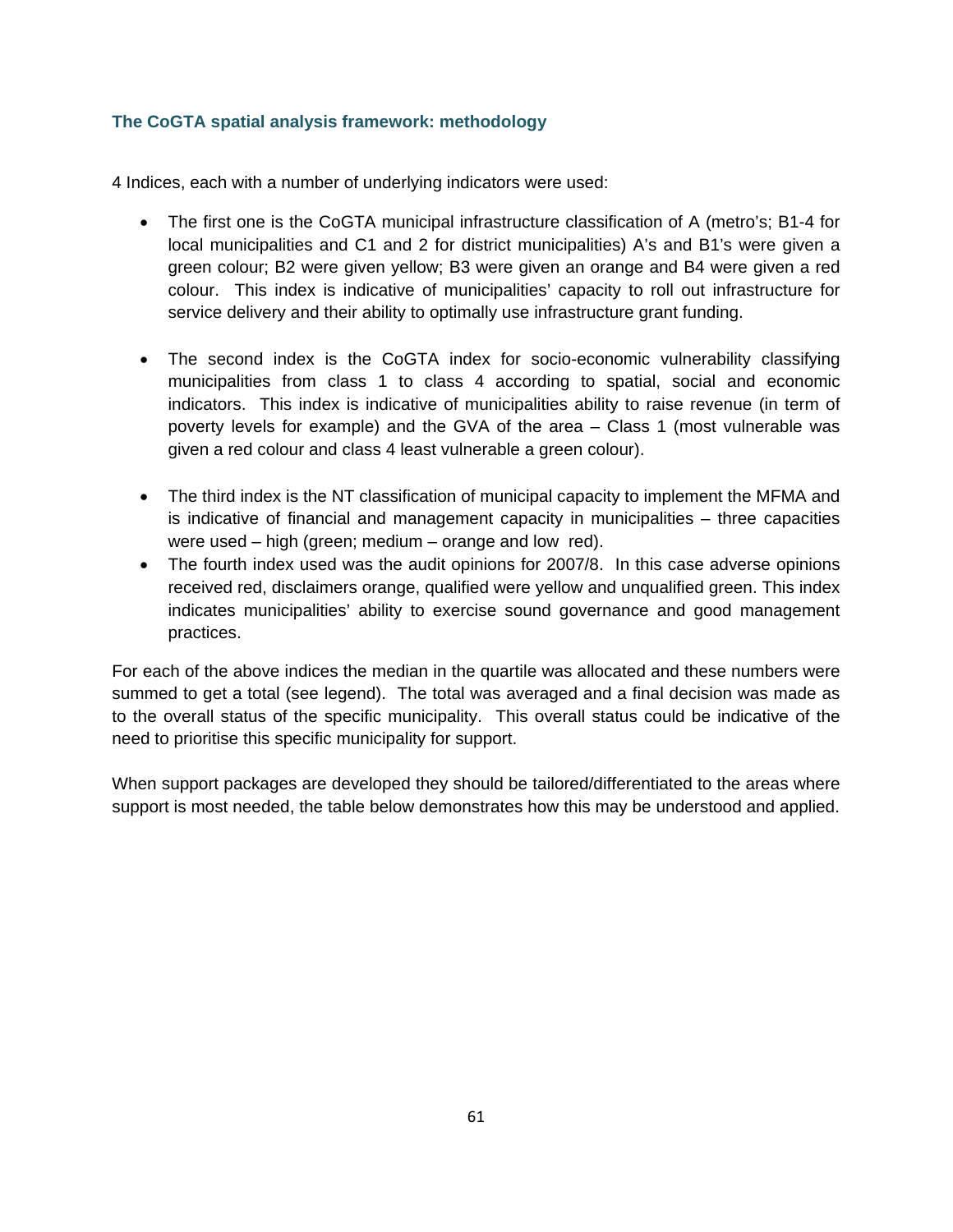| <b>Municipality</b> | Α,<br>Category<br>B1, B2, B3, B4<br>C <sub>2</sub> | <b>COGTA Research</b><br>(socio-economic<br>vulnerability)<br>and C1 and Class 1-4 Class 1<br>least performing | <b>NT</b><br><b>Capacity</b><br><b>Classification</b><br>(High Medium<br>Low) | <b>Audit</b><br><b>Outcomes</b> |
|---------------------|----------------------------------------------------|----------------------------------------------------------------------------------------------------------------|-------------------------------------------------------------------------------|---------------------------------|
| <b>Mnquma</b>       | B4: 12.5                                           | 12.5                                                                                                           | 37.5                                                                          | 12.5                            |
| <b>Msinga</b>       | B4: 12.5                                           | 12.5                                                                                                           | 12.5                                                                          | 87.5                            |

Both these municipalities could be identified as high priority areas. The first one has serious infrastructure capacity constraints combined with high socio-economic vulnerability. It has however, the classification of medium MFMA capacity, but with negative audit outcomes; this could justify further investigation in terms of governance issues such as councillor interference and/or possible corruption. The other interventions developed around this municipality will require long term issues such as management of infrastructure, service delivery, powers and functions etc.

The second municipality has received a positive audit report, indicative of a management that is implementing sound governance principles – interventions here might be totally unnecessary and support should be given to improve the capacity for management (as per column 3) even more. However there are clearly socio-economic and spatial concerns re the low scores for spatial vulnerability and backlog status categories.

## **MUNICIPAL CLASSIFICATION**

The Municipal Infrastructure Investment Framework (MIIF), uses the legal categorisations of municipalities and further disaggregates them into particular typologies based on spatial characteristics, size of institution and budget, population and percentage urban population.

- A: Metropolitan municipalities
- B1: Local municipalities with largest budgets, also referred to as the secondary cities
- B2: Local municipalities with large towns at their core
- B3: Local municipalities with small towns and relatively small populations
- B4: Local municipalities which are mainly rural with communal tenure
- C1: District municipalities which are not water service authorities
- C2: District municipalities which are water service authorities

A detailed breakdown of the 283 municipalities is provided hereunder: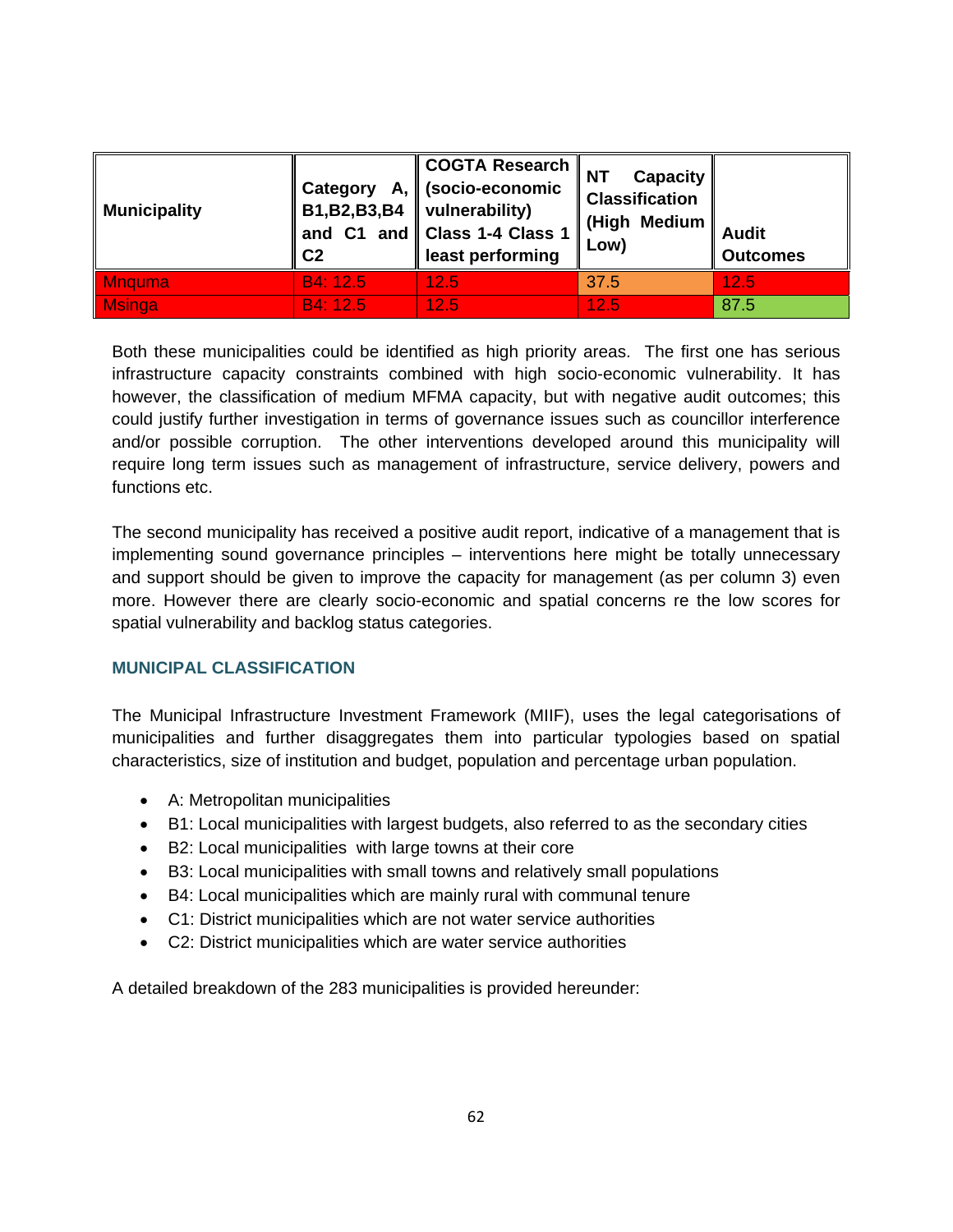| <b>Municipality</b>    | <b>Mun Code</b> | Category A, B1, B2, B3, B4<br>and C1 and C2 |
|------------------------|-----------------|---------------------------------------------|
| City of CapeTown       | <b>CTMM</b>     | Α                                           |
| City of Johannesburg   | <b>JMM</b>      | Α                                           |
| City of Tshwane        | <b>TMM</b>      | A                                           |
| Ekurhuleni             | <b>EMM</b>      | Α                                           |
| eThekwini Metro        | <b>DMM</b>      | A                                           |
| Nelson Mandela Bay     | <b>NMMM</b>     | A                                           |
| <b>Buffalo City</b>    | EC125           | <b>B1</b>                                   |
| City of Matlosana      | NW403           | <b>B1</b>                                   |
| Drakenstein            | WC023           | <b>B1</b>                                   |
| Emalahleni             | MP312           | <b>B1</b>                                   |
| Emfuleni               | GT421           | <b>B1</b>                                   |
| George                 | <b>WC044</b>    | <b>B1</b>                                   |
| Govan Mbeki            | MP307           | <b>B1</b>                                   |
| Madibeng               | <b>NW372</b>    | <b>B1</b>                                   |
| Mangaung               | FS172           | <b>B1</b>                                   |
| Matjhabeng             | FS 184          | <b>B1</b>                                   |
| Mbombela               | MP322           | <b>B1</b>                                   |
| <b>Mogale City</b>     | GT481           | <b>B1</b>                                   |
| Msunduzi               | <b>KZ225</b>    | <b>B1</b>                                   |
| Newcastle              | KZ252           | <b>B1</b>                                   |
| Polokwane              | <b>NP354</b>    | <b>B1</b>                                   |
| Rustenburg             | <b>NW373</b>    | <b>B1</b>                                   |
| Sol Plaatje            | <b>NC091</b>    | <b>B1</b>                                   |
| Stellenbosch           | <b>WC024</b>    | <b>B1</b>                                   |
| <b>Steve Tshwete</b>   | MP313           | <b>B1</b>                                   |
| Tlokwe                 | NW402           | <b>B1</b>                                   |
| uMhlathuze             | KZ282           | <b>B1</b>                                   |
| <b>Breede Valley</b>   | <b>WC025</b>    | <b>B2</b>                                   |
| Dihlabeng              | FS192           | <b>B2</b>                                   |
| Emakhazeni             | MP314           | <b>B2</b>                                   |
| Emnambithi/Ladysmith   | KZ232           | <b>B2</b>                                   |
| <b>Hibiscus Coast</b>  | KZ216           | <b>B2</b>                                   |
| liKhara Hais           | <b>NC083</b>    | <b>B2</b>                                   |
| King Sabata Dalindyebo | EC157           | <b>B2</b>                                   |
| Knysna                 | <b>WC048</b>    | <b>B2</b>                                   |
| Kokstad                | KZ433           | <b>B2</b>                                   |
| Kungwini               | GT462           | <b>B2</b>                                   |
| Kwa Dukuza             | KZ292           | <b>B2</b>                                   |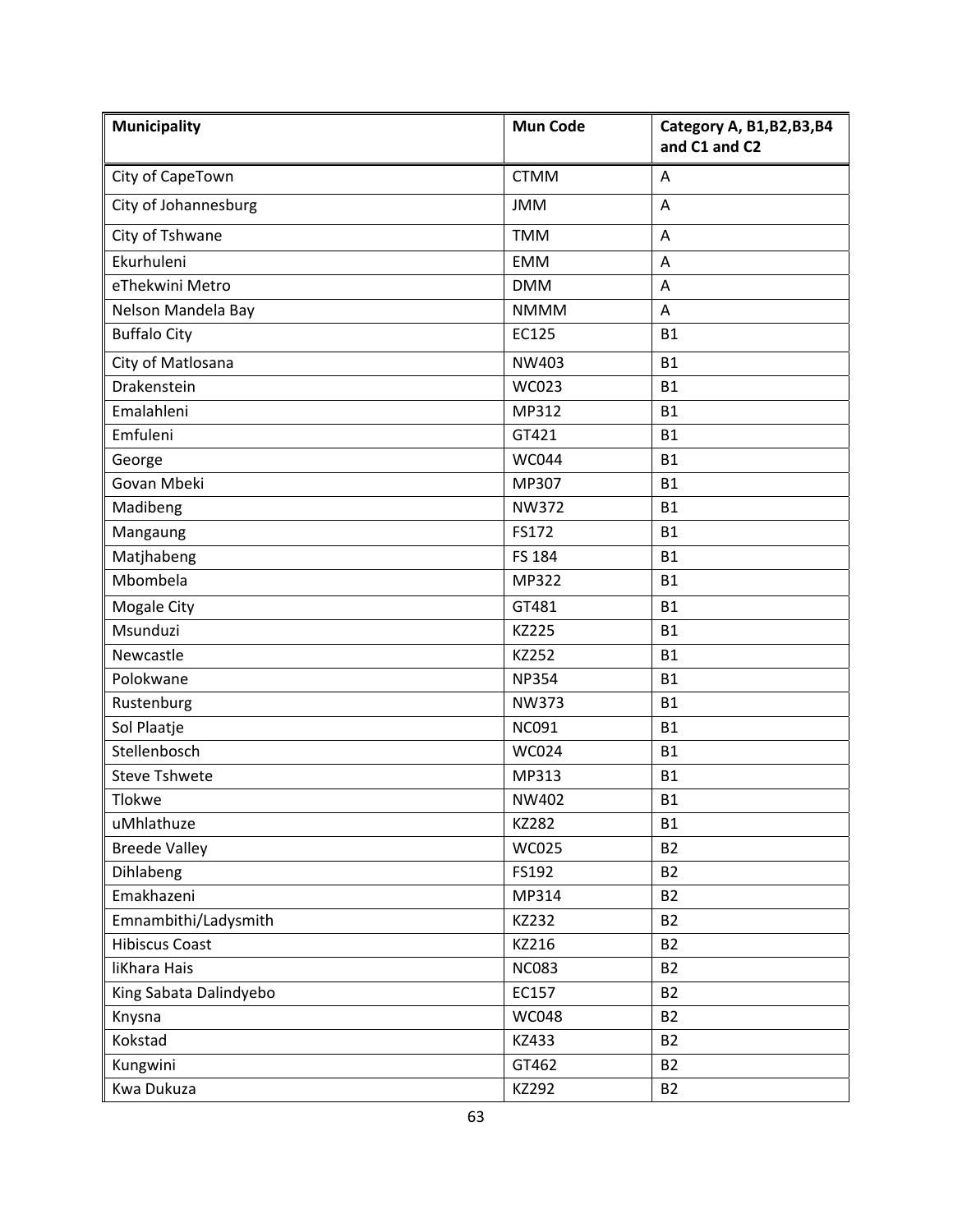| <b>Municipality</b>           | <b>Mun Code</b> | Category A, B1, B2, B3, B4<br>and C1 and C2 |
|-------------------------------|-----------------|---------------------------------------------|
| Lukhanji                      | EC134           | <b>B2</b>                                   |
| Mafikeng                      | <b>NW383</b>    | <b>B2</b>                                   |
| Makana                        | EC104           | <b>B2</b>                                   |
| Merafong                      | <b>NW405</b>    | <b>B2</b>                                   |
| Metsimaholo                   | FS204           | <b>B2</b>                                   |
| Midvaal                       | GT422           | <b>B2</b>                                   |
| Mogalakwena                   | <b>NP367</b>    | <b>B2</b>                                   |
| Moqhaka                       | FS201           | <b>B2</b>                                   |
| Mossel Bay                    | <b>WC043</b>    | <b>B2</b>                                   |
| Msukaligwa                    | MP302           | <b>B2</b>                                   |
| Nokeng Tsa Taemane            | GT461           | <b>B2</b>                                   |
| Oudtshoorn                    | <b>WC045</b>    | <b>B2</b>                                   |
| Overstrand                    | <b>WC032</b>    | <b>B2</b>                                   |
| Randfontein                   | GT482           | <b>B2</b>                                   |
| Saldanha Bay                  | WC014           | <b>B2</b>                                   |
| Umdoni                        | KZ212           | <b>B2</b>                                   |
| uMngeni                       | <b>KZ222</b>    | <b>B2</b>                                   |
| Westonaria                    | GT483           | <b>B2</b>                                   |
| Abaqulusi                     | KZ263           | B <sub>3</sub>                              |
| Amahlathi                     | EC124           | B <sub>3</sub>                              |
| Ba-Phalaborwa                 | <b>NP334</b>    | B <sub>3</sub>                              |
| <b>Baviaans</b>               | EC107           | B <sub>3</sub>                              |
| <b>Beaufort West</b>          | <b>WC053</b>    | B <sub>3</sub>                              |
| Bela-Bela                     | <b>NP366</b>    | B <sub>3</sub>                              |
| Bergrivier                    | WC013           | B <sub>3</sub>                              |
| Bitou                         | <b>WC047</b>    | B <sub>3</sub>                              |
| <b>Blue Crane Route</b>       | EC102           | B <sub>3</sub>                              |
| <b>Breede River Winelands</b> | <b>WC026</b>    | B <sub>3</sub>                              |
| Camdeboo                      | EC101           | B <sub>3</sub>                              |
| Cape Agulhas                  | WC033           | B <sub>3</sub>                              |
| Cederberg                     | WC012           | B <sub>3</sub>                              |
| Delmas                        | MP311           | B <sub>3</sub>                              |
| Dikgatlong                    | <b>NC092</b>    | B <sub>3</sub>                              |
| Dipaleseng                    | MP306           | B <sub>3</sub>                              |
| Ditsobotla                    | <b>NW384</b>    | <b>B3</b>                                   |
| eDumbe                        | KZ261           | B <sub>3</sub>                              |
| eMadlangeni                   | KZ253           | B <sub>3</sub>                              |
| Emthanjeni                    | <b>NC073</b>    | B <sub>3</sub>                              |
| Endumeni                      | KZ241           | B <sub>3</sub>                              |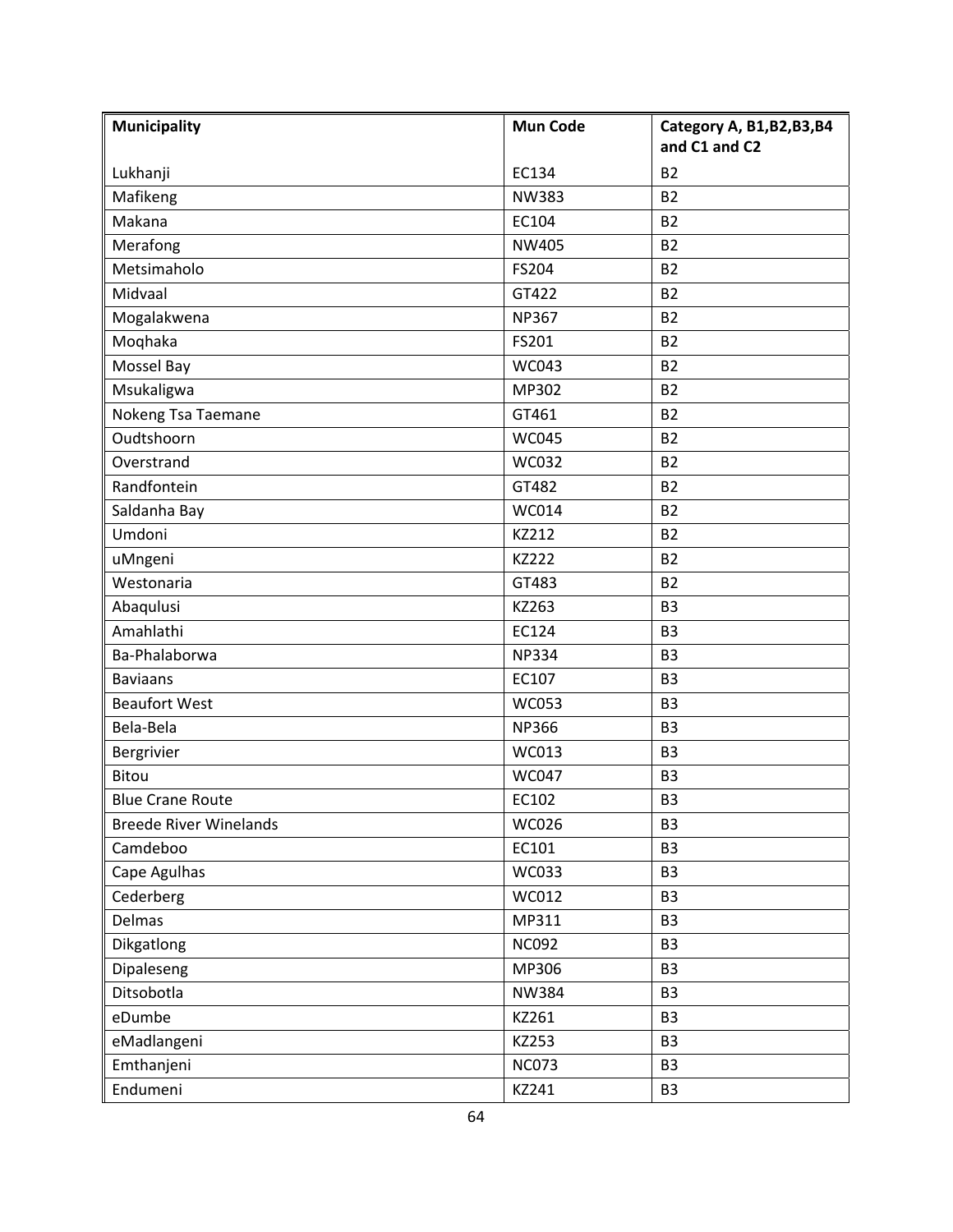| <b>Municipality</b> | <b>Mun Code</b> | Category A, B1, B2, B3, B4<br>and C1 and C2 |
|---------------------|-----------------|---------------------------------------------|
| Gamagara            | <b>NC453</b>    | B <sub>3</sub>                              |
| Gariep              | EC144           | B <sub>3</sub>                              |
| Ga-Segonyana        | <b>NC452</b>    | B <sub>3</sub>                              |
| Great Kei           | EC123           | B <sub>3</sub>                              |
| Hantam              | <b>NC065</b>    | B <sub>3</sub>                              |
| Hessequa            | <b>WC042</b>    | B <sub>3</sub>                              |
| Ikwezi              | EC 103          | B <sub>3</sub>                              |
| Inkwanca            | EC133           | B <sub>3</sub>                              |
| Inxuba Yethemba     | EC131           | B <sub>3</sub>                              |
| Kai ! Garib         | <b>NC082</b>    | B <sub>3</sub>                              |
| Kamiesberg          | <b>NC064</b>    | B <sub>3</sub>                              |
| Kannaland           | WC041           | B <sub>3</sub>                              |
| Kareeberg           | <b>NC074</b>    | B <sub>3</sub>                              |
| Karoo Hoogland      | <b>NC066</b>    | B <sub>3</sub>                              |
| Kgatelopele         | <b>NC086</b>    | B <sub>3</sub>                              |
| Kgetlengriver       | <b>NW374</b>    | B <sub>3</sub>                              |
| Khai-Ma             | <b>NC067</b>    | B <sub>3</sub>                              |
| !Kheis              | <b>NC084</b>    | B <sub>3</sub>                              |
| Kopanong            | FS162           | B <sub>3</sub>                              |
| Kouga               | EC108           | B <sub>3</sub>                              |
| Koukamma            | EC109           | B <sub>3</sub>                              |
| Kwa Sani            | KZ432           | B <sub>3</sub>                              |
| Laingsburg          | <b>WC051</b>    | B <sub>3</sub>                              |
| Lekwa               | MP305           | B <sub>3</sub>                              |
| Lekwa-Teemane       | <b>NW396</b>    | B <sub>3</sub>                              |
| Lephalale           | <b>NP362</b>    | B <sub>3</sub>                              |
| Lesedi              | GT423           | B <sub>3</sub>                              |
| Letsemeng           | FS161           | B <sub>3</sub>                              |
| Mafube              | FS205           | B <sub>3</sub>                              |
| Magareng            | <b>NC093</b>    | B <sub>3</sub>                              |
| Maletswai           | EC143           | B <sub>3</sub>                              |
| Maluti a Phofung    | FS194           | B <sub>3</sub>                              |
| Mamusa              | NW393           | B <sub>3</sub>                              |
| Mantsopa            | FS173           | B <sub>3</sub>                              |
| Maquassi Hills      | NW404           | B <sub>3</sub>                              |
| Masilonyana         | FS181           | B <sub>3</sub>                              |
| Matzikama           | WC011           | B <sub>3</sub>                              |
| Mier                | <b>NC081</b>    | B <sub>3</sub>                              |
| Mkhambathini        | KZ226           | B <sub>3</sub>                              |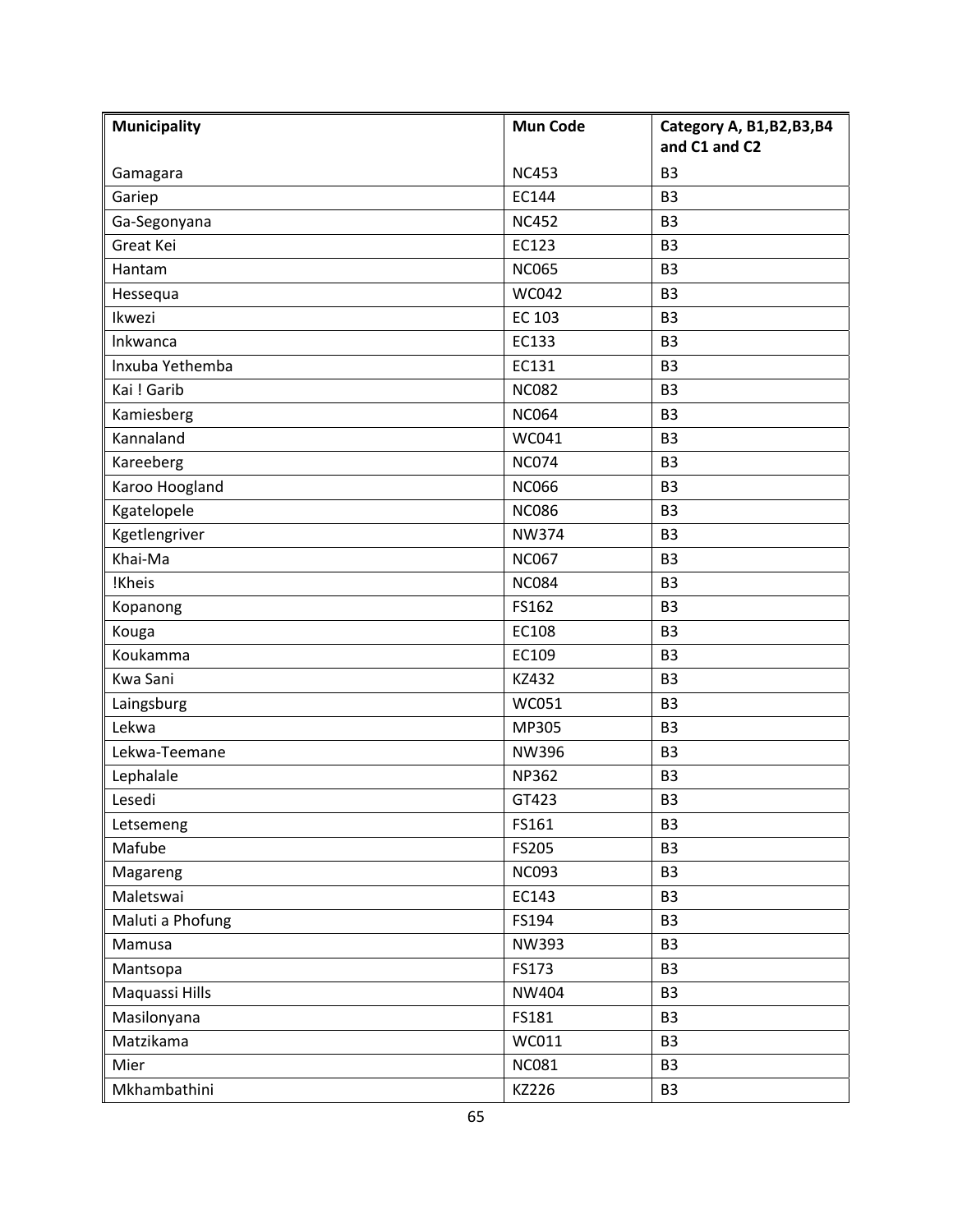| <b>Municipality</b>   | <b>Mun Code</b> | Category A, B1, B2, B3, B4<br>and C1 and C2 |
|-----------------------|-----------------|---------------------------------------------|
| Mkhondo               | MP303           | B <sub>3</sub>                              |
| Modimolle             | <b>NP365</b>    | B <sub>3</sub>                              |
| Mohokare              | FS163           | B <sub>3</sub>                              |
| Mooi Mpofana          | KZ223           | B <sub>3</sub>                              |
| Molopo                | <b>NW395</b>    | B <sub>3</sub>                              |
| Mookgophong           | <b>NP364</b>    | B <sub>3</sub>                              |
| Mthonjaneni           | KZ285           | B <sub>3</sub>                              |
| Mtubatuba             | KZ275           | B <sub>3</sub>                              |
| Musina                | <b>NP341</b>    | B <sub>3</sub>                              |
| Nala                  | FS185           | B <sub>3</sub>                              |
| Naledi (Free State)   | FS171           | B <sub>3</sub>                              |
| Naledi                | <b>NW392</b>    | B <sub>3</sub>                              |
| Nama Khoi             | <b>NC062</b>    | B <sub>3</sub>                              |
| Ndlambe               | EC 105          | B <sub>3</sub>                              |
| Ngwathe               | FS203           | B <sub>3</sub>                              |
| Nketoana              | FS193           | B <sub>3</sub>                              |
| Nkonkobe              | EC127           | B <sub>3</sub>                              |
| Nxuba                 | EC128           | B <sub>3</sub>                              |
| Phokwane              | <b>NC094</b>    | B <sub>3</sub>                              |
| Phumelela             | FS195           | B <sub>3</sub>                              |
| Pixley ka Seme        | MP304           | B <sub>3</sub>                              |
| <b>Prince Albert</b>  | <b>WC052</b>    | B <sub>3</sub>                              |
| Ramotshere Moila      | <b>NW385</b>    | B <sub>3</sub>                              |
| Renosterberg          | <b>NC075</b>    | B <sub>3</sub>                              |
| Richtersveld          | <b>NC061</b>    | B <sub>3</sub>                              |
| Sakhisizwe            | EC138           | B <sub>3</sub>                              |
| Setsoto               | FS191           | B <sub>3</sub>                              |
| Siyancuma             | <b>NC078</b>    | B <sub>3</sub>                              |
| Siyathemba            | <b>NC077</b>    | B <sub>3</sub>                              |
| Sunday's River Valley | EC106           | B <sub>3</sub>                              |
| Swartland             | WC015           | B <sub>3</sub>                              |
| Swellendam            | <b>WC034</b>    | B <sub>3</sub>                              |
| Thaba Chweu           | MP321           | B <sub>3</sub>                              |
| Thabazimbi            | NP361           | B <sub>3</sub>                              |
| The Big 5 False Bay   | KZ273           | B <sub>3</sub>                              |
| Theewaterskloof       | WC031           | B <sub>3</sub>                              |
| Thembelihle           | <b>NC076</b>    | B <sub>3</sub>                              |
| Tokologo              | FS182           | B <sub>3</sub>                              |
| Tsantsabane           | <b>NC085</b>    | B <sub>3</sub>                              |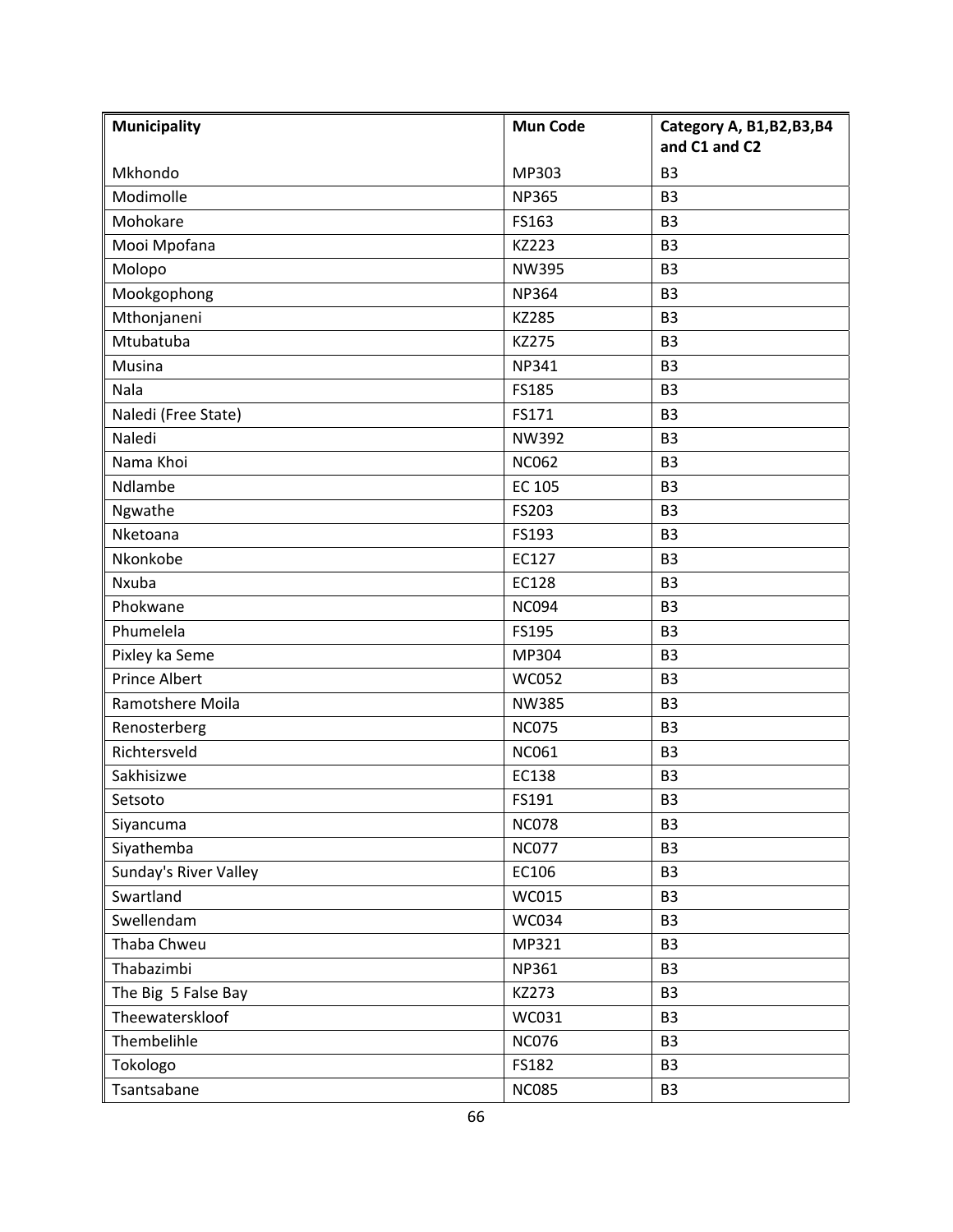| <b>Municipality</b>        | <b>Mun Code</b> | Category A, B1, B2, B3, B4<br>and C1 and C2 |
|----------------------------|-----------------|---------------------------------------------|
| Tsolwana                   | EC132           | B <sub>3</sub>                              |
| <b>Tswaing</b>             | <b>NW382</b>    | B <sub>3</sub>                              |
| Tswelopele                 | FS183           | B <sub>3</sub>                              |
| Ubuntu                     | <b>NC071</b>    | B <sub>3</sub>                              |
| Umjindi                    | MP232           | B <sub>3</sub>                              |
| Umsobomvu                  | <b>NC072</b>    | B <sub>3</sub>                              |
| Umtshezi                   | KZ234           | B <sub>3</sub>                              |
| uMuziwabantu               | KZ214           | B <sub>3</sub>                              |
| Umvoti                     | KZ245           | B <sub>3</sub>                              |
| Ventersdorp                | NW401           | B <sub>3</sub>                              |
| Witzenberg                 | <b>WC022</b>    | <b>B3</b>                                   |
| Aganang                    | <b>NP352</b>    | <b>B4</b>                                   |
| Albert Luthuli             | MP301           | <b>B4</b>                                   |
| Blouberg                   | <b>NP351</b>    | <b>B4</b>                                   |
| Bushbuckridge              | MP325           | <b>B4</b>                                   |
| Dannhauser                 | KZ254           | <b>B4</b>                                   |
| Dr JS Moroka               | MP316           | <b>B4</b>                                   |
| Elias Motsoaledi           | <b>NP472</b>    | <b>B4</b>                                   |
| Elundini                   | EC141           | <b>B4</b>                                   |
| Emalahleni (Eastern Cape)  | EC136           | <b>B4</b>                                   |
| eNdodakusuka               | KZ291           | <b>B4</b>                                   |
| Engcobo                    | EC137           | <b>B4</b>                                   |
| Ezingoleni                 | KZ215           | <b>B4</b>                                   |
| Fetakgomo                  | <b>NP474</b>    | <b>B4</b>                                   |
| Greater Giyani             | <b>NP331</b>    | <b>B4</b>                                   |
| Greater Letaba             | <b>NP332</b>    | <b>B4</b>                                   |
| <b>Greater Marble Hall</b> | NP471           | <b>B4</b>                                   |
| <b>Greater Taung</b>       | NW394           | <b>B4</b>                                   |
| <b>Greater Tubatse</b>     | <b>NP475</b>    | <b>B4</b>                                   |
| Greater Tzaneen            | <b>NP333</b>    | <b>B4</b>                                   |
| Hlabisa                    | KZ274           | <b>B4</b>                                   |
| Imbabazane                 | KZ236           | <b>B4</b>                                   |
| Impendle                   | KZ224           | <b>B4</b>                                   |
| Indaka                     | KZ233           | <b>B4</b>                                   |
| Ingwe                      | KZ431           | <b>B4</b>                                   |
| Intsika Yethu              | EC135           | <b>B4</b>                                   |
| Jozini                     | KZ272           | <b>B4</b>                                   |
| Kagisano                   | NW391           | <b>B4</b>                                   |
| Lepelle-Nkumpi             | <b>NP355</b>    | <b>B4</b>                                   |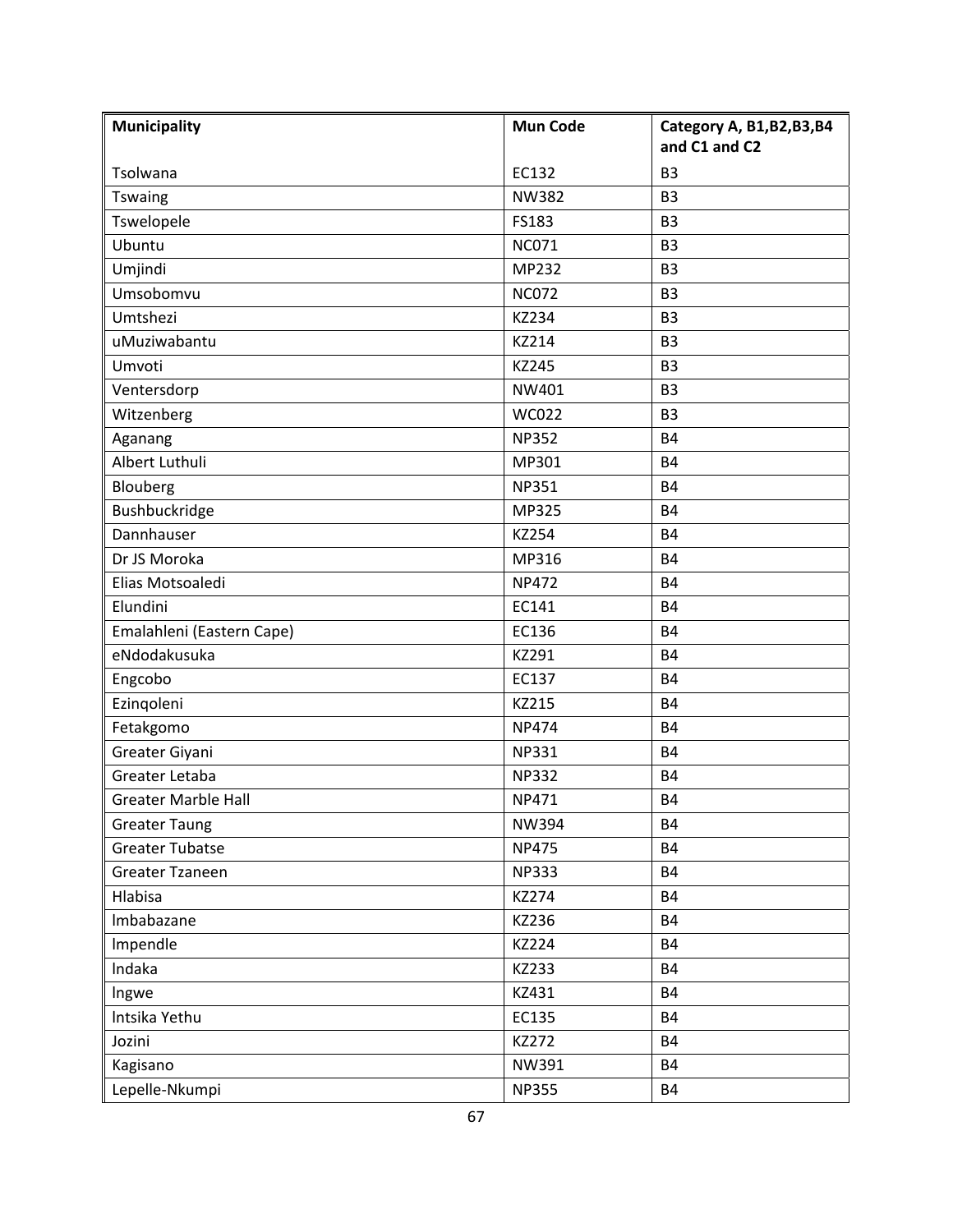| <b>Municipality</b> | <b>Mun Code</b> | Category A, B1, B2, B3, B4<br>and C1 and C2 |
|---------------------|-----------------|---------------------------------------------|
| Makhado             | <b>NP344</b>    | <b>B4</b>                                   |
| Makhuduthamaga      | <b>NP473</b>    | <b>B4</b>                                   |
| Maphumulo           | KZ294           | <b>B4</b>                                   |
| Maruleng            | <b>NP335</b>    | <b>B4</b>                                   |
| Matatiele           | EC441           | <b>B4</b>                                   |
| Mbhashe             | EC121           | <b>B4</b>                                   |
| Mbizana             | EC151           | <b>B4</b>                                   |
| Mbonambi            | KZ281           | <b>B4</b>                                   |
| Mhlontlo            | EC156           | <b>B4</b>                                   |
| Mnquma              | EC122           | <b>B4</b>                                   |
| Molemole            | <b>NP353</b>    | <b>B4</b>                                   |
| Moretele            | NW371           | <b>B4</b>                                   |
| Moses Kotane        | <b>NW375</b>    | <b>B4</b>                                   |
| Moshaweng           | <b>NC451</b>    | <b>B4</b>                                   |
| <b>Msinga</b>       | KZ244           | <b>B4</b>                                   |
| Mutale              | <b>NP342</b>    | <b>B4</b>                                   |
| Ndwedwe             | KZ293           | <b>B4</b>                                   |
| Ngqushwa            | EC126           | <b>B4</b>                                   |
| Nkandla             | KZ286           | <b>B4</b>                                   |
| Nkomazi             | M324            | <b>B4</b>                                   |
| Nongoma             | KZ265           | <b>B4</b>                                   |
| Nquthu              | KZ242           | <b>B4</b>                                   |
| Ntabankulu          | EC152           | <b>B4</b>                                   |
| Ntambanana          | KZ283           | <b>B4</b>                                   |
| Nyandeni            | EC155           | <b>B4</b>                                   |
| Okhahlamba          | KZ235           | <b>B4</b>                                   |
| Port St Johns       | EC154           | <b>B4</b>                                   |
| Qaukeni             | EC153           | <b>B4</b>                                   |
| Ratlou              | NW381           | <b>B4</b>                                   |
| Richmond            | <b>KZ227</b>    | <b>B4</b>                                   |
| Senqu               | EC142           | <b>B4</b>                                   |
| Thembisile          | MP315           | <b>B4</b>                                   |
| Thulamela           | <b>NP343</b>    | <b>B4</b>                                   |
| Ubuhlebezwe         | KZ434           | <b>B4</b>                                   |
| Ulundi              | KZ266           | <b>B4</b>                                   |
| Umhlabuyalingana    | KZ271           | <b>B4</b>                                   |
| Umhlazi             | KZ284           | <b>B4</b>                                   |
| Umshwathi           | KZ221           | <b>B4</b>                                   |
| Umzimvubu           | EC442           | <b>B4</b>                                   |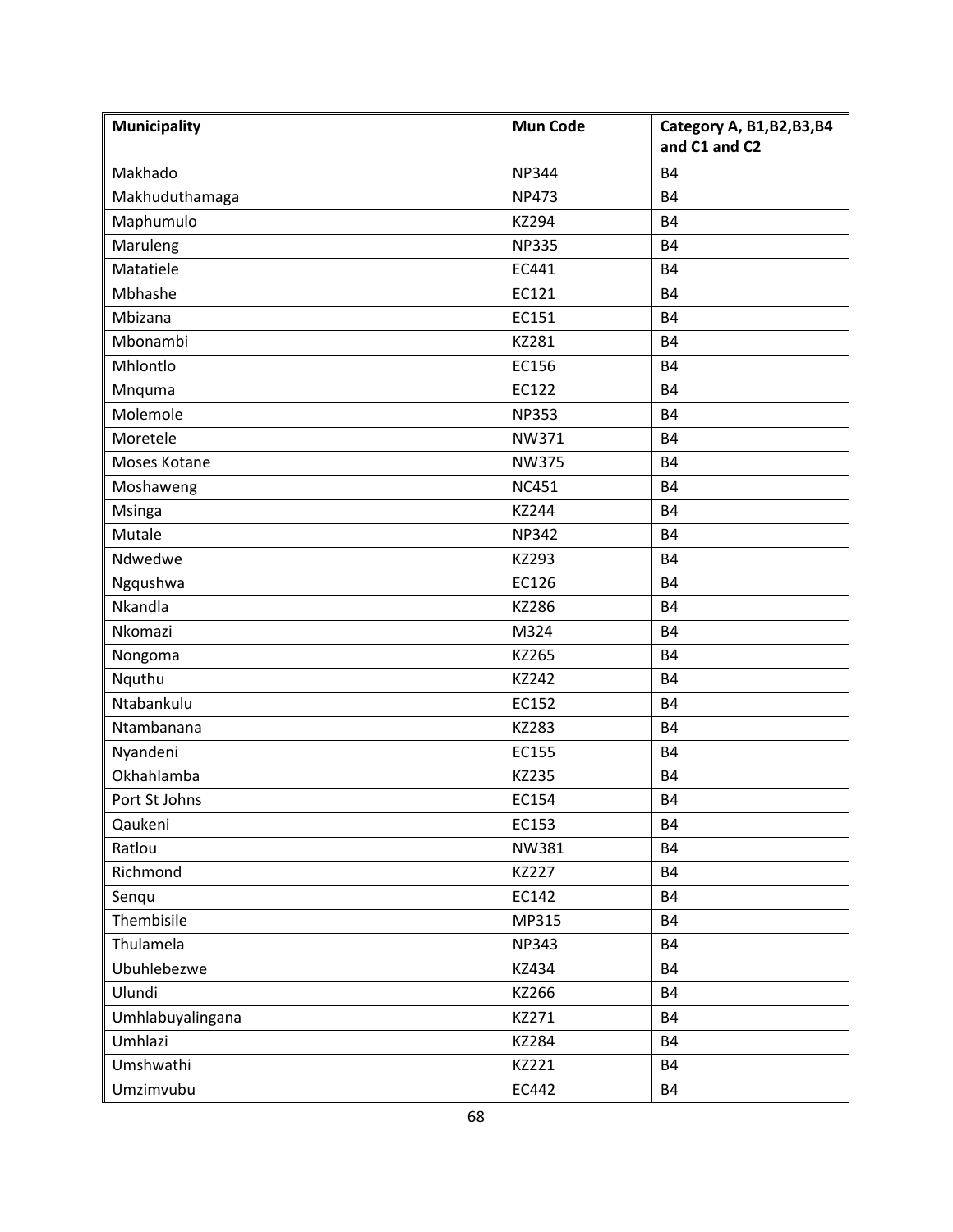| <b>Municipality</b>                        | <b>Mun Code</b>  | Category A, B1, B2, B3, B4<br>and C1 and C2 |
|--------------------------------------------|------------------|---------------------------------------------|
| Umzumbe                                    | KZ213            | <b>B4</b>                                   |
| uPhongola                                  | KZ262            | <b>B4</b>                                   |
| Umzimkhulu                                 | KZ435            | <b>B4</b>                                   |
| Vulamehlo                                  | KZ211            | <b>B4</b>                                   |
| Bojanala Platinum District Municipality    | DC37             | C <sub>1</sub>                              |
| Cacadu District Municipality               | <b>DC10</b>      | C1                                          |
| Cape Winelands District Municipality       | DC <sub>2</sub>  | C <sub>1</sub>                              |
| Central Karoo District Municipality        | DC5              | C1                                          |
| Dr Kenneth Kaunda                          | <b>DC40</b>      | C1                                          |
| <b>Eden District Municipality</b>          | DC4              | C1                                          |
| Ehlanzeni District Municipality            | DC32             | C <sub>1</sub>                              |
| Fezile Dabi                                | <b>DC20</b>      | C1                                          |
| <b>Frances Baard District Municipality</b> | DC <sub>9</sub>  | C1                                          |
| <b>Gert Sibande District Municipality</b>  | <b>DC30</b>      | C1                                          |
| Kgalagadi District Municipality            | <b>DC45</b>      | C1                                          |
| Lejweleputswa District Municipality        | <b>DC18</b>      | C1                                          |
| <b>Metsweding District Municipality</b>    | <b>DC46</b>      | C1                                          |
| Motheo District Municipality               | <b>DC17</b>      | C1                                          |
| Namakwa District Municipality              | DC <sub>6</sub>  | C1                                          |
| Nkangala District Municipality             | DC31             | C1                                          |
| <b>Overberg District Municipality</b>      | DC3              | C1                                          |
| Pixley ka Seme                             | DC7              | C1                                          |
| Sedibeng District Municipality             | DC42             | C1                                          |
| Siyanda District Municipality              | DC8              | C1                                          |
| Thabo Mofutsanyane District Municipality   | <b>DC19</b>      | C1                                          |
| <b>Waterberg District Municipality</b>     | <b>DC36</b>      | C1                                          |
| <b>West Coast District Municipality</b>    | DC1              | C1                                          |
| <b>West Rand District Municipality</b>     | DC48             | C1                                          |
| Xhariep District Municipality              | <b>DC16</b>      | C1                                          |
| Alfred Nzo District Municipality           | DC44             | C <sub>2</sub>                              |
| Amajuba District Municipality              | DC <sub>25</sub> | C <sub>2</sub>                              |
| <b>Amathole District Municipality</b>      | <b>DC12</b>      | C <sub>2</sub>                              |
| <b>Bophirima District Municipality</b>     | <b>DC39</b>      | C <sub>2</sub>                              |
| <b>Capricorn District Municipality</b>     | DC35             | C <sub>2</sub>                              |
| <b>Central District Municipality</b>       | <b>NW38</b>      | C <sub>2</sub>                              |
| Chris Hani District Municipality           | <b>DC13</b>      | C <sub>2</sub>                              |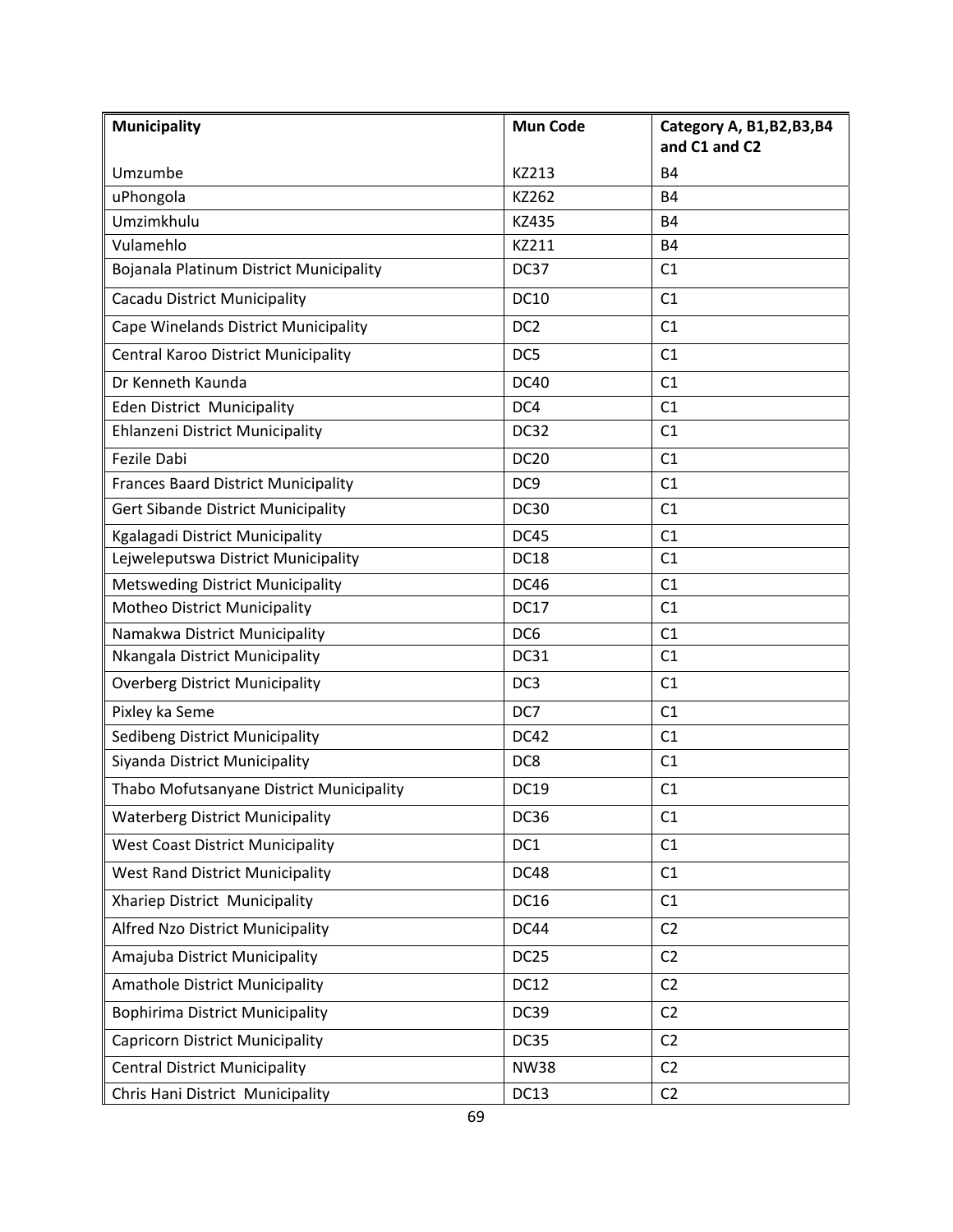| <b>Municipality</b>                    | <b>Mun Code</b>  | Category A, B1, B2, B3, B4<br>and C1 and C2 |
|----------------------------------------|------------------|---------------------------------------------|
| Greater Sekhukhune                     | <b>DC47</b>      | C <sub>2</sub>                              |
| llembe District Municipality           | <b>DC29</b>      | C <sub>2</sub>                              |
| Mopani District Municipality           | DC33             | C <sub>2</sub>                              |
| <b>O.R.Tambo District Municipality</b> | <b>DC15</b>      | C <sub>2</sub>                              |
| <b>Sisonke District Municipality</b>   | DC43             | C <sub>2</sub>                              |
| <b>Ugu District Municipality</b>       | <b>DC21</b>      | C <sub>2</sub>                              |
| Ukhahlamba Distict Municipality        | <b>DC14</b>      | C <sub>2</sub>                              |
| Umgungundlovu District Municipality    | DC <sub>22</sub> | C <sub>2</sub>                              |
| Umkhanyakude District Municipality     | DC <sub>27</sub> | C <sub>2</sub>                              |
| Umzinyathi District Municipality       | DC <sub>24</sub> | C <sub>2</sub>                              |
| Uthukela District Municipality         | DC <sub>23</sub> | C <sub>2</sub>                              |
| uThungulu District Municipality        | DC <sub>28</sub> | C <sub>2</sub>                              |
| <b>Vhembe District Municipality</b>    | <b>DC34</b>      | C <sub>2</sub>                              |
| <b>Zululand District Municipality</b>  | <b>DC26</b>      | C <sub>2</sub>                              |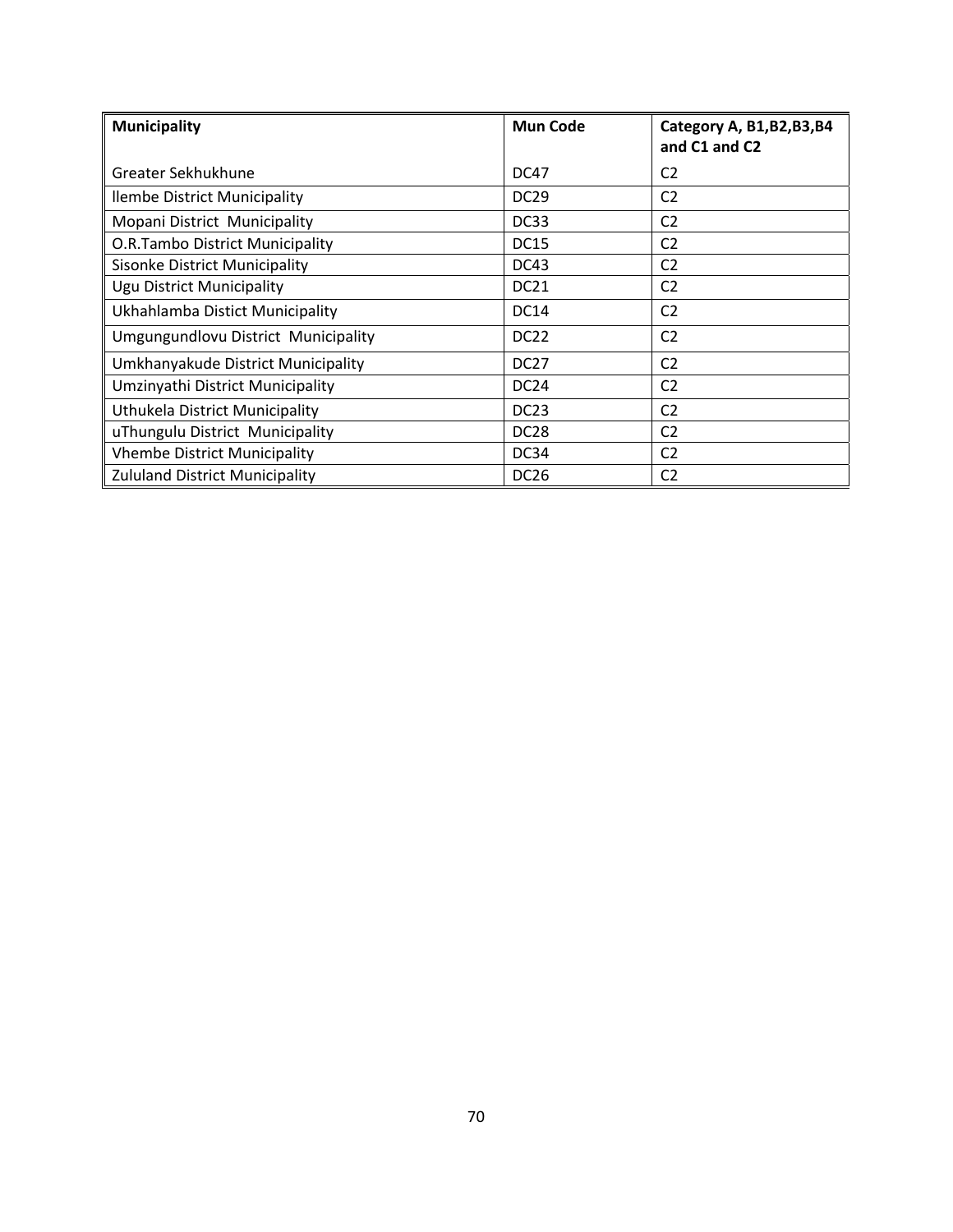# **ANNEXURE C: BACKLOGS PER MUNICIPALITY PRIORITY SERVICES**

|                                     |                                   | Households without access to |                   |                        |               | <b>Households</b> |
|-------------------------------------|-----------------------------------|------------------------------|-------------------|------------------------|---------------|-------------------|
|                                     |                                   |                              |                   | <b>Electricity for</b> | <b>Refuse</b> | in informal       |
| 2007 CS                             |                                   | Water                        | <b>Sanitation</b> | <b>Heating</b>         | Removal       | dwellings         |
| <b>Municipality</b>                 | <b>Total</b><br><b>Households</b> | $\%$                         | $\%$              | $\%$                   | $\%$          | $\%$              |
| !Kheis                              | 4487                              | 6.9%                         | 28.2%             | 49.2%                  | 35.6%         | 10.8%             |
| //Khara Hais                        | 20939                             | 2.6%                         | 18.6%             | 19.8%                  | 5.2%          | 16.4%             |
| <b>Abaqulusi</b>                    | 39867                             | 27.6%                        | 48.9%             | 64.6%                  | 60.9%         | 5.8%              |
| <b>Aganang</b>                      | 33826                             | 6.3%                         | 80.0%             | 60.5%                  | 99.3%         | 4.3%              |
| <b>Albert Luthuli</b>               | 46035                             | 10.6%                        | 67.9%             | 70.8%                  | 84.5%         | 5.4%              |
| Amahlathi                           | 36387                             | 16.6%                        | 55.1%             | 71.5%                  | 82.8%         | 8.5%              |
| <b>Ba-Phalaborwa</b>                | 33791                             | 0.7%                         | 46.7%             | 39.2%                  | 58.7%         | 5.7%              |
| <b>Baviaans</b>                     | 3739                              | 4.1%                         | 21.5%             | 50.4%                  | 21.2%         | 0.3%              |
| <b>Beaufort West</b>                | 9148                              | 0.2%                         | 2.2%              | 30.1%                  | 7.1%          | 2.0%              |
| Bela-Bela                           | 14291                             | 3.6%                         | 19.2%             | 34.7%                  | 23.1%         | 25.4%             |
| <b>Bergrivier</b>                   | 12196                             | 0.0%                         | 2.8%              | 2.7%                   | 11.8%         | 7.5%              |
| <b>Bitou</b>                        | 12645                             | 1.1%                         | 10.8%             | 42.8%                  | 4.7%          | 28.4%             |
| <b>Blouberg</b>                     | 35597                             | 4.9%                         | 61.4%             | 77.4%                  | 90.5%         | 1.8%              |
| <b>Blue Crane Route</b>             | 9656                              | 5.2%                         | 28.2%             | 43.2%                  | 19.0%         | 13.4%             |
| <b>Breede</b>                       |                                   |                              |                   |                        |               |                   |
| <b>River/Winelands</b>              | 21857                             | 1.8%                         | 7.4%              | 9.1%                   | 32.1%         | 3.6%              |
| <b>Breede Valley</b>                | 36494                             | 0.2%                         | 6.4%              | 12.6%                  | 21.4%         | 14.1%             |
| <b>Buffalo City</b>                 | 208388                            | 1.6%                         | 30.5%             | 50.8%                  | 28.3%         | 24.9%             |
| <b>Bushbuckridge</b>                | 124595                            | 8.3%                         | 86.5%             | 69.9%                  | 95.5%         | 1.3%              |
| Cacadu                              | 1950                              | 2.4%                         | 44.9%             | 56.2%                  | 59.5%         | 12.0%             |
| Camdeboo                            | 8994                              | 0.8%                         | 4.1%              | 10.6%                  | 5.3%          | 3.5%              |
| <b>Cape Agulhas</b>                 | 7616                              | 1.3%                         | 5.1%              | 7.2%                   | 10.4%         | 11.1%             |
| <b>Cape Winelands</b>               | 2558                              | 1.5%                         | 13.3%             | 35.6%                  | 89.0%         | 47.8%             |
| <b>Cederberg</b>                    | 9212                              | 2.8%                         | 10.7%             | 12.7%                  | 38.0%         | 3.8%              |
| <b>Central Karoo</b>                | 1845                              | 0.0%                         | 5.8%              | 50.0%                  | 21.7%         | 0.5%              |
| <b>City of Cape Town</b>            |                                   |                              |                   |                        |               |                   |
| Metropolitan<br><b>Municipality</b> | 902279                            | 0.4%                         | 7.0%              | 17.8%                  | 4.8%          | 16.6%             |
| <b>City of Johannesburg</b>         |                                   |                              |                   |                        |               |                   |
| <b>Metropolitan</b>                 |                                   |                              |                   |                        |               |                   |
| <b>Municipality</b>                 | 1165017                           | 0.6%                         | 7.6%              | 13.7%                  | 8.2%          | 22.3%             |
| <b>City of Tshwane</b>              |                                   |                              |                   |                        |               |                   |
| Metropolitan                        | 686640                            | 1.0%                         | 25.2%             | 25.4%                  | 22.9%         | 28.7%             |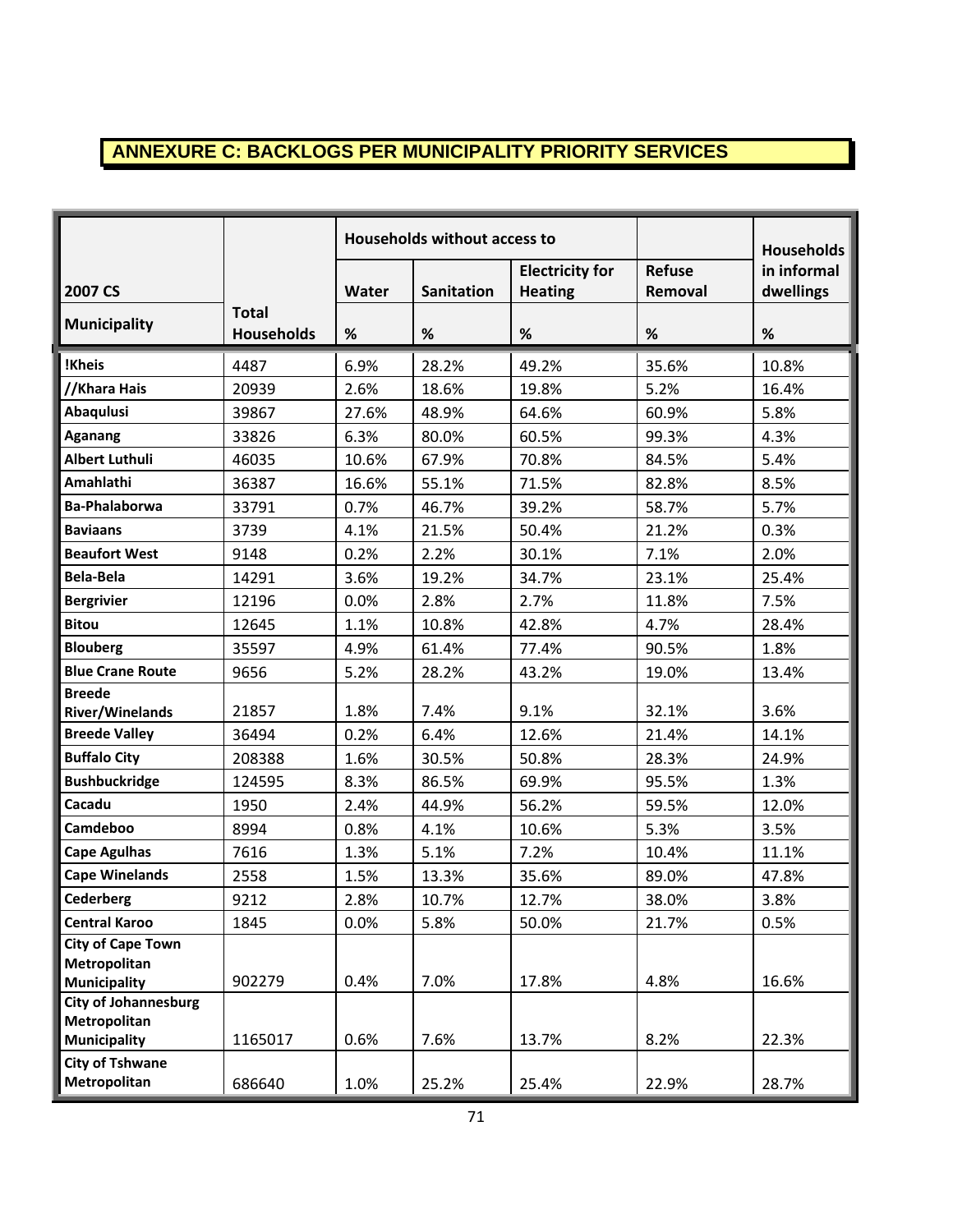|                                   |                                   | <b>Households without access to</b> |                   |                        |         | <b>Households</b> |
|-----------------------------------|-----------------------------------|-------------------------------------|-------------------|------------------------|---------|-------------------|
|                                   |                                   |                                     |                   | <b>Electricity for</b> | Refuse  | in informal       |
| 2007 CS                           |                                   | <b>Water</b>                        | <b>Sanitation</b> | <b>Heating</b>         | Removal | dwellings         |
| <b>Municipality</b>               | <b>Total</b><br><b>Households</b> | %                                   | $\%$              | $\%$                   | $\%$    | $\%$              |
| <b>Municipality</b>               |                                   |                                     |                   |                        |         |                   |
| <b>Dannhauser</b>                 | 18057                             | 4.8%                                | 65.7%             | 70.8%                  | 88.1%   | 4.9%              |
| <b>Delmas</b>                     | 15129                             | 1.6%                                | 14.3%             | 61.4%                  | 23.5%   | 28.5%             |
| <b>Dihlabeng</b>                  | 31836                             | 2.9%                                | 22.4%             | 46.4%                  | 18.1%   | 11.7%             |
| <b>Dikgatlong</b>                 | 10014                             | 4.1%                                | 15.7%             | 45.3%                  | 31.0%   | 26.3%             |
| <b>Dipaleseng</b>                 | 12321                             | 1.4%                                | 29.0%             | 58.6%                  | 22.4%   | 45.9%             |
| Ditsobotla                        | 38608                             | 0.7%                                | 37.4%             | 35.8%                  | 43.8%   | 25.4%             |
| Dr JS Moroka                      | 56875                             | 3.0%                                | 78.8%             | 48.9%                  | 89.1%   | 10.7%             |
| <b>Drakenstein L</b>              | 51614                             | 0.2%                                | 4.8%              | 17.7%                  | 26.7%   | 22.1%             |
| Eden                              | 3637                              | 0.7%                                | 13.2%             | 48.3%                  | 39.4%   | 1.8%              |
| eDumbe                            | 15146                             | 29.9%                               | 58.9%             | 76.3%                  | 82.9%   | 2.1%              |
| Ehlanzeni                         | 89                                | $-1.1%$                             | 0.0%              | 6.7%                   | 4.5%    | $-1.1%$           |
| <b>Ekurhuleni</b>                 |                                   |                                     |                   |                        |         |                   |
| Metropolitan                      |                                   |                                     |                   |                        |         |                   |
| <b>Municipality</b>               | 849350                            | 0.4%                                | 13.4%             | 27.5%                  | 11.2%   | 28.8%             |
| <b>Elias Motsoaledi</b>           | 46839                             | 27.5%                               | 82.9%             | 65.5%                  | 90.6%   | 7.8%              |
| Elundini                          | 35553                             | 54.2%                               | 67.0%             | 88.2%                  | 89.2%   | 2.3%              |
| Emadlangeni                       | 5212                              | 34.6%                               | 55.1%             | 62.8%                  | 65.9%   | 3.9%              |
| Emakhazeni                        | 12128                             | 3.1%                                | 11.9%             | 53.0%                  | 22.3%   | 13.4%             |
| Emalahleni                        | 31196                             | 16.2%                               | 76.4%             | 91.9%                  | 90.9%   | 0.8%              |
| Emalahleni                        | 105594                            | 1.3%                                | 35.1%             | 47.4%                  | 42.5%   | 34.5%             |
| <b>Emfuleni</b>                   | 196479                            | 0.4%                                | 9.9%              | 11.3%                  | 14.1%   | 16.5%             |
| Emnambithi-Ladysmith              | 50259                             | 6.7%                                | 38.3%             | 55.4%                  | 45.7%   | 3.4%              |
| Emthanjeni                        | 9489                              | 1.5%                                | 10.4%             | 24.4%                  | 16.1%   | 4.0%              |
| Endumeni                          | 13753                             | 5.7%                                | 17.6%             | 31.7%                  | 21.0%   | 18.1%             |
| Engcobo                           | 35186                             | 47.1%                               | 86.0%             | 86.4%                  | 93.5%   | 0.8%              |
| eThekwini                         |                                   |                                     |                   |                        |         |                   |
| Metropolitan                      | 833859                            | 1.5%                                | 24.4%             | 15.4%                  | 11.4%   | 21.4%             |
| <b>Municipality</b><br>Ezingoleni | 10951                             | 14.4%                               | 60.6%             | 73.6%                  | 99.6%   | 6.3%              |
| Fetakgomo                         | 21852                             | 23.0%                               | 78.7%             | 77.2%                  | 93.2%   | 3.9%              |
| <b>Frances Baard</b>              |                                   |                                     |                   |                        | 89.2%   | 23.4%             |
|                                   | 1314                              | 13.7%                               | 53.7%             | 58.7%                  |         |                   |
| Gamagara                          | 7640                              | 0.3%                                | 13.7%             | 11.3%                  | 4.9%    | 33.3%             |
| Gariep                            | 8208                              | 1.5%                                | 22.3%             | 61.4%                  | 20.8%   | 3.9%              |
| Ga-Segonyana                      | 17107                             | 0.7%                                | 60.6%             | 49.6%                  | 74.6%   | 12.5%             |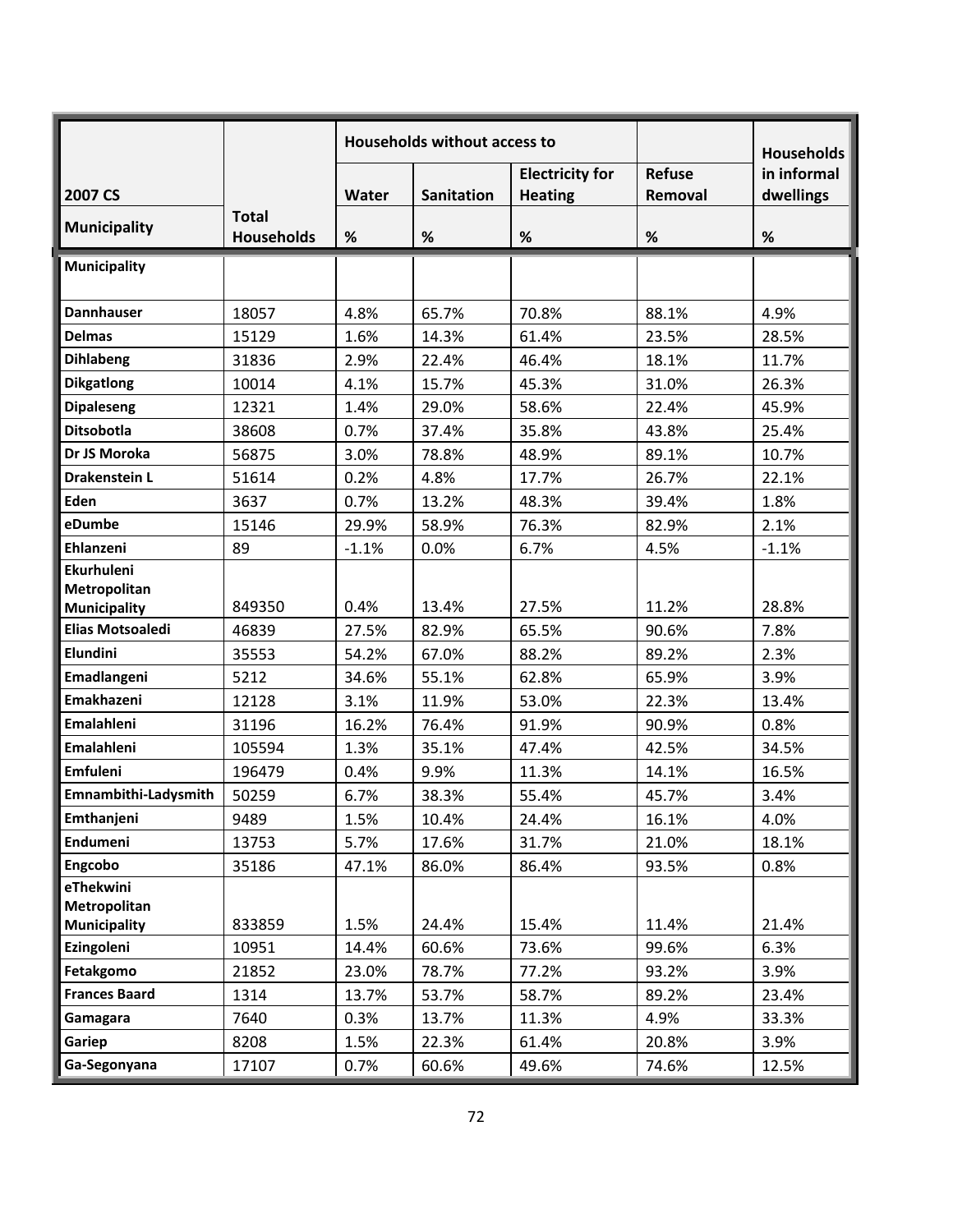|                                  |                                   | <b>Households without access to</b> |                   |                                          |                          | <b>Households</b>        |
|----------------------------------|-----------------------------------|-------------------------------------|-------------------|------------------------------------------|--------------------------|--------------------------|
| 2007 CS                          |                                   | Water                               | <b>Sanitation</b> | <b>Electricity for</b><br><b>Heating</b> | <b>Refuse</b><br>Removal | in informal<br>dwellings |
| <b>Municipality</b>              | <b>Total</b><br><b>Households</b> | %                                   | %                 | %                                        | %                        | %                        |
| George                           | 42795                             | 1.6%                                | 13.8%             | 27.4%                                    | 6.4%                     | 26.9%                    |
| <b>Govan Mbeki</b>               | 79190                             | 1.8%                                | 5.4%              | 37.4%                                    | 16.8%                    | 40.5%                    |
| <b>Great Kei</b>                 | 11956                             | 7.1%                                | 57.8%             | 76.1%                                    | 60.3%                    | 10.1%                    |
| <b>Greater Giyani</b>            | 57537                             | 8.1%                                | 81.3%             | 76.9%                                    | 86.8%                    | 2.9%                     |
| <b>Greater Kokstad</b>           | 14321                             | 3.2%                                | 27.9%             | 60.7%                                    | 32.0%                    | 7.0%                     |
| <b>Greater Letaba</b>            | 59539                             | 3.3%                                | 75.7%             | 77.4%                                    | 87.9%                    | 6.9%                     |
| <b>Greater Marble Hall</b>       | 28216                             | 10.3%                               | 72.4%             | 62.7%                                    | 86.0%                    | 5.7%                     |
| <b>Greater Taung</b>             | 42954                             | 0.8%                                | 64.8%             | 59.7%                                    | 93.2%                    | 4.5%                     |
| <b>Greater Tubatse</b>           | 66611                             | 17.7%                               | 85.1%             | 57.5%                                    | 91.8%                    | 12.8%                    |
| <b>Greater Tzaneen</b>           | 89831                             | 10.2%                               | 71.2%             | 59.1%                                    | 84.8%                    | 4.3%                     |
| Hantam                           | 5818                              | 1.8%                                | 19.6%             | 23.3%                                    | 12.2%                    | 6.1%                     |
| Hessequa                         | 12481                             | 1.4%                                | 4.7%              | 9.3%                                     | 17.8%                    | 4.1%                     |
| <b>Hibiscus Coast</b>            | 50650                             | 10.4%                               | 53.9%             | 25.4%                                    | 64.9%                    | 2.6%                     |
| <b>Hlabisa</b>                   | 29260                             | 36.3%                               | 75.5%             | 77.4%                                    | 99.0%                    | 1.4%                     |
| Ikwezi                           | 2566                              | 3.6%                                | 46.5%             | 30.9%                                    | 13.8%                    | 2.4%                     |
| Imbabazane                       | 24558                             | 24.5%                               | 72.6%             | 82.2%                                    | 99.1%                    | 1.3%                     |
| Impendle                         | 7338                              | 16.6%                               | 73.3%             | 86.0%                                    | 97.6%                    | 1.1%                     |
| Indaka                           | 21081                             | 19.4%                               | 57.5%             | 77.9%                                    | 87.5%                    | 0.4%                     |
| Ingwe                            | 22288                             | 51.1%                               | 81.0%             | 91.4%                                    | 94.7%                    | 2.2%                     |
| <b>Inkwanca</b>                  | 5301                              | 3.2%                                | 8.8%              | 78.4%                                    | 15.3%                    | 1.7%                     |
| Intsika Yethu                    | 43501                             | 45.9%                               | 90.5%             | 92.2%                                    | 98.2%                    | 1.5%                     |
| Inxuba Yethemba                  | 14490                             | 0.6%                                | 7.3%              | 51.6%                                    | 13.1%                    | 0.6%                     |
| Jozini                           | 38529                             | 28.8%                               | 59.4%             | 69.4%                                    | 81.4%                    | 3.9%                     |
| <b>Kagisano</b>                  | 19888                             | 4.1%                                | 74.5%             | 73.7%                                    | 99.0%                    | 5.7%                     |
| Kai !Garib                       | 17392                             | 9.1%                                | 12.4%             | 29.7%                                    | 48.6%                    | 25.5%                    |
| <b>Kamiesberg</b>                | 3882                              | 3.4%                                | 25.5%             | 24.4%                                    | 14.6%                    | 22.1%                    |
| Kannaland                        | 6343                              | 4.5%                                | 13.3%             | 24.9%                                    | 28.0%                    | 3.7%                     |
| <b>Kareeberg</b>                 | 2727                              | 0.4%                                | 52.7%             | 31.4%                                    | 18.8%                    | 5.6%                     |
| <b>Karoo Hoogland</b>            | 2981                              | 1.2%                                | 18.5%             | 22.7%                                    | 29.2%                    | 1.6%                     |
| Kgalagadi                        | 1927                              | 0.7%                                | 17.1%             | 13.8%                                    | 28.0%                    | 39.9%                    |
| Kgatelopele                      | 5255                              | $-0.1%$                             | 8.0%              | 16.3%                                    | 3.3%                     | 33.3%                    |
| Kgetlengrivier                   | 10533                             | 1.9%                                | 26.9%             | 42.1%                                    | 39.5%                    | 40.7%                    |
| Khai-Ma                          | 3788                              | 1.0%                                | 20.6%             | 10.5%                                    | 12.2%                    | 20.6%                    |
| <b>King Sabata</b><br>Dalindyebo | 93384                             | 46.5%                               | 64.9%             | 79.8%                                    | 74.2%                    | 3.4%                     |
| Knysna                           | 17418                             | 4.5%                                | 25.2%             | 36.0%                                    | 5.3%                     | 31.3%                    |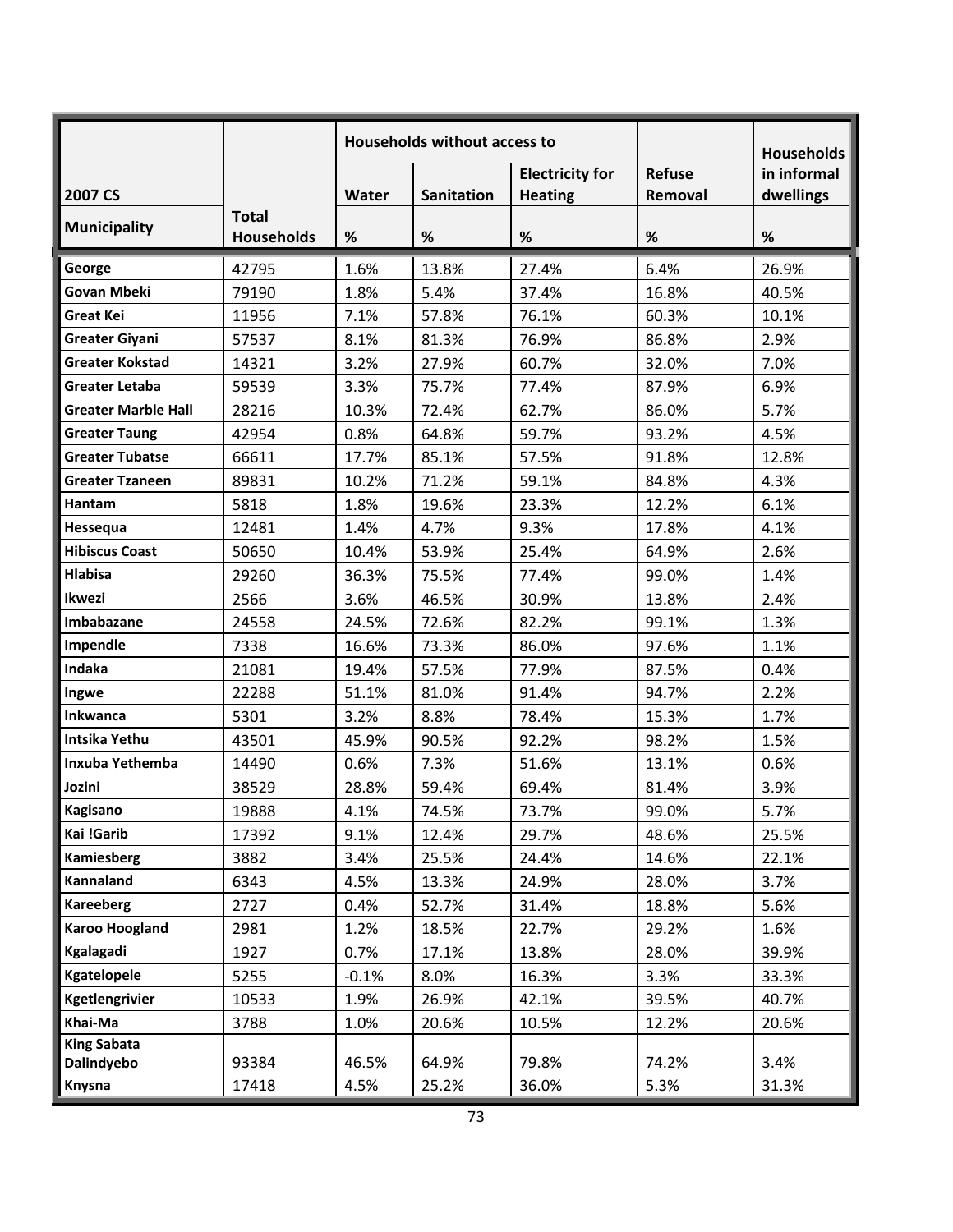|                       |                                   | Households without access to |                   |                                          |                          | <b>Households</b>        |
|-----------------------|-----------------------------------|------------------------------|-------------------|------------------------------------------|--------------------------|--------------------------|
| 2007 CS               |                                   | Water                        | <b>Sanitation</b> | <b>Electricity for</b><br><b>Heating</b> | <b>Refuse</b><br>Removal | in informal<br>dwellings |
| <b>Municipality</b>   | <b>Total</b><br><b>Households</b> | %                            | %                 | $\%$                                     | $\%$                     | $\%$                     |
| <b>Kopanong</b>       | 15439                             | 0.0%                         | 18.8%             | 46.7%                                    | 17.0%                    | 11.6%                    |
| Kouga                 | 19082                             | 0.5%                         | 15.7%             | 14.4%                                    | 11.5%                    | 13.1%                    |
| Kou-Kamma             | 10372                             | 4.6%                         | 18.2%             | 37.0%                                    | 36.7%                    | 6.5%                     |
| Kungwini              | 31665                             | 3.5%                         | 37.5%             | 32.6%                                    | 47.6%                    | 22.0%                    |
| <b>Kwa Sani</b>       | 4420                              | 26.9%                        | 42.4%             | 57.7%                                    | 63.4%                    | 9.1%                     |
| <b>KwaDukuza</b>      | 44481                             | 4.8%                         | 38.5%             | 18.5%                                    | 43.2%                    | 23.1%                    |
| Laingsburg            | 1966                              | 4.3%                         | 8.0%              | 39.0%                                    | 23.6%                    | 2.0%                     |
| Lekwa                 | 25354                             | $-3.4%$                      | 19.2%             | 51.0%                                    | 19.9%                    | 27.2%                    |
| Lekwa-Teemane         | 9951                              | 0.9%                         | 19.9%             | 42.7%                                    | 13.6%                    | 25.0%                    |
| Lepele-Nkumpi         | 58484                             | 3.9%                         | 62.3%             | 50.9%                                    | 86.6%                    | 6.1%                     |
| Lephalale             | 23744                             | 13.6%                        | 61.7%             | 35.4%                                    | 73.4%                    | 20.0%                    |
| Lesedi                | 20479                             | 0.7%                         | 15.8%             | 24.9%                                    | 17.3%                    | 16.6%                    |
| Letsemeng             | 11588                             | 4.1%                         | 16.9%             | 53.0%                                    | 35.6%                    | 19.6%                    |
| Lukanji               | 49674                             | 1.9%                         | 30.5%             | 77.5%                                    | 39.7%                    | 6.6%                     |
| <b>Madibeng</b>       | 96359                             | 2.3%                         | 56.6%             | 32.6%                                    | 66.6%                    | 41.4%                    |
| <b>Mafikeng</b>       | 68698                             | 1.2%                         | 66.7%             | 39.9%                                    | 79.6%                    | 15.8%                    |
| <b>Mafube</b>         | 14006                             | 2.0%                         | 10.6%             | 54.4%                                    | 14.9%                    | 28.5%                    |
| <b>Magareng</b>       | 5670                              | 4.5%                         | 19.5%             | 26.5%                                    | 27.3%                    | 17.0%                    |
| <b>Makana</b>         | 18864                             | 1.7%                         | 20.5%             | 39.4%                                    | 5.0%                     | 7.5%                     |
| <b>Makhado</b>        | 114060                            | 2.8%                         | 77.2%             | 68.3%                                    | 91.0%                    | 2.8%                     |
| Makhuduthamaga        | 53655                             | 31.1%                        | 84.7%             | 61.0%                                    | 98.5%                    | 5.3%                     |
| <b>Maletswai</b>      | 11442                             | 0.6%                         | 26.4%             | 54.6%                                    | 18.6%                    | 23.0%                    |
| Maluti a Phofung      | 97173                             | 0.9%                         | 63.4%             | 55.2%                                    | 71.7%                    | 8.1%                     |
| <b>Mamusa</b>         | 10429                             | 1.1%                         | 23.4%             | 49.7%                                    | 26.9%                    | 19.0%                    |
| Mandeni               | 33703                             | 10.4%                        | 54.8%             | 26.0%                                    | 71.9%                    | 21.0%                    |
| <b>Mangaung</b>       | 202762                            | 0.4%                         | 29.5%             | 39.6%                                    | 17.5%                    | 18.4%                    |
| Mantsopa              | 15984                             | 0.9%                         | 39.5%             | 49.3%                                    | 17.7%                    | 15.4%                    |
| Maphumulo             | 19933                             | 62.9%                        | 96.6%             | 79.3%                                    | 99.7%                    | 2.3%                     |
| <b>Maquassi Hills</b> | 20330                             | 0.6%                         | 44.1%             | 55.1%                                    | 24.4%                    | 32.9%                    |
| <b>Maruleng</b>       | 24590                             | 8.2%                         | 64.5%             | 73.2%                                    | 90.3%                    | 8.6%                     |
| Masilonyana           | 27243                             | 1.1%                         | 33.9%             | 52.8%                                    | 39.5%                    | 48.2%                    |
| <b>Matatiele</b>      | 54210                             | 26.2%                        | 77.0%             | 85.4%                                    | 88.6%                    | 2.0%                     |
| <b>Matjhabeng</b>     | 131623                            | 0.6%                         | 20.1%             | 33.4%                                    | 10.8%                    | 31.7%                    |
| Matlosana             | 115969                            | 0.9%                         | 20.7%             | 27.4%                                    | 9.6%                     | 31.4%                    |
| Matzikama             | 12882                             | 0.7%                         | 9.5%              | 10.0%                                    | 25.4%                    | 4.4%                     |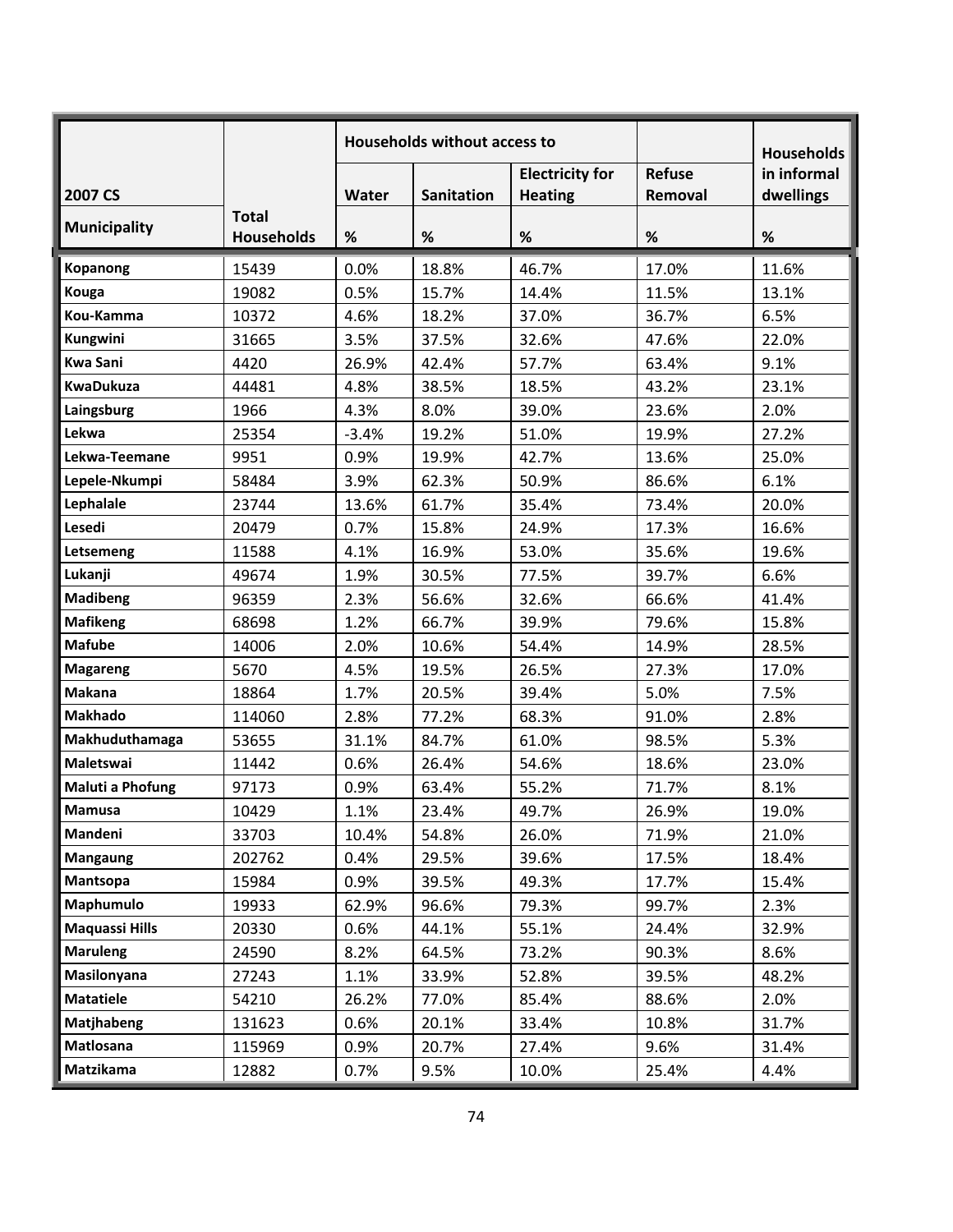|                     |                                   | <b>Households without access to</b> |            |                                          |                          | <b>Households</b>        |
|---------------------|-----------------------------------|-------------------------------------|------------|------------------------------------------|--------------------------|--------------------------|
| 2007 CS             |                                   | Water                               | Sanitation | <b>Electricity for</b><br><b>Heating</b> | <b>Refuse</b><br>Removal | in informal<br>dwellings |
| <b>Municipality</b> | <b>Total</b><br><b>Households</b> | %                                   | $\%$       | %                                        | $\%$                     | $\%$                     |
|                     |                                   |                                     |            |                                          |                          |                          |
| <b>Mbhashe</b>      | 59705                             | 72.8%                               | 92.1%      | 89.7%                                    | 94.5%                    | 0.9%                     |
| <b>Mbizana</b>      | 48407                             | 94.3%                               | 95.4%      | 86.9%                                    | 98.0%                    | 0.8%                     |
| <b>Mbombela</b>     | 137353                            | 5.6%                                | 51.5%      | 27.5%                                    | 70.8%                    | 9.8%                     |
| Mbonambi            | 21631                             | 14.9%                               | 72.1%      | 44.0%                                    | 91.4%                    | 19.2%                    |
| <b>Merafong</b>     | 88156                             | 0.4%                                | 21.0%      | 29.6%                                    | 25.2%                    | 58.6%                    |
| Metsimaholo         | 37321                             | 0.2%                                | 11.5%      | 26.6%                                    | 4.2%                     | 19.5%                    |
| <b>Mhlontlo</b>     | 49860                             | 59.7%                               | 79.8%      | 93.9%                                    | 94.7%                    | 5.0%                     |
| <b>Midvaal</b>      | 24264                             | 1.4%                                | 9.6%       | 19.0%                                    | 21.8%                    | 13.4%                    |
| <b>Mier</b>         | 1707                              | 2.5%                                | 35.9%      | 63.4%                                    | 39.8%                    | 14.5%                    |
| <b>Mkhambathini</b> | 11970                             | 35.9%                               | 41.1%      | 61.8%                                    | 85.8%                    | 21.8%                    |
| <b>Mkhondo</b>      | 29927                             | 10.9%                               | 41.1%      | 57.3%                                    | 57.5%                    | 0.5%                     |
| <b>Mnquma</b>       | 75410                             | 57.3%                               | 77.9%      | 75.6%                                    | 90.1%                    | 9.2%                     |
| <b>Modimolle</b>    | 15827                             | 1.7%                                | 34.4%      | 31.6%                                    | 43.3%                    | 28.4%                    |
| Mogalakwena         | 75312                             | 1.8%                                | 64.7%      | 52.6%                                    | 76.9%                    | 5.9%                     |
| <b>Mogale City</b>  | 94289                             | 1.2%                                | 12.7%      | 21.8%                                    | 18.1%                    | 30.8%                    |
| <b>Mohokare</b>     | 10216                             | 2.6%                                | 38.9%      | 70.6%                                    | 20.8%                    | 30.1%                    |
| <b>Molemole</b>     | 27296                             | 1.0%                                | 80.5%      | 49.0%                                    | 84.5%                    | 13.6%                    |
| Molopo              | 3173                              | 5.9%                                | 47.1%      | 50.8%                                    | 96.6%                    | 21.7%                    |
| Mookgopong          | 7674                              | 0.8%                                | 20.8%      | 42.1%                                    | 40.8%                    | 17.5%                    |
| Moqhaka             | 64899                             | 0.1%                                | 7.4%       | 24.9%                                    | 9.3%                     | 46.9%                    |
| <b>Moretele</b>     | 43210                             | 0.6%                                | 83.2%      | 32.4%                                    | 12.4%                    | 22.2%                    |
| <b>Moses Kotane</b> | 60558                             | 0.1%                                | 76.5%      | 39.9%                                    | 8.4%                     | 26.7%                    |
| Moshaweng           | 15479                             | 4.1%                                | 61.8%      | 84.2%                                    | 99.5%                    | 2.8%                     |
| <b>Mossel Bay</b>   | 28348                             | 2.2%                                | 4.1%       | 23.6%                                    | 5.4%                     | 11.1%                    |
| Mpofana             | 7801                              | 13.8%                               | 27.8%      | 50.1%                                    | 46.4%                    | 9.7%                     |
| <b>Msinga</b>       | 32591                             | 59.3%                               | 76.2%      | 92.9%                                    | 99.1%                    | 0.6%                     |
| <b>Msukaligwa</b>   | 31750                             | 4.6%                                | 23.0%      | 68.2%                                    | 31.4%                    | 9.6%                     |
| Msunduzi            | 134389                            | 3.3%                                | 28.2%      | 14.0%                                    | 27.6%                    | 4.5%                     |
| Mthonjaneni         | 10671                             | 32.4%                               | 67.0%      | 71.1%                                    | 66.0%                    | 23.0%                    |
| Mtubatuba           | 11339                             | 2.7%                                | 34.4%      | 23.7%                                    | 72.5%                    | 16.9%                    |
| <b>Musina</b>       | 14204                             | 5.7%                                | 28.6%      | 29.3%                                    | 33.6%                    | 22.7%                    |
| <b>Mutale</b>       | 21075                             | 11.1%                               | 87.2%      | 85.0%                                    | 94.3%                    | 2.7%                     |
| <b>Nala</b>         | 23424                             | 2.1%                                | 65.0%      | 57.6%                                    | 15.4%                    | 42.9%                    |
| Naledi              | 8278                              | 0.2%                                | 10.7%      | 69.9%                                    | 20.2%                    | 20.6%                    |
| <b>Naledi</b>       | 13674                             | 3.0%                                | 17.4%      | 34.3%                                    | 19.6%                    | 17.6%                    |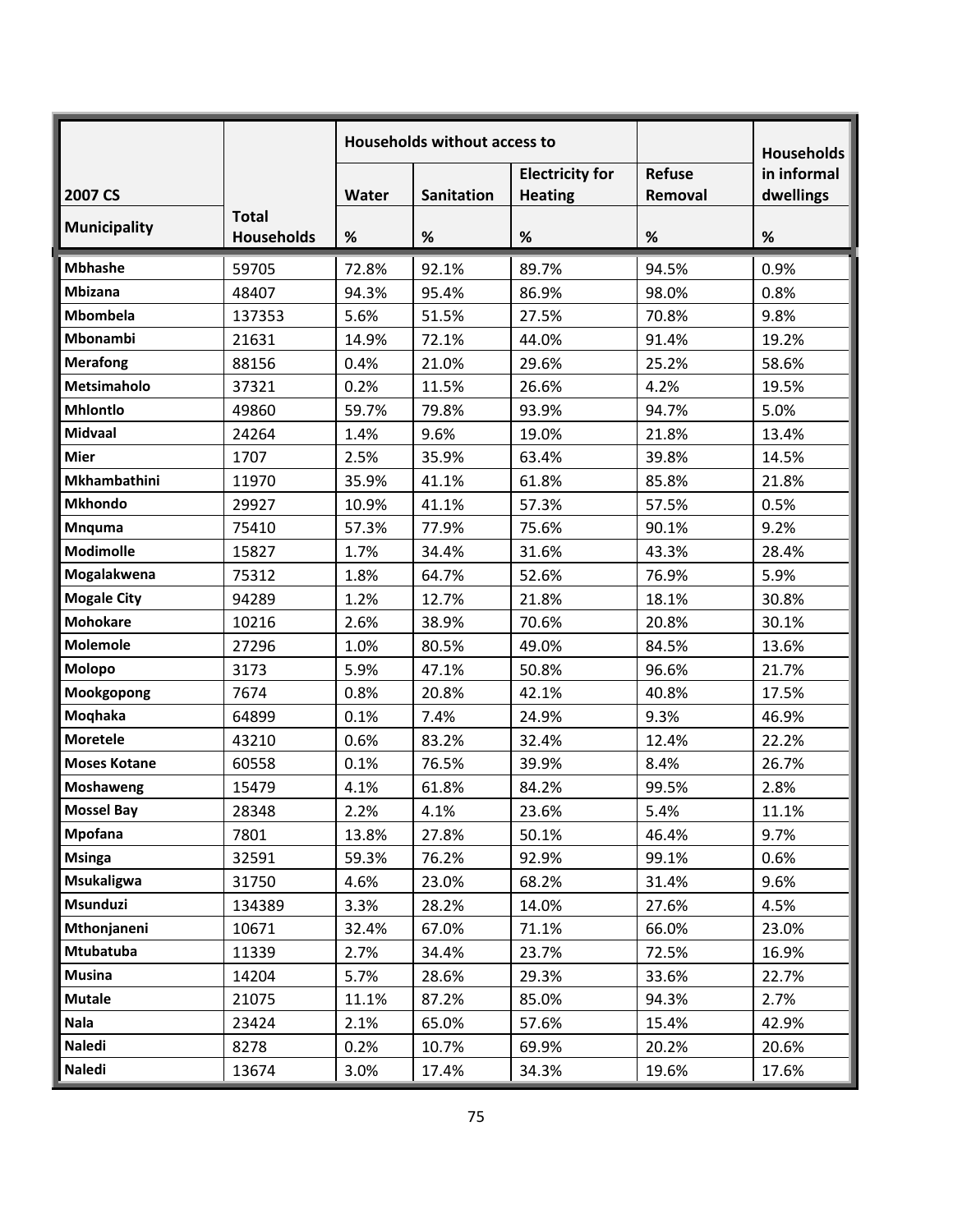|                           |                                   | <b>Households without access to</b> |                   |                                          |                          | <b>Households</b>        |
|---------------------------|-----------------------------------|-------------------------------------|-------------------|------------------------------------------|--------------------------|--------------------------|
| 2007 CS                   |                                   | <b>Water</b>                        | <b>Sanitation</b> | <b>Electricity for</b><br><b>Heating</b> | <b>Refuse</b><br>Removal | in informal<br>dwellings |
| <b>Municipality</b>       | <b>Total</b><br><b>Households</b> | %                                   | $\%$              | %                                        | $\%$                     | %                        |
| Nama Khoi                 | 15656                             | 1.7%                                | 19.9%             | 4.5%                                     | 5.4%                     | 9.5%                     |
| <b>Namakwa</b>            | 359                               | 0.8%                                | 34.5%             | 73.0%                                    | 85.0%                    | 9.7%                     |
| <b>Ndlambe</b>            | 14733                             | 3.3%                                | 27.9%             | 31.6%                                    | 7.1%                     | 5.6%                     |
| <b>Ndwedwe</b>            | 26408                             | 46.0%                               | 86.4%             | 80.4%                                    | 99.4%                    | 12.1%                    |
| <b>Nelson Mandela Bay</b> |                                   |                                     |                   |                                          |                          |                          |
| Metropolitan              |                                   |                                     |                   |                                          |                          |                          |
| Municipality              | 275259                            | 0.4%                                | 12.0%             | 23.2%                                    | 11.5%                    | 13.7%                    |
| <b>Newcastle</b>          | 77784                             | 1.8%                                | 27.3%             | 34.9%                                    | 26.5%                    | 6.8%                     |
| Ngqushwa                  | 25565                             | 5.9%                                | 82.4%             | 74.1%                                    | 93.5%                    | 4.3%                     |
| <b>Ngwathe</b>            | 32874                             | 1.0%                                | 22.2%             | 20.3%                                    | 14.2%                    | 21.6%                    |
| <b>Nkandla</b>            | 22386                             | 25.9%                               | 88.6%             | 82.7%                                    | 93.2%                    | 0.5%                     |
| <b>Nketoana</b>           | 16749                             | 0.2%                                | 69.7%             | 67.8%                                    | 35.2%                    | 33.5%                    |
| <b>Nkomazi</b>            | 78254                             | 6.8%                                | 54.8%             | 53.4%                                    | 68.5%                    | 1.4%                     |
| Nkonkobe Local            |                                   |                                     |                   |                                          |                          |                          |
| <b>Municipality</b>       | 34891                             | 16.8%                               | 70.5%             | 83.1%                                    | 81.2%                    | 1.4%                     |
| <b>Nokeng tsa Taemane</b> | 14837                             | 3.1%                                | 32.5%             | 32.6%                                    | 55.3%                    | 27.8%                    |
| Nongoma                   | 35293                             | 69.0%                               | 72.9%             | 71.3%                                    | 98.4%                    | 1.6%                     |
| <b>Nquthu</b>             | 32168                             | 23.1%                               | 76.4%             | 87.7%                                    | 91.4%                    | 2.6%                     |
| Ntabankulu                | 27930                             | 58.0%                               | 93.2%             | 89.2%                                    | 98.8%                    | 2.6%                     |
| <b>Ntambanana</b>         | 14846                             | 24.6%                               | 73.6%             | 62.4%                                    | 98.8%                    | 12.5%                    |
| <b>Nxuba</b>              | 6279                              | 4.9%                                | 49.1%             | 75.6%                                    | 23.0%                    | 8.8%                     |
| Nyandeni                  | 56851                             | 62.4%                               | 87.8%             | 86.2%                                    | 98.1%                    | 0.7%                     |
| Okhahlamba                | 28506                             | 20.2%                               | 77.8%             | 78.9%                                    | 93.2%                    | 2.5%                     |
| Oudtshoorn                | 17915                             | 0.7%                                | 10.5%             | 13.9%                                    | 12.5%                    | 11.0%                    |
| <b>Overberg</b>           | 65                                | $-1.5%$                             | 0.0%              | 0.0%                                     | 0.0%                     | $-1.5%$                  |
| Overstrand                | 21952                             | 0.7%                                | 1.7%              | 18.5%                                    | 1.9%                     | 13.7%                    |
| Phokwane                  | 13770                             | 1.8%                                | 20.7%             | 35.8%                                    | 40.5%                    | 20.6%                    |
| Phumelela                 | 11531                             | 3.7%                                | 46.7%             | 54.2%                                    | 29.1%                    | 16.4%                    |
| Pixley ka Seme            | 913                               | 8.0%                                | 56.7%             | 76.9%                                    | 96.6%                    | 3.3%                     |
| Polokwane                 | 130362                            | 1.6%                                | 59.9%             | 40.6%                                    | 62.9%                    | 12.8%                    |
| Port St Johns             | 30952                             | 75.2%                               | 72.9%             | 94.4%                                    | 97.9%                    | 1.6%                     |
| Potchefstroom             | 35524                             | 2.0%                                | 13.7%             | 17.8%                                    | 20.3%                    | 21.1%                    |
| <b>Prince Albert</b>      | 2748                              | 3.4%                                | 13.3%             | 34.2%                                    | 17.6%                    | 6.0%                     |
| Qaukeni                   | 48702                             | 63.0%                               | 87.4%             | 86.2%                                    | 95.4%                    | 4.5%                     |
| <b>Ramotshere Moiloa</b>  | 30302                             | 2.1%                                | 72.9%             | 62.6%                                    | 81.4%                    | 9.9%                     |
| Randfontein               | 40458                             | 1.0%                                | 6.0%              | 24.8%                                    | 28.2%                    | 28.6%                    |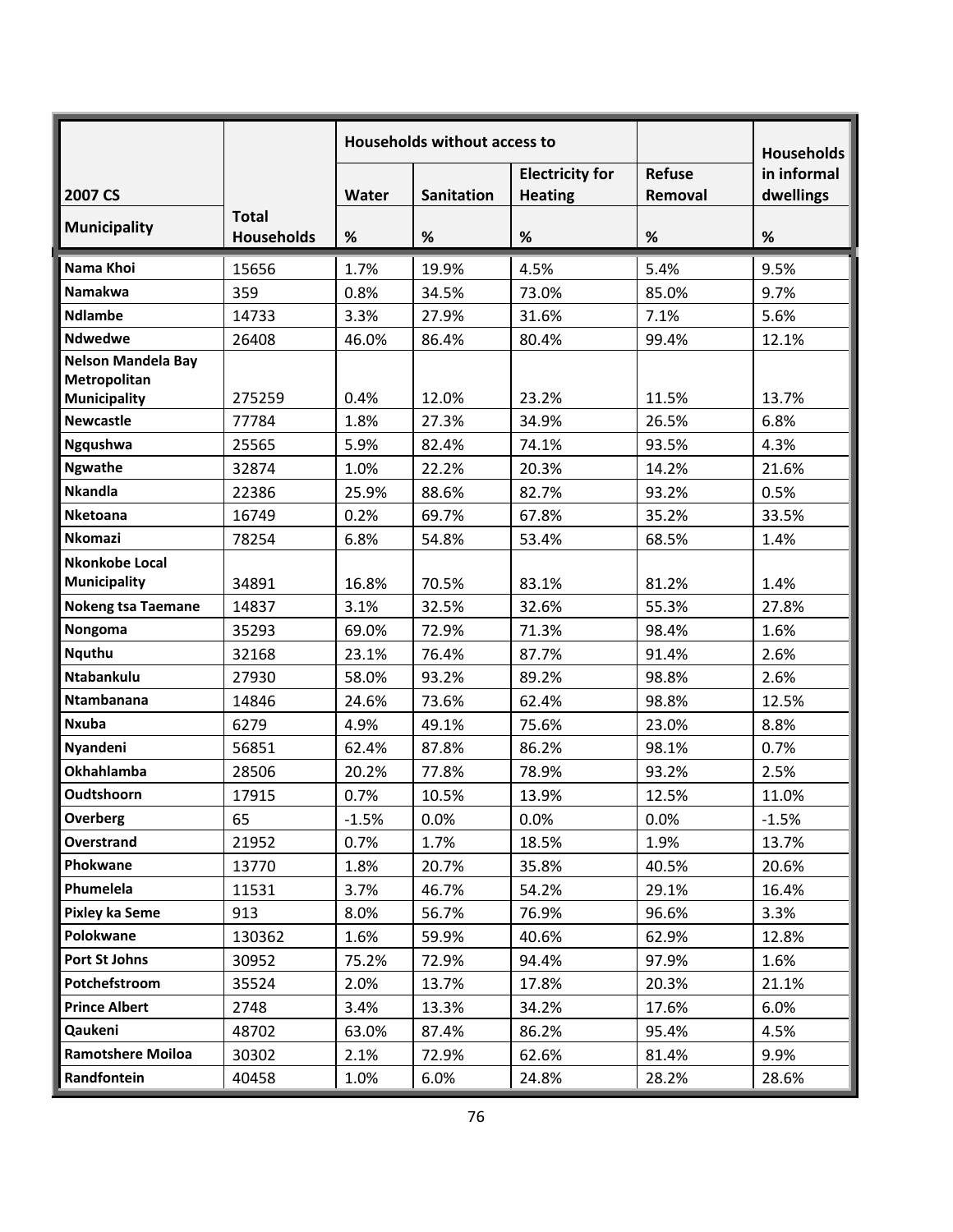|                              |                                   | <b>Households without access to</b> |                   |                                          |                          | <b>Households</b>        |
|------------------------------|-----------------------------------|-------------------------------------|-------------------|------------------------------------------|--------------------------|--------------------------|
| 2007 CS                      |                                   | Water                               | <b>Sanitation</b> | <b>Electricity for</b><br><b>Heating</b> | <b>Refuse</b><br>Removal | in informal<br>dwellings |
| <b>Municipality</b>          | <b>Total</b><br><b>Households</b> | %                                   | $\%$              | $\%$                                     | $\%$                     | $\%$                     |
| Ratlou                       | 23592                             | 2.6%                                | 91.2%             | 72.2%                                    | 98.1%                    | 7.6%                     |
| Renosterberg                 | 2719                              | 2.0%                                | 38.9%             | 64.8%                                    | 15.8%                    | 11.3%                    |
| Richmond                     | 12679                             | 16.4%                               | 60.4%             | 50.4%                                    | 89.7%                    | 5.9%                     |
| Richtersveld                 | 3953                              | 1.5%                                | 16.0%             | 7.0%                                     | 10.8%                    | 20.8%                    |
| Rustenburg                   | 146541                            | 2.4%                                | 37.9%             | 28.7%                                    | 52.0%                    | 48.4%                    |
| Sakhisizwe                   | 15624                             | 17.7%                               | 59.3%             | 77.2%                                    | 78.9%                    | 5.2%                     |
| Saldanha Bay                 | 20785                             | 0.4%                                | 3.5%              | 2.9%                                     | 3.9%                     | 7.8%                     |
| Seme                         | 21606                             | 2.3%                                | 26.0%             | 67.8%                                    | 42.7%                    | 8.0%                     |
| Senqu                        | 35103                             | 18.4%                               | 67.7%             | 86.2%                                    | 88.8%                    | 5.2%                     |
| Setsoto                      | 29828                             | 0.8%                                | 53.8%             | 68.0%                                    | 32.3%                    | 32.5%                    |
| Siyancuma                    | 8852                              | 5.5%                                | 30.6%             | 35.4%                                    | 19.2%                    | 16.7%                    |
| Siyanda                      | 3018                              | 7.7%                                | 46.0%             | 73.2%                                    | 88.6%                    | 7.2%                     |
| Siyathemba                   | 5070                              | 0.8%                                | 12.9%             | 41.4%                                    | 17.0%                    | 10.5%                    |
| <b>Sol Plaatjie</b>          | 52120                             | 0.2%                                | 10.6%             | 23.5%                                    | 8.0%                     | 11.2%                    |
| <b>Stellenbosch</b>          | 36412                             | 0.8%                                | 4.1%              | 4.9%                                     | 11.6%                    | 8.8%                     |
| <b>Steve Tshwete</b>         | 50449                             | 3.1%                                | 13.8%             | 31.1%                                    | 15.2%                    | 20.2%                    |
| <b>Sunday's River Valley</b> | 9872                              | 11.8%                               | 37.1%             | 40.1%                                    | 23.0%                    | 10.4%                    |
| <b>Swartland</b>             | 19939                             | 0.6%                                | 5.6%              | 6.9%                                     | 13.1%                    | 6.0%                     |
| Swellendam                   | 6958                              | 3.3%                                | 5.3%              | 20.0%                                    | 16.4%                    | 6.4%                     |
| <b>Thaba Chweu</b>           | 28258                             | 5.8%                                | 32.6%             | 52.1%                                    | 39.1%                    | 30.7%                    |
| Thabazimbi                   | 23871                             | 0.3%                                | 29.1%             | 7.2%                                     | 39.0%                    | 41.0%                    |
| The Big Five False Bay       | 6658                              | 49.3%                               | 20.1%             | 66.6%                                    | 75.0%                    | 6.0%                     |
| Theewaterskloof              | 23464                             | 0.9%                                | 10.6%             | 22.4%                                    | 8.3%                     | 10.1%                    |
| Thembelihle                  | 3597                              | 0.7%                                | 25.8%             | 60.3%                                    | 20.0%                    | 19.2%                    |
| <b>Thembisile</b>            | 65394                             | 1.9%                                | 92.2%             | 47.5%                                    | 89.1%                    | 12.7%                    |
| <b>Thulamela</b>             | 137852                            | 5.9%                                | 80.9%             | 72.7%                                    | 85.5%                    | 1.6%                     |
| <b>Tokologo</b>              | 7477                              | 1.9%                                | 56.0%             | 49.2%                                    | 50.7%                    | 26.9%                    |
| Tsantsabane                  | 7098                              | 3.5%                                | 26.8%             | 33.5%                                    | 22.1%                    | 26.4%                    |
| Tsolwana                     | 8067                              | 1.7%                                | 58.4%             | 83.0%                                    | 77.4%                    | 3.2%                     |
| <b>Tswaing</b>               | 22203                             | 1.6%                                | 64.3%             | 44.7%                                    | 74.1%                    | 10.1%                    |
| <b>Tswelopele</b>            | 12624                             | 1.6%                                | 36.6%             | 47.7%                                    | 19.7%                    | 26.9%                    |
| <b>Ubuhlebezwe L</b>         | 21085                             | 39.1%                               | 51.9%             | 75.5%                                    | 92.9%                    | 0.0%                     |
| <b>Ubuntu</b>                | 4274                              | 0.9%                                | 20.5%             | 23.7%                                    | 22.7%                    | 10.5%                    |
| Ulundi                       | 39838                             | 35.9%                               | 52.6%             | 51.6%                                    | 77.3%                    | 4.4%                     |
| <b>Umdoni</b>                | 16383                             | 1.6%                                | 29.1%             | 45.1%                                    | 50.5%                    | 6.3%                     |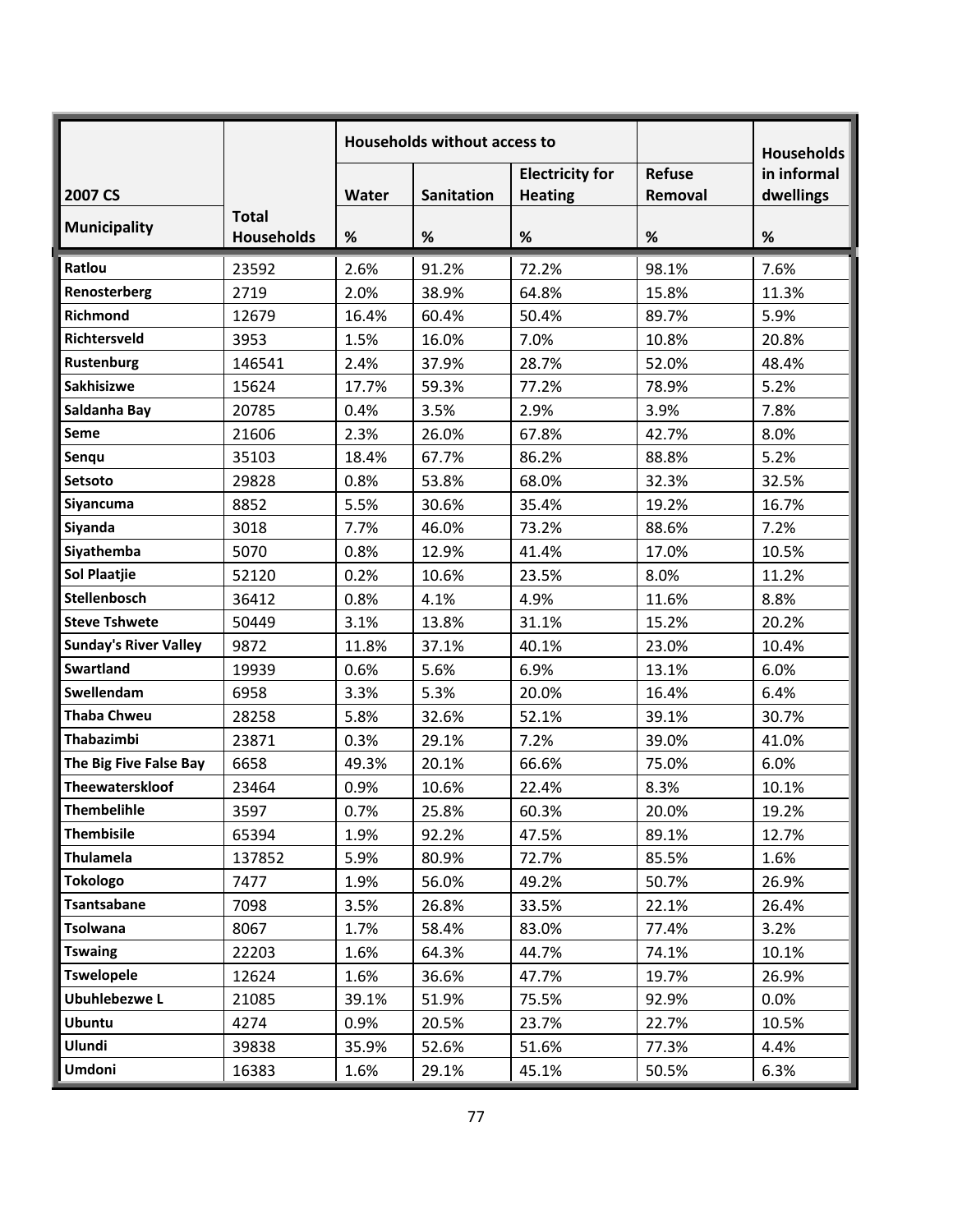|                     |                                   |       | Households without access to |                                          | <b>Households</b>        |                          |
|---------------------|-----------------------------------|-------|------------------------------|------------------------------------------|--------------------------|--------------------------|
| 2007 CS             |                                   | Water | <b>Sanitation</b>            | <b>Electricity for</b><br><b>Heating</b> | <b>Refuse</b><br>Removal | in informal<br>dwellings |
| <b>Municipality</b> | <b>Total</b><br><b>Households</b> | %     | %                            | %                                        | %                        | %                        |
| Umhlabuyalingana    | 27006                             | 24.9% | 50.2%                        | 89.0%                                    | 98.5%                    | 1.0%                     |
| uMhlathuze          | 81005                             | 2.4%  | 43.7%                        | 14.1%                                    | 55.7%                    | 3.9%                     |
| Umjindi             | 18767                             | 27.1% | 33.3%                        | 31.9%                                    | 19.5%                    | 27.4%                    |
| Umkhanyakude        | 2182                              | 27.5% | 20.0%                        | 82.4%                                    | 92.9%                    | 18.5%                    |
| uMlalazi            | 33965                             | 37.9% | 74.2%                        | 64.9%                                    | 86.7%                    | 5.2%                     |
| uMngeni             | 21588                             | 3.6%  | 31.8%                        | 40.7%                                    | 37.0%                    | 19.3%                    |
| uMshwathi           | 22109                             | 23.9% | 57.5%                        | 69.4%                                    | 88.0%                    | 10.0%                    |
| Umsobomvu           | 5646                              | 3.0%  | 24.7%                        | 56.1%                                    | 17.6%                    | 14.3%                    |
| <b>Umtshezi</b>     | 15232                             | 18.4% | 32.8%                        | 50.1%                                    | 40.9%                    | 10.3%                    |
| <b>UMuziwabantu</b> | 20312                             | 31.5% | 72.8%                        | 74.5%                                    | 84.6%                    | 4.0%                     |
| <b>Umvoti</b>       | 26018                             | 25.2% | 45.2%                        | 68.3%                                    | 64.7%                    | 22.6%                    |
| <b>Umzimkhulu</b>   | 43545                             | 58.9% | 77.0%                        | 91.2%                                    | 94.6%                    | 1.6%                     |
| <b>Umzimvubu</b>    | 47803                             | 36.0% | 75.3%                        | 91.4%                                    | 94.3%                    | 1.3%                     |
| <b>Umzumbe</b>      | 40579                             | 53.5% | 72.5%                        | 79.0%                                    | 99.8%                    | 0.6%                     |
| <b>UPhongolo</b>    | 25742                             | 35.7% | 43.9%                        | 55.1%                                    | 78.2%                    | 19.8%                    |
| Ventersdorp         | 10468                             | 1.4%  | 34.0%                        | 46.3%                                    | 56.9%                    | 28.1%                    |
| Vulamehlo           | 12744                             | 39.2% | 67.8%                        | 75.8%                                    | 96.6%                    | 0.9%                     |
| <b>West Coast</b>   | 1200                              | 1.8%  | 28.5%                        | 6.2%                                     | 36.2%                    | 3.9%                     |
| <b>West Rand</b>    | 1429                              | 3.4%  | 26.4%                        | 37.3%                                    | 94.5%                    | 13.2%                    |
| Westonaria          | 50674                             | 0.3%  | 10.0%                        | 35.0%                                    | 6.9%                     | 75.3%                    |
| Witzenberg          | 24412                             | 4.5%  | 7.7%                         | 37.6%                                    | 48.9%                    | 30.0%                    |